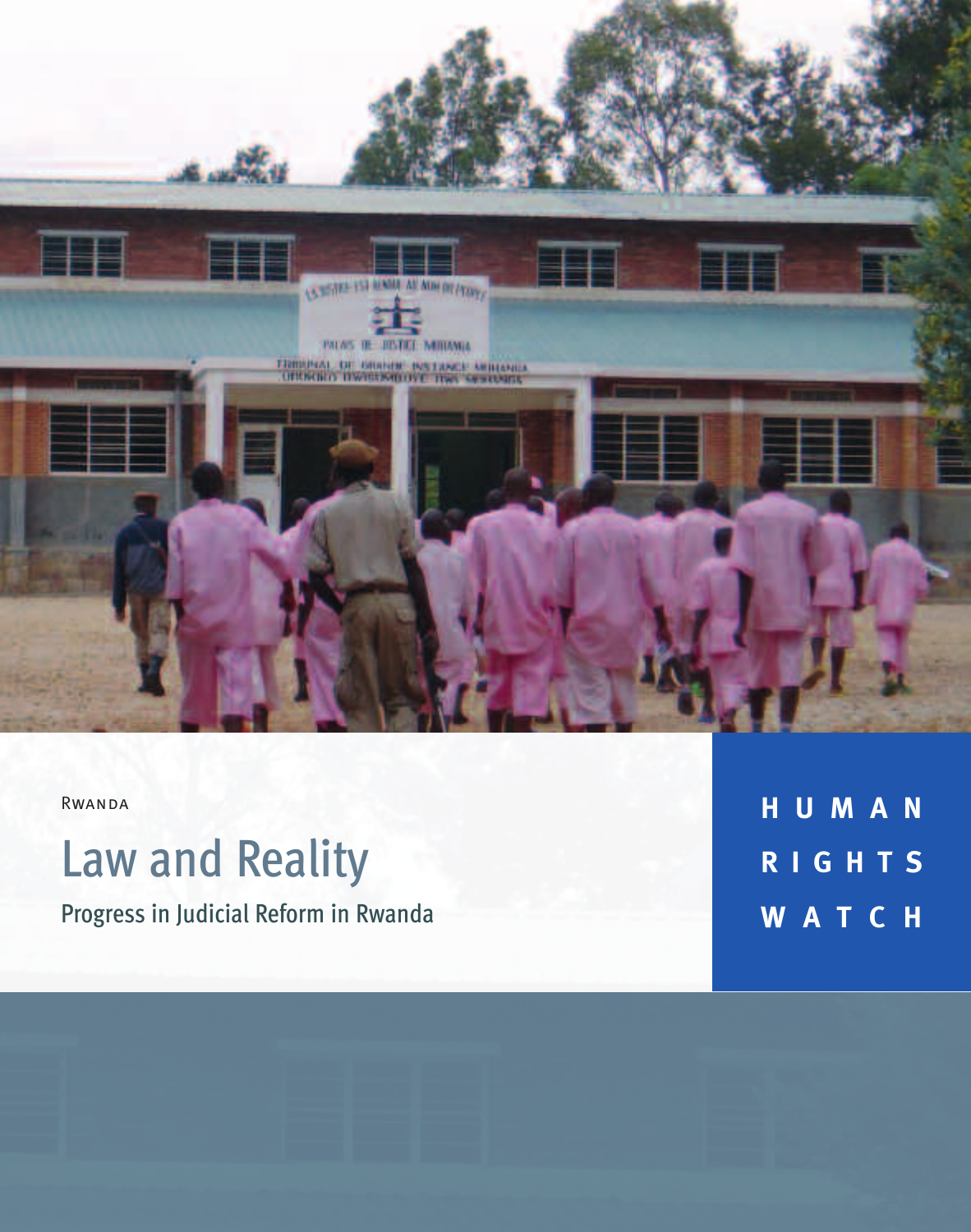

## **Law and Reality**

### **Progress in Judicial Reform in Rwanda**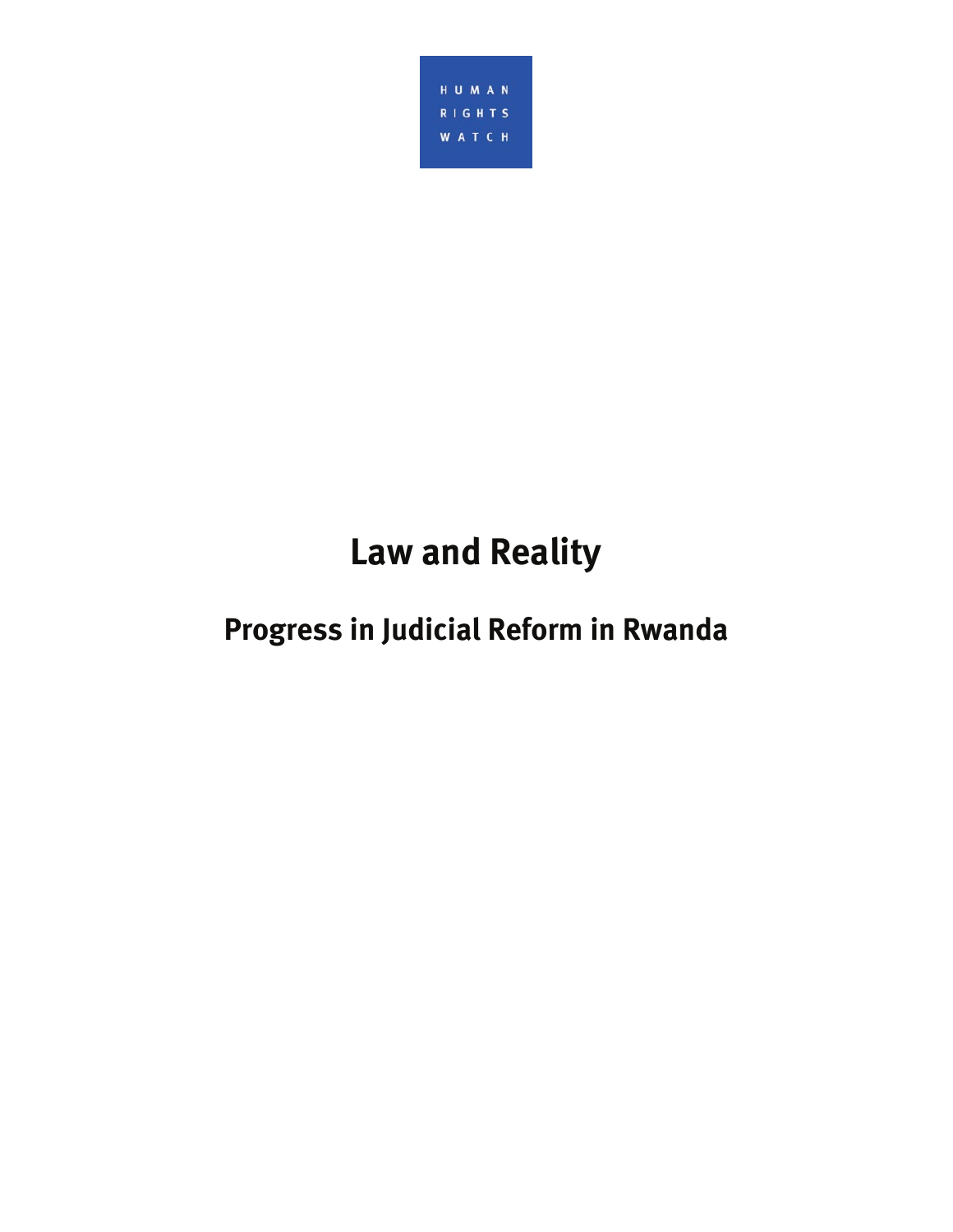Copyright © 2008 Human Rights Watch All rights reserved. Printed in the United States of America ISBN: 1-56432-366-8 Cover design by Rafael Jimenez

Human Rights Watch 350 Fifth Avenue, 34th floor New York, NY 10118-3299 USA Tel: +1 212 290 4700, Fax: +1 212 736 1300 hrwnyc@hrw.org

Poststraße 4-5 10178 Berlin, Germany Tel: +49 30 2593 06-10, Fax: +49 30 2593 0629 berlin@hrw.org

Avenue des Gaulois, 7 1040 Brussels, Belgium Tel: + 32 (2) 732 2009, Fax: + 32 (2) 732 0471 hrwbe@hrw.org

64-66 Rue de Lausanne 1202 Geneva, Switzerland Tel: +41 22 738 0481, Fax: +41 22 738 1791 hrwgva@hrw.org

2-12 Pentonville Road, 2nd Floor London N1 9HF, UK Tel: +44 20 7713 1995, Fax: +44 20 7713 1800 hrwuk@hrw.org

27 Rue de Lisbonne 75008 Paris, France Tel: +33 (1)43 59 55 35, Fax: +33 (1) 43 59 55 22 paris@hrw.org

1630 Connecticut Avenue, N.W., Suite 500 Washington, DC 20009 USA Tel: +1 202 612 4321, Fax: +1 202 612 4333 hrwdc@hrw.org

Web Site Address: http://www.hrw.org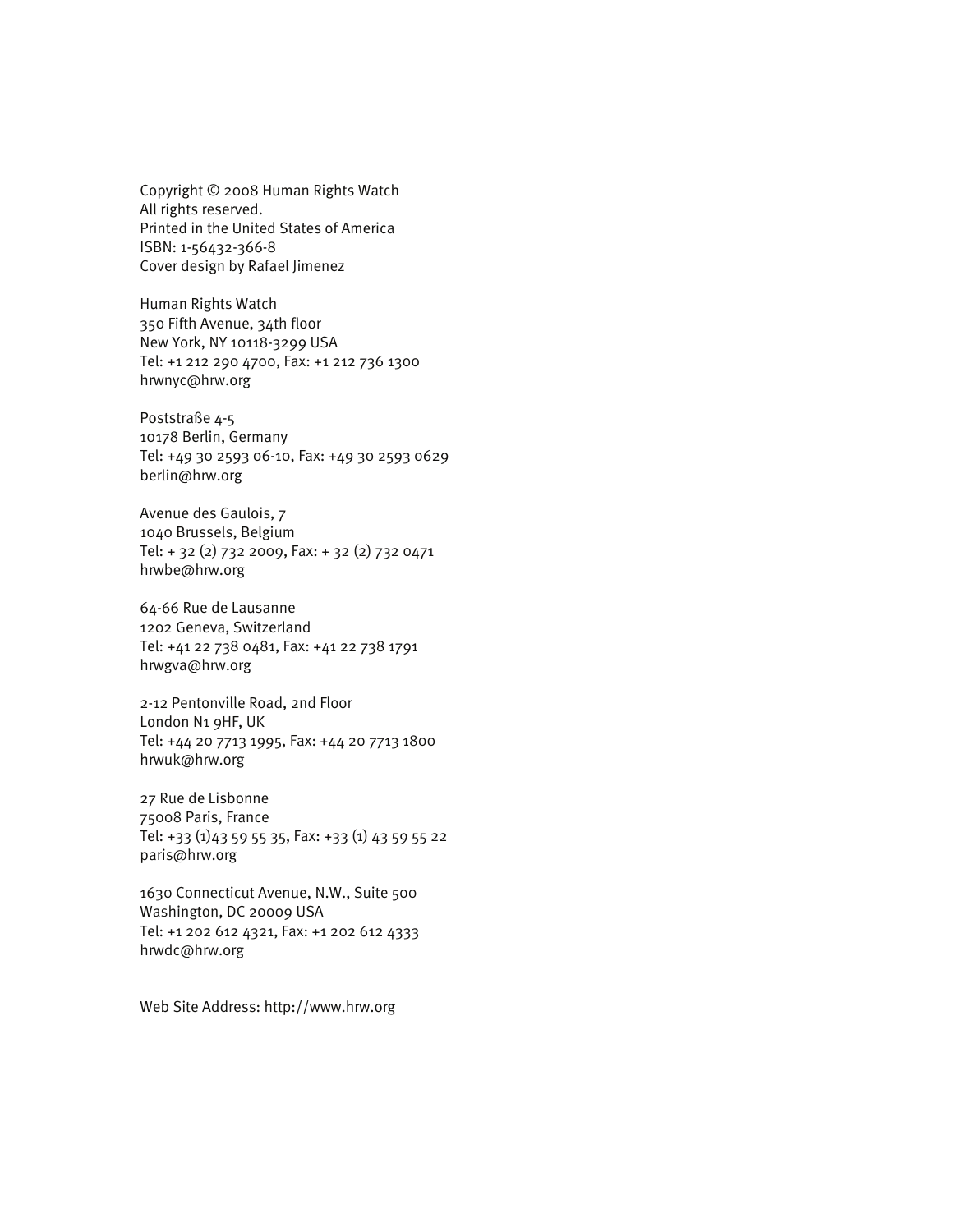

1-56432-366-8

### **Law and Reality** Progress in Judicial Reform in Rwanda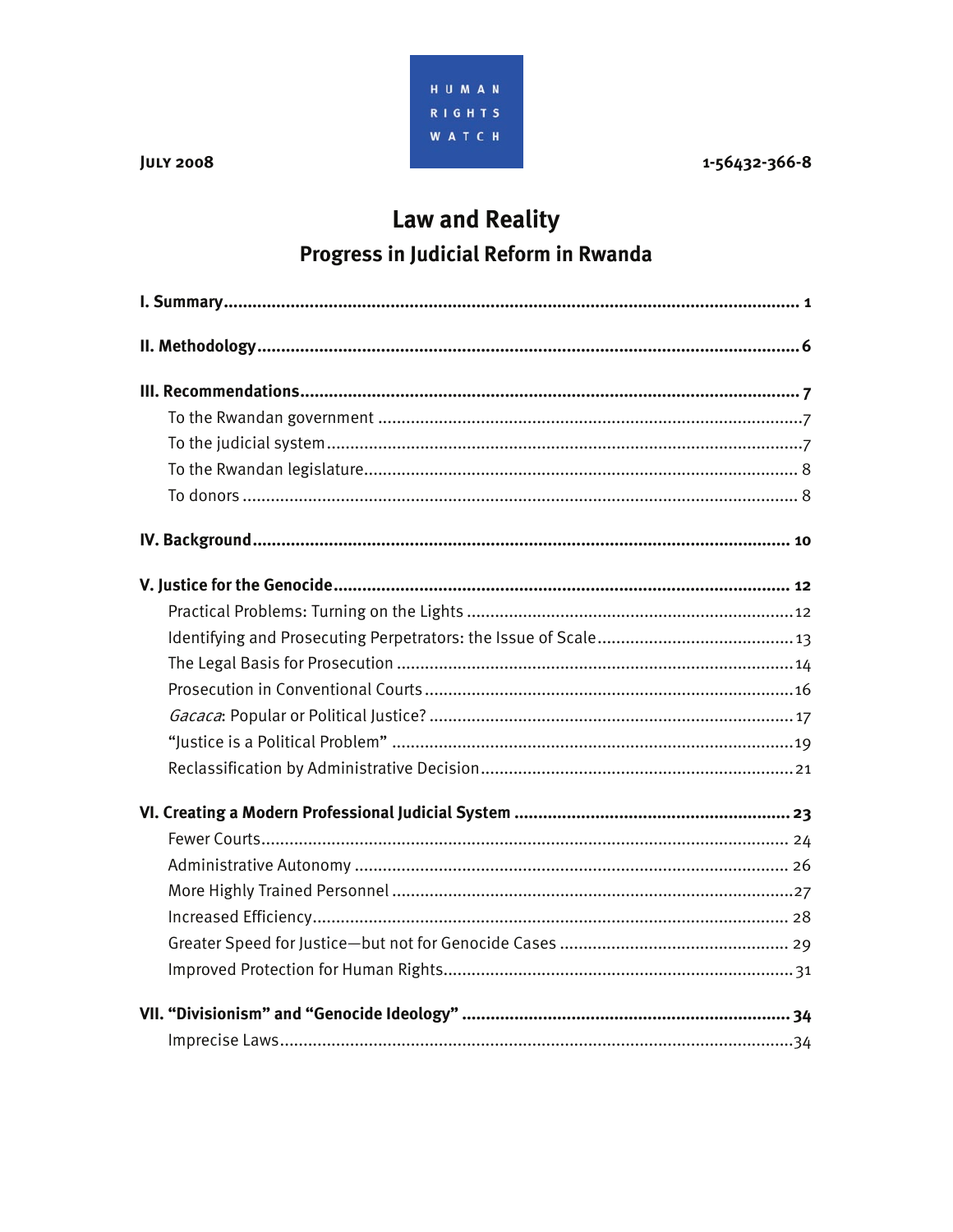| The Right to Humane conditions of Detention and Freedom from Torture  82        |
|---------------------------------------------------------------------------------|
|                                                                                 |
|                                                                                 |
|                                                                                 |
|                                                                                 |
|                                                                                 |
|                                                                                 |
|                                                                                 |
|                                                                                 |
|                                                                                 |
|                                                                                 |
|                                                                                 |
|                                                                                 |
| XV. Annex 2 - Analysis of RPA prosecutions by the Rwandan government for crimes |
|                                                                                 |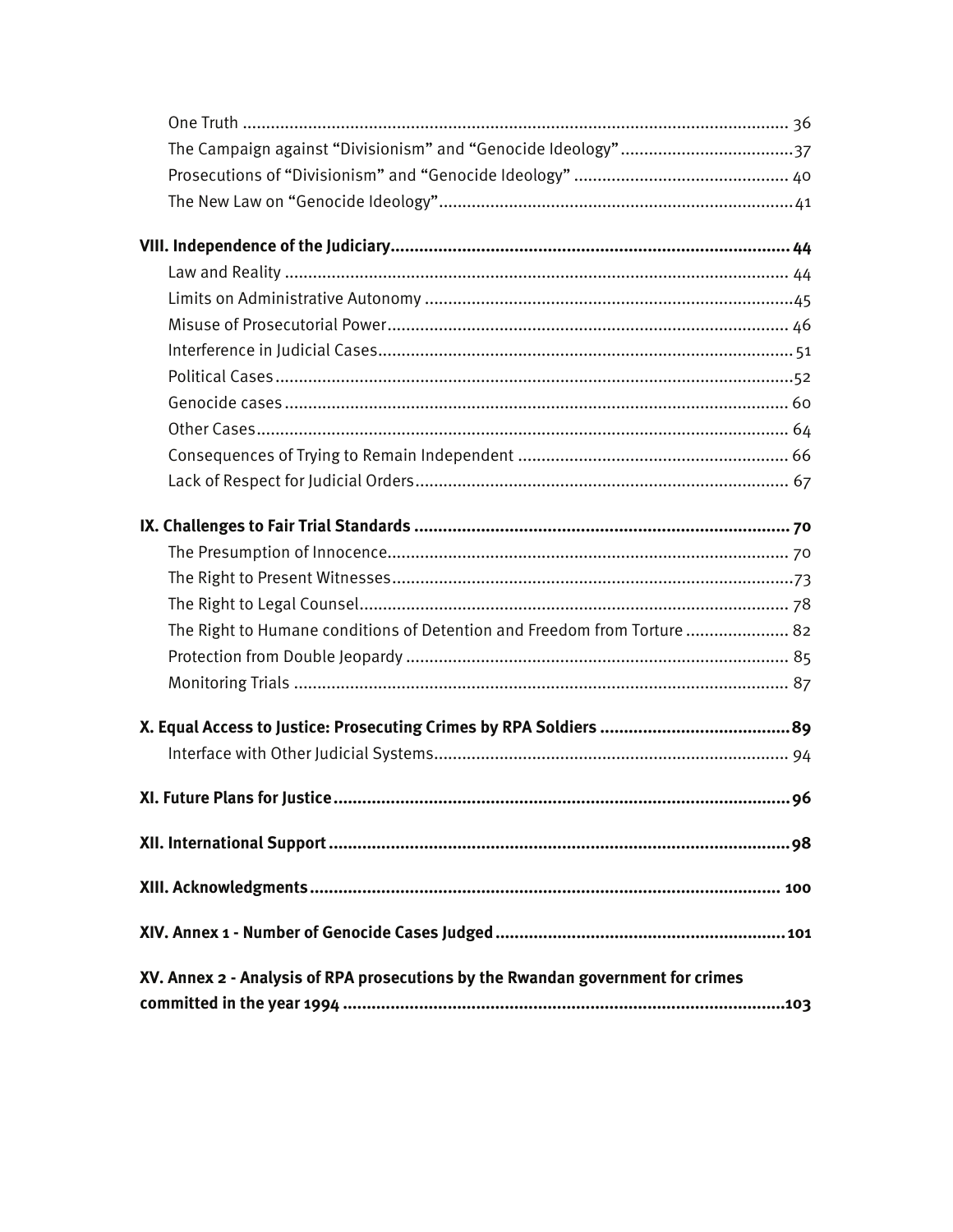#### **I. Summary**

"We have beautiful laws, among the best in the world. But they are not obeyed." — A Rwandan judge

The Rwandan authorities have improved the delivery of justice in the last five years, a noteworthy achievement given the problems they faced. But the technical and formal improvements in laws and administrative structure have not been matched by gains in independence in the judiciary and assurance of rights to fair trial. The laws have changed considerably, the underlying political dynamics far less. So far, the political context has hindered the full realization of the potential of the reforms.

When the government dominated by the Rwandan Patriotic Front (RPF) took power in Rwanda at the end of the 1994 genocide, it was confronted by the need to deliver justice for the horrible killings that had cost the lives of an estimated three-quarters of the Tutsi population. At the same time it saw the need to reform a judicial system, decrepit even before the onset of war and seriously damaged by the years of violence.

From 1996 to 2002, the government brought some 7,000 persons to trial on charges of genocide and made some progress both in recruiting new staff and rebuilding the infrastructure of the judicial system. But as of 2001 more than a hundred thousand persons were still detained and the courts continued to operate much as they had in the past, slowly and inefficiently.

The government sought to make faster progress in the judicial domain by undertaking two dramatic initiatives.

It launched *gacaca* jurisdictions, a form of popular justice modeled on past customary conflict-resolution practices, to judge most cases of genocide. Hundreds of thousands of elected judges, chosen for their integrity rather than for their formal education, were authorized to deliver justice in the name of the local community.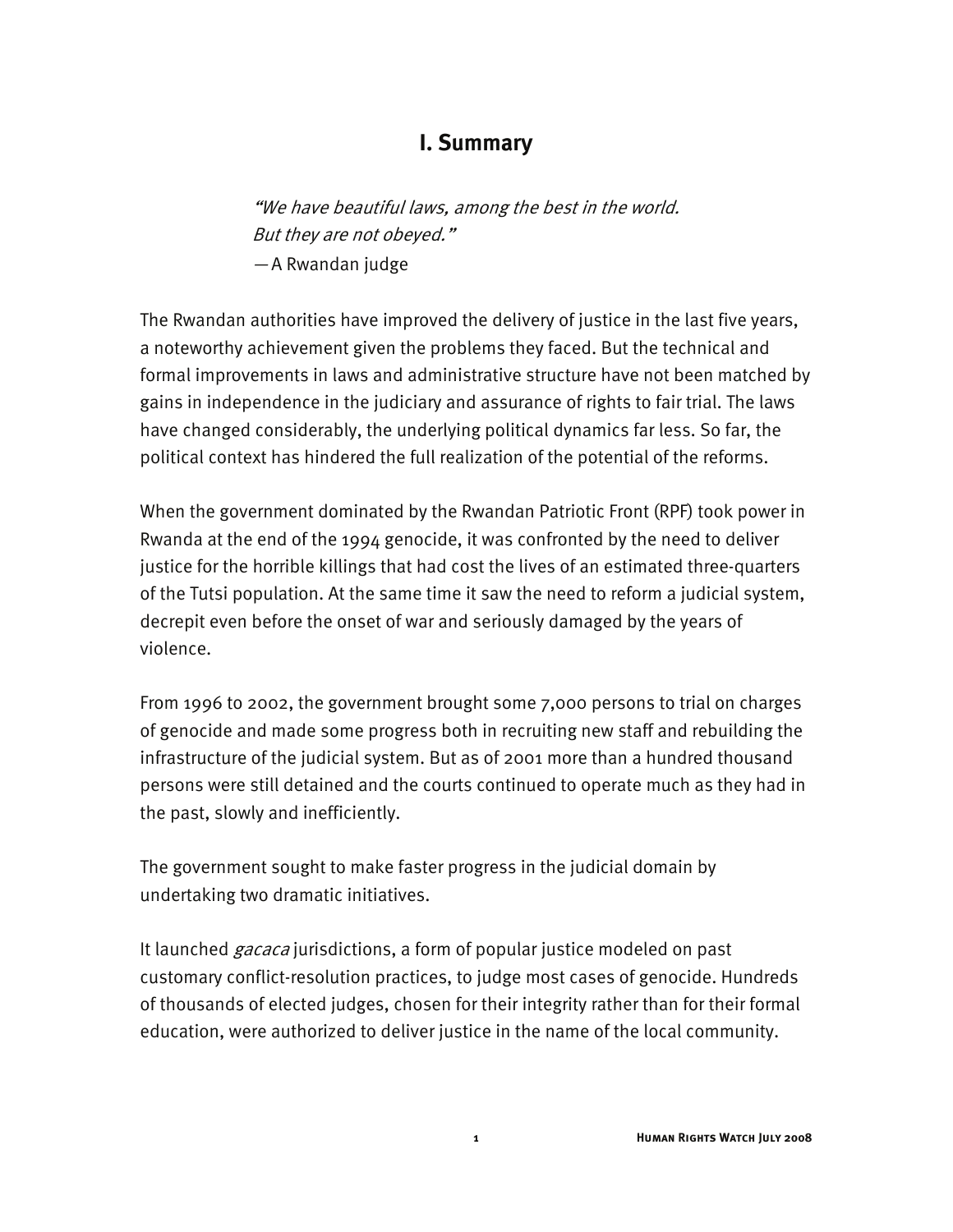At the same time the government initiated a thorough reform of conventional justice, seeking to create a "modern" professional judiciary that would support the commercial and financial development envisioned for Rwanda. With a series of new laws, aspects of Anglo-American jurisprudence were incorporated into a system previously modeled on European-based law. The judicial system was provided with greater autonomy, the number of courts and judges was reduced, and educational criteria were set for judicial posts. Some rights of the accused were strengthened and in 2007 the death penalty was abolished, a notable step. Unfortunately at the same time the maximum penalty for serious crimes was set at life imprisonment in solitary confinement.

Gacaca jurisdictions and conventional courts differ from each other in law, procedure, and personnel, but the two nonetheless comprise a single judicial system with considerable interchange between them. This report focuses on the conventional sector and those aspects of *gacaca* jurisdictions that impinge most directly upon it. The result of research conducted between 2005 and 2008, the report assesses recent changes across a broad spectrum rather than focusing specifically on the question being debated at the time of publication, whether Rwandan genocide suspects should be sent back to Rwanda for trial. Human Rights Watch takes the position that at this time the independence of the courts and the assurance of fair trial rights are too limited to permit such extradition or transfer. The information presented in this report will make clear why we take this position.

Judicial authorities operate in a political context where the executive continues to dominate the judiciary and where there is an official antipathy to views diverging from those of the government and the dominant party, the Rwandan Patriotic Front (RPF). A campaign against "divisionism" and "genocidal ideology" imposes the risk of serious consequences on persons who question official interpretations of the past and who would prefer other than the official vision for the future.

A significant number of genocide prosecutions have been marred by interference in the judicial process by powerful persons, some official and some not, and by other violations of due process rights. Long after the end of prosecutions for genocide, the precedent of such inappropriate practices may well continue to burden the Rwandan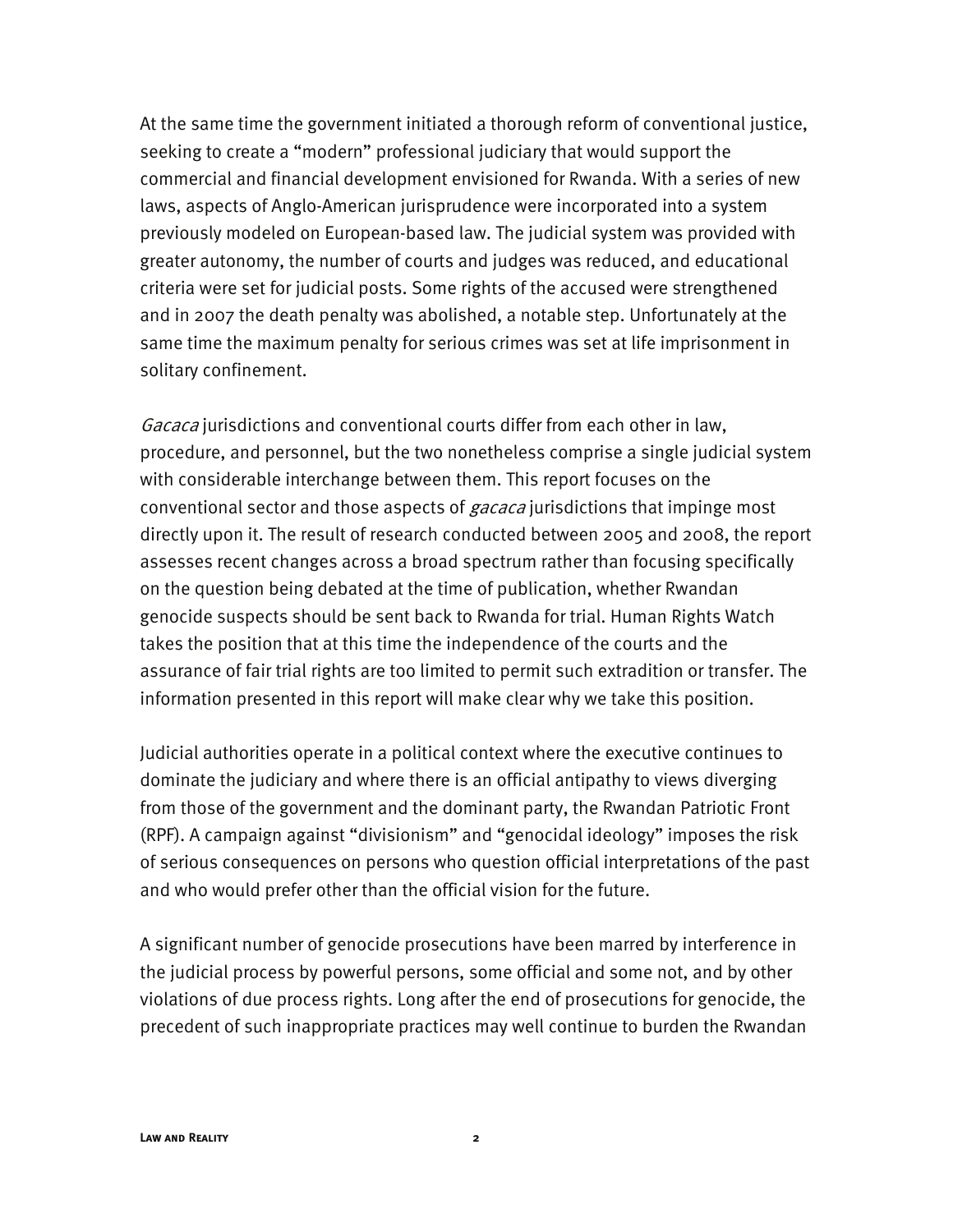judicial system as it attempts to bring its courts into conformity with international standards of due process.

The *gacaca* jurisdictions, based on popular meetings at local level, were supposed to protect the rights of all participants by the transparency of the proceedings and the full participation of all members of the community. But changes in procedures for gathering accusations and for designating the gravity of crimes made it easier for officials and others working with them to influence the course of justice for personal and political ends. As *gacaca* jurisdictions prepare to end operations in 2008—after two short years of full trial activity—they leave behind significant numbers of dissatisfied people, both among survivors of the genocide and among those who believe themselves unfairly convicted of genocide.

The conventional courts are now staffed by judges who have more formal education and who deliver judgments more rapidly than in the past. Judicial authorities enjoy greater control over their budget and operations than previously. Judges remain subject, however, to pressure from members of the executive branch and other powerful persons. Basic fair trial rights are not fully assured, including the presumption of innocence, the right of equal access to justice, the right to present witnesses in one's own defense, the right to humane conditions of detention, the right to freedom from torture, and the right to protection from double jeopardy.

Delivering justice for the genocide is essential for the establishment of the rule of law in Rwanda and in the international community more generally. Since 1994 Human Rights Watch has advocated for those credibly accused of genocide to be brought to justice, and has contributed to that effort by providing documents and expert testimony to the International Criminal Tribunal for Rwanda (ICTR) and to national jurisdictions in Rwanda, Belgium, Switzerland, Canada, and the United States.

According to investigations by various United Nations (UN) agencies as well as nongovernmental organizations (NGOs), soldiers of the Rwandan Patriotic Army (RPA), the military branch of the RPF, committed war crimes and crimes against humanity during 1994 and after. These crimes are not equivalent to genocide but the rights of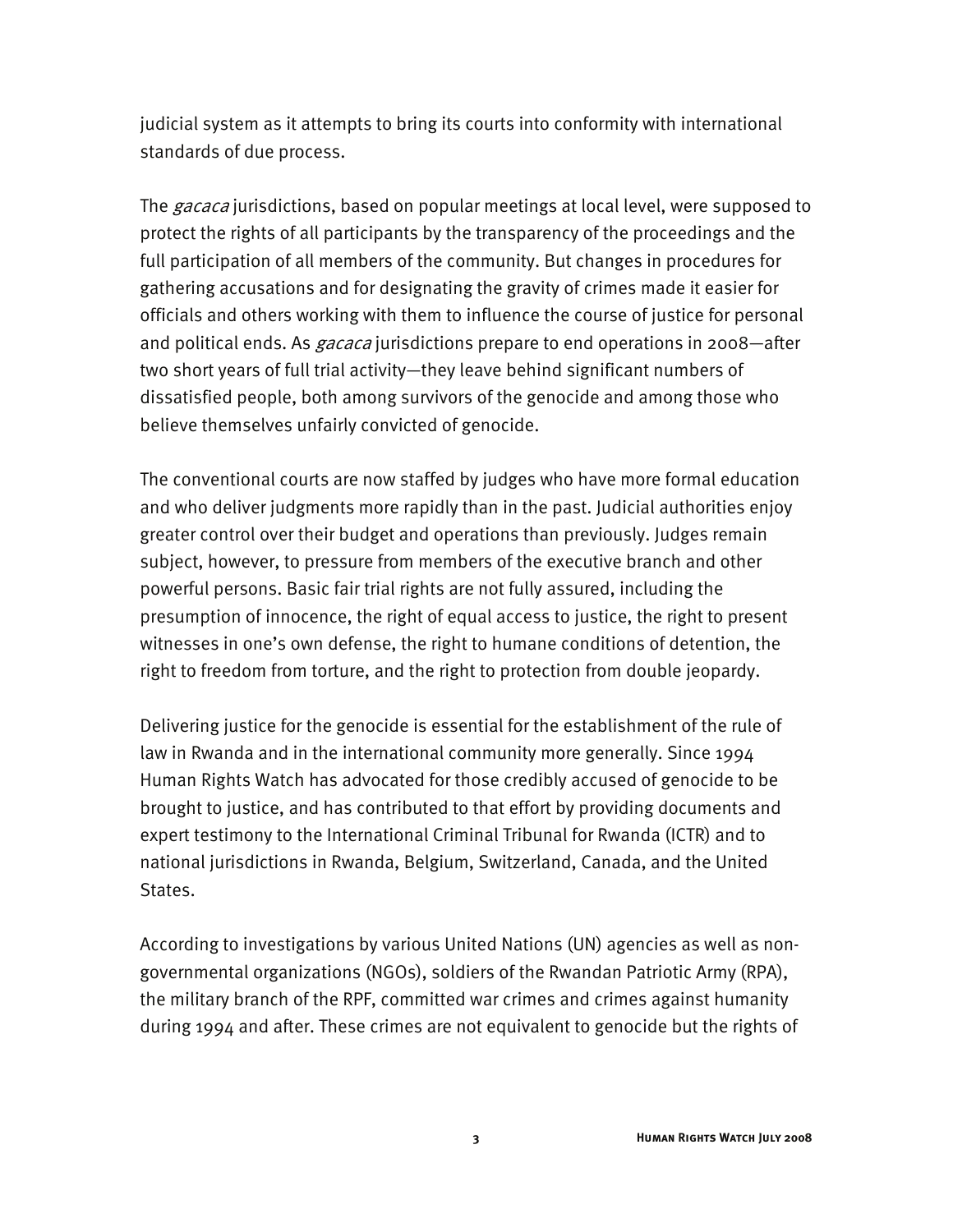the victims of such crimes are equivalent: under international and Rwandan law, all have the right to justice, regardless of the nature of the crime and regardless of their ethnic and political affiliation and the affiliation of the alleged perpetrator.

Within Rwanda political considerations have made it virtually impossible for victims of crimes by RPA soldiers to receive justice. According to government statistics, only 32 soldiers have been brought to trial for crimes committed against civilians in 1994, with 14 found guilty and given light sentences. In jurisdictions beyond its borders, Rwanda has vigorously pursued its goal of averting prosecution of its soldiers. When the ICTR prosecutor announced investigations of crimes by RPA soldiers, Rwandan officials in 2002 impeded the travel of witnesses for genocide trials at the ICTR, forcing the suspension of several trials for months. After a French judge issued warrants for nine RPA officers, Rwanda broke diplomatic relations with France; after a Spanish judge issued warrants for 40 RPA soldiers, President Kagame and government ministers denounced his action and called for other national jurisdictions to ignore the warrants. In June 2008 the ICTR prosecutor told the UN Security Council that Rwanda would soon prosecute four military officers accused of having killed 15 civilians, 13 of them clergy, in 1994. It is not yet clear if this case represents a new effort to render justice on a meaningful scale or whether it is merely a token gesture made in the face of international pressure.

Human Rights Watch calls upon the Rwandan government to adopt and implement laws that will give judges the means to enforce their orders over other agents of the state, including the police. We urge the legislature to amend the law abolishing the death penalty to eliminate the sentence of life imprisonment in permanent solitary confinement, and to delete similar provisions from recent legislation amending gacaca jurisdictions and the proposed revision of the penal code. We urge the government to order police and other state agents to respect the lives and physical integrity of citizens, including detainees, and to hold accountable those police and state agents who fail to do so.

We urge the Rwandan government to make it possible for all Rwandans to have equal access to justice, including those who suffered from crimes committed by RPA soldiers in 1994.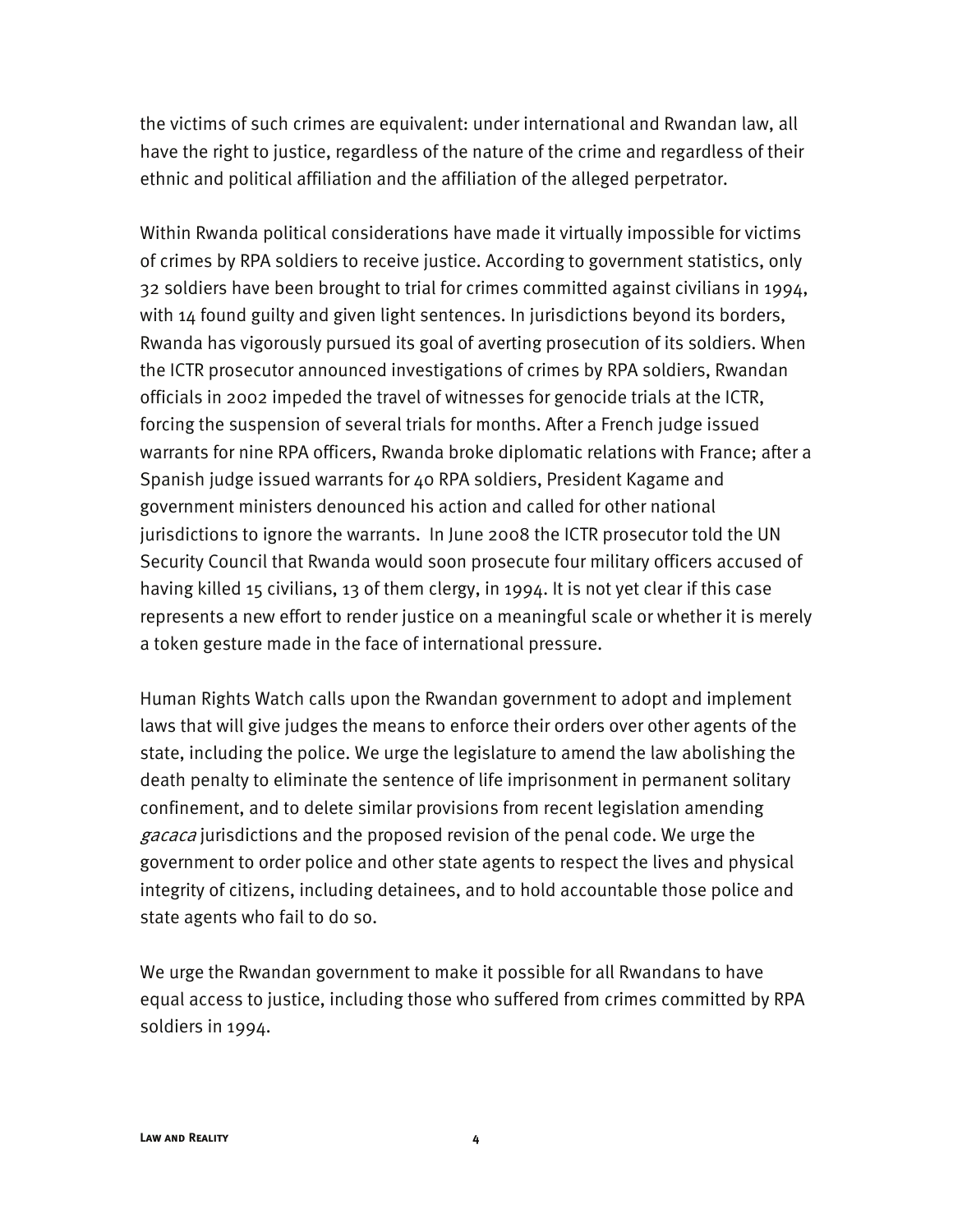Donors have generously aided the Rwandan judicial system with financial and political support. They have intervened effectively in individual cases where they perceive there to have been miscarriages of justice. In addition they criticized the killings of detainees by police officers in early 2007, apparently helping to end of that abuse. Given their substantial support for the judicial sector, donors are in a position to do more, specifically to press more vigorously for passage of legislation reinforcing judicial authority and eliminating the provision of life imprisonment in solitary confinement as well as to firmly support prosecutions in connection with RPA crimes.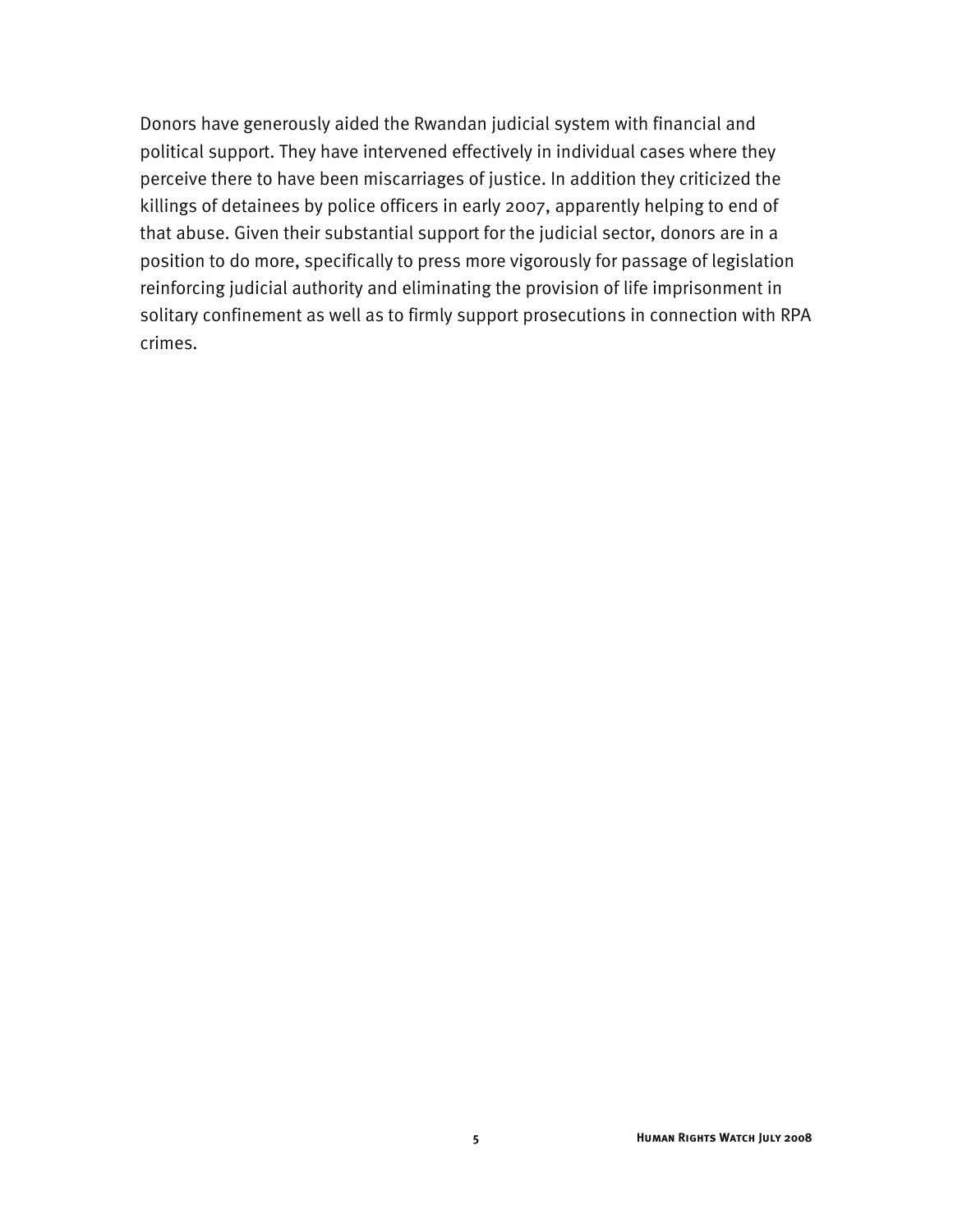#### **II. Methodology**

This report is based on observations of conventional trials and *gacaca* proceedings and on some 100 interviews with legal professionals, of both Rwandan and other nationalities. Most of the research was done between 2005 and mid-2008, although Human Rights Watch research materials from earlier years have been used to provide background to more recent developments. Among the jurists interviewed were four ministers of justice and past ministers of justice; 14 judges or former judges at all levels of the conventional sector from local courts (*tribunaux de base*) to the Supreme Court; 11 prosecutors and former prosecutors; the inspector of courts and her staff; court clerks; the executive secretary of the National Service of *Gacaca* Jurisdictions and her staff; coordinators from the *gacaca* service; a score of *gacaca* judges; and 12 Rwandan attorneys, including three presidents (*batonniers*) or former presidents of the Rwandan bar; 15 representatives of international and Rwandan non-governmental organizations working in the field of justice; and two prosecutors or past prosecutors and seven attorneys of the office of the prosecutor of the ICTR. In addition to jurists, we interviewed over a hundred Rwandans who were victims of abuses, including abuses of the judicial system, and others who were satisfied with the justice they received. We also interviewed persons who served as witnesses in trials and others who could have given testimony but declined to do so.

The delivery of justice in Rwanda is an issue of great political importance. Some who have made criticisms of the way the judicial system operates fear reprisals should their opinions become known. They agreed to comment on the system only if assured of confidentiality. For that reason, identifying details about some interviewees are omitted from some references.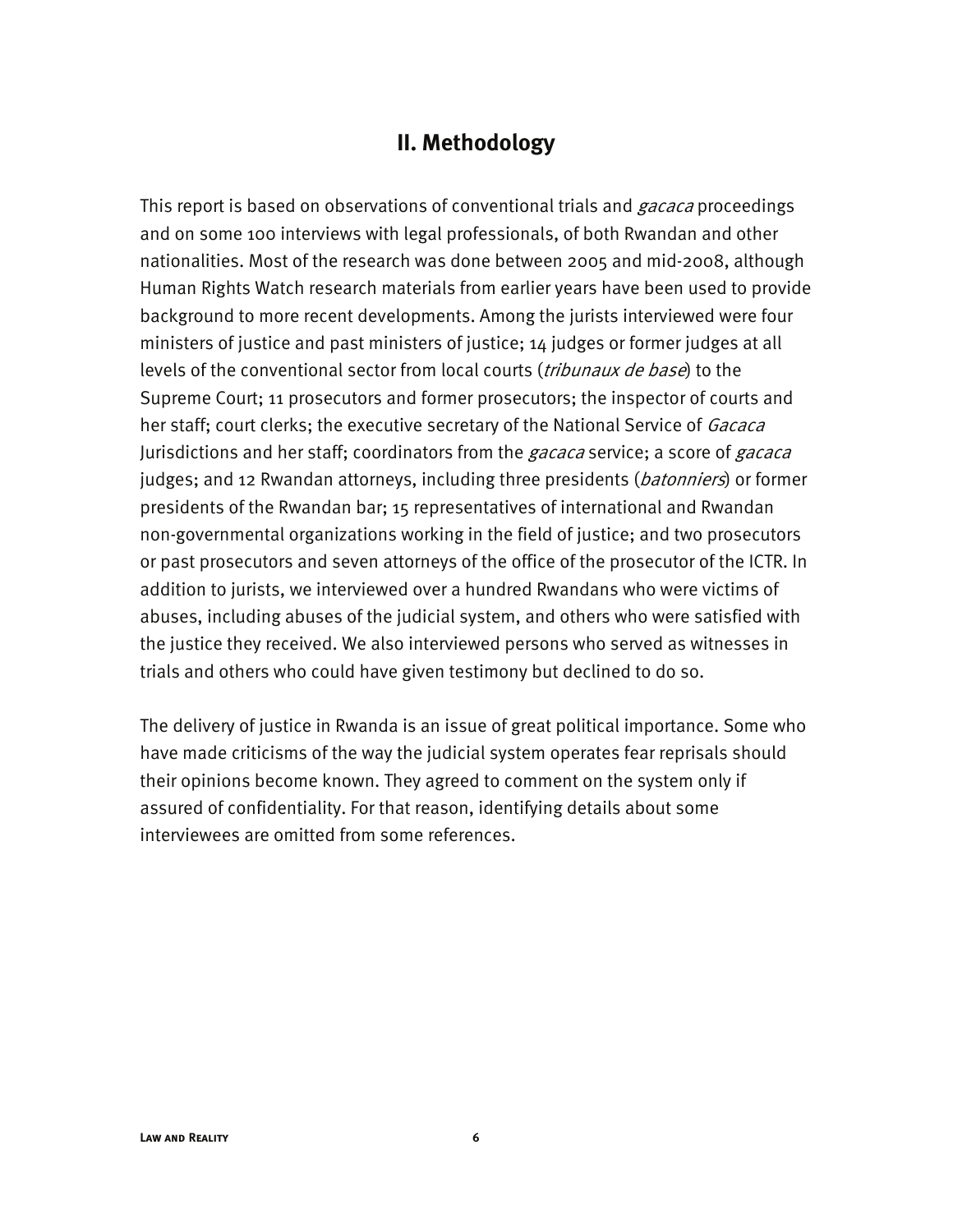#### **III. Recommendations**

#### To the Rwandan government

- Order government officials to end interference in judicial proceedings.
- Order all police officers and other agents of the state to respect the lives and physical integrity of all detainees; prosecute any who kill or torture persons in custody, including in instances meant to influence their testimony, or the obtaining of testimony.
- Order all agents of the state to respect the presumption of innocence and to end the use of collective punishments.
- Direct state agents to uphold the right to equal access to justice, including by prosecuting violations of international humanitarian law by RPA soldiers.
- Provide increased resources to the judicial system to facilitate the hiring of more judges and prosecutors, to reduce the backlog of cases awaiting trial, to permit the witness protection service to expand its activities, and to improve conditions inside the prisons.
- Ratify the Convention Against Torture and Other Cruel, Inhuman or Degrading Treatment or Punishment as well as the Optional Protocol relative to the Convention Against Torture and Other Cruel, Inhuman or Degrading Treatment or Punishment. Ratify the Second Optional Protocol to the International Convention on Civil and Political Rights (ICCPR) relating to abolishing the death penalty.
- Establish a mechanism that allows the public to know the proposed content of resolutions and to follow their progress.

#### To the judicial system

- Direct prosecutors and *gacaca* jurisdictions to register only those accusations that have been rigorously vetted and to pursue prosecution of persons who knowingly accuse others falsely.
- Investigate, prosecute, and punish appropriately, all war crimes and crimes against humanity committed by soldiers of the Rwandan Patriotic Army (RPA).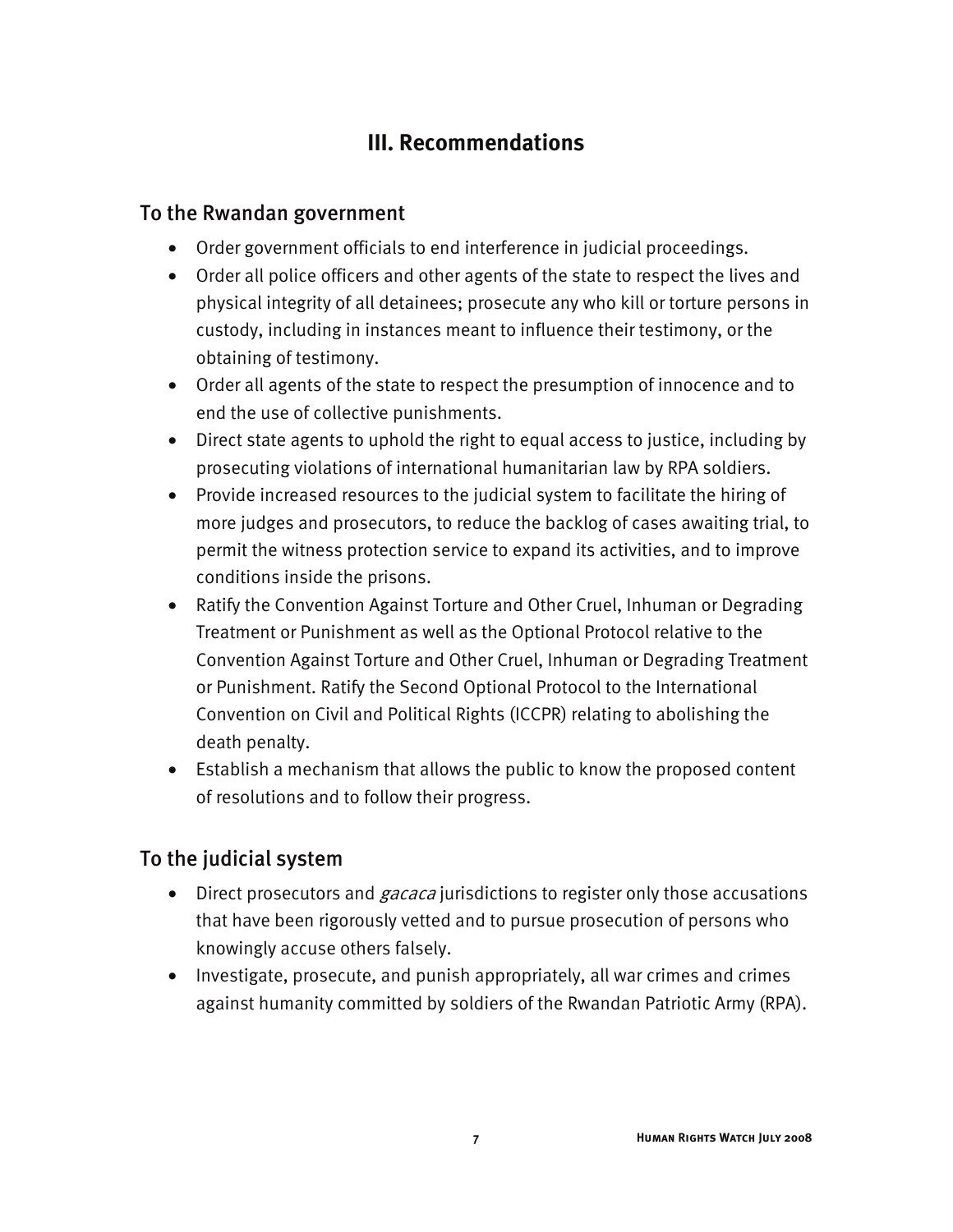- Expand the program to protect and assist victims and witnesses and assure that witnesses of both prosecution and defense have access to its service.
- Enforce legal provisions requiring authorities to respect defendants' rights and comply with court orders.

#### To the Rwandan legislature

- Revise the Penal Code to set sanctions for state agents who fail to execute judicial orders.
- Revise the Penal Code to make intimidating or tampering with witnesses or judicial personnel a crime.
- Revise the Code of Criminal Procedure to disallow the admittance into evidence of any witness statements or confessions made under duress or coercion.
- Revise the Code of Criminal Procedure and the 2004 and 2007 gacaca laws to clearly prohibit the trial or punishment of an accused already convicted or acquitted of the same offence.
- Revise the July 2007 law abolishing the death penalty to eliminate the provision for imprisonment in permanent solitary confinement and delete similar provisions from the recently passed law amending *gacaca* jurisdictions and the proposed revision of the penal code.
- Establish the proposed commission on reform of the laws and ensure it has the resources necessary to draft laws that are precise and afford necessary guidance to police and judicial officers.

#### To donors

- Continue to vigorously point out cases of apparent injustice to Rwandan authorities and press them for immediate corrective action.
- Call on the government to pass proposed revisions to the Penal Code giving judges greater authority to enforce their orders and to delete provision for imprisonment in permanent solitary confinement.
- Provide additional funds and assistance for the development of appropriate witness protection programs.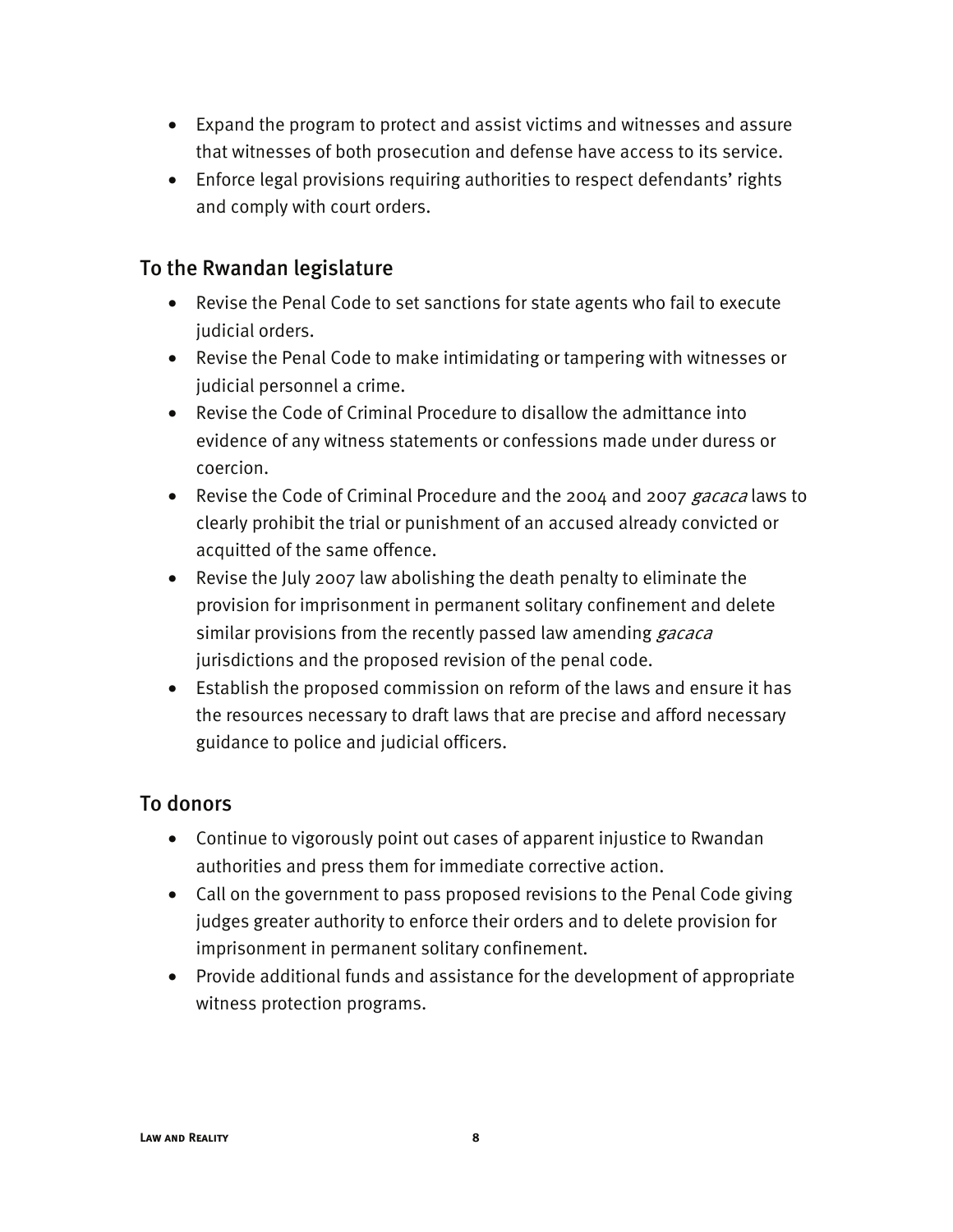- Provide police and other relevant criminal justice agents with training in international human rights law, including international fair trial standards, and the protection of defendants' rights under Rwandan laws.
- Press the UN Security Council to extend the ICTR mandate and assure that funding is provided to permit completion of its full mandate of prosecuting genocide, war crimes, and crimes against humanity.
- Support all efforts to press for and assist the Rwandan government and the ICTR in investigating and prosecuting war crimes and crimes against humanity committed by the RPA between January 1, 1994 and December 31, 1994.
- Support independent Rwandan and international nongovernmental organizations seeking to monitor judicial proceedings in Rwanda and to publish the results of their observations.
- Respect obligations under the Interpol or European Arrest Warrant systems and encourage Rwandan authorities to do the same.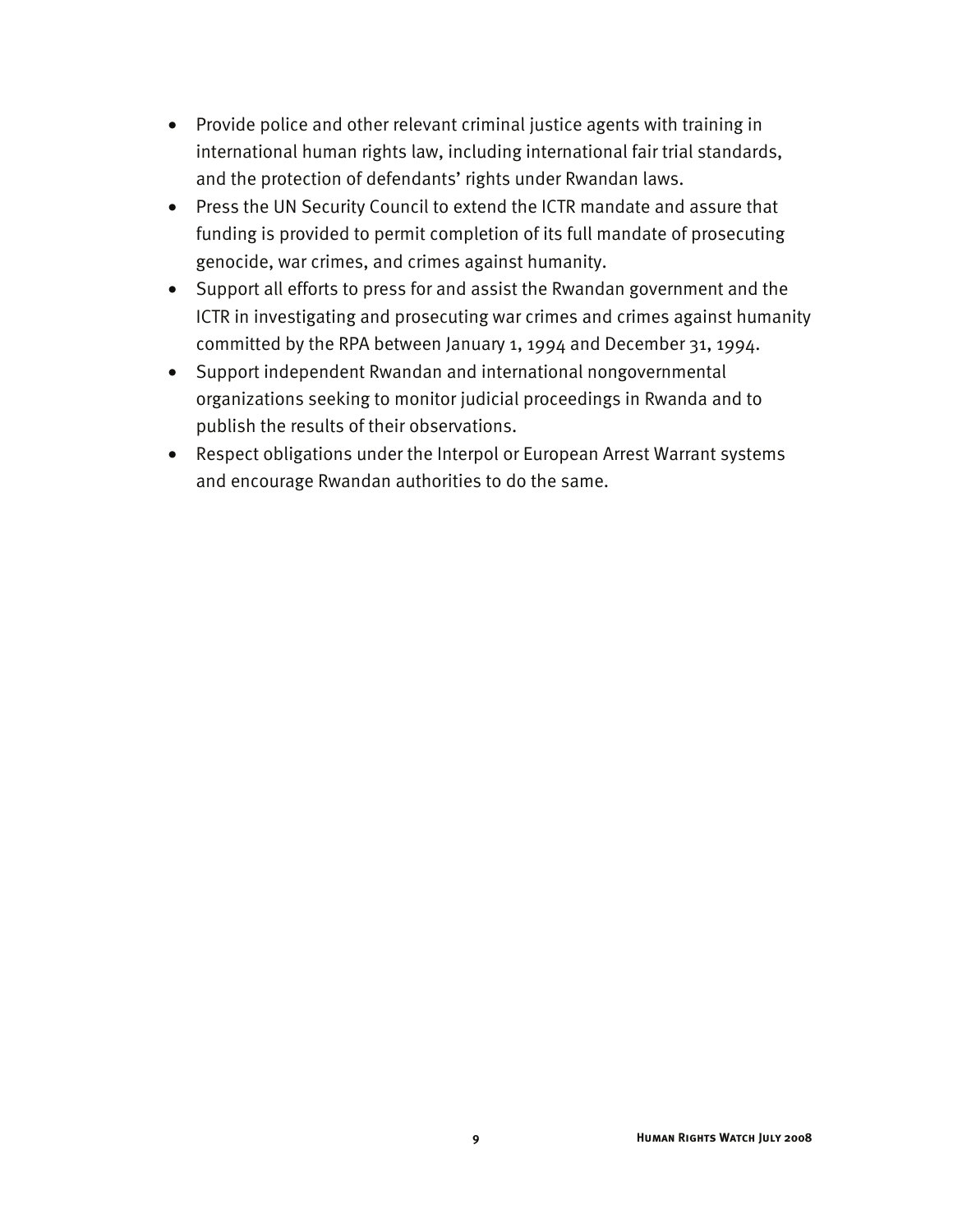#### **IV. Background**

The Rwandan Patriotic Front (RPF), a politico-military movement made up largely of Tutsi, invaded Rwanda in 1990 with the declared aim of assuring the right to return of refugees, many of whom had been living in exile for a generation, and of ending the rule of President Juvenal Habyarimana. Like most government officials and the majority of Rwandans, Habyarimana was Hutu. After nearly three years of alternating combat and negotiations, the RPF and the Rwandan government signed a peace treaty in August 1993 but an agreed-upon transitional government was never put in place.

In April 1994 after an airplane carrying President Habyarimana was shot down, combat resumed and the Rwandan government, assisted by tens of thousands of soldiers, militia, and ordinary citizens, carried out a genocide against Tutsi civilians, whom they treated as enemy combatants. In July 1994 the RPF took control of Rwanda and drove the government and its defeated army out of the country.

During this period in Rwanda—as later in the Democratic Republic of Congo (DRC)— RPF soldiers committed serious violations of international humanitarian law, including massacres and summary executions of civilians. These crimes, documented by UN experts and by Rwandan and international human rights organizations, are less well known than the genocide which is widely recognized, including by judicial notice at the ICTR.

Given the scale and nature of the genocide, international leaders as well as Rwandans demanded that the perpetrators be brought to justice. In November 1994, after a United Nations-appointed commission of experts found that genocide and war crimes had been committed, the United Nations Security Council established the ICTR to try these crimes. Since then Belgium, Switzerland, Canada, and Rwanda have also prosecuted persons accused of genocide and war crimes. Other national judicial systems are currently investigating charges against persons resident in their jurisdictions.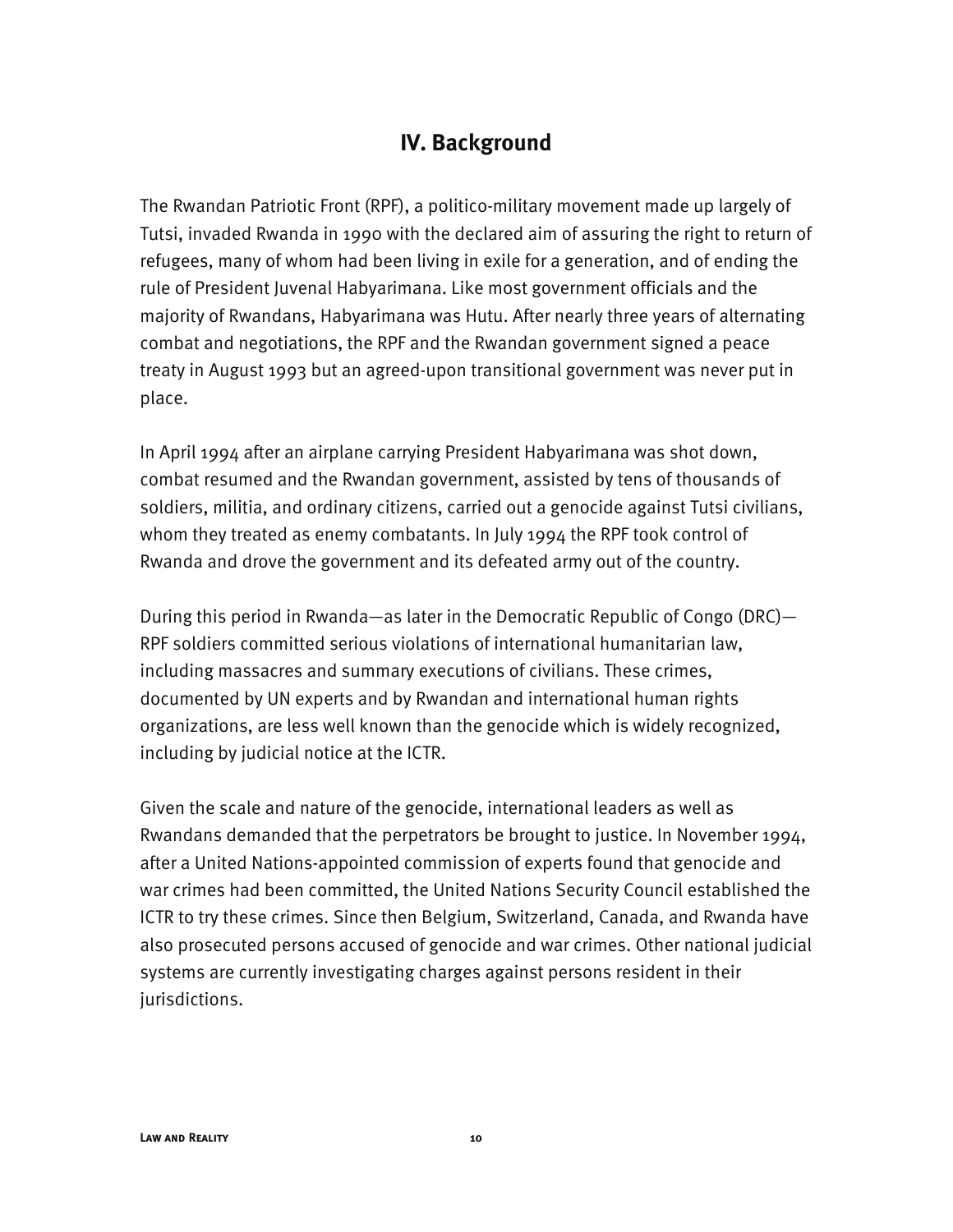While the need for justice was felt more acutely within Rwanda than elsewhere, the government was ill-prepared to deliver it. The scale and complexity of the crimes would have overwhelmed even the best-equipped judicial system and that of Rwanda, feeble and poorly staffed before the war, had been further crippled by wartime losses. Officials had to get the system functioning again and at the same time begin the daunting task of prosecuting persons accused of genocide.

From the establishment of the government in 1994 through to the time of this writing, mid-2008, genocide cases have demanded the greatest share of judicial and police resources, initially exclusively in the conventional sector and later in the *gacaca* jurisdictions (customary conflict-resolution processes adapted to address crimes linked to the genocide).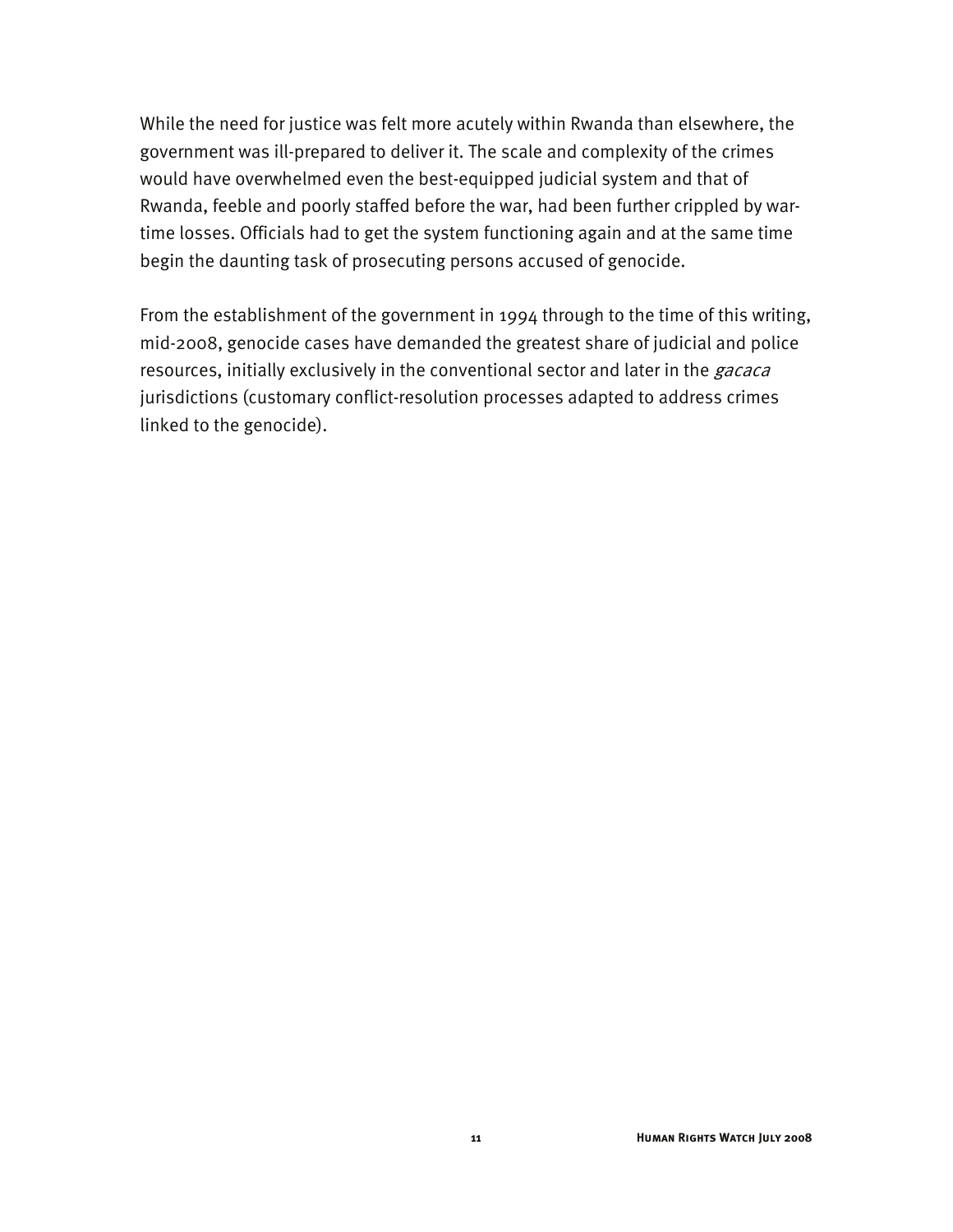#### **V. Justice for the Genocide**

The challenge of delivering justice for the genocide in Rwanda has been huge. It started with the basic realities of life in a society in which both lives and institutions were shattered by genocide. It involved coping with criminal acts on an immense scale. It required establishing the legal basis of prosecution—and establishing institutions and systems that could bring justice.

#### Practical Problems: Turning on the Lights

Like other parts of the Rwandan government, the judicial system suffered serious losses in staff, facilities, and equipment during the war. Of some 600 judges in service before April 1994, for example, only 237 were available to resume work in August 1994 and only 53 of these sat in courts with jurisdiction over serious crimes. Similar losses had thinned the ranks of prosecutors, judicial officers, police officers, clerks, and lawyers. The ministry of justice recruited hundreds of new employees but was able to provide them with only minimal training before putting them to work.<sup>1</sup>

Other practical problems were similarly daunting. War-time damage to the judicial ministry building was so serious that the new minister of justice worked from his hotel room, filing documents in boxes under his bed. Other court buildings had been stripped of furniture and electrical fixtures. At the national prosecutor's office, judicial officers had trouble finding paper and pens to record the interrogations that they wrote out by hand. $2$ 

International donors, both multilateral and bilateral, provided substantial assistance in rebuilding the staff and infrastructure of the system, but it took time for their support to take effect.

**<sup>1</sup>** United Nations High Commissioner for Human Rights Field Office for Rwanda (HRFOR), "The Administration of Justice in Post-Genocide Rwanda," HRFOR/Justice/June 1996/E, pp. 12-13 and annex 1.

**<sup>2</sup>** Human Rights Watch field observations, Kigali and Butare, August 28-September 1, 1994; United Nations Human Rights Field Operation in Rwanda (HRFOR), "The Administration of Justice in Post-Genocide Rwanda," p. 4.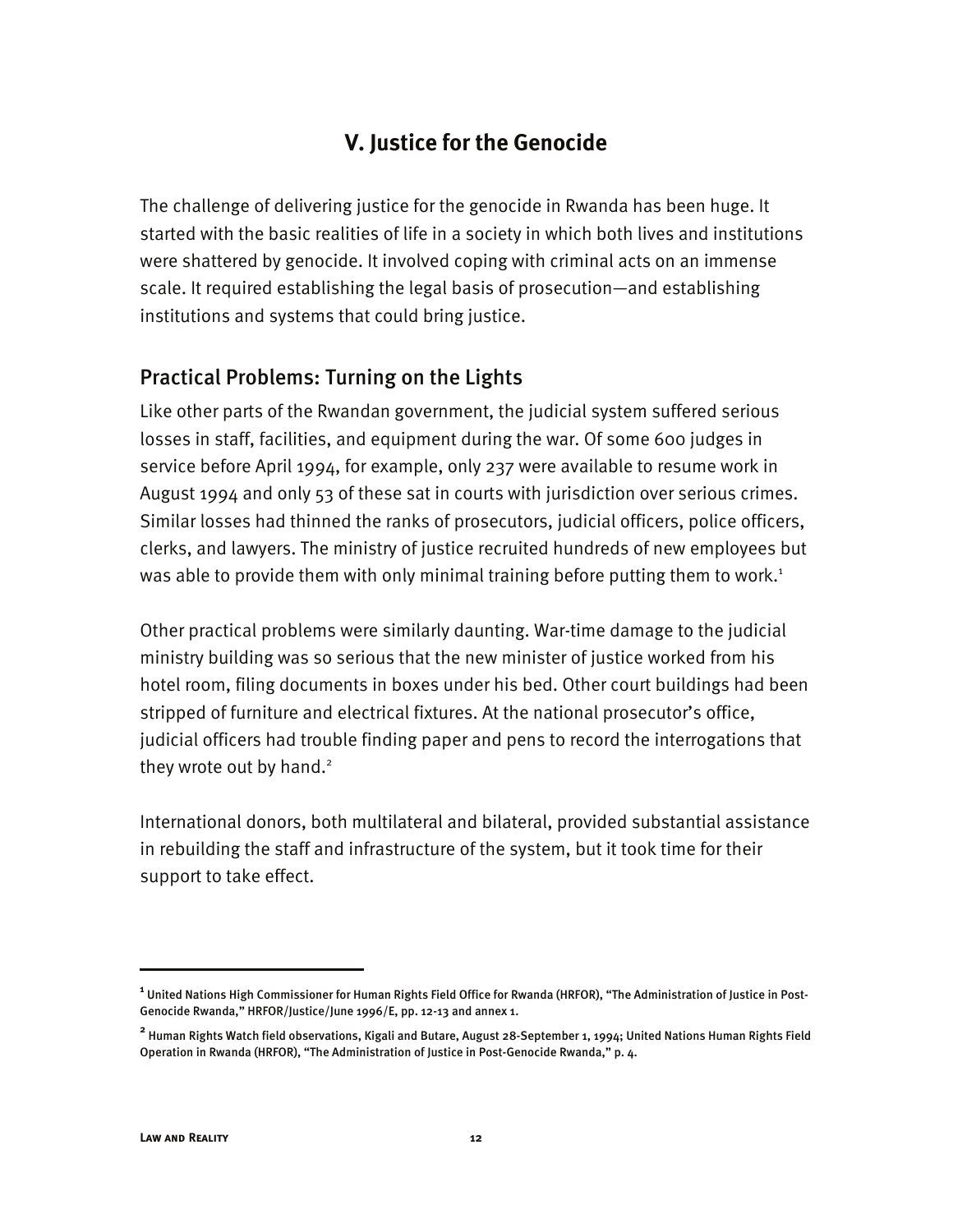#### Identifying and Prosecuting Perpetrators: the Issue of Scale

In August 1994 the new government had to decide how many of the hundreds of thousands of participants in the genocide to prosecute, how to evaluate their levels of guilt, and how severely to punish them. The minister of justice and other officials began with the premise that officials and political leaders of the previous government had deliberately misled ordinary people into seeing Tutsi civilians as enemies, the equivalent of combatants to be attacked and killed. They were clear that such leaders should be prosecuted, as should those who had killed most often and most brutally, a number that the minister estimated would amount to some ten thousand persons. 3 He was firm on the need for such persons to be tried in conventional courts and rejected any use of the *gacaca* process. Himself a Hutu, he said that *gacaca* proceedings would "trivialize the genocide" and diminish the credibility of convictions. He feared that failure to clearly establish the guilt of some Hutu would lead to the generalization of guilt to all Hutu.<sup>4</sup>

The minister held that the massive number of others who had participated by manning barriers, doing patrols, and damaging or stealing property should not be imprisoned but should instead be educated to see the harm they had done and should be obliged to make restitution for all property damaged or stolen.<sup>5</sup>

Despite the intention of prosecuting a narrowly defined group of suspects, however, the government permitted soldiers and others without legal authority to arrest persons accused of genocide, sometimes on the basis of a single unverified accusation. Numbers of detainees mushroomed. By October 1994, an estimated 58,000 persons were detained in space meant for 12,000, $^{\circ}$  and by 1998, the number jailed had grown to 135,000.<sup>7</sup> Overcrowding and inadequate sanitation, food, and

**4** Ibid.

**<sup>3</sup>** Human Rights Watch interview, Minister of Justice Alphonse-Marie Nkubito, Kigali, August 28, 1994.

**<sup>5</sup>** Human Rights Watch interviews, Minister of Justice Alphonse-Marie Nkubito, Kigali, August 28, 1994 and Prosecutor General Francois-Xavier Nsanzuwera, October 12, 1994.

**<sup>6</sup>** United Nations, Office of the Resident Coordinator, "Rwanda: United Nations Situation report covering the month of October," October 1994.

**<sup>7</sup>** Figures cited by President of the High Court Johnston Busingye in a paper delivered at the Centre for International Legal Cooperation, Seminar on Legal and Judicial Reform in Post Conflict Situations and the Role of the International Community, Dec 7, 2006 and published as "Reality and challenges of legal and judicial reconstruction in Rwanda," The New Times, December 31, 2006.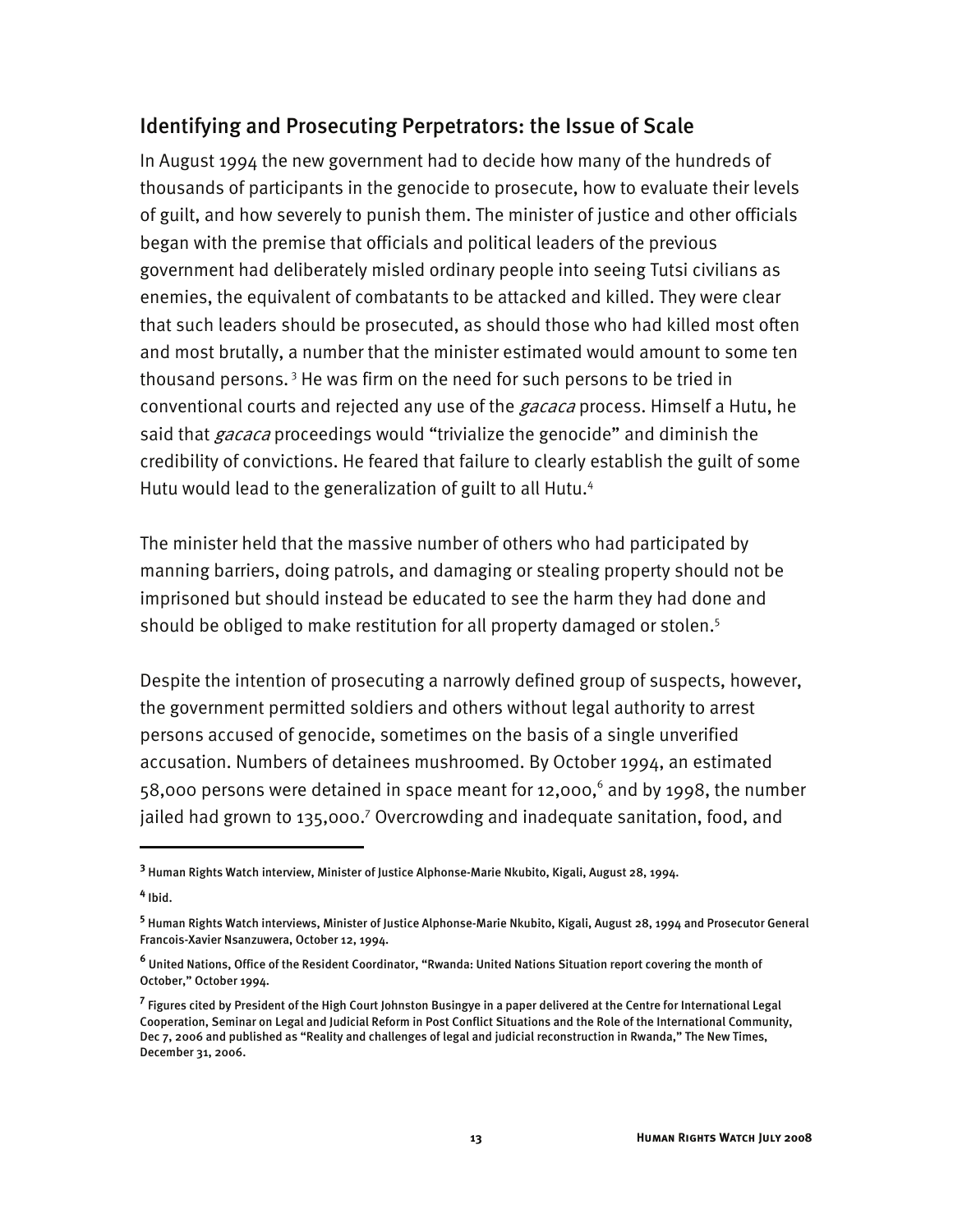medical care created conditions that were universally acknowledged to be inhumane. Many persons were held for years with no investigations done and no charges specified, a situation that violated Rwandan law until legislators passed several exceptional measures permitting such detentions.<sup>8</sup>

#### The Legal Basis for Prosecution

#### *The 1996 Law and Categorization of Crimes*

Rwanda had signed and ratified the Convention on the Prevention and Punishment of the Crime of Genocide, the Geneva Conventions and other conventions of international humanitarian law in 1975, but as of 1994 it had no provision for prosecuting and punishing these crimes in its domestic penal code.<sup>9</sup> Although justice officials recognized the need to immediately create a legal basis for prosecuting genocide, the necessary law—Organic law 8/96—was not adopted until two years after the new government had taken power.<sup>10</sup>

To avoid offending the principle of non-retroactivity (the prohibition on punishing persons for crimes that were not defined as crimes when they were committed), $11$  the lawmakers grounded the authority to punish these offences in the prior Rwandan ratification of the relevant international conventions. The law punished crimes specified in the Rwandan penal code, such as murder, which were also listed as crimes in the international convention against genocide.<sup>12</sup> In addition, it punished as constituent acts of genocide violations of the Rwandan penal code that were not

**<sup>8</sup>** Human Rights Watch/International Federation of Human Rights Leagues, Leave None to Tell the Story (New York: Human Rights Watch, 1999), p. 749.

**<sup>9</sup>** Rwanda had ratified the Convention on the Prevention and Punishment of the Crime of Genocide of 9 December 1948, the Geneva Convention relative to the Protection of Civilian Persons in Time of War of 12 August 1949 and its additional protocols, and the Convention on the Non-Applicability of Statutory Limitations to War Crimes and Crimes against Humanity of 26 November 1968.

**<sup>10</sup>** Organic law 8/96 of 30 August 1996 on the Organization of the Prosecution of Offences Constituting the Crime of Genocide or Crimes Against Humanity Committed since 1 October 1990, Government of Rwanda, Official Journal , no. 17, September 1, 1996. Although the title of the law speaks only of genocide and crimes against humanity, the first article refers also to the Geneva Convention and its additional Protocols of 12 August 1949 which prohibit what are generally called war crimes.

**<sup>11</sup>** The principle of non-retroactivity is specified in the International Covenant on Civil and Political Rights (ICCPR), article 15, and the African Charter, article  $7$  (2). Rwanda has ratified both treaties.

**<sup>12</sup>** Organic law 8/96 of 30 August 1996 on the Organization of the Prosecution of Offences Constituting the Crime of Genocide or Crimes Against Humanity Committed since 1 October 1990, article 1.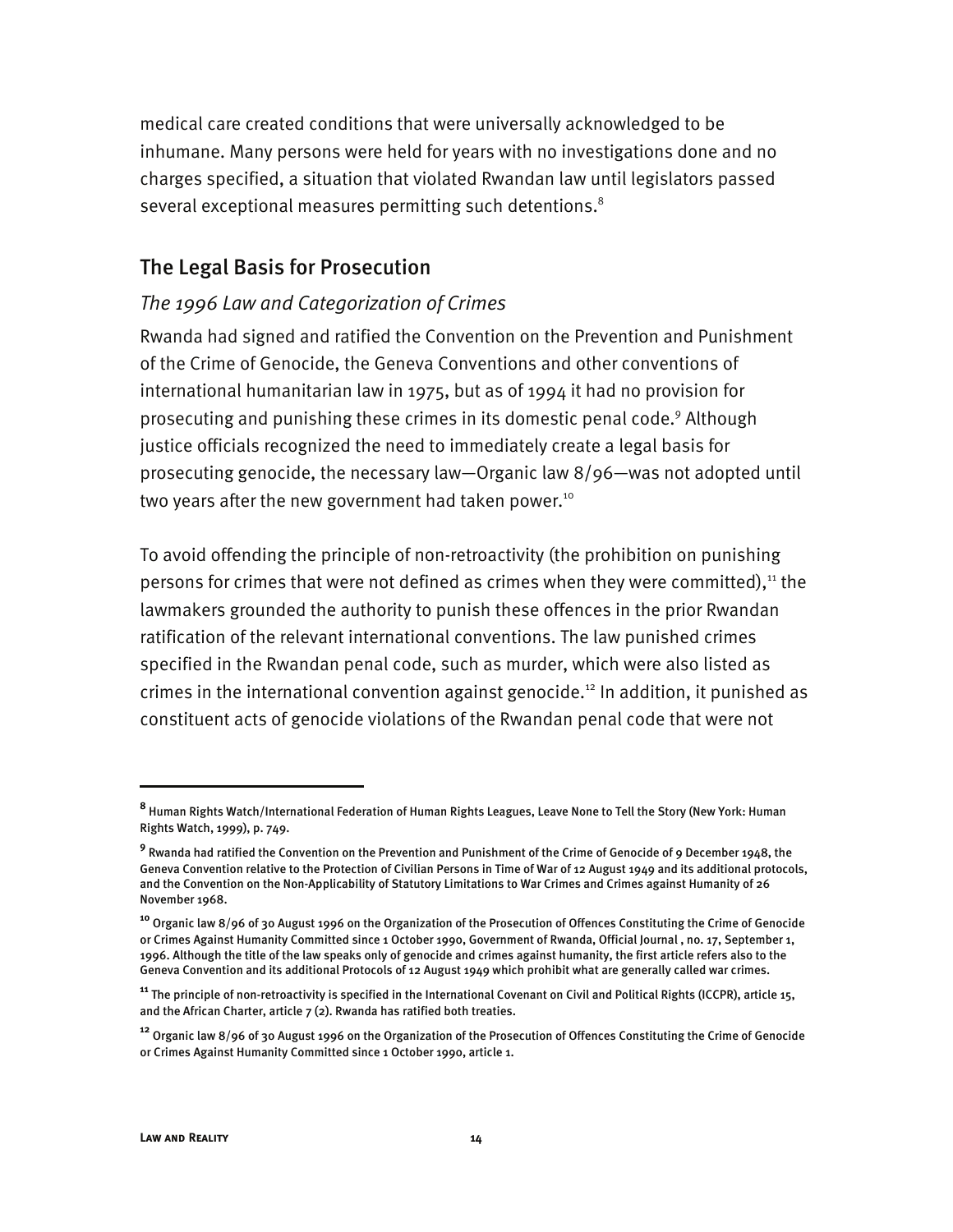listed in the international convention but that were committed "in relation with events" surrounding the genocide and crimes against humanity.<sup>13</sup>

With this provision, the law neglected an essential part of the definition of genocide according to the international convention, that is, the intent of the actor to eliminate all or part of a listed group. Thus persons convicted of crimes like theft committed between April and June 1994, could be—and were—convicted of genocide with no consideration of whether they were merely seeking to profit opportunistically from the situation or whether they actually sought to eliminate persons of the Tutsi ethnic group.14

Reflecting early thinking on differences in levels of responsibility among perpetrators, the 1996 law divided accused persons into four categories on the basis of the gravity of the crimes committed: category one included leaders, organizers, and the most notorious killers, category two included killers and rapists<sup>15</sup>, category three included those who killed or inflicted bodily harm without the intention to kill, and category four included those who stole or damaged property. Penalties ranged from death or life imprisonment for persons convicted of category one crimes to restitution of property but no imprisonment for persons convicted of category four crimes. The 1996 law specified that the national prosecutor was to draw up and publish a list of all persons accused of category one crimes. Consistent with the notion that many Rwandans had been misled and would come to recognize the wrongness of their actions, the law introduced a form of "plea-bargaining," permitting sentences to be reduced for those who confessed their crimes and gave full information on their accomplices.<sup>16</sup>

In 2001 a new law shifted most genocide prosecutions to *gacaca* jurisdictions (see below), but retained the division of accused into categories according to the gravity

**<sup>13</sup>** Ibid.

**<sup>14</sup>** See the detailed discussion of this problem and relevant judicial decisions in Caroline Stainier, Albert Muhayeyezu, Jean Jacques Badibanga and Hugo Moudiki Jombwe, Vade-Mecum, Le crime de genocide et les crimes contre l'humanité davant les jurisdictions ordinaiies du Rwanda (Brussels: Avocats sans Frontières, 2004), pp. 119—139.

**<sup>15</sup>** In later laws rapists were put in category one.

**<sup>16</sup>** Organic law no. 8/96 of 30 August 1996 on the Organization of Prosecutions for Offences Constituting the Crime of Genocide or Crimes against Humanity Committed Since 1 October 1990, article 2.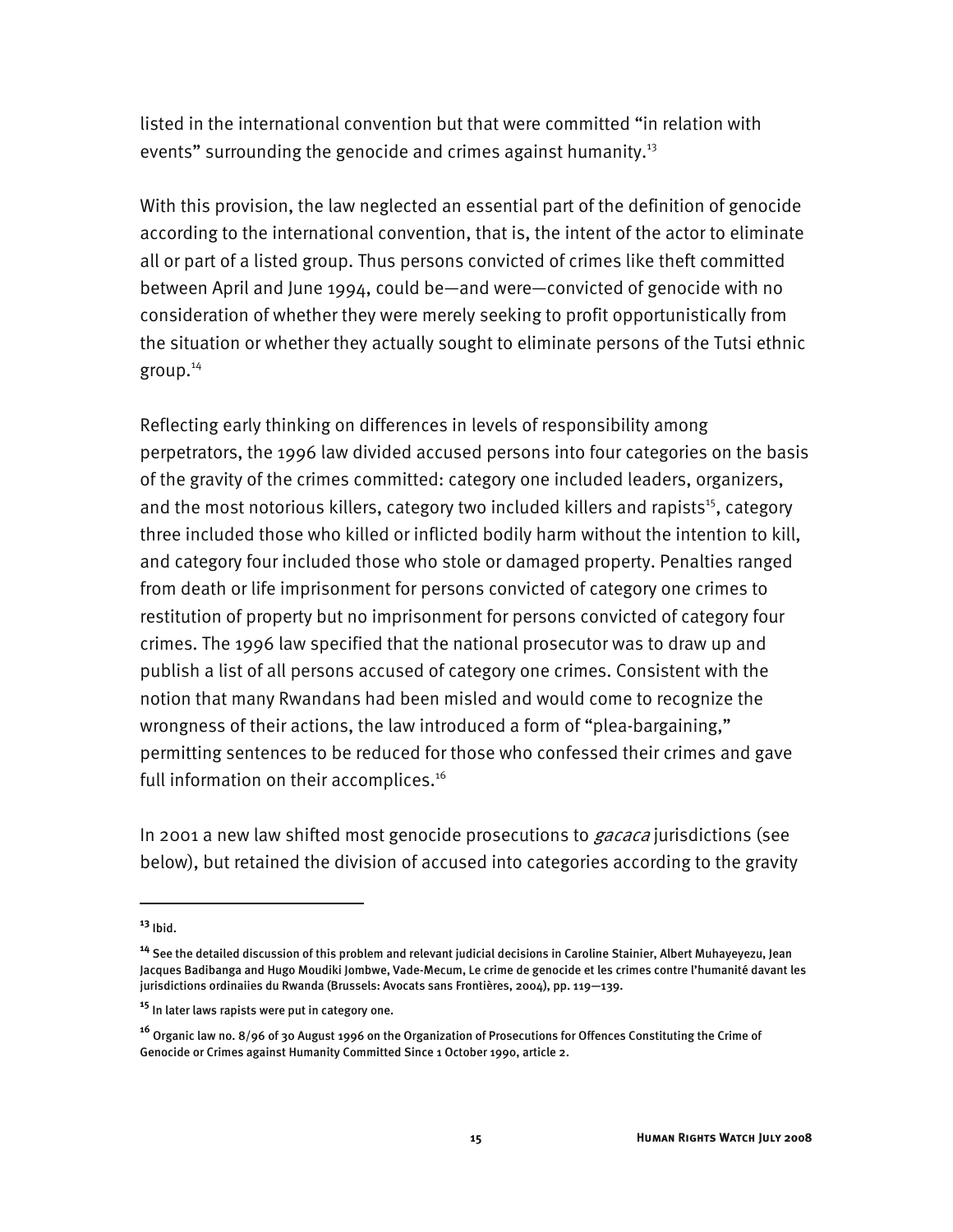of the crime allegedly committed.<sup>17</sup> The 2001 law, and its 2004 amended version, generally followed the definition of genocide found in the 1996 law, but required that violations of the penal code be committed with genocidal intent—rather than merely in relation with the events of the genocide—in order to be qualified as genocide.<sup>18</sup>

#### Prosecution in Conventional Courts

Judicial officials began genocide trials in conventional courts in December 1996 but two years later were already preparing to embark on another strategy to dispose of the growing backlog of cases. By 1998 only 1,292 persons had been judged and relatively few accused persons had confessed, disappointing hopes that pleabargains would reduce the enormous number of persons to be tried. If the same rate of prosecutions were to continue, it appeared sure to take decades to prosecute the estimated 135,000 detainees.<sup>19</sup> Rather than invest additional resources in speeding the delivery of justice in conventional courts, the government turned to another plan, the *gacaca* jurisdictions.

The new direction was announced in January 1998 by Vice-President Paul Kagame, already the dominant political figure in Rwanda. After remarking that Rwanda could not afford the U.S. \$ 20 million a year necessary to support the huge population then in prison, he proposed that the most guilty be executed, and that others be dealt with through customary judicial mechanisms, with those convicted being sentenced to terms of enforced labor on public works.<sup>20</sup> The first of the measures was carried out in part three months later when 22 persons convicted of genocide were

-

**<sup>17</sup>** Organic Law no. 40/2000 of 26 January 2001 Establishing the Organization, Competence and Functioning of Gacaca Courts Charged with Prosecuting Establishing the Organization, Competence and Functioning of Gacaca Courts Charged with Prosecuting and Trying the Perpetrators of the Crime of Genocide and other Crimes Against Humanity, Committed between October 1, 1990 and December 31, 1994

**<sup>18</sup>** Organic Law of June 19, 2004 Establishing the Organization, Competence and Functioning of Gacaca Courts Charged with Prosecuting and Trying the Perpetrators of the Crime of Genocide and other Crimes Against Humanity, Committed between October 1, 1990 and December 31, 1994, article 105. A 2003 law punishes any genocide committed after the date of its passage and a 2007 law refers genocide prosecutions transferred from the ICTR and other foreign jurisdictions to the Rwandan High court, but without treating the definition of genocide as such. Organic Law of June 19, 2004 Establishing the Organization, Competence and Functioning of Gacaca, article 1.

**<sup>19</sup>** Figures cited by President of the High Court Johnston Busingye in a paper delivered at the Centre for International Legal Cooperation, Seminar on Legal and Judicial Reform in Post Conflict Situations and the Role of the International Community, Dec 7, 2006 and published as "Reality and challenges of legal and judicial reconstruction in Rwanda," The New Times, December 31, 2006.

**<sup>20</sup>** Integrated Regional Information Network (IRIN), news report no. 340, January 24-26, 1998.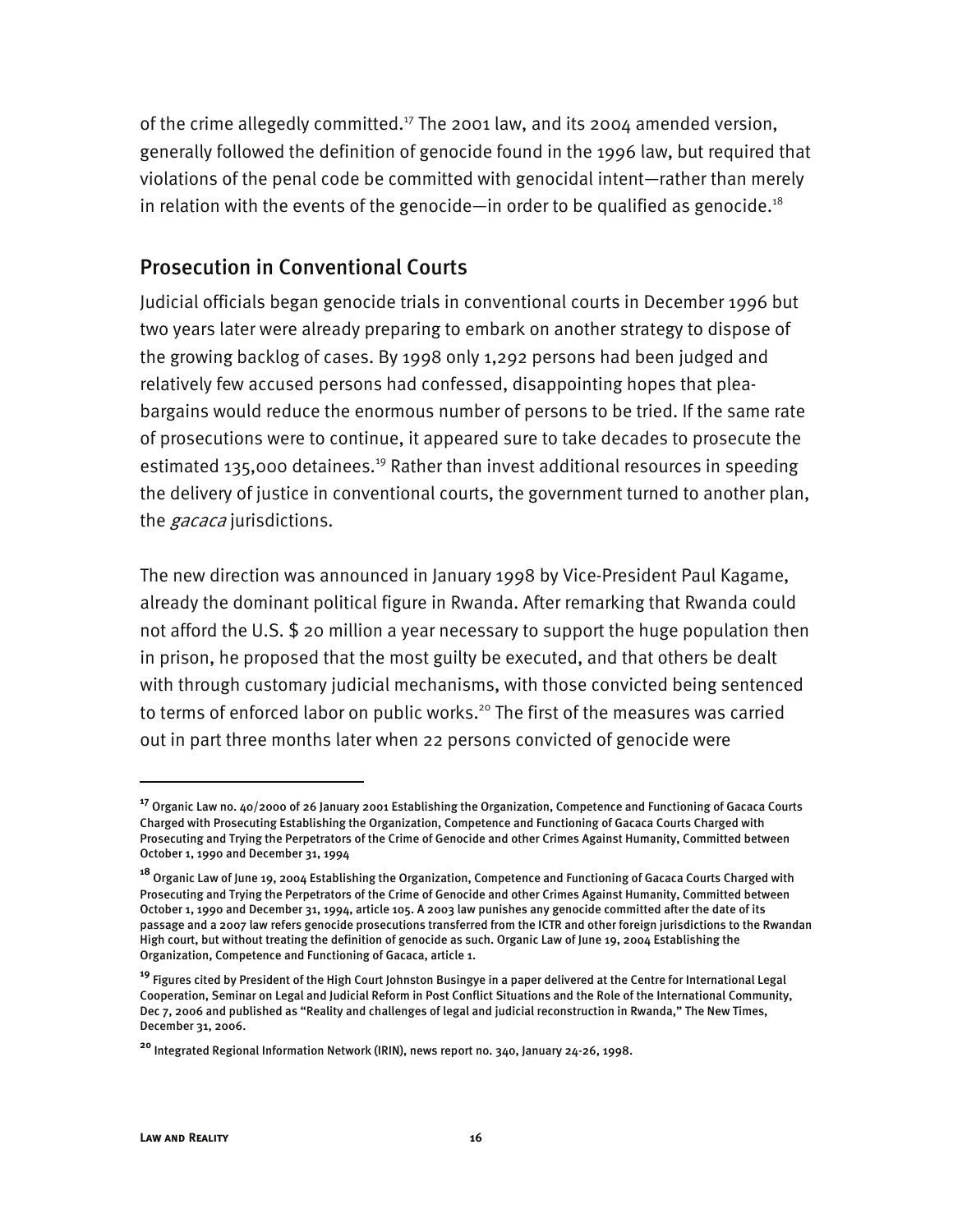executed, the first and only formal executions carried out as a consequence of the genocide.<sup>21</sup> The second proposal resulted three years later in the establishment of gacaca jurisdictions to try all but the most serious cases of genocide.

By mid-2002, conventional courts had judged 7,181 persons accused of genocide. After 2002, the rate of prosecutions slowed as prosecutors shifted their efforts to preparing cases for transfer to *gacaca* jurisdictions. Then the courts halted work for months as they took account of organizational changes and other aspects of the extensive judicial reforms of 2004.

From the resumption of court activity in 2005 to March 2008, conventional courts tried only 222 genocide cases.<sup>22</sup> In 2008 judicial officials proposed and the legislature adopted a law sending virtually all remaining cases of genocide to gacaca, with the exception of accused persons who served as national or provincial leaders during the genocide and those sent back to Rwanda for trial from other national or international jurisdictions. As a result of the new law, the prosecution of genocide cases by conventional courts will soon be effectively ended after what amounts to less than a decade of full judicial activity.

#### Gacaca: Popular or Political Justice?

When *gacaca* jurisdictions were established in 2001, they were meant to judge all but the most serious crimes of genocide (those of category one), which were left to the conventional courts. It was hoped that the *gacaca* process would speed the resolution of the huge backlog of cases, reduce the prison population, and contribute to reconciliation.

Gacaca jurisdictions brought together modified elements of customary practices for resolving conflicts and aspects of a conventional state-run punitive justice system.<sup>23</sup>

-

**<sup>21</sup>**Rwanda abolished the death penalty in July 2007; at that time some 1300 persons who had been sentenced to death saw their punishment commuted to life in prison. See below.

**<sup>22</sup>** See annex 1.

**<sup>23</sup>** Little scholarship examines whether—and under what circumstances—gacaca historically operated. Ordinarily sessions were reserved exclusively for adult males. For one examination of customary practice, see Filip Reyntjens, "Le gacaca ou la justice du gazon au Rwanda" in Politique Africaine, "Les Droit et ses Pratiques", No. 40, December 1990, pp. 31-44, http://www.politique-africaine.com/numeros/pdf/040031.pdf (accessed October 29, 2007).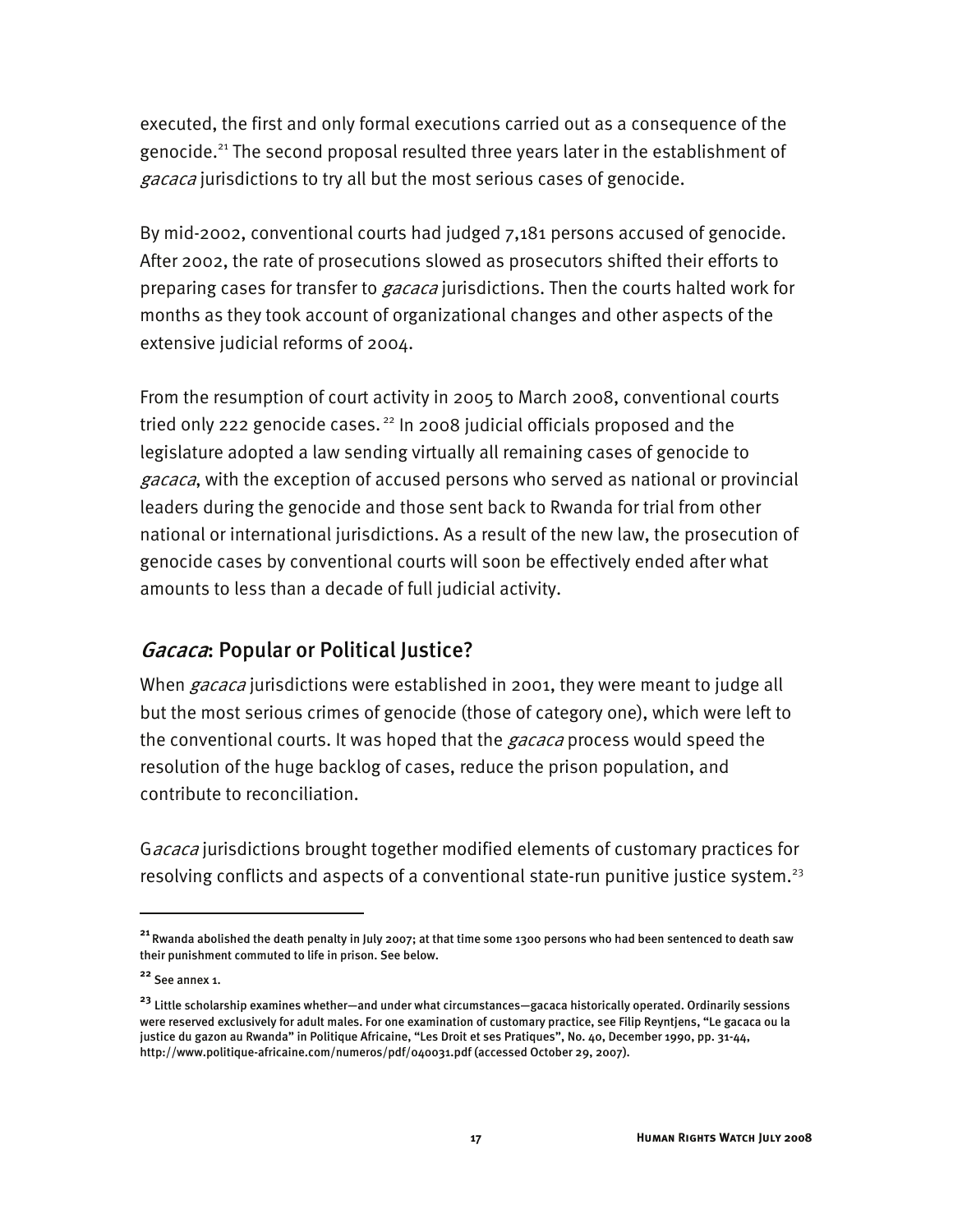In essence it involved popularly elected judges deciding cases related to the genocide before a gathering of the local population. The judges, who were to guide the hearings and then finally to deliver the verdict of the community, were chosen on the basis of their integrity rather than their formal learning. Some did not read or write, although all received several days of training on the relevant laws and procedures. The transparency of the process and participation of the entire community was supposed to assure the legitimacy of the proceedings and to protect the rights of all participants, making unnecessary the kinds of fair trial guarantees provided by Rwandan law and international conventions. The accused had no access to counsel in *gacaca* jurisdictions, for example, although that right is guaranteed by the Rwandan constitution and by the International Convention on Civil and Political Rights to which Rwanda is party.<sup>24</sup>

After years of preparation—election of judges, explanatory meetings for citizens, collecting information and accusations from the local community—actual trials began on a pilot basis in about 10 percent of the country in 2005. Even before trials had begun throughout the rest of Rwanda in July 2006, judicial authorities had announced a projected end to the process in 2007, a deadline later extended into late  $2008.<sup>25</sup>$ 

From its inception through its relatively brief period of operation, the *gacaca* jurisdictions were altered four times by law (2004, 2006, 2007 and 2008),  $26$  as well

j

**<sup>24</sup>** In one case, a lawyer engaged to defend an accused before a conventional court was permitted to continue advising his client after the court was transferred to a gacaca jurisdiction, but he was not allowed to appear formally—in his robes—before the judges. Human Rights Watch interview, lawyer, Kigali, September 11, 2007. According to the president of the bar association, the National Service of Gacaca Jurisdictions was considering permitting lawyers to speak in gacaca hearings, but again as members of the public and not in robes signifying their mandate to represent the accused. Fondation Hirondelle, "Rwanda/Justice – Des Avocats Rwandais devant les gacacas?" September 9, 2007.

**<sup>25</sup>** Human Rights Watch interview with Executive Secretary of the National Service of Gacaca Jurisdictions, Domitilla Mukantaganzwa, November 7, 2007.

**<sup>26</sup>** Based on administrative units, the jurisdictions originally were to operate at level of cell, sector, district and province but in 2004 the district and provincial levels were suppressed. The number of judges required at a session, first set at 19, was reduced to 14 in 2004 and to 7, with a quorum of 5 in the 2007 law. Organic Law no. 40/2000 of January 26, 2001 Setting Up Gacaca Jurisdictions and Organizing Prosecutions for Offences Constituting the Crime of Genocide or Crimes Against Humanity Committed Between October 1, 1990 and December 31, 1994; Organic Law of June 19, 2004 Establishing the Organization, Competence and Functioning of Gacaca Courts Charged with Prosecuting and Trying the Perpetrators of the Crime of Genocide and other Crimes Against Humanity, Committed between October 1, 1990 and December 31, 1994; Organic Law no 28/2006 of 27/06/2006 modifying and complementing Organic law 16/2004 of 19/06/2004 establishing the organisation, competence, and functioning of Gacaca Courts charged with prosecuting and trying perpetrators of the crime of genocide and other crimes against humanity, committed between October 1, 1990 and December 31, 1994; Organic Law Number 10/2007 of 01/03/2007 Modifying and Complementing Organic Law Number 16/2004 of 19/6/2004 Establishing the Organisation, Competence and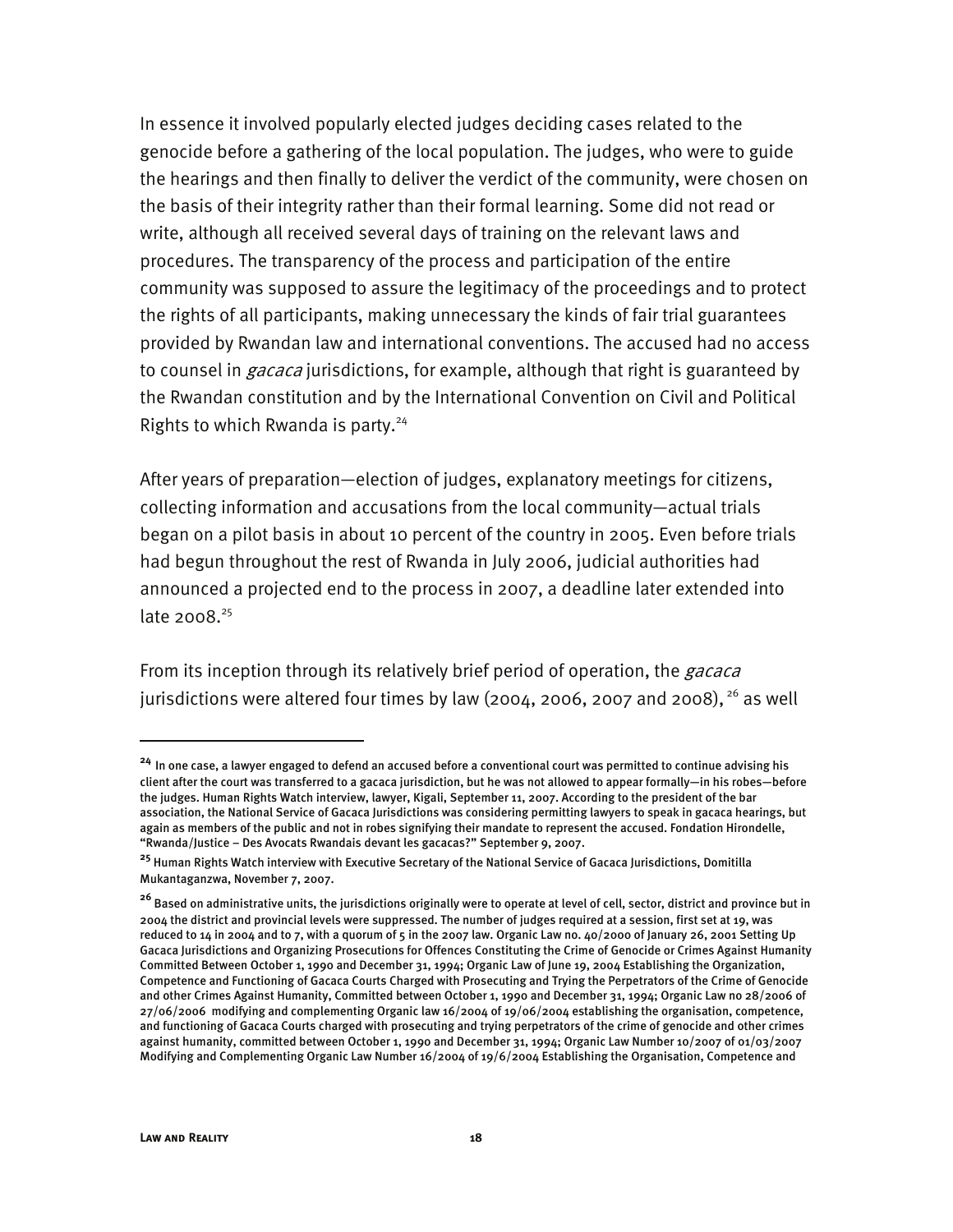as by administrative order or informal but official directions on several other occasions. Some of the changes, such as in the size and number of jurisdictions, seem of relatively little importance, but others altered the fundamental nature of the process, reducing the independence of the jurisdictions and diminishing the transparency and participation that were supposed to protect the rights of the participants.

Initially welcomed by victims and accused persons alike, *gacaca* jurisdictions have met popular expectations in some communities but failed to satisfy parties—whether victim or accused or both—in many others. A general assessment of the jurisdictions lies outside the parameters of this report. Here we deal only with official and other interference with *gacaca* and with other aspects of the *gacaca* jurisdictions that impinge on the operation of conventional courts.

#### "Justice is a Political Problem"

I

Even before the *gacaca* jurisdictions were actually trying accused persons, senior officials in the ministry of justice anticipated that the process would necessarily be political. In a November 2003, one such official told Human Rights Watch researchers repeatedly that "justice is a political problem that needs to be solved politically." The minister of justice, present in the interview, did not question this assertion.<sup>27</sup>

This recognition of the political nature of *gacaca* justice notwithstanding, the *gacaca* law of 2004 seemed to provide some measure of judicial independence for the jurisdictions by excluding political leaders, administrative officials, magistrates, and police officers and soldiers from serving as judges.<sup>28</sup> Administrative officials—often members of the dominant RPF party—were to provide logistical assistance, encourage the participation of the population and "monitor" (in ways unspecified)

Functioning of Gacaca Courts Charged with Prosecuting and Trying the Perpetrators of the Crime of Genocide and Other Crimes against Humanity, Committed Between October 1, 1990 and December 31, 1994 as Modified and Complemented to Date.

**<sup>27</sup>** Human Rights Watch interview, Minister of Justice and high ranking official in the ministry of justice, Kigali, November 21, 2003.

**<sup>28</sup>** Organic Law of June 19, 2004 Establishing the Organization, Competence and Functioning of Gacaca Courts, article 15.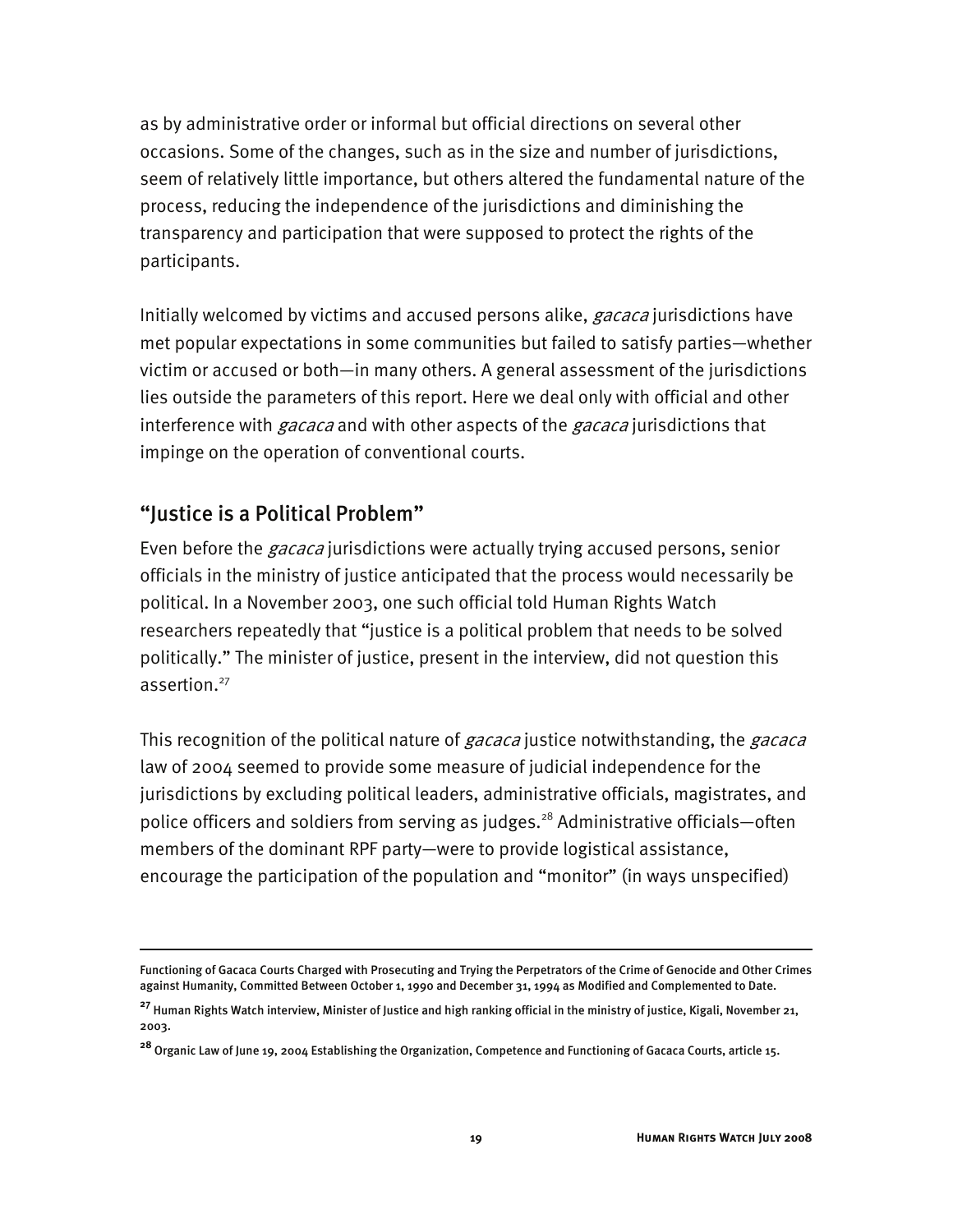the jurisdictions.<sup>29</sup> They were not authorized to play any other role in the judicial process.

#### *Limits on Judicial Independence in Gacaca*

In November 2004, however, as authorities were preparing for accusations to be collected nationwide the National Service of Gacaca Jurisdictions (SNJG) granted local officials disproportionate power in the process of making accusations and assigning accused people to categories. Later in the process, in 2007, SNJG agents were permitted to wield extensive power over the categorization of accused persons. These changes in procedure opened the way for officials—and others working through them—to influence the judicial process, sometimes to the benefit of the accused, but probably more often to the benefit of the accusers.

Initially members of the community were to accuse alleged perpetrators in public gatherings, the local *gacaca* assembly, but in 2004 the SNJG mandated local administrative officials, and particularly the *nyumbacumi* or person in charge of ten households, to gather information from small groups or even by going door to door in the community. The *nyumbacumi* later presented the accusations to the assembly, but this was to permit local residents to check that the information had been correctly recorded rather than to test its truth.<sup>30</sup>

The increased role of the *nyumbacumi* lessened the importance of the popular assembly and of judges originally charged with responsibility for gathering information about accusations. By acquiring a special role behind the scenes, the nyumbacumi—and others who worked through him—had disproportionate power to influence the nature and amount of information that would form the basis of the judicial files of accused persons.

The relatively private way in which accusations were gathered under the changed policy clearly deprived the accused person of the guarantee that was supposed to be provided by the openness of the process. He or she had no opportunity to ensure

**<sup>29</sup>** Organic Law of June 19, 2004 Establishing the Organization, Competence and Functioning of Gacaca Courts, article 33. **<sup>30</sup>** Ibid., articles 35-37.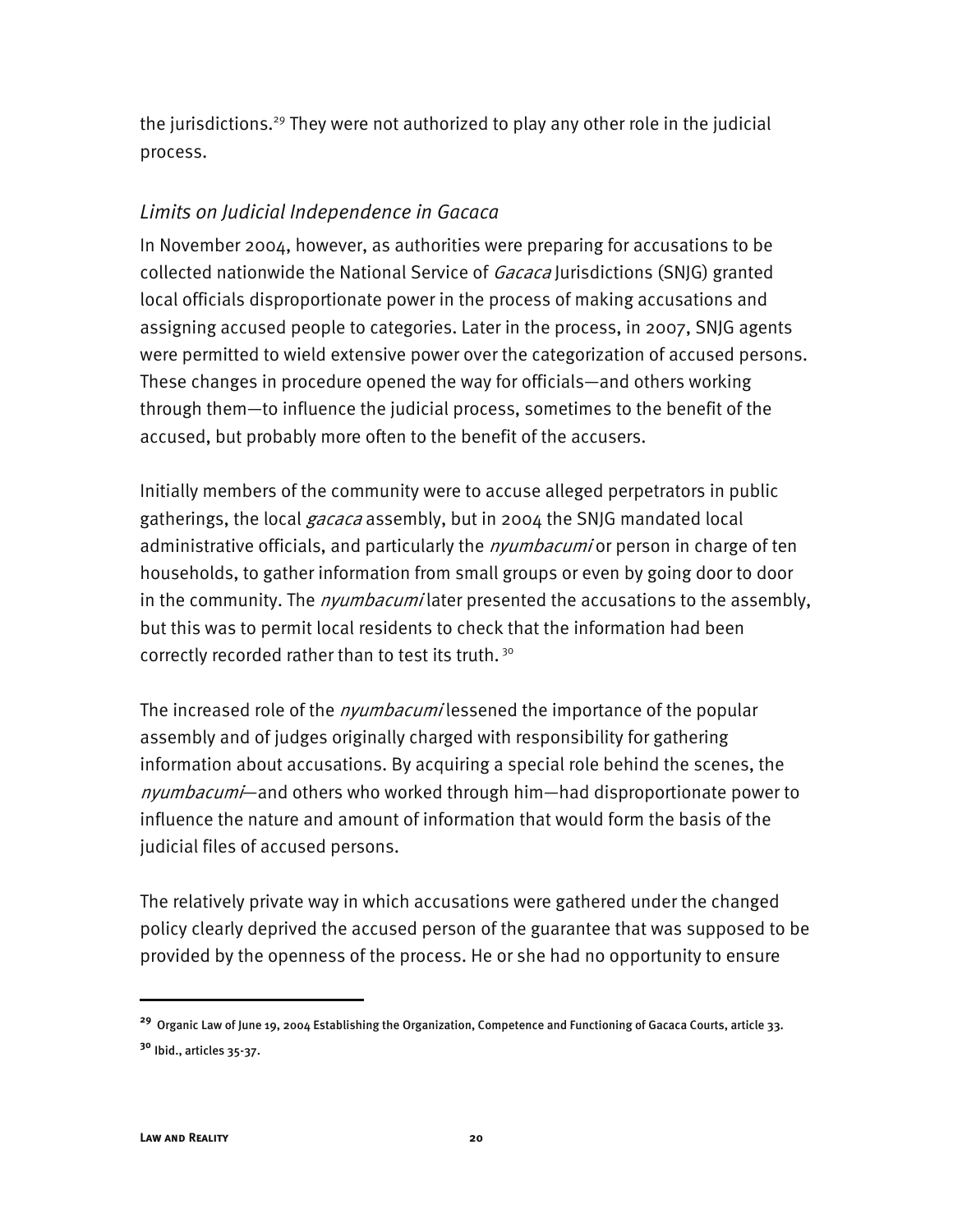that any information in his or her defense was recorded—in fact, the forms that the gacaca service provided administrative officials for recording information had space only for accusations, none for exculpatory information.<sup>31</sup> Nor had the accused any opportunity to contest charges when they were read out to the assembly.

With the establishment of the *gacaca* jurisdictions, *gacaca* judges at the cell level assumed responsibility for assigning accused persons to categories, a duty previously attributed to the national prosecutor and his office. The judges based their determination on information gathered during the accusation process and that the accused had not had the opportunity to contest. The placement in categories effectively determined the seriousness of punishment in case of conviction.<sup>32</sup>

In addition, when persons placed in category one were brought to trial in conventional courts, judges in these courts sometimes relied on the untested information gathered during the *gacaca* accusation process in deciding the case. In one appeals trial in the High Court in 2006, a three judge panel used information from a *gacaca* jurisdiction to justify its confirmation of the conviction of the accused without independently assessing the credibility of the information. In another such case, the judges accepted only part of the information provided by the *gacaca* jurisdiction but again did not attempt to verify the part accepted.<sup>33</sup>

#### Reclassification by Administrative Decision

As the accusation phase of *gacaca* ended, some 818,000 persons had been accused, 77,000 of them placed in category one and so designated for trial in conventional court. These numbers, particularly those in category one, far exceeded those originally foreseen by Rwandan officials. Recognizing that so many conventional trials would take decades—one of the eventualities that the government intended to avoid by creating *gacaca*—lawmakers redefined the

**<sup>31</sup>** See a thorough study of the importance of this change in Penal Reform International, "Rapport de monitoring et de recherché sur la Gacaca, La récolte d'information en phase nationale," June 2006, p. 32.

**<sup>32</sup>** Ibid., pp. 36-39.

**<sup>33</sup>** High Court, Kigali, Cases no. RPA/ GEN/ 0235/ 05/ HC/ KIG, June 20, 2006 and JRPA/Gen/0035/0S/HC/KIG, August 8, 2006. See also Kamashabi Felicien, "Ngoma/Mugesera : Gakware Léopold a commencé à plaider,", Journal Umukindo N°29, March 2007.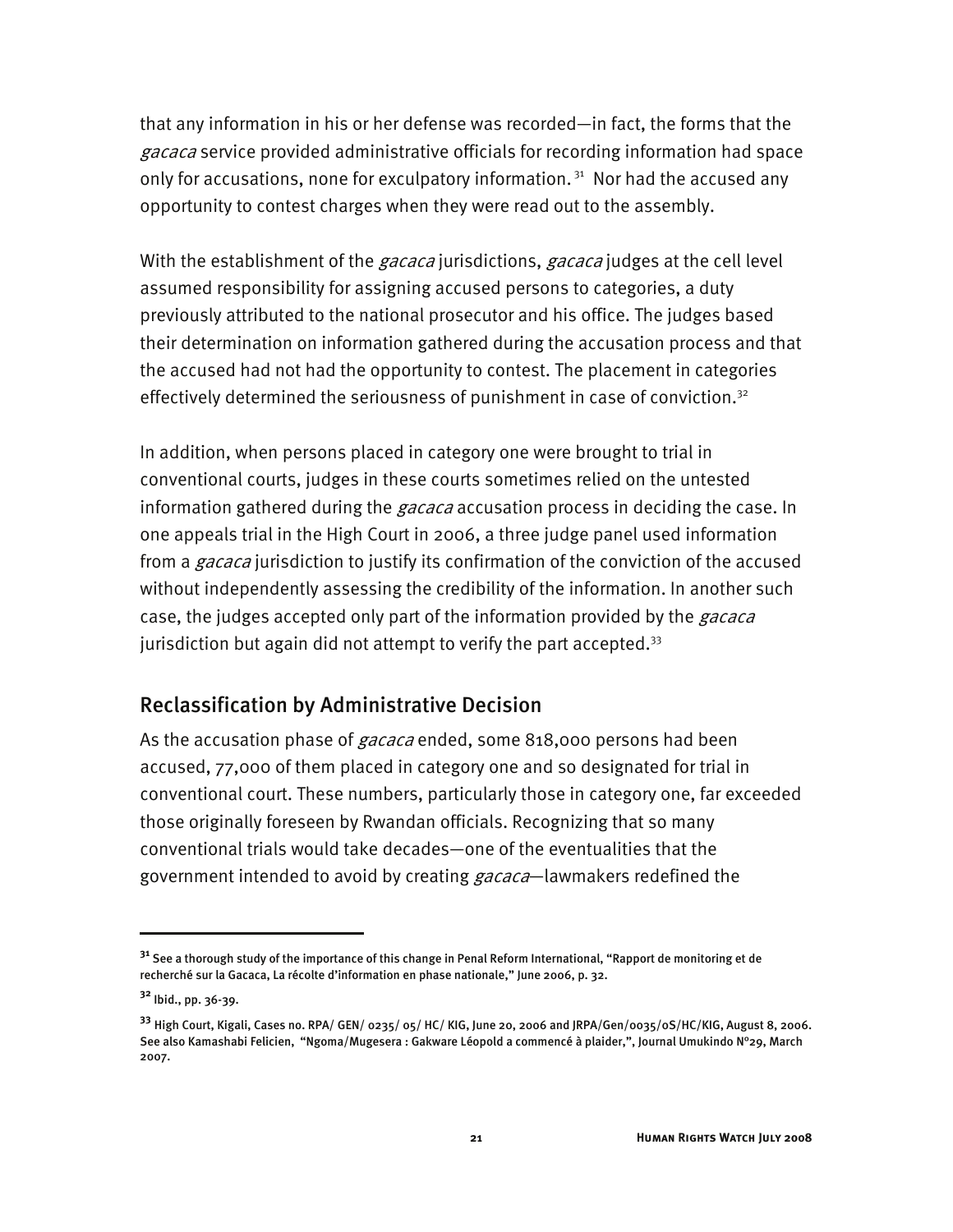categories in a March 2007 law and provided for some persons to be moved from category one to category two where they would be tried by  $gacaca$  jurisdictions.<sup>34</sup>

During 2007 the National Service of *Gacaca* Jurisdictions sent its agents throughout the country to meet with local administrative officials and *gacaca* staff to select the persons who would benefit from this reduction in the assessed gravity of their crimes. The goal of the reclassification of the accused was to have no more than 10,000 and perhaps as few as 2,000 left in category one.<sup>35</sup>

The qualifications of agents charged with the reclassification as well as the rules under which they operated were not publicly announced. Like the use of the nyumbacumi to prepare accusations, this process ran counter to the basic premise of *gacaca*—that is, open discussion with full community participation. Only those persons selected by the reclassification teams benefited from the change in the assessment of the gravity of their supposed crimes. Those not chosen were deprived of this benefit on what may have been an arbitrary basis, and without having had any opportunity to speak on their own behalf.

-

**<sup>34</sup>** Organic Law no. 10/2007 of 01/03/2007 Organic Law modifying and complementing Organic Law no. 16/2004 of 19/6/2004 establishing the organization, competence and functioning of Gacaca Courts charged with prosecuting and trying the perpetrators of the crime of genocide and other crimes against humanity, committed between October 1, 1990 and December 31, 1994 , article 11.

<sup>35</sup> Presentation of Prosecutor Augustin Nkusi, Bates College, March 31, 2007. Before the *gacaca* system was established, the national prosecutor was responsible for drawing up the list of category one suspects. In his third and final list in 2001 he named some 2,100 suspects in this category.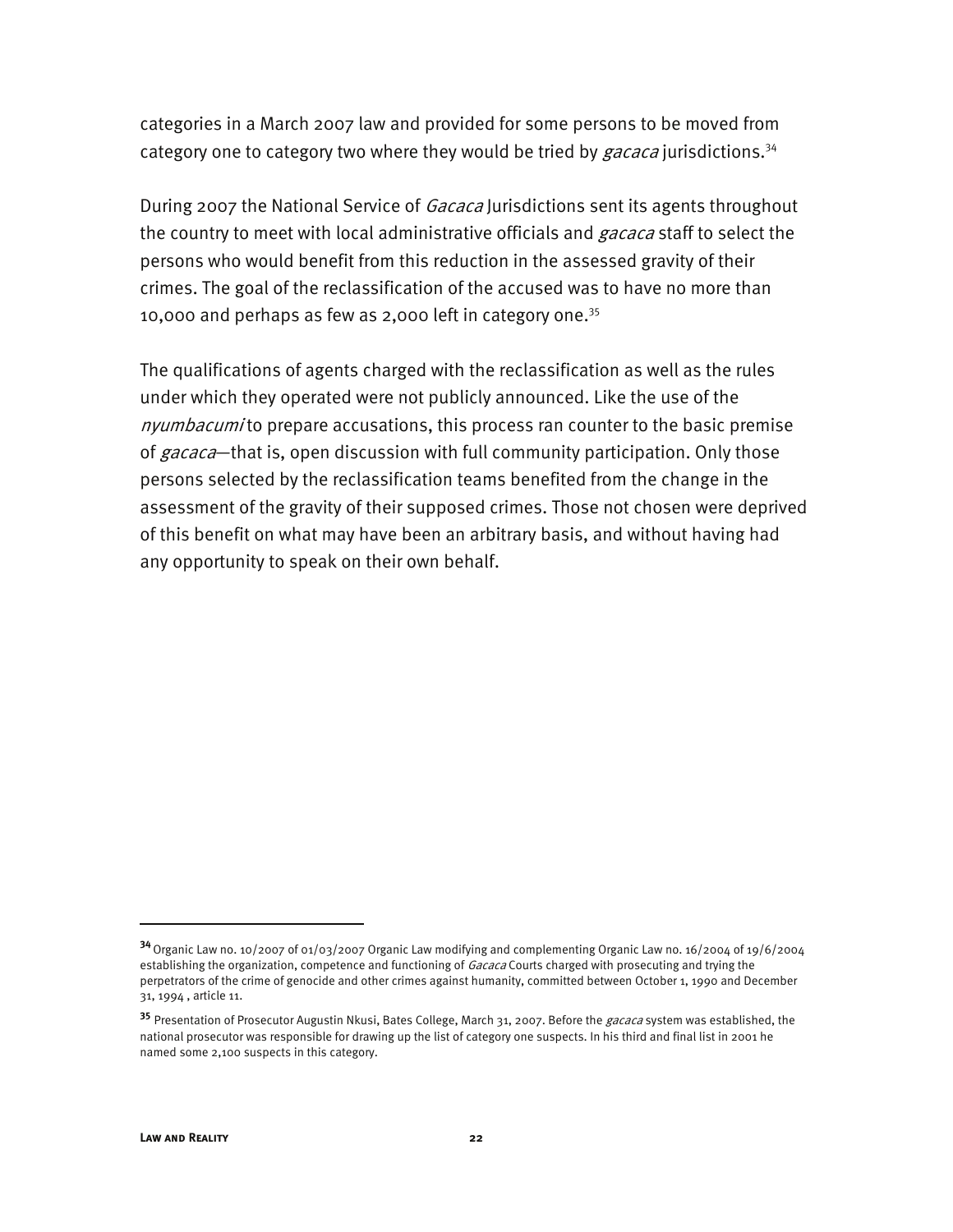#### **VI. Creating a Modern Professional Judicial System**

At about the same time that the government decided to set up some 11,000 gacaca jurisdictions—remarkable by their number and the absence of educational qualification for judges—it also decided to move in the opposite direction of reducing the number of conventional courts and raising the qualifications for their judges. Gacaca looked to the past, supposedly joining elements of customary institutions with some concepts and practices of formal punitive justice. The new conventional courts looked to the future, fusing elements from Anglo-American law with the existing Belgian-created judicial system. Gacaca was to dispose of the enormous number of genocide cases, while the new conventional courts were to resolve all other judicial affairs in a modern professional system, appropriate for a nation aspiring to be a center for commerce and information technology.

A reform commission<sup>36</sup> drafted 13 laws, most of which were introduced in 2004 to deal with such problems as executive interference with the judicial system, lack of competence among judges, judicial corruption, and inadequate guarantees for due process in detentions, arrests, and trials. The elements of common law have not always fit smoothly into existing frameworks, leaving some gaps and incongruities that trouble jurists. In addition, according to one jurist who worked on the reforms, parliamentarians inexperienced in drafting legislation occasionally changed the wording of the texts proposed by legal professionals, introducing further problems. $37$ 

Most jurists believe the reforms have improved the efficiency and general performance of the courts, but many also told Human Rights Watch researchers that the independence of courts is not yet assured, nor is the protection of the rights of the parties who appear before them. $38$  Commenting in September 2007 about the

**<sup>36</sup>** Prime Minister of Rwanda, Decree No.53/03 of 27/07/2001 on the Establishment, Organization and Functioning of the Law Reform Commission. The commission included members from the supreme court, the prosecutor's office, the law faculty of the National University of Rwanda, the bar association and the ministry of justice.

**<sup>37</sup>**Human Rights Watch interviews, lawyer, Kigali, May 27, 2005. The proposed law on genocidal ideology (see below) illustrates poor legal drafting.

**<sup>38</sup>**Human Rights Watch interviews, judges, May 26 and 27, 2005, November 2, 3, 7, 8, 9, 2006, May 13, August 17, 2007; prosecutors, November 2, 9, 2006, May 2, 2007; lawyers, May 30, 2005, November 1 and 6, 2006, September 10 and 11, October 8 and 9, 2007.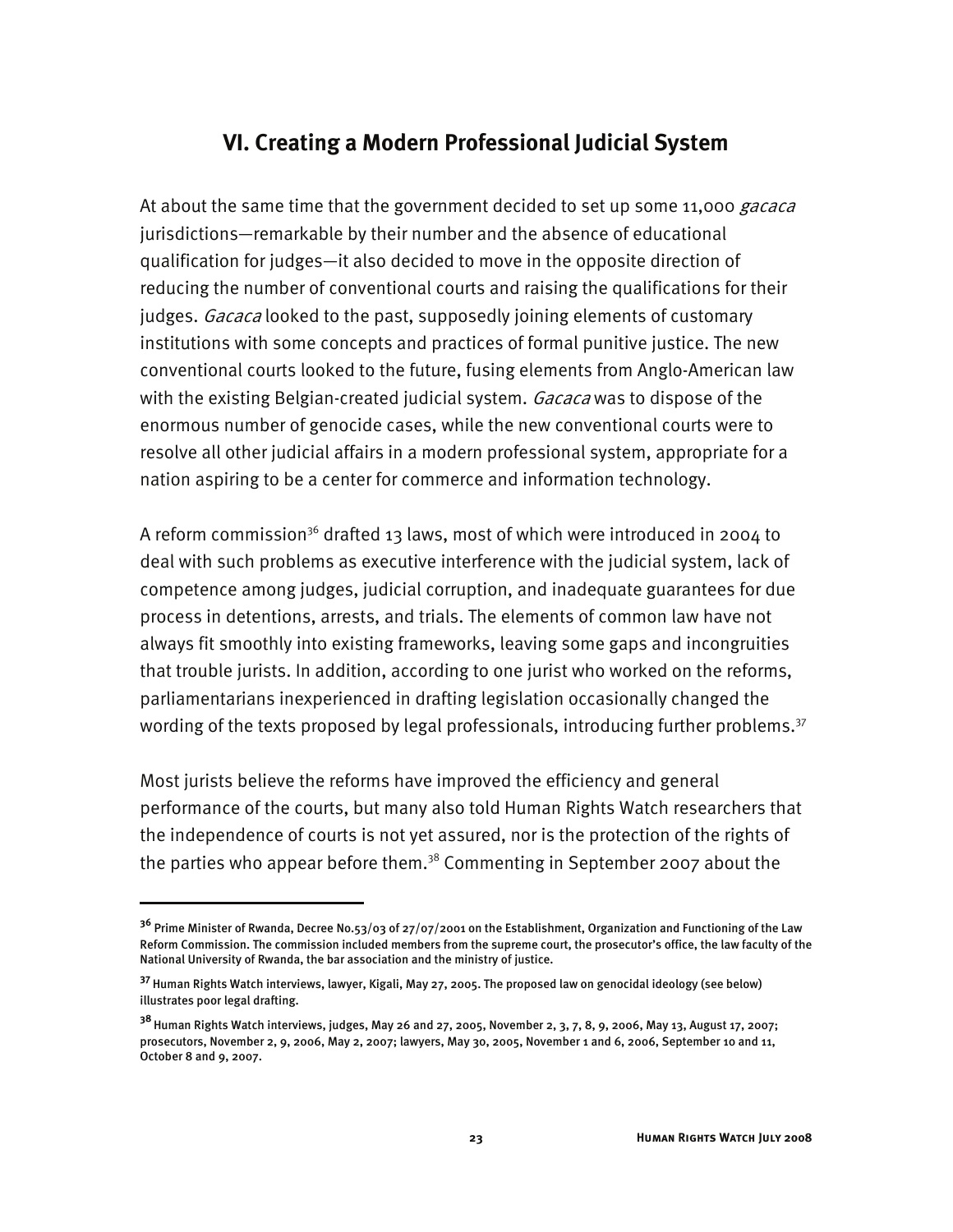changes, one lawyer spread his long arms wide apart and said, "Over here are the laws. They are excellent. Over here is the reality, which is a completely different thing."39

#### Fewer Courts

The drive to streamline the system was based on the premise that fewer courts working more efficiently would deliver justice faster and more cheaply than the existing system. The 2004 law on the organization of the judicial system cut both the number of courts and the number of judges. The effort to streamline the system was symbolized by the move from panels of three judges, usual for trials under the old system, to a single judge in all cases except certain appeals.<sup>40</sup> The number of judges, some 700 before the reform, stood at  $247$  in 2006.<sup>41</sup>

In a measure unrelated to judicial reform, the government unexpectedly changed the national administrative structure in January 2005, reducing the number of provinces from 12 to five and the number of districts from over 100 to 30. This change had an unintended impact on the judicial system because the jurisdiction of most courts was defined in terms of administrative boundaries. Legislators had failed to take that linkage into account and had made no provision for redefining jurisdictions to conform to the new administrative structure. The courts at provincial and district level were obliged to halt operations for three months. A short-term solution was found to enable the courts to operate until March 2006 when a new law brought the jurisdictional limits into conformity with the reformed administrative structure. $42$ 

The March 2006 law reduced further the number of courts established under the 2004 law, providing for 60 lower instance courts with jurisdiction over less serious

-

**<sup>39</sup>**Human Rights Watch interview, lawyer, Kigali, September 11, 2007.

**<sup>40</sup>**Organic Law No.07/2004 of 25/04/2004 Determining and Organization, Functioning and Jurisdiction of Courts and Republic of Rwanda, Official Gazette No. 3 of 01/02/2004, Organic Law No.01/2004 of 29/01/2004 Establishing the Organization, Functioning and Jurisdiction of the Supreme Court.

**<sup>41</sup>** Republika y'u Rwanda, Raporo y'urwego rw'ubucamanza 2006, (Republic of Rwanda, Report on the Judicial System 2006) p. 10.

**<sup>42</sup>** Organic Law no. 14/2006 of 22/3/2006.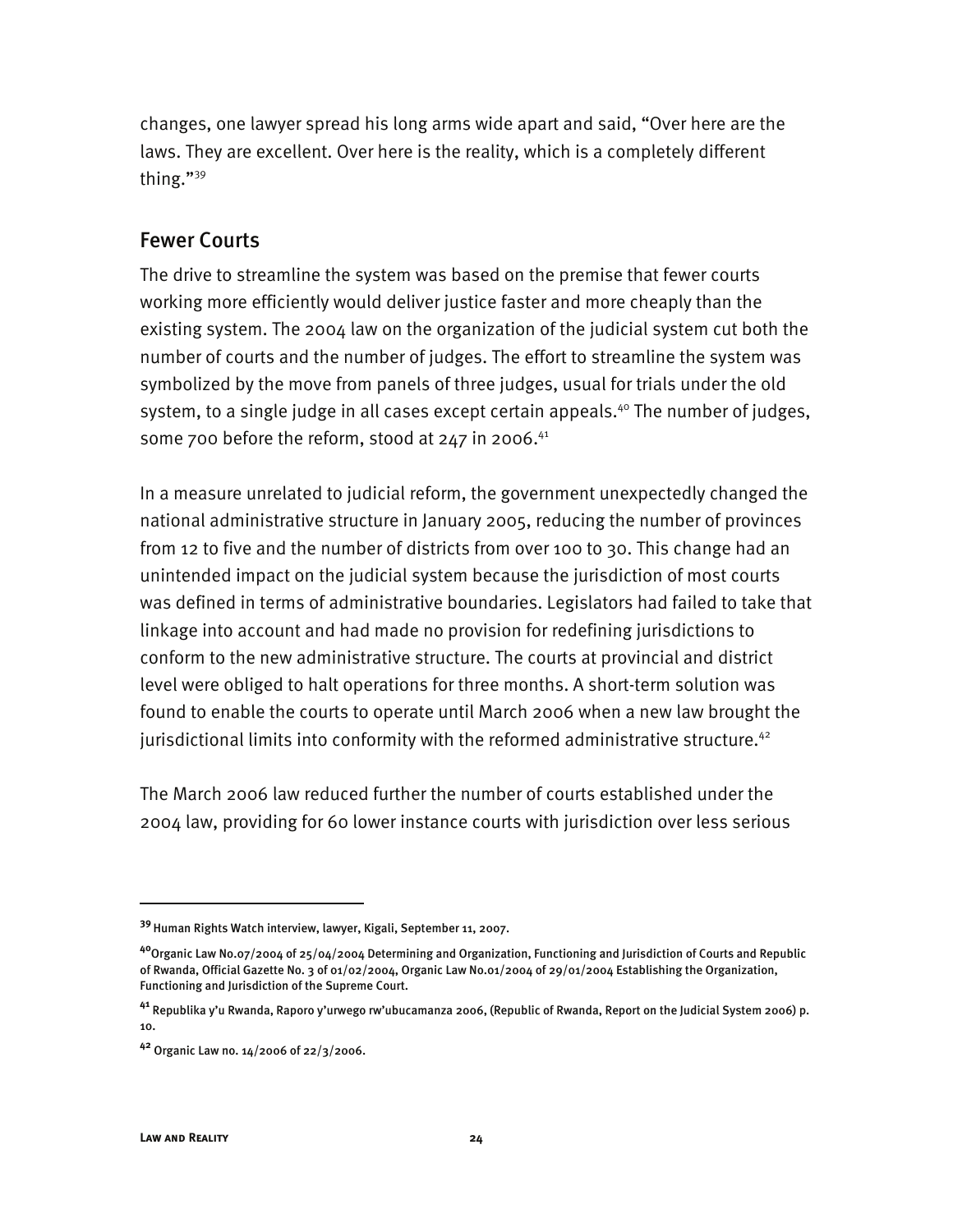criminal and civil cases,<sup>43</sup> and 12 higher instance courts dealing with criminal and civil cases involving heavier penalties or higher monetary value, as well as category one genocide cases. The higher instance courts included chambers specialized in hearing the cases of minors, that is persons under the age of 18 years old, an innovation that seemed to promise faster and more appropriate justice for children.<sup>44</sup>

A High Court comprised of 26 judges sitting in five chambers (with its seat in Kigali) was given jurisdiction over such crimes as murder or manslaughter, war crimes, treason, genocide and crimes against humanity—except those committed in Rwanda between October 1, 1990 and December 31, 1994, which as of this writing remain in the jurisdiction of *gacaca* jurisdictions and the higher instance courts. It hears appeals from courts of higher instance.<sup>45</sup>

Gacaca courts, as described above, and military tribunals constitute separate, specialized jurisdictions of the Rwandan judicial system. The Military Tribunal and Military High Court hear cases involving members of the armed forces and civilians accused in association with them.<sup>46</sup> Decisions of the Military High Court may be appealed to the Supreme Court, if the defendant has been condemned to a sentence of more than ten years.<sup>47</sup>

The Supreme Court, including 14 judges, heads the system with appellate jurisdiction over the High Court and the Military High Court. It is also responsible for overseeing the functioning of the entire court system. An Inspectorate of Courts, a new organ under the Supreme Court, monitors the performance of the courts and investigates alleged misconduct of judicial personnel. 48

j

**<sup>43</sup>** Organic Law no. 14/2006 of 22/3/2006, articles 35 and 36. Before resorting to lower instance courts, parties must attempt to settle most disputes, including some involving alleged crimes, with the help of a local mediation committee

**<sup>44</sup>** Ibid., articles 44-48.

**<sup>45</sup>** Ibid., articles 61-62 and 63-67.

**<sup>46</sup>**Organic Law No.07/2004 of 25/04/2004 Determining the Organization, Functioning and Jurisdiction of Courts, article 138-9.

**<sup>47</sup>**Ibid, article 141.

**<sup>48</sup>** Organic Law No.01/2004 of 29/01/2004 Establishing the Organization, Functioning and Jurisdiction of the Supreme Court, articles 37 and 43 to 45.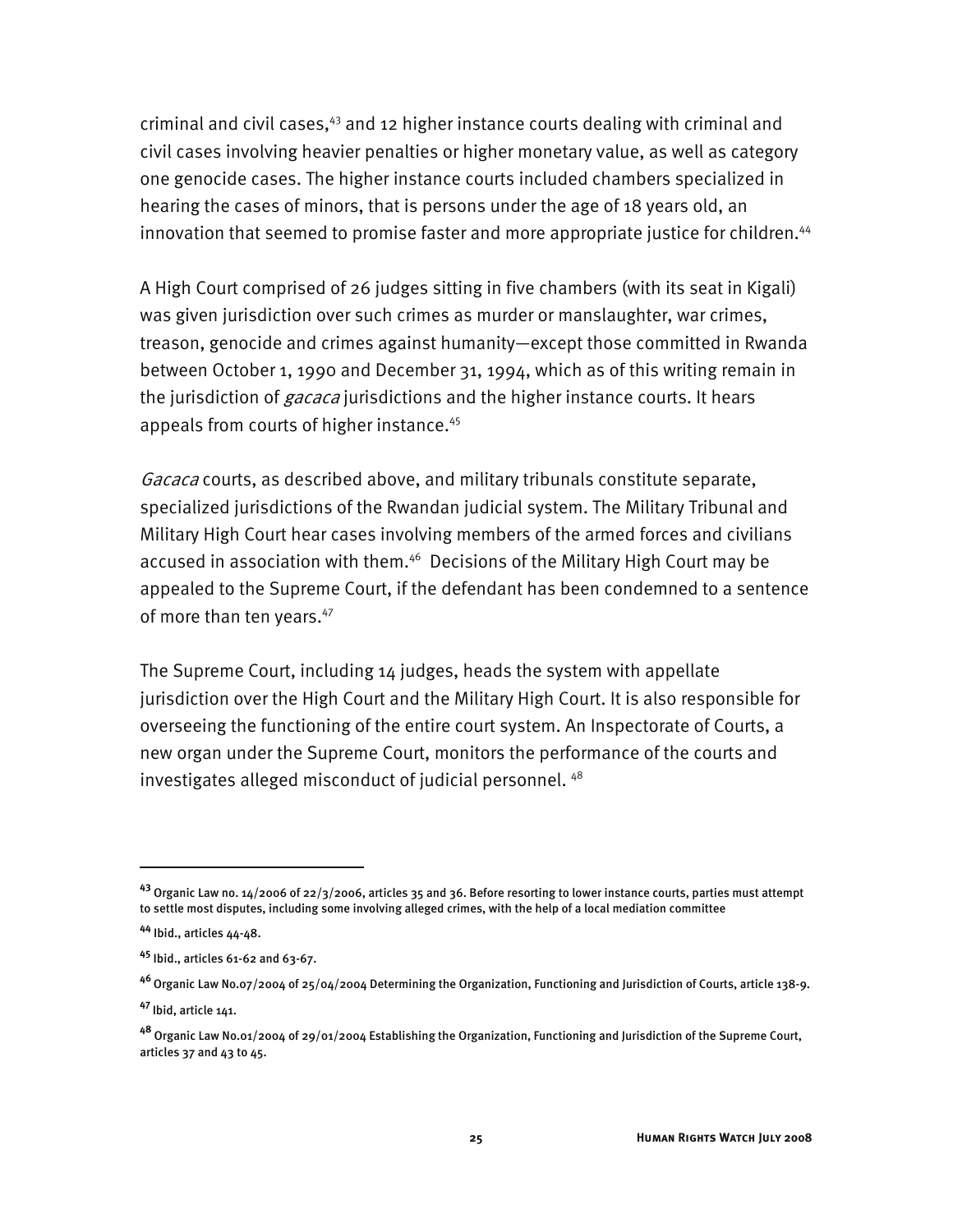#### Administrative Autonomy

The independence of the judiciary, including the military justice system, from the executive and legislative branches of government was affirmed by the new Constitution adopted in 2003 and several of the laws amended in 2004.<sup>49</sup> In concrete terms, the 2004 laws grant the president of the Supreme Court the power to hire, discipline, and remove judges with the approval of the Superior Council of the Judiciary,<sup>50</sup> a body composed of judges elected by their peers, the president of the National Commission of Human Rights, two representatives of law faculties, and the ombudsman (a national official charged with settling disputes and monitoring the ethics of officials).<sup>51</sup> The president of the Supreme Court also oversees the administration of the courts and determines their budget.

Legal practitioners with experience in the system before 2004 praised the new structure for freeing the courts from the budgetary and administrative control of the ministry of justice.<sup>52</sup> The office of the public prosecutor was also guaranteed financial and administrative autonomy from the ministry.<sup>53</sup>

As part of the reform, judges' salaries were increased between two and five-fold, a measure that was meant to make them less vulnerable to corruption. Judges were also made subject to a judicial code of ethics, which required them to submit regular financial statements to the office of the ombudsman.54

**<sup>49</sup>** The Rwandan Constitution of 2003, article 140; Organic Law No.07/2004 of 25/04/2004 Determining the Organization, Functioning and Jurisdiction of Courts, articles 64 and 143. Judicial independence is further guaranteed in Law No.06 bis/2004 of 14/04/2004 on the Statutes for Judges and other Judicial Personnel, article 22, and in Law No.09/2004 of 29/04/2004 Relating to the Code of Ethics for the Judiciary, articles  $4$  and 5.

**<sup>50</sup>** Organic Law No.07/2004 of 25/04/2004 Determining the Organization, Functioning and Jurisdiction of Courts, article 6.

**<sup>51</sup>** Organic Law No.02/2004 of 20/03/2004 Determining the Organization, Powers and Functioning of the Superior Council of the Judiciary, article 1.

**<sup>52</sup>** Human Rights Watch interviews with lawyers, judges and international legal professionals familiar with the system, Kigali, May 26 and 27, 2005.

**<sup>53</sup>** Organic Law No.03/2004 of 20/03/2004 Determining and Organization, Powers and Functioning of the Prosecution Service, article 2.

**<sup>54</sup>** Republic of Rwanda, Official Journal, no. 11 of 01/06/2004, Law No.09/2004 of 29/04/2004 Relating to the Code of Ethics for the Judiciary, article 17; Human Rights Watch interview, judge, November 2, 2006.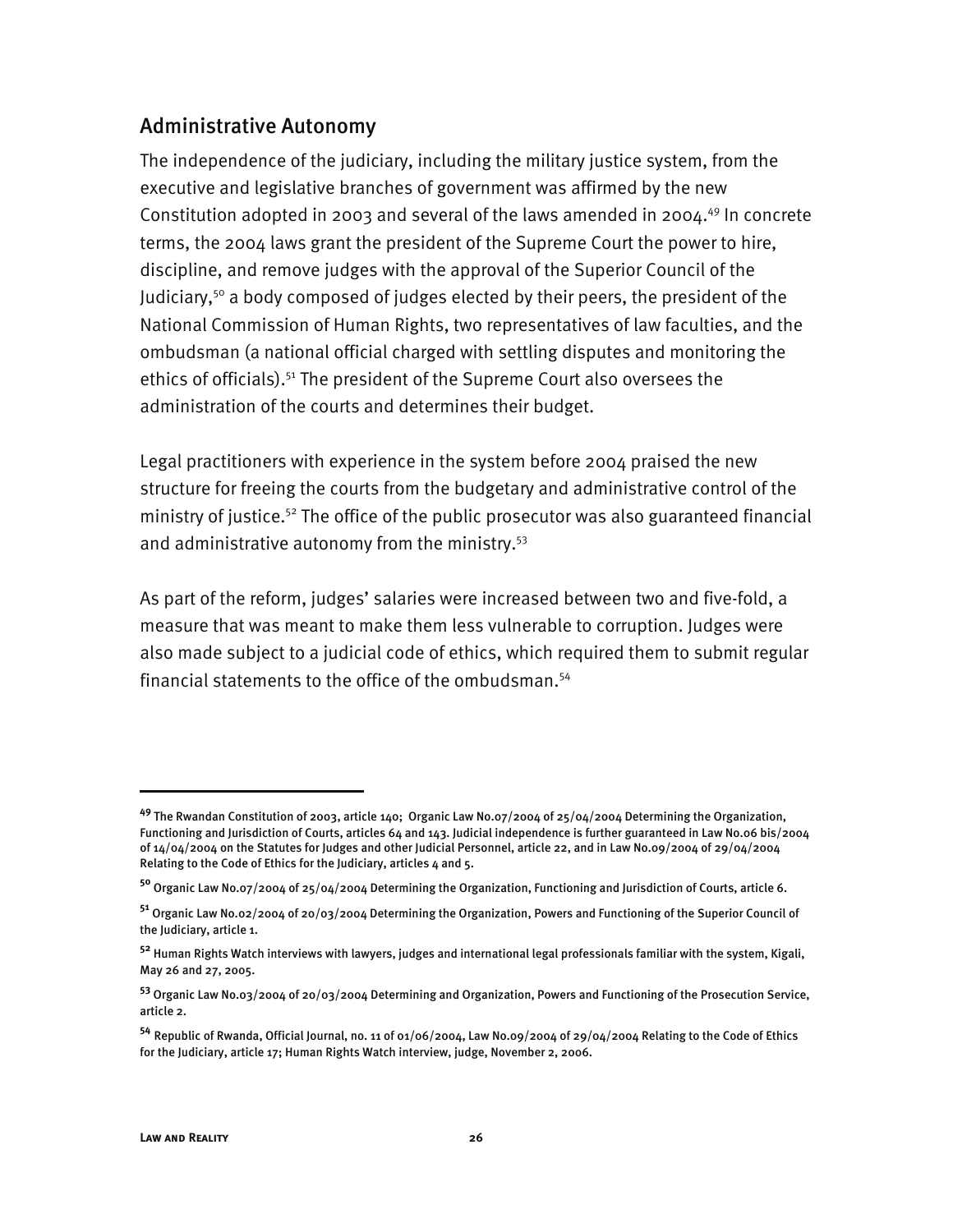#### More Highly Trained Personnel

Another important change in 2004 was setting new educational criteria and a merit system for being nominated to judgeships. Among the judges serving before the reforms, only about 10 per cent held university degrees in law and some of the lower court judges had finished only primary school.<sup>55</sup> The new law required all judges to have university degrees in law. In addition High Court judges were to have six years and Supreme Court judges eight years of legal experience.<sup>56</sup> In July 2004 the government removed some 500 judges and appointed 223 judges, chosen from among those who had scored well in a competitive examination. Officials showed some flexibility in applying the law for the first group of candidates. About 40 percent of the new appointees at the courts of lower instance were still studying for their law degrees in 2004, a situation somewhat improved by 2006 when all but 16 of 118 lower court judges had received their diplomas.<sup>57</sup> Prosecutors are also supposed to have law degrees, but in 2007 only 80 percent had degrees with another 12 percent in the process of studying law. $58$ 

In addition, officials defined "legal experience" broadly. The majority of judges named to the Supreme Court had never been judges previously.<sup>59</sup> In 2006, a former high-ranking official in the ministry of justice who had no previous experience as a judge was named president of the High Court. $60$ 

Although in general more highly educated than their predecessors, many incoming judges had only just finished university. Some jurists saw the lack of courtroom experience as reducing significantly the effectiveness of the new recruits. $61$  A one month training program was provided to new appointees but since it focused on mastering recently adopted laws rather than on how to judge, it provided little

-

**<sup>55</sup>** Human Rights Watch interview, with Judge Tharcisse Karugarama, then President of the Law Reform Commission, Kigali, May 27, 2005.

**<sup>56</sup>** Law No.06 bis/2004 of 14/04/2004 on the Statutes for Judges and other Judicial Personnel, article 8.

**<sup>57</sup>** Raporo y'Urwego rw'ubucamanza 2006, p. 10.

**<sup>58</sup>** International Legal Assistance Consortium, "Justice in Rwanda: An Assessment," Section 6.3.7, November 2007.

**<sup>59</sup>**Human Rights Watch interview, judge, November 8, 2006.

**<sup>60</sup>**"High Court president swears in today," The New Times, November 3, 2006.

**<sup>61</sup>** Human Rights Watch interviews, with judges, September 16, 2006 and Kigali, May 13, 2007; with Minister of Justice Tharcisse Karugarama, September 7, 2007; with former minister of justice, by telephone, October 25, 2007.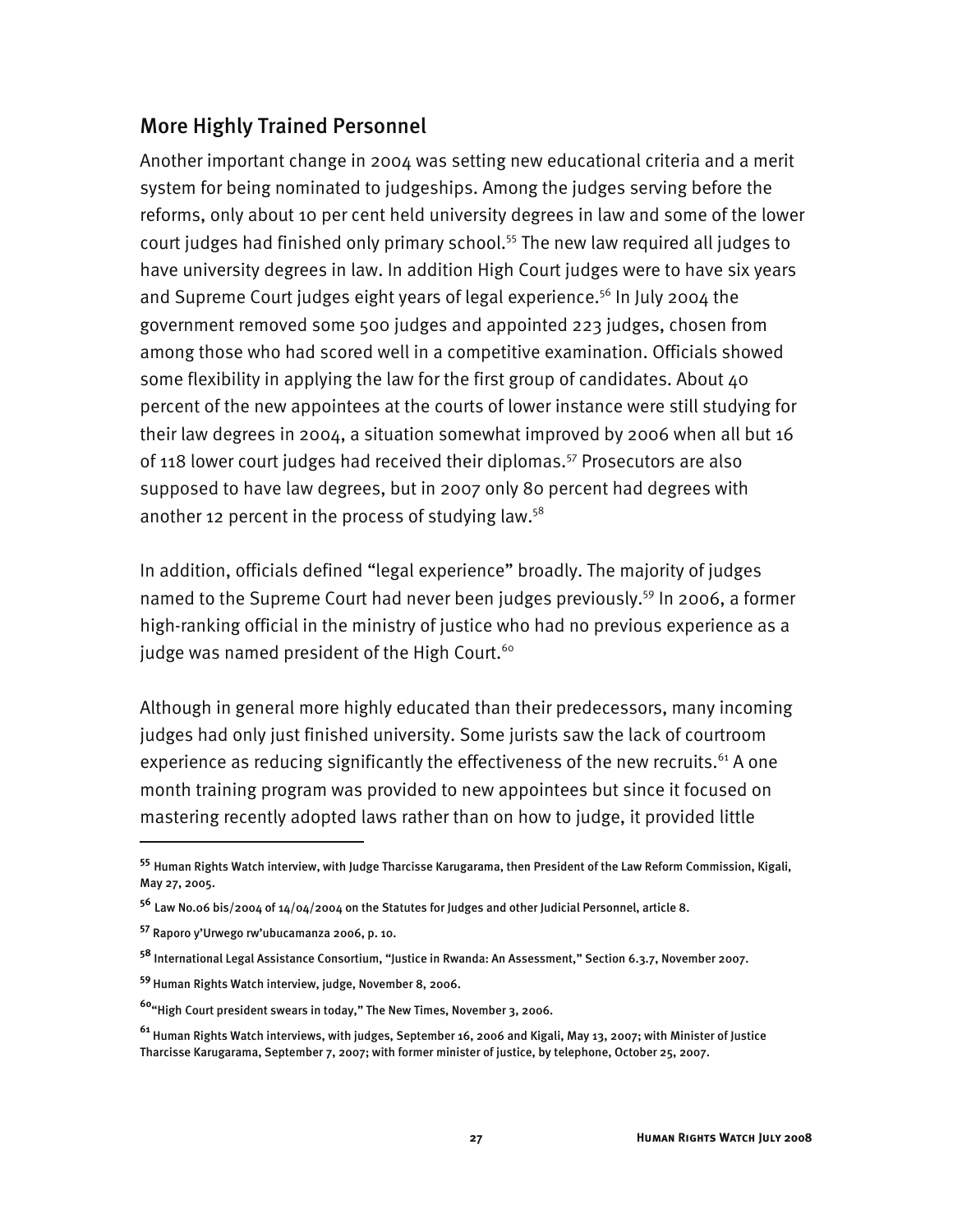guidance on how to fulfill their responsibilities. According to the national inspector of courts, more experienced judges assist colleagues through monthly meetings in at least some jurisdictions and all are supposed to have the benefit of further training at an institute of judicial practice opened in May 2008. $62$ 

#### Increased Efficiency

The 2004 reforms sought to hasten the slow pace of justice and to reduce the chronic and ever-mounting backlog of cases before the courts. Prior to the reforms, judges often failed to issue necessary implementing orders for their decisions, including those releasing detainees, while court clerks were years behind in providing documents necessary for filing appeals.<sup>63</sup>

The 2004 law on the organization of the courts requires judges to deliver an official judgment, including reasons for the decision, within 30 days of the closure of trial proceedings. Those who failed to do so could be subject to unspecified disciplinary action.<sup>64</sup> A year after the reforms many judges were still failing to deliver judgments on time.<sup>65</sup> By 2007, judicial authorities had imposed a system of quotas on judges, with judges at the level of lower instance courts to complete 30 cases in a month and those in higher instance courts and the High Court to complete 60, or more than two for each working day in the month. No specific sanctions were provided for judges who failed to meet the goal, but they could be asked to explain to peers and superiors the reasons for their slowness. <sup>66</sup>

**<sup>62</sup>** Human Rights Watch interview with Inspector of Courts Odette Marara, November 2, 2006; with judge, Kigali, May 13, 2007 and with Minister of Justice Tharcisse Karugarama, September 7, 2007; with former minister of justice, by telephone, October 25, 2007; Human Rights Watch interview, Roelof Haveman, vice-rector of the International Legal Practice & Development Program, May 7, 2008.

**<sup>63</sup>** Human Rights Watch interviews, Kigali, May 26 and 27, 2005. In 2004 a court administrator told Human Rights Watch researchers that hundreds of copies of decisions had not been delivered in jurisdictions where he had worked, some dating back to 1998. Human Rights Watch interview with court administrator, Kigali, September 20, 2004.

**<sup>64</sup>**Organic Law No.07/2004 of 25/04/2004 Determining the Organization, Functioning and Jurisdiction of Courts, article 168; Human Rights Watch interview, lawyer, Kigali, November 1, and Inspector of Courts, November 2, 2006.

**<sup>65</sup>** Human Rights Watch interviews, judge and court clerk, Kigali, May 26 and lawyer, May 30, 2005.

**<sup>66</sup>** Human Rights Watch interviews with judge, May 13, 2007, and with Minister of Justice Tharcisse Karugarama and Inspector of Courts Odette Marara, September 10, 2007. In late 2005, Inspector of Courts Odette Marara spoke of 24 cases a month being the desirable quota for judges to meet. Human Rights Watch interview, Inspector of Courts Odette Marara, December 27, 2005.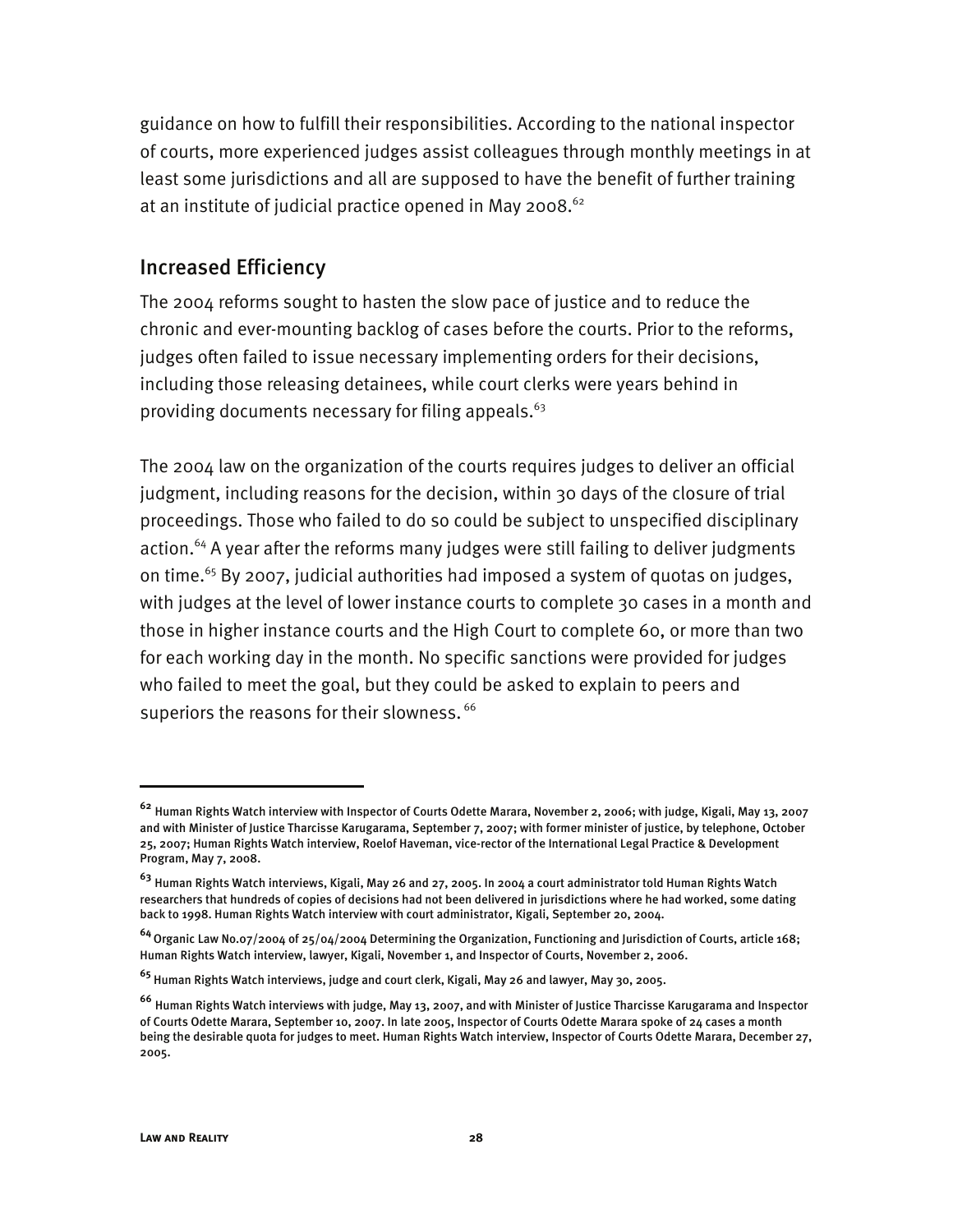#### Greater Speed for Justice—but not for Genocide Cases

Some Rwandans are clearly benefiting from speedier decisions in their cases, although the interruptions in judicial activity caused by reforms in laws and structures initially increased delays. These interruptions in operation meant that at the end of 2006 there was a backlog of nearly  $48,000$  cases in the judicial system.<sup>67</sup> According to 2007 statistics, the High Court had a backlog of 5,000 cases, with 100 cases filed every month and with only 50 being decided.<sup>68</sup> A project funded by the European Union has begun to address the backlog by supporting special teams of judges who deal only with long-delayed cases.<sup>69</sup>

When the courts began to function at full speed in 2005 after the reforms, judicial authorities decided to address recently filed cases first, to keep them from adding to the mountain of undone work. A reasonable strategy in itself, this policy has meant that those jailed a long time ago have had to wait even longer for justice.

Persons awaiting justice in relation to the genocide, whether as victims or as accused perpetrators, have suffered most from this policy. They have also suffered from a clear unwillingness of judges to hear their cases. According to statistics from the inspectorate of courts, the higher courts—the only ones mandated to hear genocide cases—judged a total of nearly 23,000 cases between January 2005 and March 2008, but only 222 were genocide cases. From September 2007 through March 2008, an additional 17 genocide cases were judged.<sup>70</sup>

The number of genocide cases judged in the year 2006 was only 42, a number so small that the 2006 annual report on the operation of the judicial system found it necessary to add an explanatory note, saying that the complexity of genocide cases and the numbers of people involved accounted for the relatively small number of cases.71 The number of 222 cases judged between January 2005 and March 2008 is

-

**<sup>67</sup>** Human Rights Watch interviews, staff members of two international NGOs working in the justice sector, Kigali, November 2, 2006.

**<sup>68</sup>** International Legal Assistance Consortium, "Justice in Rwanda: An Assessment," Section 6.2.1, November 2007.

**<sup>69</sup>** Human Rights Watch interviews, Kigali, representatives of international NGOs working in the justice sector, Kigali, November 2, 2006.

**<sup>70</sup>** Raporo y'urwego rw'ubucamanza 2006 and other statistics provided by the Inspectorate of Courts. See annex 1.

**<sup>71</sup>** Raporo y'Urwego rw'ubucamanza 2006, p. 33.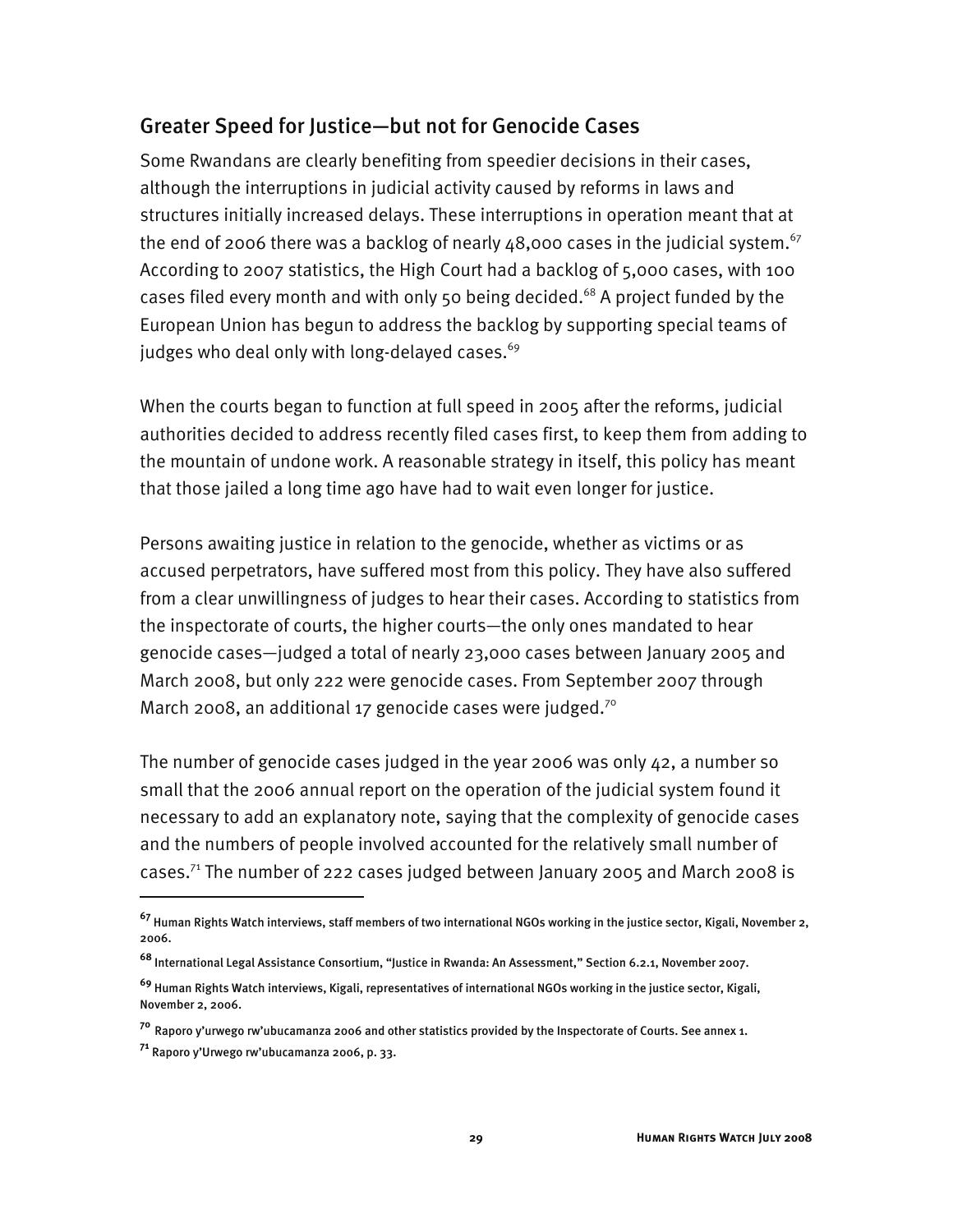particularly striking when it is compared to the figures for the old—supposedly slower, less efficient system— which managed to try 7,181 persons over a period of five and a half years. $72$ 

When asked about the apparent reluctance to try genocide cases, officials in the judicial sector, including judges and a prosecutor, said that judges and prosecutors see genocide cases as too complex and time-consuming. According to the Inspector General of Courts, judging one genocide case requires about four months, meaning that a judge hearing even one such case would fail to meet his monthly quota of cases decided.73 Evidence in genocide cases is often scanty or of poor quality, making it necessary for judges to do further investigations.74 In addition, some judges prefer not to hear genocide cases because the events themselves are painful to examine.<sup>75</sup> The failure to try genocide violates the rights of detainees, some of whom have been in prison for more than a decade without trial, and the rights of victims who seek resolution of their claims.

In arguing for the return of accused persons from the ICTR or foreign judicial systems, Rwandan officials have repeatedly asserted that trying leaders of the genocide in Rwandan courts would have significant educational and deterrent effect on Rwandans.76 Yet Rwandan prosecutors have been slow to try some of the most highly visible persons already in their custody, those whose cases might have had such educational and deterrent effect.<sup>77</sup> Former Minister of Justice, Agnès Ntamabyaliro, the only minister from the previous government in Rwandan custody, was held for nine years before being brought to trial in 2006.<sup>78</sup> Journalists Dominique

j

**<sup>72</sup>** President of the High Court Johnston Busingye in a paper delivered at the Centre for International Legal Cooperation, Seminar on Legal and Judicial Reform in Post Conflict Situations and the Role of the International Community, Dec 7, 2006 and published as "Reality and challenges of legal and judicial reconstruction in Rwanda," The New Times, December 31, 2006.

**<sup>73</sup>** Human Rights Watch interview, Inspector of Courts Odette Marara, September 10, 2007.

**<sup>74</sup>** Ibid.

**<sup>75</sup>** Human Rights Watch interviews, judges, Kigali and elsewhere, November 1 and 2, 2006; with former prosecutor, May 30, 2005.

**<sup>76</sup>** Felly Kimenyi, "Arrest fugitives, West told again," New Times, November 8, 2006

**<sup>77</sup>** Human Rights Watch interviews, detainees and judicial officials, Gitarama, October 18 and 25, 2007; Butare October 18, 2007; Cyangugu October 18 and 25, 2007; electronic communication, August 28, 2007.

**<sup>78</sup>**Ntamabyaliro was abducted from a refugee camp in Zambia in 1997 and incarcerated in Kigali Central Prison. The Rwandan authorities first scheduled her trial after having been notified that she was requested as a defense witness at the ICTR. Citing the need to have her available for her own trial, the Rwandan authorities delayed her arrival at the ICTR until August 2006. Her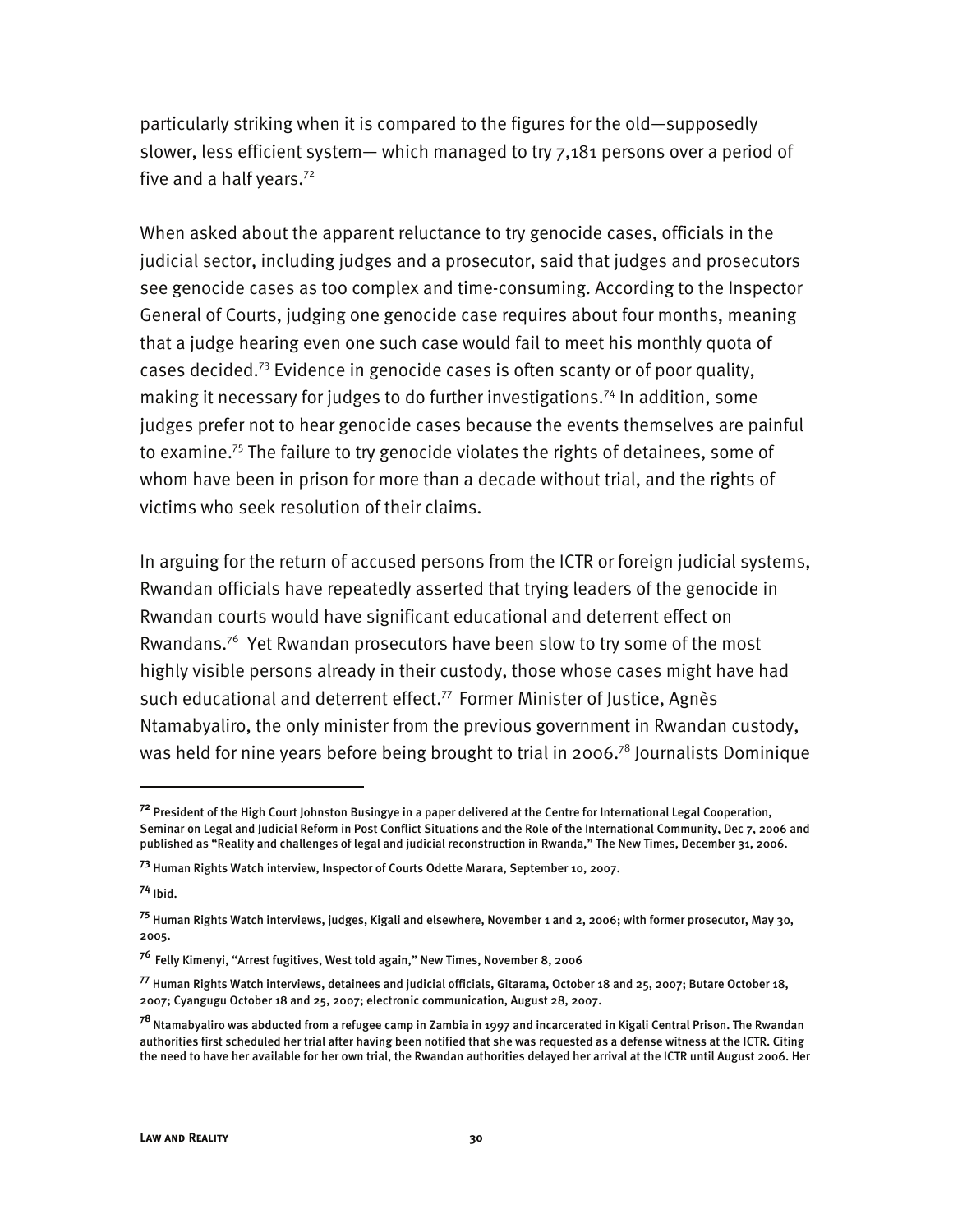Makeli, arrested in 1994, and Tatiana Mukakibibi, arrested in 1996, have not yet been brought to trial.79

As of the end of June 2007, some 39,845 civil and criminal cases had been begun and were pending in the conventional courts.<sup>80</sup> Of these 1,142 were cases of genocide. According to information gathered by a visiting group of jurists in September 2007, 17,000 persons were waiting for their trials for genocide in conventional courts.<sup>81</sup>

#### Improved Protection for Human Rights

Since 2004, the most important reform regarding human rights was the abolition of the death penalty. In addition, changes in the code of criminal procedure assured the right to counsel and provided against arbitrary detention.

In a March 2007 law meant to facilitate the transfer of cases to Rwanda from the ICTR, under whose jurisdiction the death penalty is prohibited, Rwanda agreed not to impose the death penalty on any suspect transferred from the ICTR to Rwandan courts. A law adopted several months later, in July 2007, abolished the death penalty for all cases, commuting the sentences of 1,365 persons to life imprisonment.<sup>82</sup> In a little noticed provision of the law, however, an article provided that certain crimes for which the death penalty might have been imposed, could be punished instead by life imprisonment with solitary confinement.<sup>83</sup> According to a press report, Minister of Justice Tharcisse Karugarama commented about the conditions of life imprisonment with solitary confinement, saying, "They will be tough in that they (criminals) will

trial in Rwanda, frequently suspended, continued as of April 2008. Human Rights Watch, interviews, lawyer, Kigali, September 11 and October 8, 2007; electronic communications, August 7 and 8, 2006 and October 25, 2007; Théoneste Muberantwali, "L'Ancienne Ministre de la Justice Serait Accusée d'actes de genocide perpetré au stade Gatwaro," Le Verdict, No. 9, December 1999, p. 7; Florence Mutesi, "Former Minister "'had a hand in the slaughter of 66 family members,'" The New Times, http://www.newtimes.co.rw/index.php?issue=1320&article=1661 (accessed October 16, 2007).

**<sup>79</sup>**Journalistes en Danger(JED), "Journalists Dominique Makeli and Tatiana Mukakibibi imprisoned for over 10 years without trial," (accessed April 6, 2008) http://www.ifex.org/es/content/view/full/81096; Reporters sans Frontières, "Dominique Makeli," (accessed April 6, 2008) www.rsf.org/article.php3?id\_article=2070

**<sup>80</sup>**Inspectorate of Courts, table of monthly judicial activity, June, 2007.

**<sup>81</sup>** International Legal Assistance Consortium, "Justice in Rwanda: An Assessment,"section 6.2.1, November 2007.

**<sup>82</sup>**Florence Mutesi, "Death row: over 1300 survive gallows," The New Times, (accessed August 27, 2007) http://www.newtimes.co.rw/index.php?issue=1269&article=473.

**<sup>83</sup>** Organic Law Nº 31/2007 Regarding the Abolition of the Death Penalty of 25 July 2007, articles 4 and 5.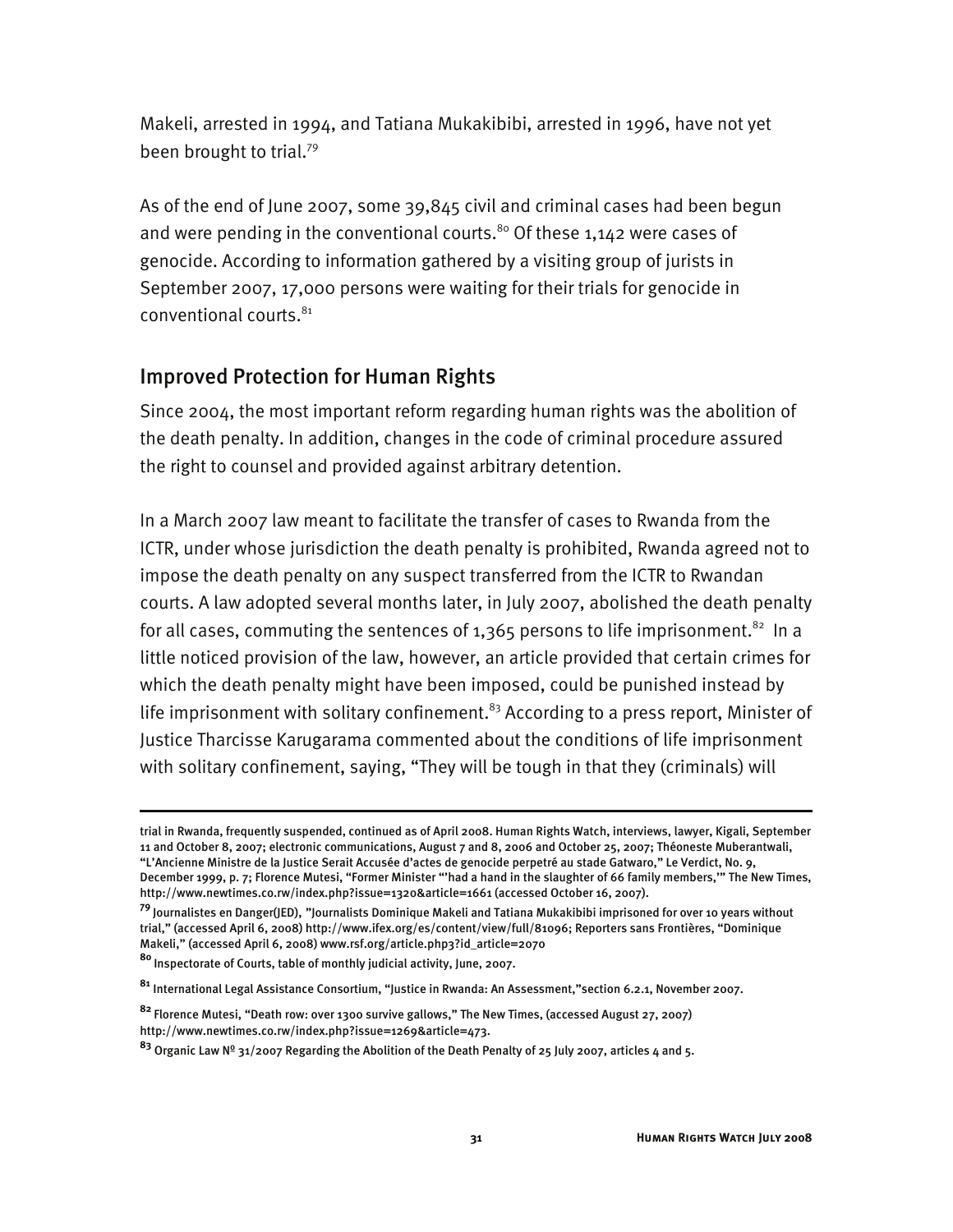regret not having been hanged."<sup>84</sup> In an interview with a Human Rights Watch researcher, Minister Karugarama said his words had been quoted out of context and that what he meant was that he would prefer being hung to being imprisoned under such conditions.<sup>85</sup>

It is the opinion of Human Rights Watch that prolonged solitary confinement constitutes inhuman treatment and violates the Convention Against Torture and Other Cruel, Inhuman or Degrading Treatment or Punishment and Article 7 of the ICCPR which provides that "[n]o one shall be subjected to torture or to cruel, inhuman or degrading treatment or punishment." The Human Rights Committee has interpreted Article 7 of the ICCPR in the following way: "The Committee notes that prolonged solitary confinement of the detained or imprisoned person may amount to acts prohibited by Article 7."86

Rwandan judicial authorities seemed to accept this interpretation, stating in a March 2008 submission to the ICTR that permanent solitary confinement may violate the Convention against torture.<sup>87</sup> Despite this position of judicial authorities, the Rwandan legislature in May passed a law amending *gacaca* jurisdictions that provides life imprisonment in solitary confinement as punishment for certain crimes. As of this writing, the legislature is debating a second law amending the code of criminal procedure that also penalizes certain crimes by life imprisonment in solitary confinement.

Two changes in the code of criminal procedure in 2004 marked important advances for the rights of accused persons. The first grants all persons the right to have counsel present at all stages of proceedings, including initial interrogations, an important innovation in Rwandan practice.<sup>88</sup> The second grants judges *habeas* 

**<sup>84</sup>**Felly Kimenyi, "Death Penalty-Recidivists to Have Special Imprisonment," The New Times, 25 January 2007.

**<sup>85</sup>** Human Rights Watch interview, Minister of Justice Tharcisse Karugarama, May 21, 2008.

**<sup>86</sup>**Human Rights Committee, General Comment 20, Article 7, point 6 (Forty-fourth session, 1992), Compilation of General Comments and General Recommendations Adopted by Human Rights Treaty Bodies, UN Doc. HRI/GEN/1/Rev.1 at 30 (1994).

**<sup>87</sup>** Republic of Rwanda, Prosecution Services, Republic of Rwanda's Submission in response to Amicus Curiae Brief filed by Human Rights Watch in opposition to Rule 11 bis transfer of Fulgence Kayishema, undated but received by ICTR registrar March 5, 2008, parag. 35.2.

**<sup>88</sup>**Republic of Rwanda, Official Journal of July 30, 2004, Law no. 13/2004 of 17/5/2004 concerning the Code of Criminal Procedure, articles 64 and 96.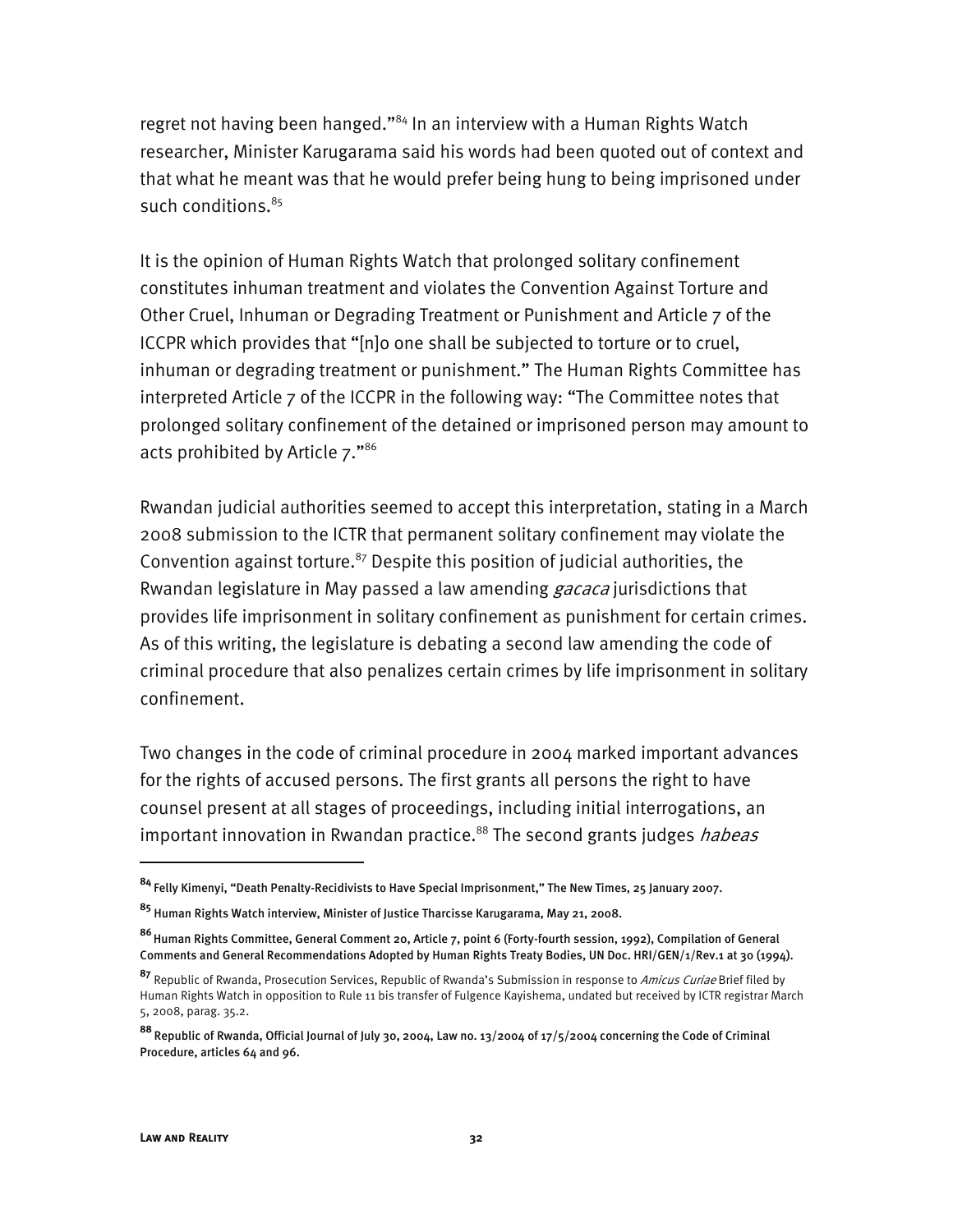corpus powers to compel police and prosecutors to present before them detained persons who might have been illegally held and authorizes them to punish those state agents who have detained persons illegally. The sanctions that would permit judges to effectively use this power, however, were to be specified in a revised penal code still under discussion as of this writing.<sup>89</sup>

The amended code of penal procedure also specified that detainees must be held at police brigades, making it easier for family members and others to know where to find persons in official custody.<sup>90</sup>

**<sup>89</sup>** Republic of Rwanda, Official Journal of July 30, 2004, Law no. 13/2004 of 17/5/2004 concerning the Code of Criminal Procedure, article 89 and Law no. 20/2006 of 22/4/2006 modifiant et completant la loi no. 13/2004 du 17/5/2004 portant code de procedure penale, article 19.

**<sup>90</sup>** Republic of Rwanda, Official Journal of July 30, 2004, Law no. 13/2004 of 17/5/2004 concerning the Code of Criminal Procedure, article 40 and Law no. 20/2006 of 22/4/2006 modifiant et completant la loi no. 13/2004 du 17/5/2004 portant code de procedure penale, articles 9, 10, 12, 13.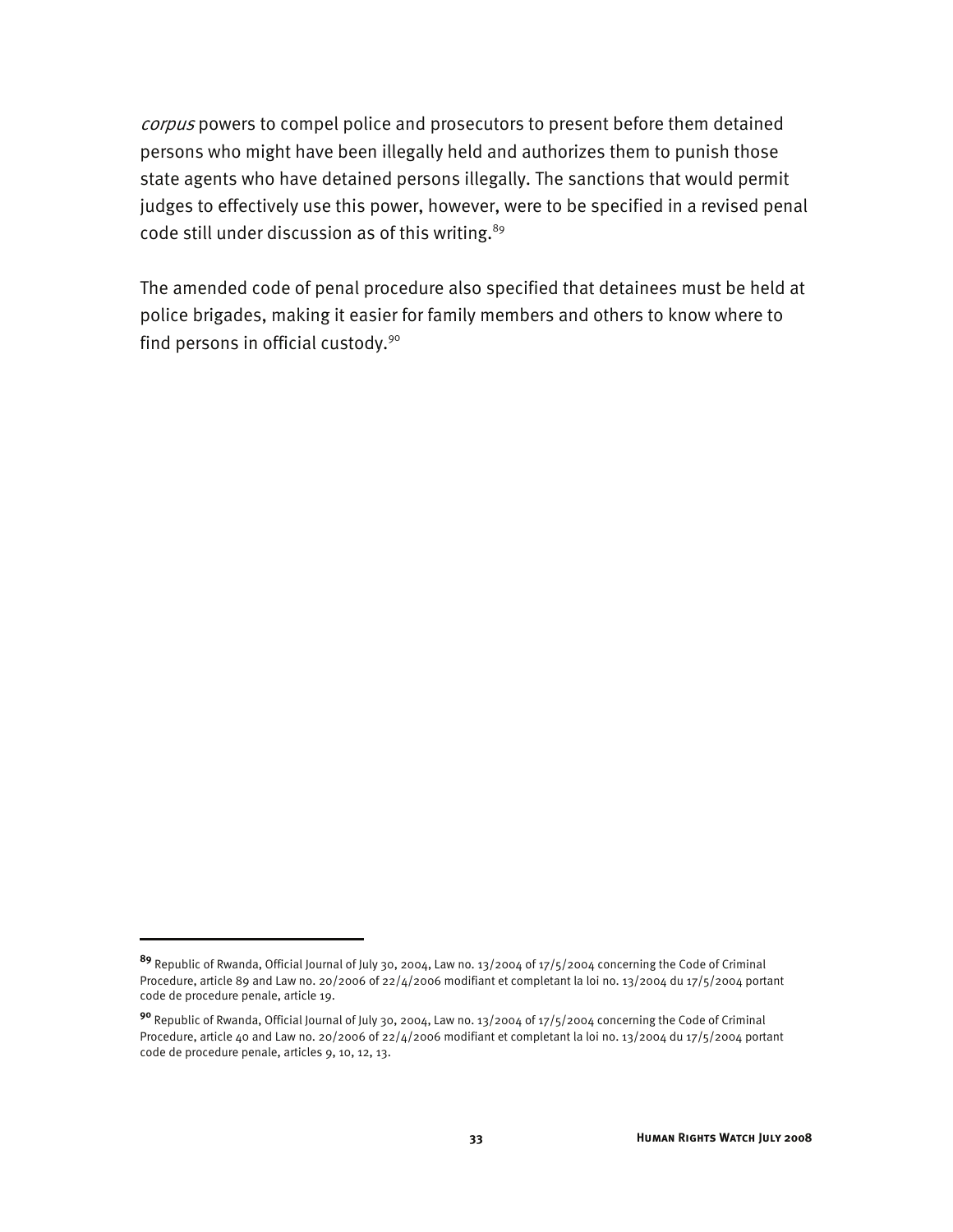# **VII. "Divisionism" and "Genocide Ideology"**

In the same years that some Rwandan officials were reforming technical and formal aspects of judicial administration, others were carrying forward a far-reaching campaign against what in Rwanda is known as "divisionism" and "genocide ideology." This campaign has had broad impact on many aspects of Rwandan life, including judicial operations. Although it has not specifically targeted the judicial system, it involves judicial officials as well as administrative officials, political leaders, the press, the clergy, teachers, civil society and, indeed, all Rwandans. The campaign has had impact particularly in the domains of judicial independence and the rights of the accused to present witnesses, to be presumed innocent, and to have equal access to justice.

#### Imprecise Laws

In 2002 "divisionism" (then called "sectarism") was made a crime, but the law prohibiting it offered only a broad and vague definition of the term. It reads: "The practice of sectarism is a crime committed by any oral or written expression or any act of division that could generate conflicts among the population or cause disputes."91 When asked to define "divisionism," not one judge interviewed by Human Rights Watch researchers was able to do so, despite each having adjudicated and convicted defendants on divisionism charges.<sup>92</sup> Judicial decisions have thus far failed to settle the meaning and scope of this crime.

"Genocide ideology" as such was made a crime only in a law adopted in June 2008 and still awaiting the presidential signature as of this writing, but the term has been

j

**<sup>91</sup>**Law no. 47/2001, article 3. The French version is used here in translation because it is clearer than the English version. The French reads: "La pratique du sectarisme est un crime commis au moyen de l'expression orale, écrite ou tout acte de division pouvant générer des conflits au sein de la population, ou susciter des querelles." The English version of the law reads that "sectarism is a crime committed through the use of any speech, written statement or action that causes conflict that causes an uprising that may degenerate into strife among people." Laws are drafted in Kinyarwanda; English and French are also official languages but there are sometimes discrepancies among the three versions or between two of them.

**<sup>92</sup>** Human Rights Watch interviews, Kigali, May 26, 2005. When asked if he could define divisionism, one judge replied: "I can't define it, but I can give an example. In one case, the accused said publicly that the government paid people to go to Arusha [to testify at the ICTR] and lie." The judge was thus employing a "I know it when I see it" approach to the criminal law, which violates the obligation on states to define precisely by law all criminal offences . Failure to define precisely criminal offences is considered a breach of the prohibition on the retroactive application of criminal law under international law, International Covenant on Civil and Political Rights, Article 15, and the African Charter, Article 7(2).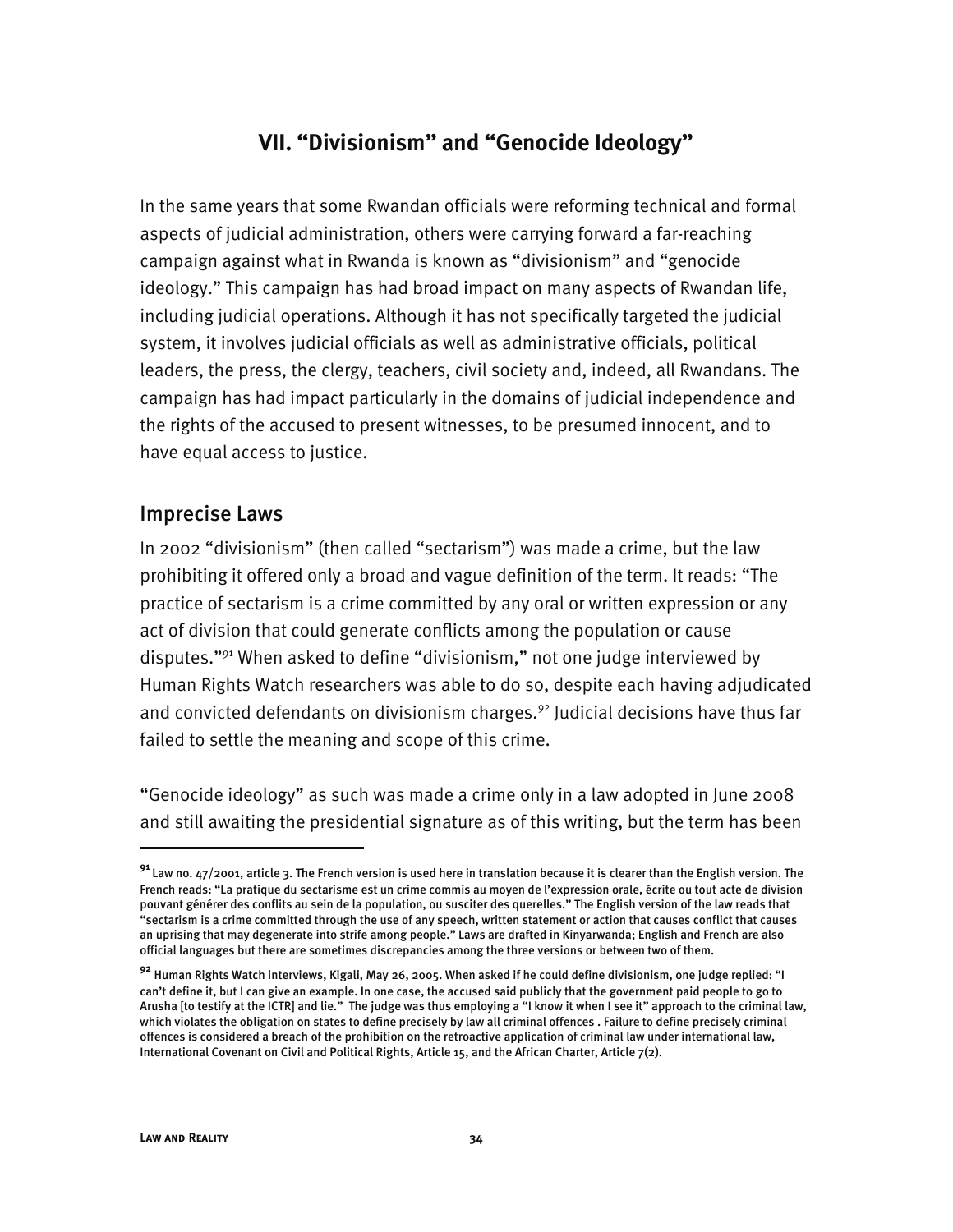used loosely for at least five years to mean several kinds of conduct referred to in the Constitution of 2003 and made criminal in the 2003 law punishing genocide. In the Constitution of 2003, Rwandan authorities committed the nation to undertake fighting the ideology of genocide, a concept that until that time had not been isolated but rather subsumed within the crime of genocide. The concept itself, not one known as such in the past, was referred to by the relatively new term, "Ibengabyitekerezo bya jenocide," meaning literally the ideas that lead to genocide. In article 13 the constitution specified that revisionism, negationism  $(i.e.,$  denial) and the minimization of genocide were punishable by law while article 33 stated that all ethnic, regionalist, and racial propaganda, and any propaganda based on any other form of division is punishable by law. 93

In the 2003 law punishing the crime of genocide, crimes against humanity, and war crimes, article 4, prohibited denial, gross minimalization, and any attempt to justify or approve of genocide as well as any destruction of evidence of the genocide.<sup>94</sup> Neither the constitution nor the 2003 law provided specific definitions of the terms "revisionism," "denial" or "gross minimization."

Under the 2002 law persons guilty of "divisionism" were liable to imprisonment for up to five years and to loss of their civil rights. Under the 2003 law punishing genocide, persons condemned for denying or grossly minimizing genocide, attempting to justify genocide or destroy evidence related to it were liable to a minimum of ten years and a maximum of twenty years in prison. According to the law on divisionism, that crime is imprescriptible; the law on genocide crimes and crimes against humanity made these crimes imprescriptible but without specific mention of the crimes enumerated in article  $4.95$ 

**<sup>93</sup>** The Constitution of the Republic of Rwanda, Preamble, Articles 9, 13, and 33 (June 4, 2003).

**<sup>94</sup>**Law no. 33bis/2003 of 06/09/2003 punishing the crime of genocide, crimes against humanity, and war crimes, article 4, found at http://droit.francophonie.org/doc/orig/rw/loi/fr/2003/2003dfrwlgfr1/2003dfrwlgfr1.pdf.

**<sup>95</sup>** Law no. 33bis/2003 of 06/09/2003, article 4 and law no. 47/2001, article 1, paragraph 2 and article 3, paragraph 2, articles 5 and 15.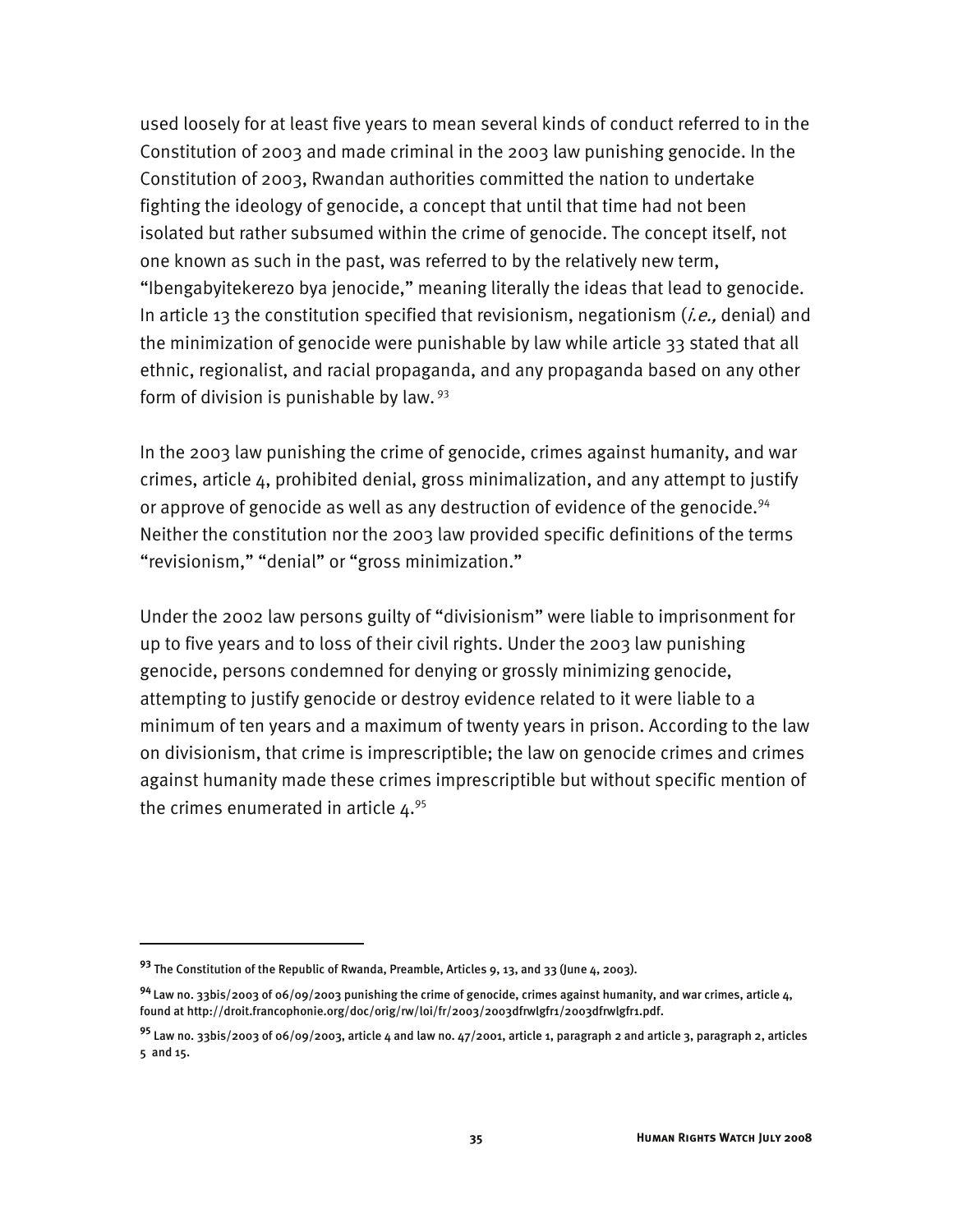## One Truth

The issues at the core of "divisionism" and "genocide ideology" address the nature of ethnicity and the history of the genocide. During a scholarly debate in 2004 about the nature of the genocide, one academic expert remarked on the value of discussing different "truths." A high-ranking official in the audience immediately demanded the floor to insist, "There is one truth and we know it." Three tenets of that "truth" relevant to judicial issues and frequently mentioned by officials are:

- The Catholic Church assisted the colonial administration in introducing the divisions among Rwandans that led to the genocide and hence bears responsibility for much of the violence against Tutsi from that time forward.
- Hutu political leaders organized a genocide of the Tutsi minority and the Hutu population—perhaps all of it—was misled into following their evil plan.
- Although some RPA soldiers may have killed civilians, these crimes were the unfortunate result of wartime or were occasional acts of revenge and have been punished.<sup>96</sup>

Although many, both in the academic community and outside it, accept some portions of the "truth" as it is defined by the RPF, others challenge several points such as the extent of RPF war crimes and of justice for these crimes. Indeed representatives of four UN agencies as well as international and Rwandan NGOs have documented these crimes.<sup>97</sup>

-

**<sup>96</sup>** National Unity and Reconciliation Commission, Manuel pour les camps de solidarité et autres formations, October 2006, pp. 81, 83, 154, 162.

**<sup>97</sup>** R. Degni-Ségui, "Report on the situation of human rights in Rwanda, submitted by R. Degni-Ségui, Special Rapporteur of the Commission on Human Rights, under paragraph 20 of Commission resolution, E/CN.4/S-3/1 of 25 May 1994, E/CN.5/1995/7, 28 June 1994, pp. 3, 13; United Nations, The United Nations and Rwanda, 1993-1996, Blue Books Series, volume X, (New York: United Nations, 1996), UN High Commissioner of Human Rights, "Report to the Secretary-General on the investigation of serious violations of international humanitarian law committed in Rwanda during the conflict," annexed to Letter dated 21 July from the Secretary-General to the President of the Security Council transmitting the report on the violations of international humanitarian law in Rwanda during the conflict, prepared on the basis of the visit of the United Nations Hugh Commissioner for Human Rights to Rwanda (11-12 May, 1994), pp 313-315; UN High Commissioner for Refugees, "Update on the Rwanda emergency by the Executive Committee of the Programme of the United Nations High Commissioner for Refugees," 26 September 1994, paragraph 13, p. 338; and UN Secretary-General, "Letter dated 1 October 1994 from the Secretary-General to the President of the Security Council transmitting the interim report of the Commission of Experts on the evidence of grave violations of international humanitarian law in Rwanda, including possible acts of genocide," paragraphs 146-150 of the Commission report, p. 361. See also See Security Council Resolution 1503, August 28, 2003, S/RES/1503 (2003) and Security Council 1534, August 26, 2004, S/RES/1534 (2004); Final Report of the Commission of Experts established pursuant to Security Council Resolution 935 (1994), UNSC, UN Doc. S/1994/1405 (1994), paras.146 -147.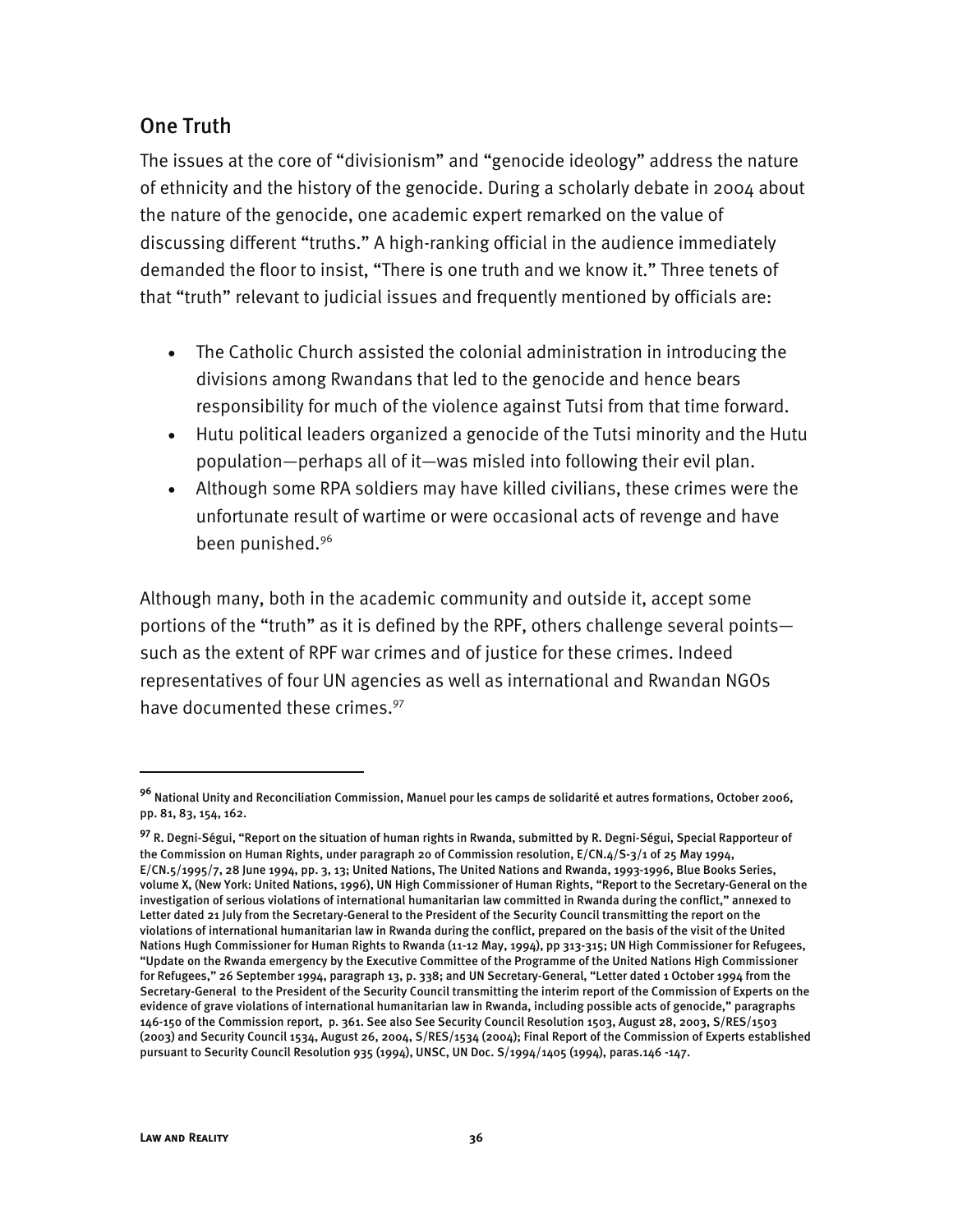## *Ideological Conformity: Political Control*

-

In the text of Rwandan laws about "divisionism" and "genocide ideology," and in countless public presentations, Rwandan officials say they seek to eliminate these ideas in order to prevent future violence. While this goal is certainly legitimate and helps explain their efforts, it is not the authorities' only impetus for seeking to eliminate certain views they deem inappropriate.

Promoting conformity on certain important questions has been central to RPF practice from its early days, even before the genocide. According to notes taken by an RPF recruit during training sessions in 1993, for example, the content shows remarkable continuity with the curriculum that was prescribed for a "solidarity camp" in 2006.<sup>98</sup> The "solidarity camps" have provided intensive ideological training for periods ranging from a week or two to three months for thousands of Rwandans since the current government was established in 1994. Camp sessions are organized to include people from the same background, such as prisoners just released from jail, refugees returning from exile, students, teachers, or officials of a particular branch of government. In addition, public officials reinforce many of the same ideas at community meetings, as do many clergy, teachers, and journalists, each in his or her own domain of activity.

# The Campaign against "Divisionism" and "Genocide Ideology"

In 2002 officials began a campaign against "divisionism," transforming it by 2004 into a campaign against "genocide ideology" as well. In public meetings and in the media, administrative officials, political leaders, teachers and clergy used these terms to denounce many different kinds of words and actions, further broadening and confusing the meaning of the terms.<sup>99</sup>

**<sup>98</sup>** The curriculum treats the last century of Rwandan history in some detail but goes far beyond it to discuss such fundamental questions as the nature of humanity and the different stages of history in terms heavily influenced by Marxism-Leninism. It gives great importance to ideology which, says the curriculum, makes the difference between military leaders who have defeated dictators and are now working for the development of their people (Castro, Khadifi, current Rwandan President Kagame) and bad military leaders who have committed horrors (Amin, Bokasa, former Rwandan President Habyarimana). National Unity and Reconciliation Commission, Manuel pour les camps de solidarité et autres formations. Handwritten notebook, notes of training session, December 23, 1993 and copy of the manual (in French) in the possession of Human Rights Watch.

**<sup>99</sup>** See, for example, the wideranging debate led by government officials on Radio Rwanda, Discussion on "Genocidal Ideology," October 24, 2005, 10:30 am to 12:45 pm.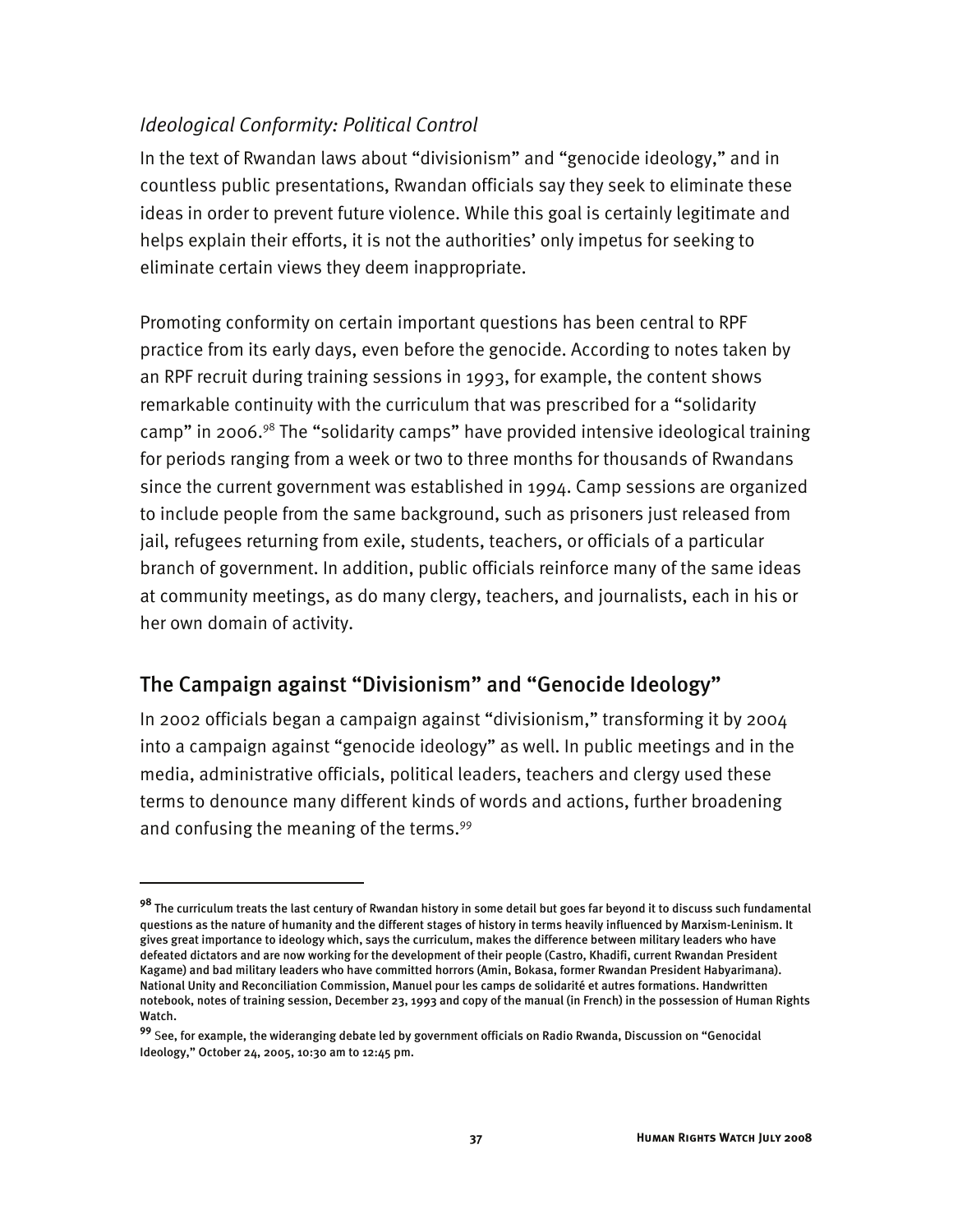Between 2003 and 2008 four parliamentary commissions investigated and condemned alleged cases of "divisionism" and "genocide ideology." The first commission, which effectively destroyed the Democratic Republican Movement (MDR), the only political party strong enough to challenge the RPF, interpreted "divisionism" to mean opposition to such government programs as administrative decentralization, establishment of *gacaca* jurisdictions, and the creation of a Local Defense Force (a government-sponsored paramilitary force). Foreshadowing in its 2003 report the link to come between accusations of "divisionism" and "genocide ideology," the commission also charged MDR adherents with minimizing the genocide, opposing compensation to genocide survivors, and speaking of crimes by RPA soldiers as if they were genocide.<sup>100</sup>

The second commission, created to investigate killings of genocide survivors and other instances of "genocide ideology," reported hundreds of cases of violence, threats and insults to genocide survivors. But its June 2004 report also included investigations of alleged cases of opposition to government policies (such as land reform), supporting political candidates who were not part of the RPF, and speaking of RPA war crimes.<sup>101</sup> A third commission issued a report in June 2006 in which it defined "genocide ideology" as including references to "unpunished RPF crimes," as well as to the idea that "Hutu are detained on basis of simple accusation" (*i.e.*, without adequate investigation or proof).<sup>102</sup> A fourth parliamentary commission established at the end of 2007 reported finding genocide ideology in 26 of 32 schools visited.<sup>103</sup>

**<sup>100</sup>** Republique Rwandaise, Assemblée Nationale, Rapport de la Commission Parlementaire de controle mise en place le 27 decembre 2002 pour enqueter sur les problemes du MDR, accepted by the National Transitional Assembly, April 14, 2003, p. 19. See also See Human Rights Watch, Preparing for Elections: Tightening Control in the Name of Unity, May 2003, http://hrw.org/backgrounder/africa/rwanda0503bck.htm.

**<sup>101</sup>** République Rwandaise, Rapport de la Commission Parlementaire ad hoc crée en date du 20 janvier 2004 par le Parlement, Chambre des Députés, chargée d'examiner les tueries perpetrées dans la province de Gikongoro, l'idéologie génocidaire et ceux qui la propagent partout au Rwanda, accepted by the National Assembly June 30, 2004, pp. 36, 38, 43, 45, 50, 61, 66, 69, 82, 86, 87, 95, 115, 118, 122, 123, 126, 144, 145, 158.

**<sup>102</sup>** Rwandan Senate, Rwanda, Genocide Ideology and Strategies for Its Eradication, 2006, p. 18, notes 5-7.

**<sup>103</sup>** National Assembly, "Rapport d'analyse sur le problème d'idéologie du genocide evoquée au sein des établissements scolaires," December 2007, (unofficial translation).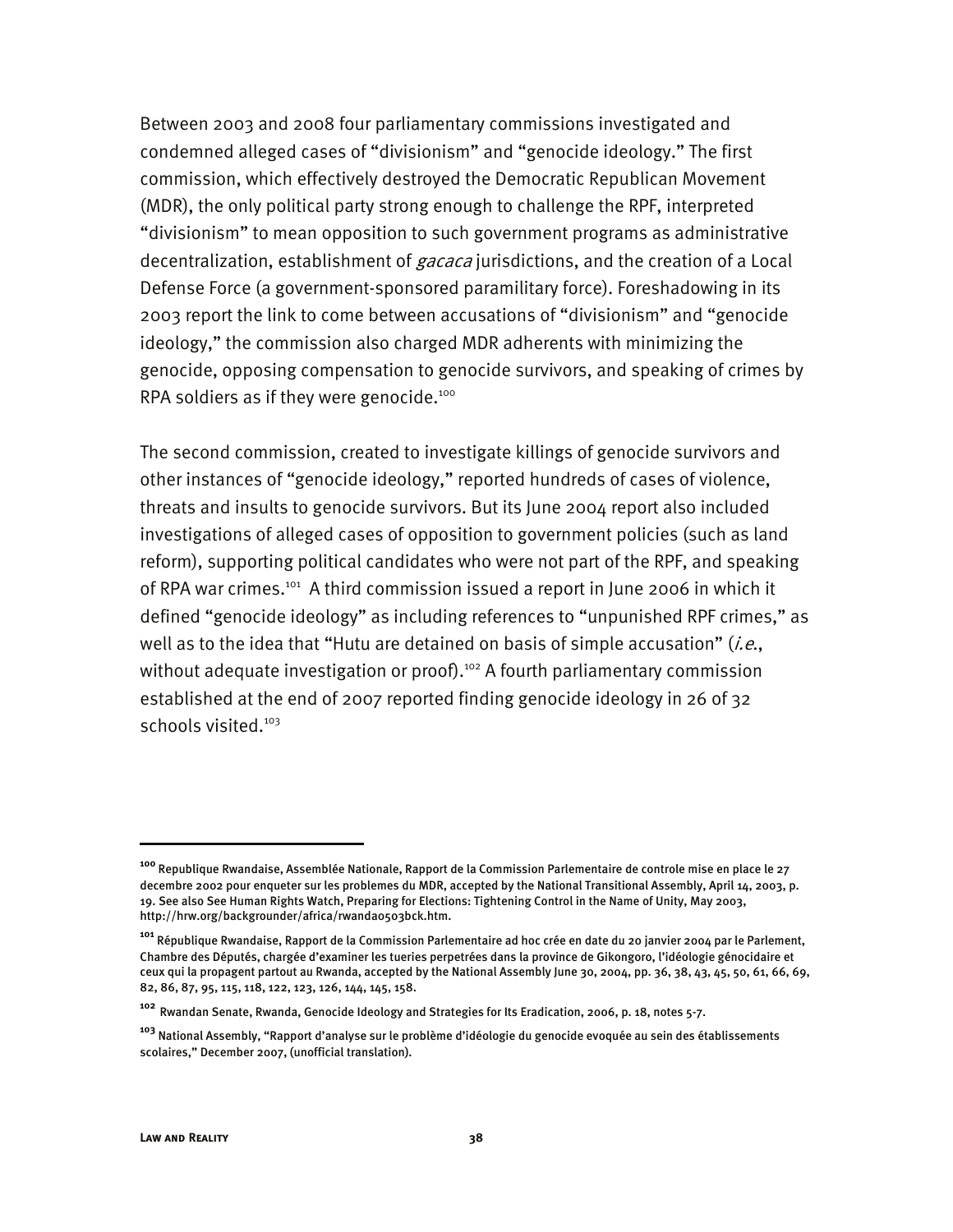Government officials denounced hundreds of people and dozens of Rwandan and international organizations,<sup>104</sup> many of them selected by state security agents or through accusation at public meetings in which Rwandans were pressed to identify persons or groups who held the disapproved ideas. With little or no verification and no judicial process whatsoever, the names of the accused were publicized in the parliamentary reports, on the radio, and at public meetings. The persons so labeled enjoyed no presumption of innocence; some suffered loss of employment, expulsion from school, and social isolation. Speaking of the consequences of being accused of harboring "genocide ideology" a Rwandan not herself accused said, "Everyone distances himself from the accused. We all say, 'better not to walk near that one.""<sup>105</sup>

After the fourth report was issued, officials and school personnel who had been denounced were again dismissed.<sup>106</sup> The Anglican archbishop made the fight against "genocide ideology" the theme of his Christmas sermon.<sup>107</sup> Education officials announced that school committees would monitor student behavior daily and specially formed local committees undertook to visit schools regularly.<sup>108</sup> Six thousand teachers were trained in fighting "genocide ideology" and members of

j

**<sup>104</sup>**Among the international organizations accused of supporting divisionist and genocidal ideas by one or both of the parliamentary commissions were CARE International, Trocaire, Norwegian People's Aid, 11-11-11, Kolping Family, Pax Christi, Voice of America (VOA), British Broadcasting Corporation (BBC) and Human Rights Watch as well as the Catholic Church, the Association of Pentecostal Churches in Rwanda, Jehovah's Witnesses, Seventh Day Adventists, the International United Methodist Church, and the Mennonites. République Rwandaise, Rapport de la Commission Parlementaire ad hoc crée en date du 20 janvier 2004 par le Parlement, Chambre des Députés, chargée d'examiner les tueries perpetrées dans la province de Gikongoro, l'idéologie génocidaire et ceux qui la propagent partout au Rwanda, p. 161; Rwandan Senate, Rwanda, Genocide Ideology and Strategies for Its Eradication, 2006.

**<sup>105</sup>** Human Rights Watch interview, February 27, 2005.

**<sup>106</sup>** National Assembly, "Rapport d'analyse sur le problème d'idéologie du genocide evoquée au sein des établissements scolaires," December 2007, (unofficial translation); Panapress, "Rwanda: Suspension d'enseignants accusés de prôner le genocide," December 27, 2007; Eugene Mutara, "School directors move to squash genocide ideology," The New Times, (accessed January 13, 2008)

http://www.newtimes.co.rw/index.php?issue=1392&article=3221; Florence Mutesi and James Buyinza, "Ministry to blacklist teachers with genocide ideology," The New Times (accessed January 13, 2008)

http://www.newtimes.co.rw/index.php?issue=1390&article=3175.; Bonny Mukombozi "Gakenke district leaders sacked," The New Times, (accessed March 27, 2008),

http://www.newtimes.co.rw/index.php?issue=13482&article=5156

**<sup>107</sup>** G. Muramila, J.Buyinza and F. Mutesi, "Uproot Genocide Ideology in Schools—Bishop Kolini," The New Times (accessed January 13, 2008) http://www.newtimes.co.rw/index.php?issue=1390&article=3171

**<sup>108</sup>**The New Times, "Upcountry insight: How ready are students for the new school term?" (accessed Jan 13, 2008)

http://www.newtimes.co.rw/index.php?issue=13403&article=3392; Bonny Mukombozi, "New measures to fight genocide ideology in schools," The New Times (accessed January 19, 2008)

http://www.newtimes.co.rw/index.php?issue=13413&article=3623.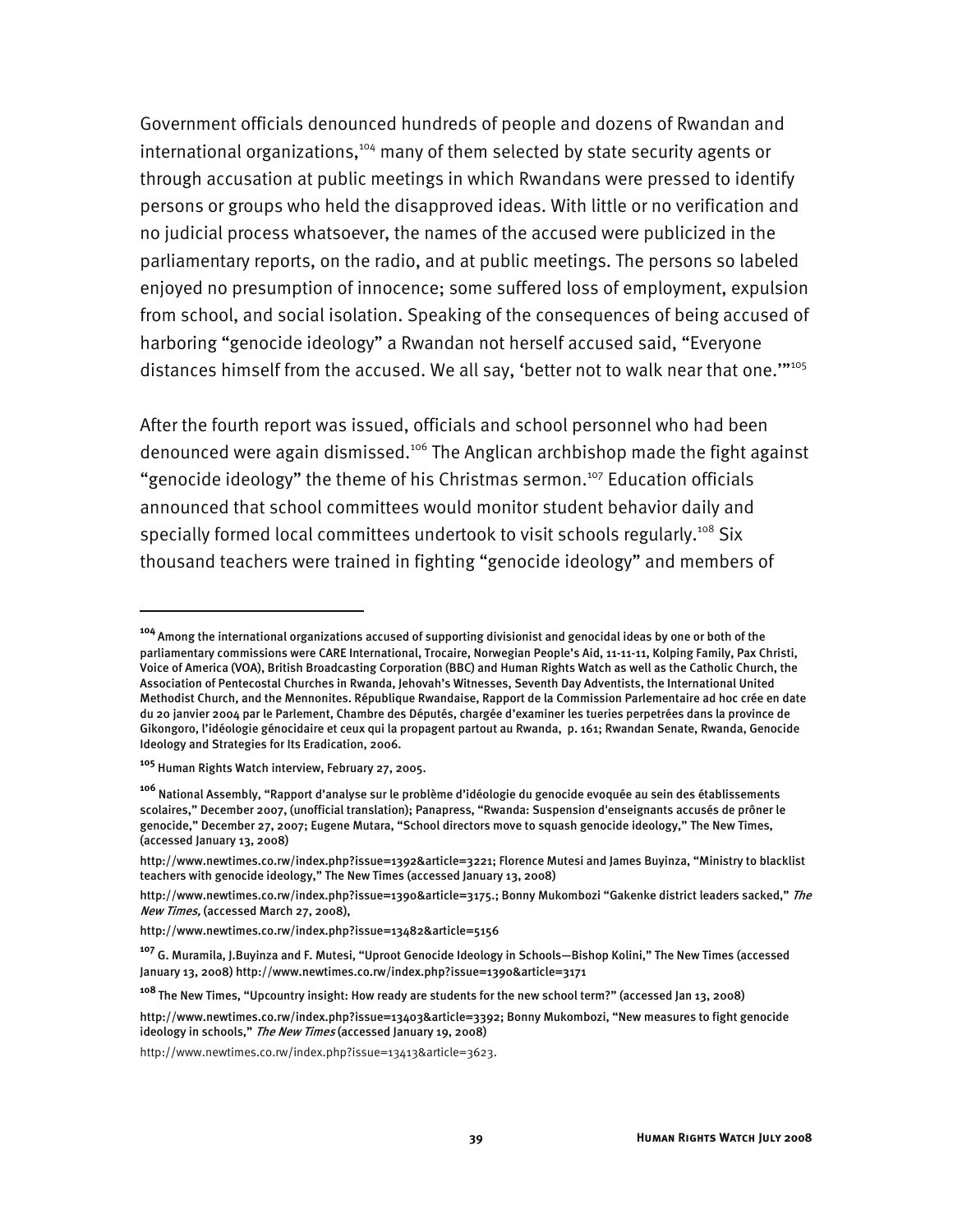parliament planned to visit every school in the country to help root it out.<sup>109</sup> The parliamentary commission recommended that in some schools, teachers begin every class every day with three minutes criticizing "genocide ideology."110

#### Prosecutions of "Divisionism" and "Genocide Ideology"

According to a report on judicial activity 2007-2008 cited by Deputy Prosecutor General Alphonse Hitiyaremye, Rwandan courts initiated 1,304 cases involving genocide ideology, some including acts of violence such as murder or damage to property, discrimination, and otherwise undefined threats. In addition 243 persons were charged with negationism and revisionism. In the proceedings concluded by the time the report was issued, eight persons were convicted and sentenced to life in prison, two persons were sentenced to more than 20 years in prison, 36 others were sentenced to between 10 and 20 years in prison, 96 drew sentences of between 5 and 10 years and 91 were sentenced to less than 5 years in prison. One hundred and two persons were acquitted.<sup>111</sup> A score of jurists told Human Rights Watch researchers that the broad and ill-defined charges of "divisionism" or "genocide ideology" have been frequently used to serve political or personal interests.**<sup>112</sup>** Several prosecutors and judges have refused to pursue some of these cases, saying they lack substance.<sup>113</sup>

At least one prosecution seems to have been carried out primarily because the speaker, Célestin Sindikubwabo, made a statement that challenged the tenet of the official "truth" about RPF war crimes. At a *gacaca* trial in the southern district of Nyakizu in October 2006, Sindikubwabo said that the defendant had fled to Burundi

-

**<sup>109</sup>** P. Kayiggwa and J. Buyinza, "6,000 teachers equipped to fight genocide ideology," The New Times (accessed January 19, 2008)

http://www.newtimes.co.rw/index.php?issue=13412&article=3603; James Buyinza and Ignatius Ssuna, "MPs re-launch anti-Genocide campaign in schools" (accessed February 24, 2008)

http://www.newtimes.co.rw/index.php?issue=13450&article=894.

**<sup>110</sup>**National Assembly, "Rapport d'analyse sur le problème d'idéologie du genocide evoquée au sein des établissements scolaires," December 2007.

**<sup>111</sup>** Fondation Hirondelle, Rwandan Official Proposes Rehabilitation of Persons Convicted for Genocide Ideology," May 30, 2008.

**<sup>112</sup>** See below cases of Tuyishime, Kavutse, Gakwandi, Biseruka, and Nyirakabano.

**<sup>113</sup>** Human Rights Watch interviews, lawyers, Kigali, February 3, 2005, September 10, 2007; judge, August 17, 2007; electronic communication, February 8, 2006.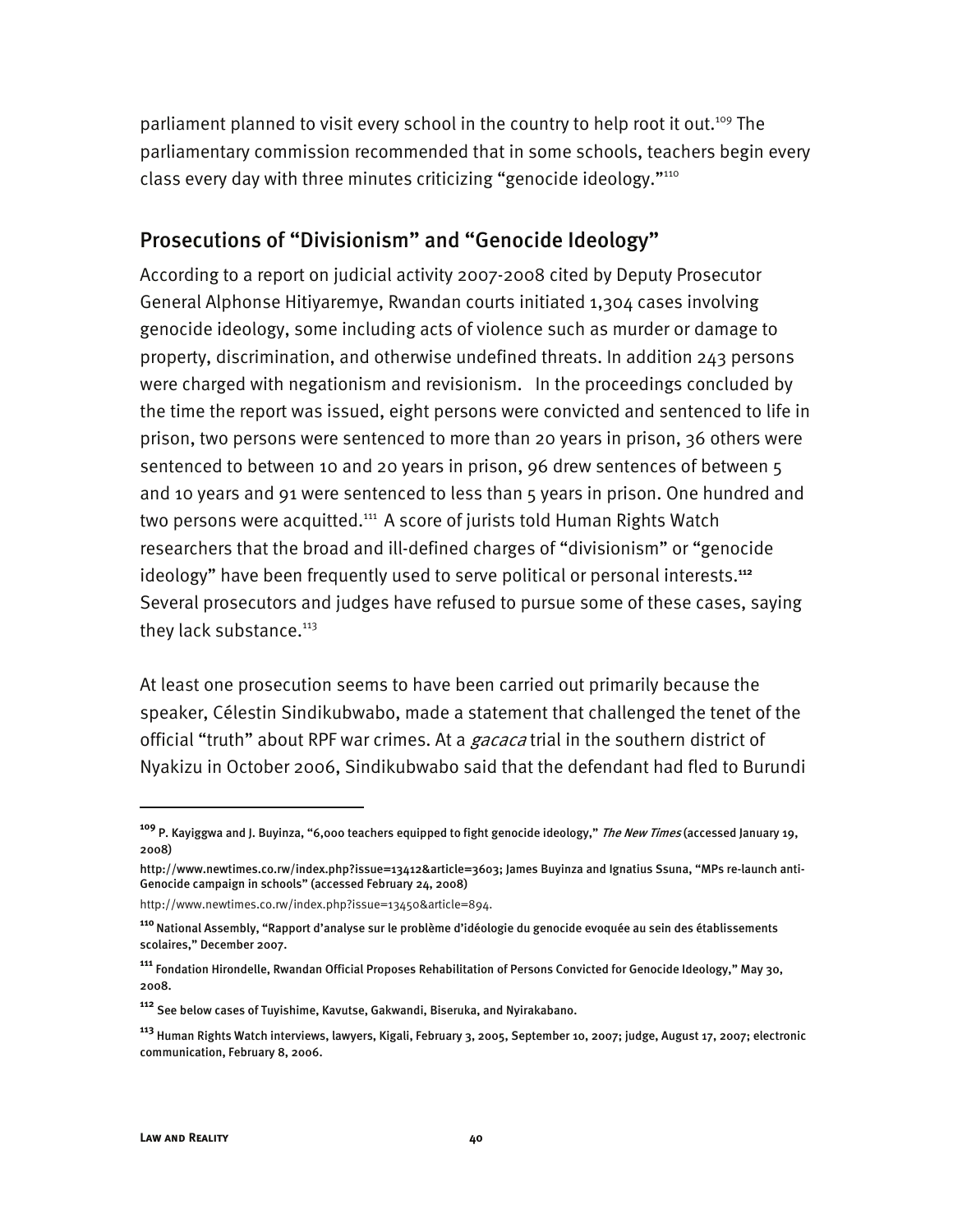because he had seen RPF soldiers killing local people. The defendant was acquitted, but Sindikubwabo was arrested several days later. Brought to trial in March 2007, he was sentenced to 20 years in prison for "gross minimization of the genocide."<sup>114</sup>

#### The New Law on "Genocide Ideology"

In June 2008 the parliament adopted a new law that criminalizes "genocide ideology." Article 2 of the law generally adheres to definitions of genocide as found in international conventions. Article 3, however, which specifies the "criteria" of "genocide ideology", only aggravates the already-existing imprecision and confusion surrounding the term. The article reads:

Article 3 Criteria of the crime of genocide ideology

The crime of genocide ideology is manifested in any behavior characterized by evidence aimed at depriving a person or a group of persons of common interest of humanity like in the following manner:

- 1. threatening, intimidations, degrading through diffamatory speeches, documents or actions which aim at propounding wickedness or inciting to hatred;
- 2. marginalise, laugh at one's misfortune, defame, mock, boast, despise, degrade, create confusion aiming at negating the genocide which occurred, stiring up ill feelings, taking revenge, altering testimony or evidence for the genocide which occurred;
- 3. kill, planning to kill or attempting to kill someone following the genocide ideology.115

- 1. le harcèlement par des propos, des actes, des écrits diffamatoires;
- 2. le harcèlement par le traitement inhumain, les tracts, le terrorisme, des propos méchants ou diffamatoires
- 3. user de ses pouvoirs et priver un individu ou un groupe d'individus de leurs droits;

**<sup>114</sup>**Court of Higher Instance, Huye, No. RP 0015/07/TGI/HYE RPGR 40832/S2/06/MR/KJ, Prosecutor versus Célestin Sindikubwabo, 24/4/07.

**<sup>115</sup>**The French text is as follows:

Charactéristiques du crime d'idéologie du genocide

Les charactéristiques du crime d'idéologie du genocide consistent en des comportements qui se manifestent par les tendances visant à déhumaniser un individu ou un groupe d'individus ayant en commun certains traits comme dans les conditions suivants:

<sup>4.</sup> marginaliser, diffamer, railler la misère d'autrui, se vanter d'avoir commis impunément des forfaits, mépriser, opprimer, médire, diffamer, semer la confusion, semer la zizanie, render le mal pour le mal, altérer le témoignage.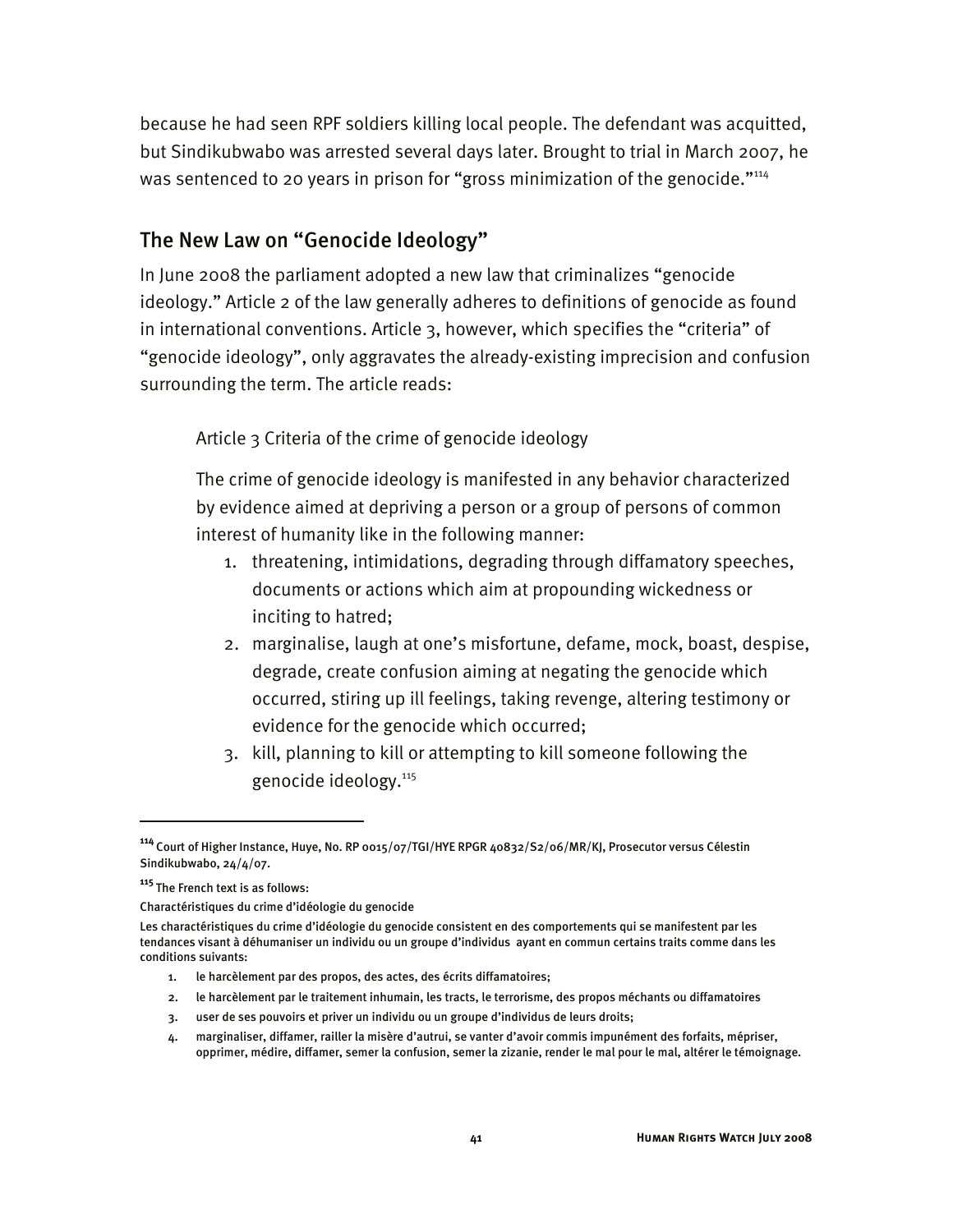The punishments, specified in articles  $4$  to 13, are harsh—between 10 and 25 years in prison and a fine of 200,000 to 1 million Rwandan francs for first-time offenders, with penalties to be doubled and even increased to life imprisonment for recidivists. Persons who occupy or have occupied leadership positions, whether in government, the private sector, NGOs, or the church may be sentenced from 15 to 25 years in prison with a fine of 2 to 5 million Rwandan francs. Political and non-governmental organizations may be dissolved and fined 5 to 10 million Rwandan francs. Children are held criminally responsible at the age of 12 and may be sent away to a rehabilitation center for a year, and parents, guardians, teachers, and headmasters may be punished by 15 to 25 years in prison. Children between the ages of 12 and 18 will receive one half the penalty meted out to adults.<sup>116</sup>

The Rwandan law on genocide ideology is largely disconnected from the crime of genocide itself. It does not require that the perpetrator intend to assist or facilitate genocide, or be aware of any planned or actual acts of genocide. While it has been defended by Rwandan authorities as similar to laws banning Holocaust denial, in fact it is written in far broader terms than even laws banning incitement to racial hatred, and can cover a very wide range of speech that is unquestionably protected by international convention.

International human rights law prohibits hate speech that amounts to incitement of violence, discrimination or hostility against a protected group. Such restrictions, however, must be consistent with what is "necessary" in a democracy. It is inconsistent with freedom of expression to criminalize hate speech without the requirement that the speaker be proven to have intended that his words incite, and that incitement was the foreseeable and imminent result of those words. Punishing criticism of government policies, as the parliamentary commissions recommended, and prosecuting statements believed to be true by the speaker and made with no intention to incite violence, as in the case of Sindikubwabo above, represent abusive restrictions on free speech.

**<sup>116</sup>**The proposed Law on genocide ideology, had been adopted by both the National Assembly and the Senate but not yet officially published as of this writing.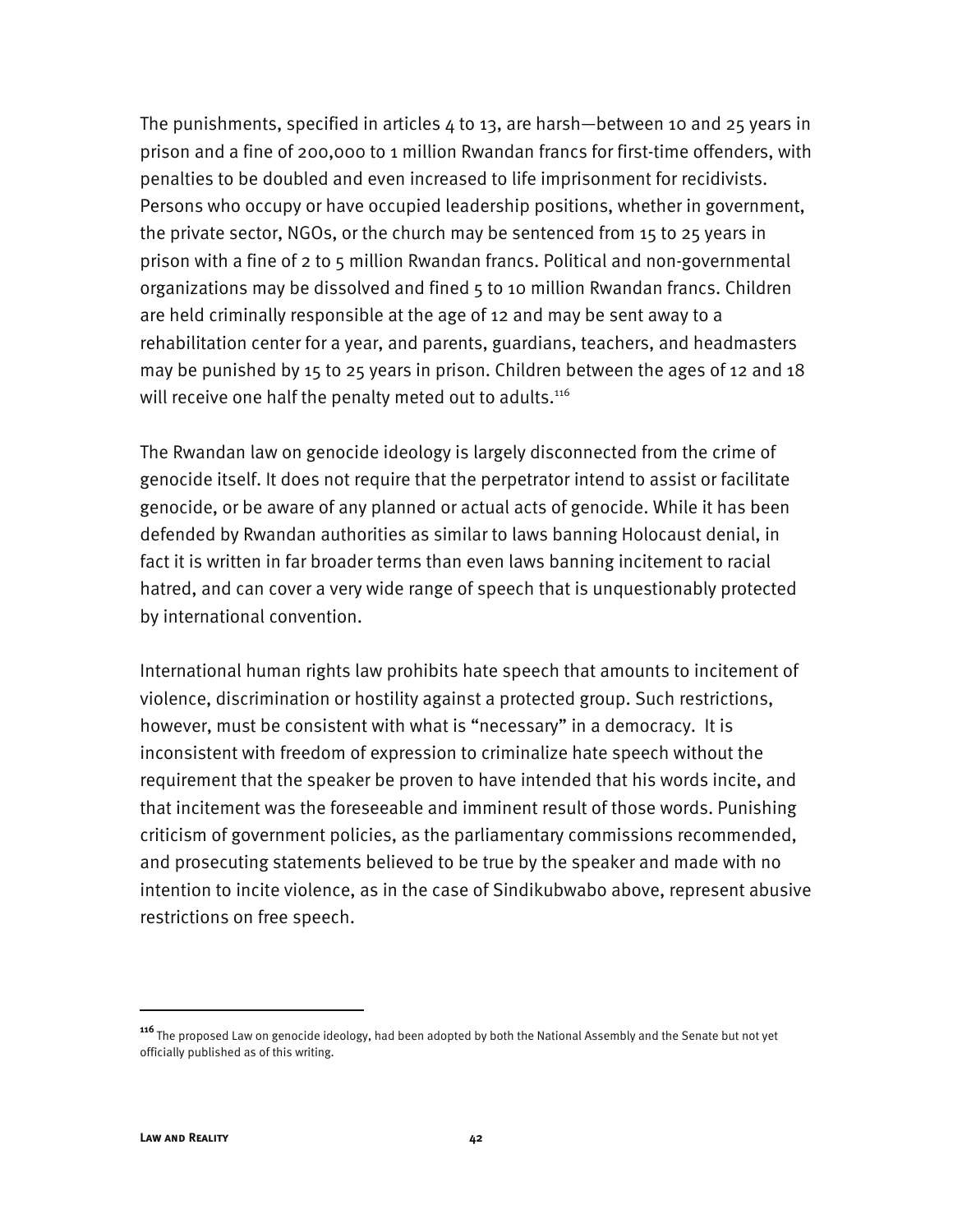Human Rights Watch also maintains that the crime of genocide denial is only consistent with freedom of expression where genocide denial amounts to hate speech, that is, intentional incitement to violence, hostility or discrimination. States have a duty to recognize genocide and similar mass crimes but should not recognize mass crimes selectively, favoring some victims and ignoring others (see Equal Access to Justice below).**<sup>117</sup>**

**<sup>117</sup>** Dinah PoKempner, "A Shrinking Realm: Freedom of Expression since 9/11," Human Rights Watch World Report 2007, http://www.hrw.org/wr2k7/essays/shrinking/1.htm.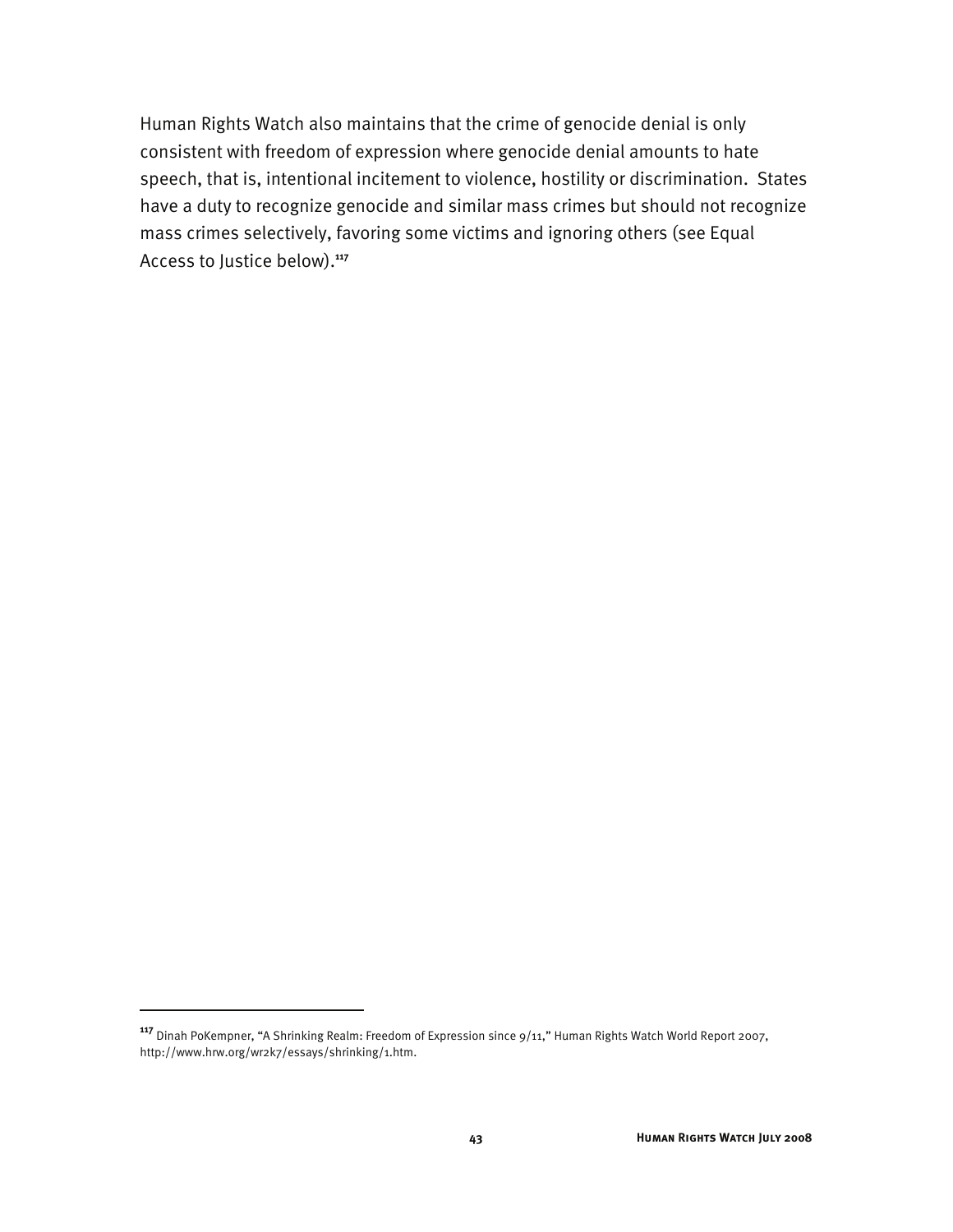# **VIII. Independence of the Judiciary**

There have been changes for the better in the Rwandan judicial system, now more efficient and staffed with more highly trained jurists than ten years ago. But according to those working in the system, the process is not so far along as it seems, particularly with reference to the crucial questions of judicial independence and the protection of human rights.

Technical improvements in the administration of justice have not changed the dynamics of the political system, where the judiciary remains largely subordinate to the executive branch and even to elite unofficial actors who enjoy both economic and partisan political power. A former police officer asked to assess the effectiveness of recent reforms said, "You can't understand. You see what's on paper but you don't know the truth... You foreigners are easily tricked."<sup>118</sup>

## Law and Reality

Most persons working in the Rwandan judicial system say publicly that it is independent, but in private conversations, some of these same people nuance or contradict their public assessments.<sup>119</sup>

When asked in separate conversations to evaluate the independence of the judicial system several officials, two of them of cabinet rank, and judges agreed that the system is not yet independent, but rather is "becoming independent."<sup>120</sup> One judge commented,

Independence is now provided for in the law and, with better educated personnel to interpret and execute the law, there is some hope that at

**<sup>118</sup>** Human Rights Watch interview, former police officer, May 30, 2005.

**<sup>119</sup>** Radio Rwanda, Roundtable, "Evaluating the judicial reform in Rwanda," July 17, 2006, 19h., including Sam Rugege, Vicepresident of the Supreme Court; Tharcisse Karugarama, president of the High Court; Jean-Pierre Kayitare, president of the High Court chamber in Ruhengeri; Cassien Nzabonimana, Inspectorate of Courts; and Charles Kariwabo, president of the Kigali city court. Human Rights Watch interviews, judicial officials, May 13, 2007, August 17, 2007.

**<sup>120</sup>**Human Rights Watch interviews, judicial officials, May 13, 2007, with former high ranking officials of the ministry of justice, by telephone, November 6 and 8, 2007.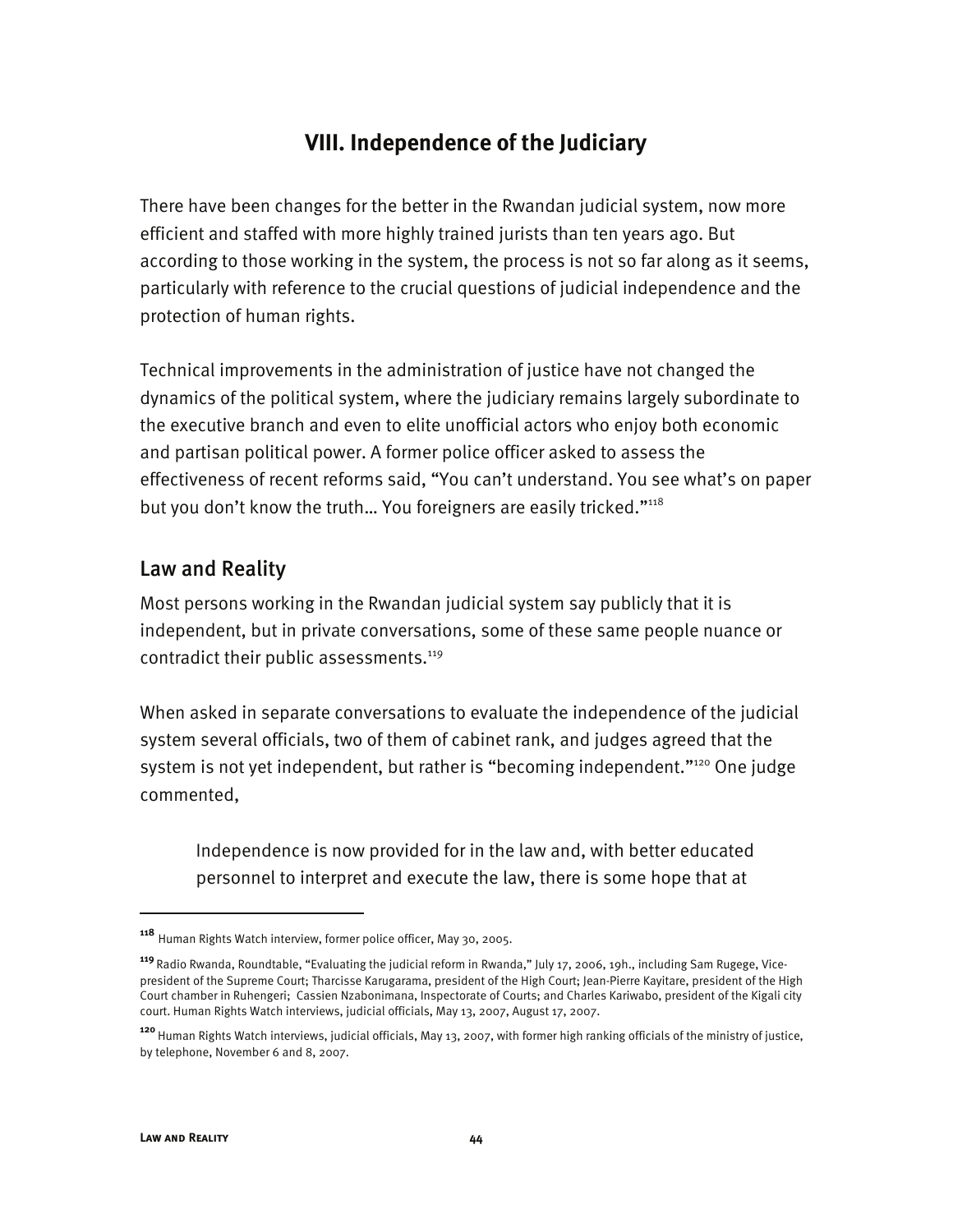a certain point we will achieve independence. In this context, things are not good, but they could be worse. At least now there is hope.<sup>121</sup>

Another former judge said less optimistically, "The principle is one of separation, but the executive wants to control everything."<sup>122</sup> Another former judge confirmed this, saying, "In principle this is a state of law, but in fact it is the word of the chief that rules."123

In a November 2007 report, a delegation of international jurists who had visited Rwanda noted allegations of continuing political pressure on the judiciary and concluded that legislative reforms had yet to be accompanied by "a corollary shift in judicial culture towards greater independence."<sup>124</sup> In supporting this conclusion, they remarked on the paucity of prosecutions against RPA soldiers accused of war crimes and crimes against humanity.<sup>125</sup>

## Limits on Administrative Autonomy

Many persons active in the delivery of justice in Rwanda take pride in the new autonomy of the courts, seeing it as a potential shield behind which judicial independence can grow stronger. Yet, as an example from October 2007 demonstrated, such autonomy is still incomplete. At that time the cabinet moved three judges (two from the High Court, one from a court of higher instance) and one prosecutor from their posts to newly created positions as deputy attorneys general in what had been the ministry of justice (now the office of the Attorney General). According to one well-placed lawyer who had discussed the matter with judicial officials, the cabinet—an organ of the executive—made the appointments without the approval of the Supreme Council of the Judiciary, the body that is supposed to control the posting of judges. $126$ 

**<sup>125</sup>**Ibid.

j

**<sup>121</sup>** Human Rights Watch interview, judge, Kigali, May 27, 2005.

**<sup>122</sup>**Human Rights Watch interview, judge, May 26, 2005.

**<sup>123</sup>**Human Rights Watch interview, judge, by telephone, August 16, 2007.

**<sup>124</sup>** International Legal Assistance Consortium,"Justice in Rwanda: An Assessment," Section 6.3.7, November 2007.

**<sup>126</sup>**Human Rights Watch interview, jurist, by telephone, November 6, 2007; Felly Kimenyi, "Karugarama is Attorney General," The New Times, http://www.newtimes.co.rw/index.php?issue=1318&article=1610, accessed October 15, 2007.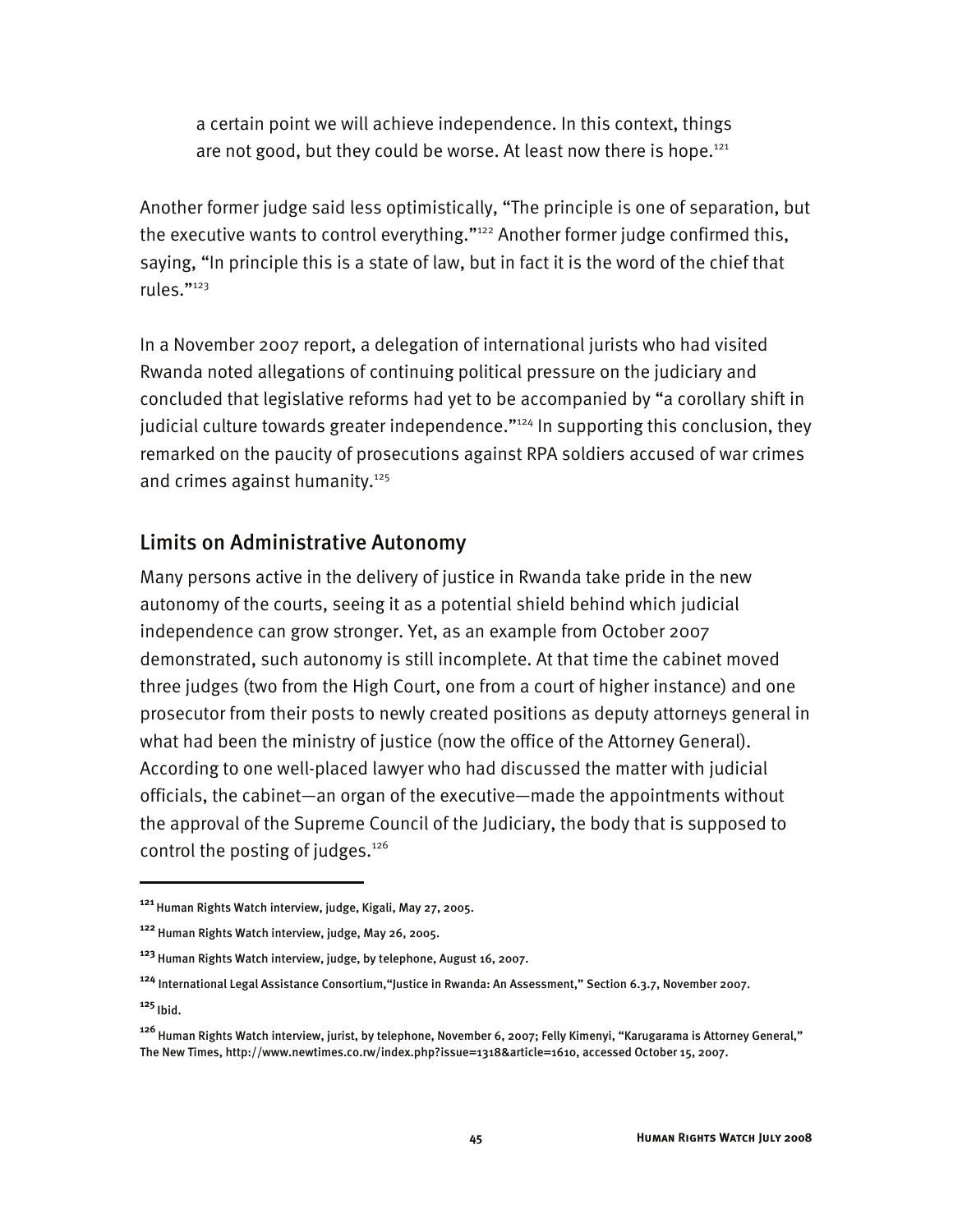The appointment of judges, required by law to be on the basis of merit, is also conditioned by political considerations. Several judges and lawyers told Human Rights Watch researchers that both ethnicity and affiliation with the RPF are considered in deciding judgeships.<sup>127</sup> "If one judge is Tutsi, the next must be Hutu," said an experienced observer of the judicial scene. "Sometimes less than competent people are chosen because of that," he added.128 Another said that there had to be "équilibrage" or balancing of ethnic groups, although it was not mandated by law.<sup>129</sup> According to judges and other jurists, many judges hold political party membership, most often in the RPF, although the law on judicial conduct prohibits judges from belonging to political parties.**<sup>130</sup>**

One judge, named since the reform took effect, said that loyalty to the RPF was important in winning appointment as a judge and provided a detailed account of his own experience as proof. He had been recruited for his post in several meetings with a representative of the RPF who had no link with the judicial system.<sup>131</sup> According to a lawyer, interviewed by a Human Rights Watch researcher in another context, political affiliation is also important in the choice of Supreme Court judges who are elected by the Senate. He said that of the two candidates presented for the vote, one clearly was meant to be chosen while the second was there only for show. Among some in the legal profession, he said, the second candidate is known as the "bridesmaid."<sup>132</sup>

#### Misuse of Prosecutorial Power

In some cases, prosecutors' decisions about whom to prosecute, on what charges, and based on what evidence appear to have been made for reasons other than simply enforcing the law. In a few cases, the pressure for prosecution is public, as in the two cases where President Pasteur Bizimungu and President Paul Kagame

j

**<sup>127</sup>** Human Rights Watch interviews, lawyers, September 21, and November 1, 2006, September 11, 2007; judges, August 16 and 17, 2007.

**<sup>128</sup>**Human Rights Watch interview, lawyer, Kigali, September 11, 2006.

**<sup>129</sup>**Human Rights Watch interview, lawyer, Kigali, November 1, 2006.

**<sup>130</sup>** Loi no. 9/2004 du 27/04/2004 portant Code d'Ethique Judiciaire, article 21, "Toute adhesion à une formation politique est interdite au juge de carrière." [Any membership in a political party is forbidden to a professional judge]. Human Rights Watch interviews, lawyer, September 21, 2006, and Kigali, November 1, 2006; judge, August 17, 2007.

**<sup>131</sup>**Human Rights Watch interviews, judge, by telephone, August 16 , 2007.

**<sup>132</sup>**Human Rights Watch interviews, lawyer, September 21, 2006; lawyer, Kigali, November 1, 2006.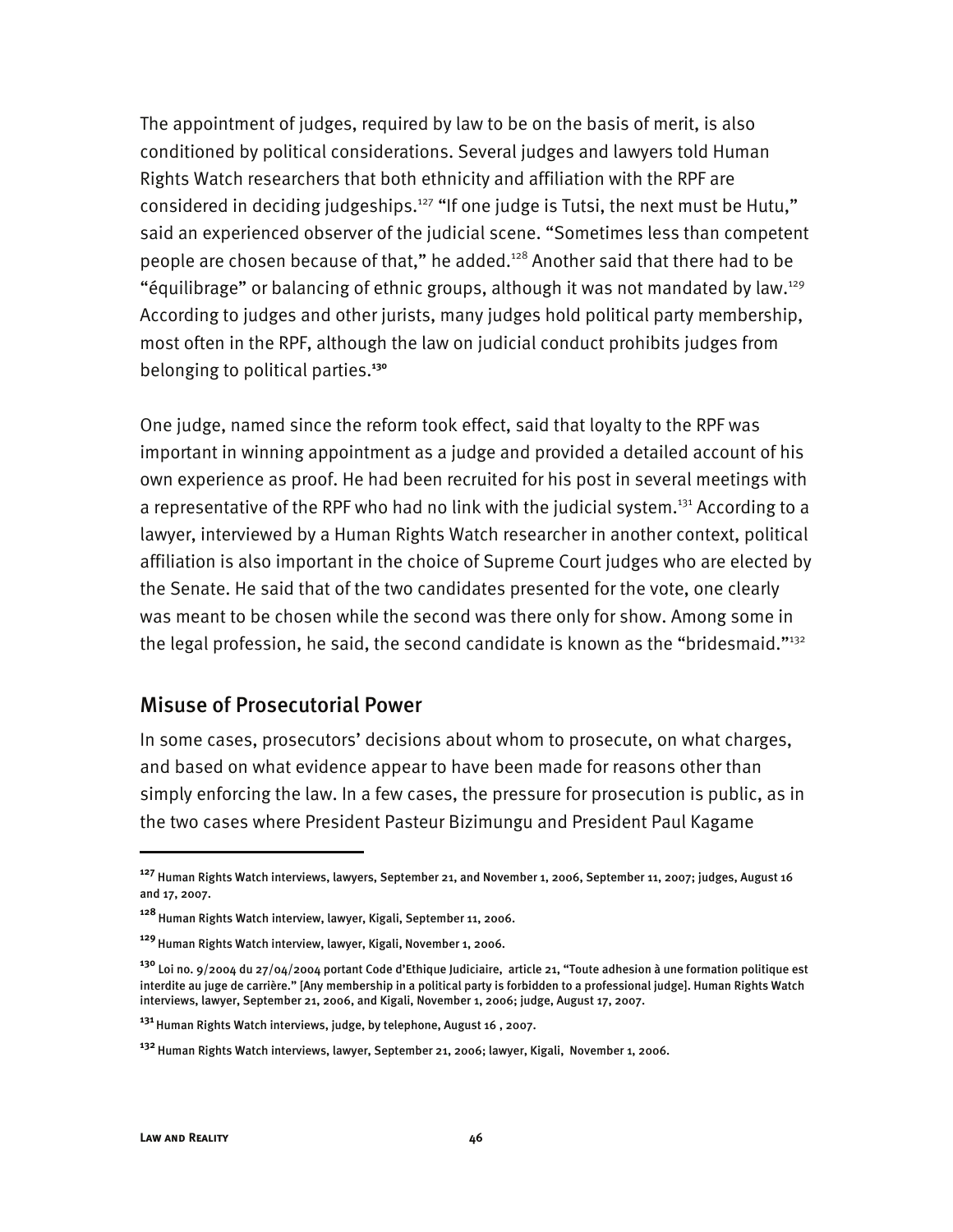publicly pressed for the arrest of persons who were arrested soon after.<sup>133</sup> In most cases, however, persons outside the judicial system seek to apply pressure more discretely.

#### *Whom to Prosecute*

One former prosecutor at national level candidly admitted the role of political considerations in shaping decisions. Speaking of prosecutions for genocide he said, "There has always been flexibility for those people who were willing to work with the government. Those who stayed with us were not bothered."134 Prosecutions for "divisionism" and "genocide ideology" are particularly subject to political influence because of the broad and imprecise language of the laws prohibiting these practices, as is demonstrated in the effort to prosecute Brigitte Tuyishime.

#### The Case of Brigitte Tuyishime

The office of the Rwandan prosecutor general has issued an international arrest warrant for former member of parliament, Brigitte Tuyishime. In what is certainly an unusual omission, it lists no charges against her.<sup>135</sup> A Rwandan police officer speaking in his official capacity told a Human Rights Watch researcher that Tuyishime was being sought for "divisionism" because of words she said on November 4, 2005.<sup>136</sup> At the time on mission with six other parliamentarians, Tuyishime made a remark about a case of child rape. The alleged rapist, a survivor of genocide, had been arrested and then released, supposedly as a result of political influence. Tuyishime remarked that such people should be excluded from society.

Her remark, interpreted by her listeners to refer to child rapists, initially elicited no comment. The parliamentary group submitted a report on its mission without mentioning the supposed incident. But a month later Tuyishime was accused of having meant instead that Tutsi survivors of genocide should be excluded, or

I

**<sup>135</sup>**Interpol Warrant for the arrest of Brigitte Tuyishime, (accessed March 14, 2008)

**<sup>133</sup>** See below for cases of Pasteur Bizimungu and Bishop Misago.

**<sup>134</sup>**Human rights Watch interview by telephone, former high ranking official, November 6, 2007.

http://www.interpol.int/public/Data/Wanted/Notices/Data/2006/76/2006\_31176.asp.

**<sup>136</sup>**Human Rights Watch interview with police inspector, Criminal Investigation Department, March 14, 2008.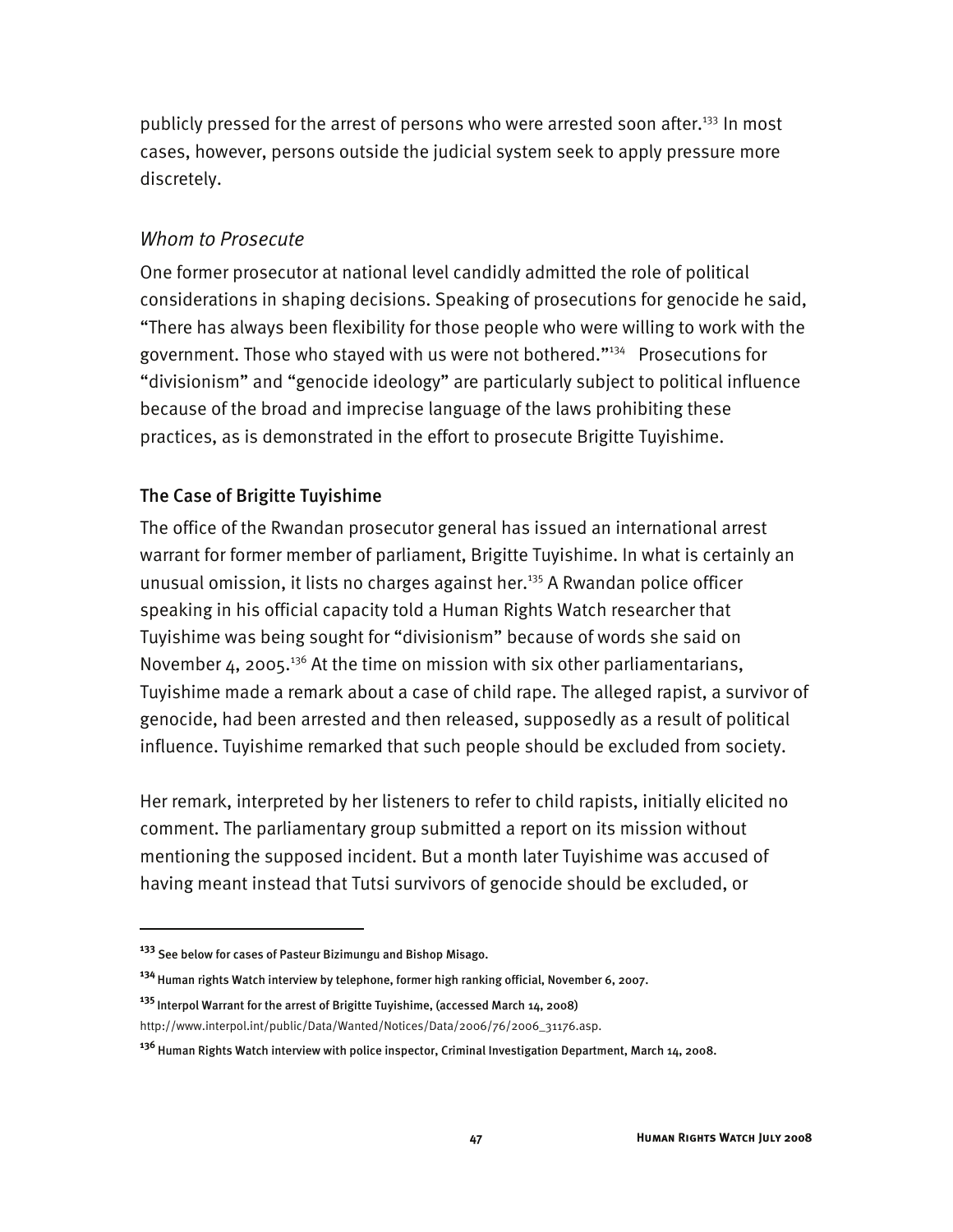indeed, eliminated. After publicity about the incident, the parliamentary group submitted a new report condemning the supposed expression of "genocide ideology."<sup>137</sup> One member of parliament did not hesitate to tell journalists that Tuyishime was guilty of "genocide ideology" although she had not yet even been charged with a crime.<sup>138</sup>

Two members of the parliamentary mission initially disagreed with the accusations, but they were eventually intimidated into silence. One, Beatrice Uwitonze, was herself accused of covering up Tuyishime's crimes and was threatened in the press by other members of parliament who said "something should be done about Beatrice Uwitonze." After having originally said that she did not hear the remark, Uwitonze eventually "dissociated herself" from it.<sup>139</sup>

Tuyishime, who had had prior disagreements with important RPF leaders, was obliged to resign from parliament and took asylum abroad, where she is now being pursued under the international warrant.

#### *What Charges to Bring: the Recent Increase in Rape Charges*

From the beginning of efforts to deliver justice for the genocide, Human Rights Watch has sought to spur prosecution of cases of sexual violence. After documenting the number and seriousness of these crimes, Human Rights Watch offered assistance to the office of the prosecutor general in adopting appropriate methods to facilitate such prosecutions.<sup>140</sup> The offer was not accepted and the prosecutor's staff at the time appeared unmoved by the need to pursue such cases.

More recently, however, the prosecutor's office has shown remarkable interest in charges of sexual violence. In a December 2007 interview with Human Rights Watch researchers, Minister of Justice Tharcisse Karugarama said that some 90 percent of

**<sup>139</sup>**Ibid.

**<sup>137</sup>** Human Rights Watch interview with persons knowledgeable about the case, December 20, 2005.

**<sup>138</sup>** James Munyaneza, "New Genocide Scandal Unfolds," The New Times, December 16, 2005, http://allafrica.com/stories/200512160122.html

**<sup>140</sup>** Human Rights Watch/International Federation of Human Rights Leagues, Shattered Lives: Sexual violence during the Rwandan Genocide and its Aftermath (New York: Human Rights Watch, 1996).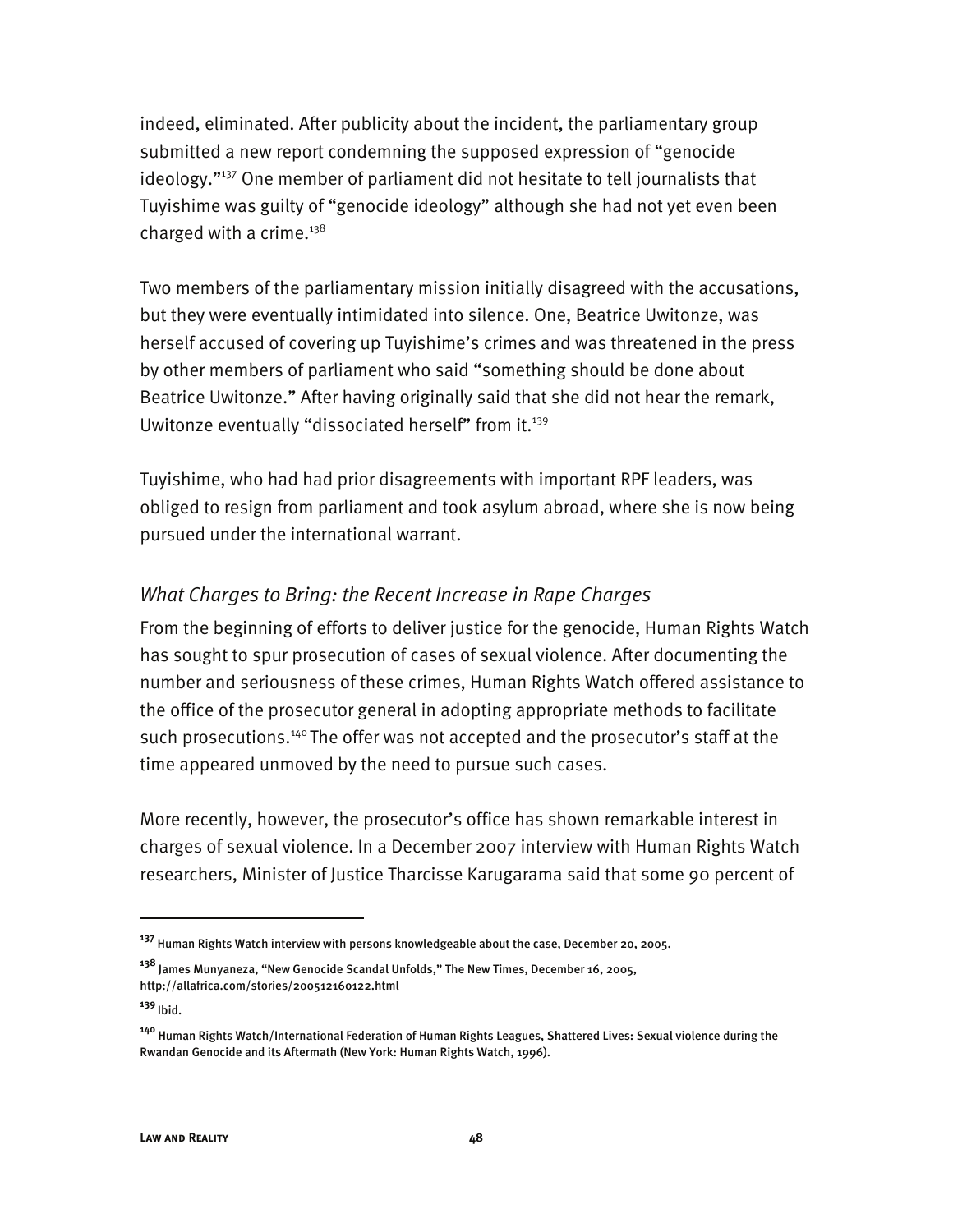the accused awaiting trial for category one offenses would be charged with rape, an estimate repeated on several occasions by Executive Secretary of the National Service of *Gacaca* Jurisdictions Domitilla Mukantaganzwa.<sup>141</sup>

Given the improbability that this dramatic accumulation of rape cases represents a natural cluster in the prosecutorial process, there appear to be two possible explanations for the sudden plethora of rape accusations. The first is that the prosecutor's office has deliberately delayed prosecution of rape cases until virtually all other cases have been judged. This is highly unlikely—and if it were to be true, would seem to indicate a conscious discrimination against rape victims, a discrimination that would be all the more tragic given that some were exposed to HIV/AIDS as a consequence of the crime and may have a shorter life expectancy than victims of other crimes. The second is that the accusations are motivated by some purpose other than simple law enforcement, such as to enhance the possibility of obtaining convictions. In a number of cases there are grounds for believing that rape charges (which do not fit the facts) may be being used to undertake prosecution where other charges cannot be successfully brought or are unlikely to secure conviction.

As a result of recent legislation amending *gacaca* jurisdictions, most accused rapists will stand trial in *gacaca* jurisdictions. To protect the confidentiality of the victim in such cases, the proceedings are to be held behind closed doors. This, of course, is a laudable objective. In this situation, however, there are potentially negative consequences—in the absence of any trial observers, there will be no independent monitoring to document errors and to help deter unfair practices. Rape cases being prosecuted in conventional courts may also be held behind closed doors, but in those proceedings the accused has the right to counsel to help defend himself.

The case of Emmanuel Bagambiki, former prefect of Cyangugu prefecture is one in which rape may be being used as a fail-safe charge. Bagambiki was tried on charges of genocide at the ICTR where the prosecutor examined the possibility of bringing rape charges against him but determined that the evidence was insufficient.

**<sup>141</sup>**Human Rights Watch interviews, Minister of Justice Karugarama, December 4, 2007 and Executive Secretary of the National Service of Gacaca Jurisdictions Domitilla Mukantaganzwa, March 11, 2008.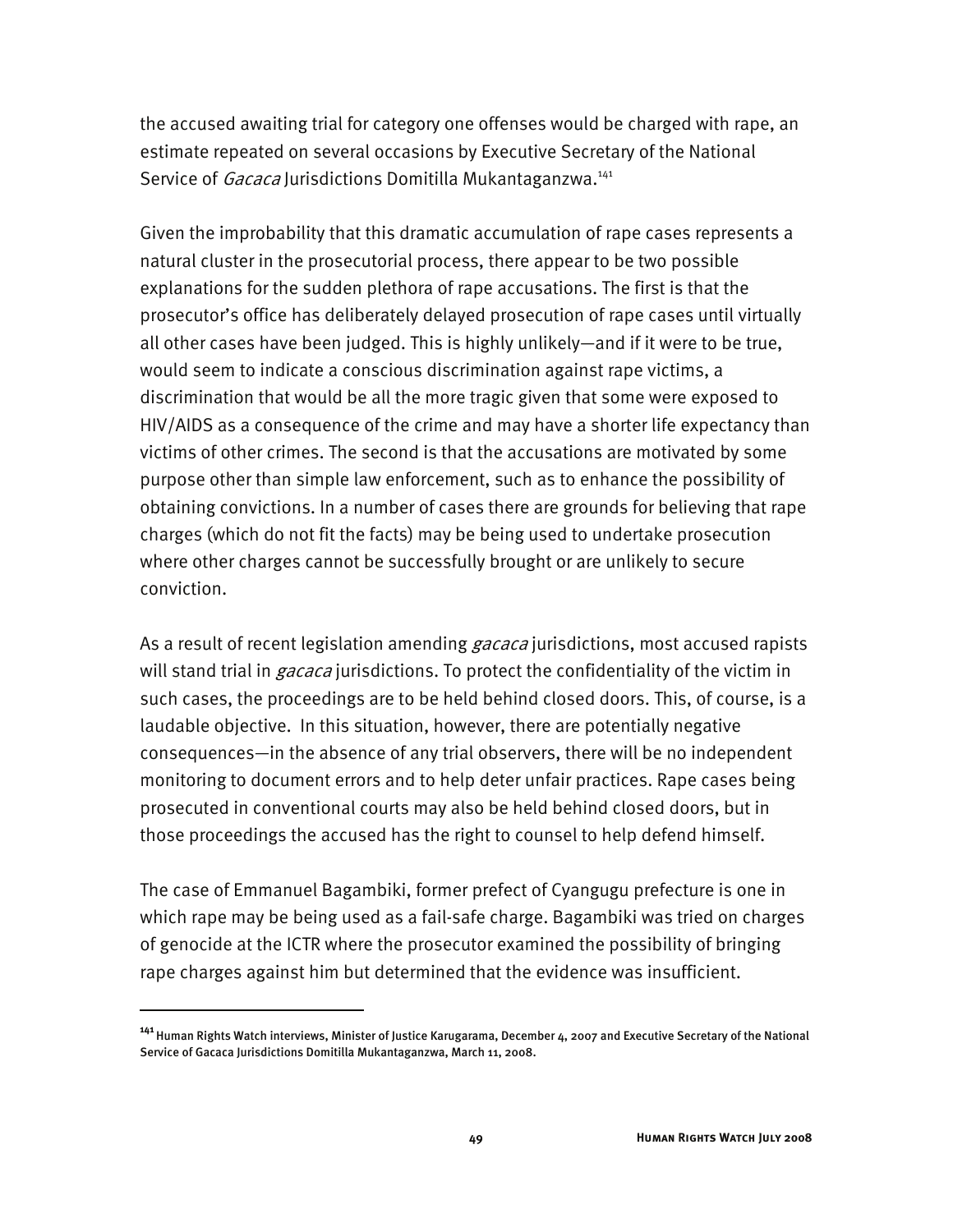Bagambiki was acquitted by the ICTR, a decision that Rwandan judicial officials called "unforgiveable" and "ridiculous."142 Soon after Rwandan prosecutors brought charges of rape against Bagambiki and obtained his conviction *inabsentia* on October 10, 2007. Rwanda is seeking his extradition from Belgium where he now  $lives.<sup>143</sup>$ 

Rape charges have also been brought in the final stages of *gacaca* proceedings when it appeared that the defendants were about to be acquitted on other charges. In two trials in the last year, for example, one in southern Rwanda, one in western Rwanda, each defendant was charged with category two genocidal crimes. When it became clear that the jurisdictions were not going to convict them on those charges, the accusers brought charges of rape against each, an accusation that had not been previously mentioned.144

#### *The Production of Evidence*

Anxious to obtain or to assist foreign colleagues in obtaining convictions, some Rwandan prosecutors have presented testimony in court which they knew or should have known was obtained through duress or torture.<sup>145</sup> In other cases, they have distorted or assisted witnesses in distorting the plain meaning of written evidence, or have kept exculpatory evidence from counsel for the accused.<sup>146</sup>

Since 2006 the Rwandan government has undertaken strenuous efforts to identify persons suspected of genocide and to obtain their prosecution in the countries of current residence or their extradition to Rwanda for trial. Some 250 suspects have been located and Rwandan prosecutors have sought to facilitate prosecutions or

**<sup>142</sup>**James Munyaneza, "Rwanda plots Bagambiki's re-arrest," The New Times,

<sup>(</sup>accessed May 16, 2008) http://www.rwandagateway.org/article.php3?id\_article=2215; Hirondelle News Agency, Fondation Hirondelle, "La Ville des acquittés du TPIR reste divisée, " February 10, 2006.

**<sup>143</sup>** Hirondelle News Agency, "Belgium investigates acquitted ex-Rwandan governor Bagambiki," (Lausanne), June 3, 2008; Hirondelle News Agency, "Govt intends to prosecute ex-Governor Emmanuel Bagambiki for rape," March 8, 2006. AFP, "Rwandan Official Guilty of Rape," accessed May 12, 2008) http://www.thetimes.co.za/News/Article.aspx?id=584846.

**<sup>144</sup>** Human Rights Watch, interview, jurist, October 17, 2007; electronic communications, October 8, 16, 19, 30, November 6, 7, 8, 2007.

**<sup>145</sup>** See below for cases of Bizimungu and Kavutse.

**<sup>146</sup>**See below for cases of Nyirakabano and Theunis .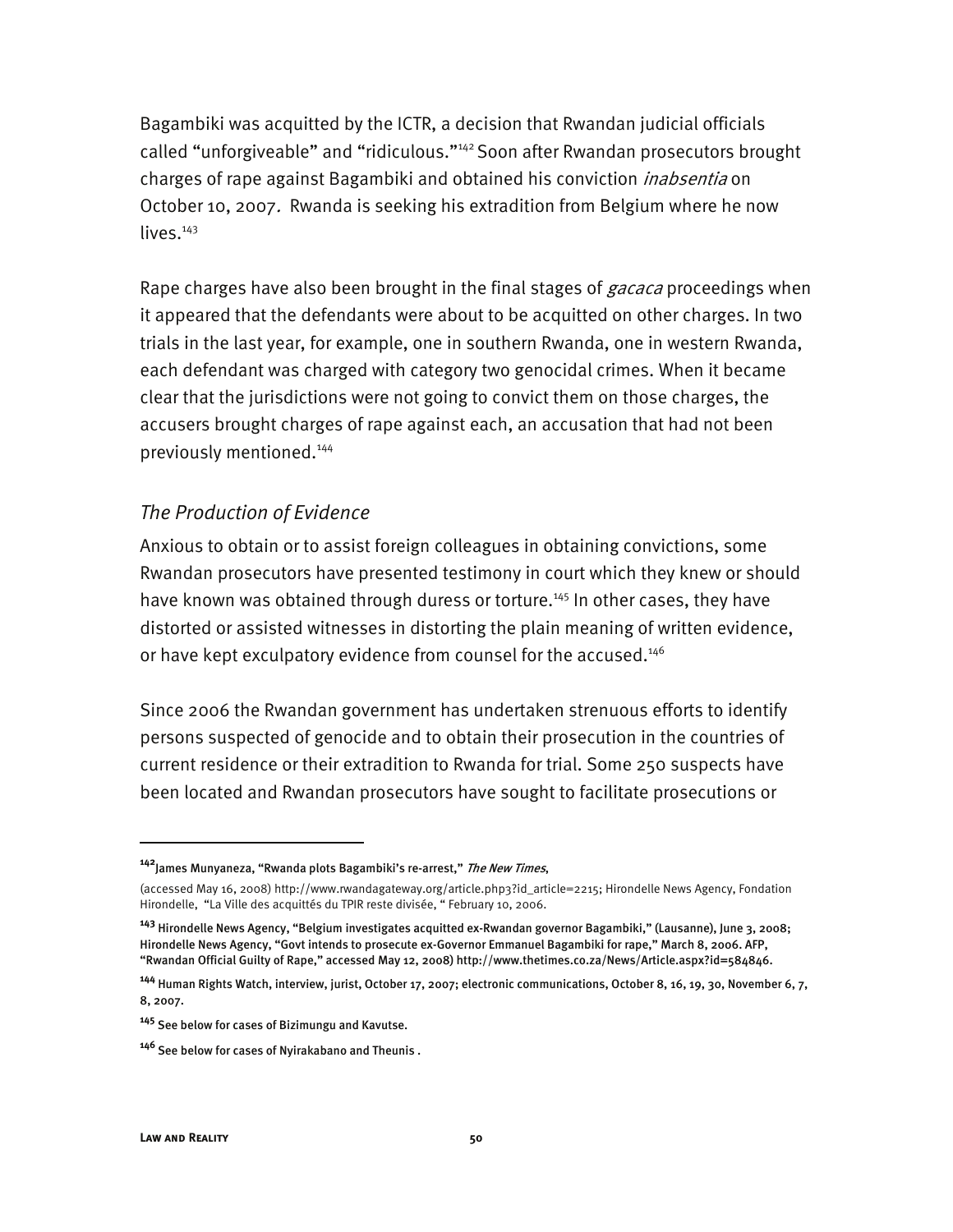extraditions in a number of countries, including Denmark, the United Kingdom, New Zealand, Canada, the United States, the Netherlands, Belgium, and Finland.

In several cases, prosecutors from other national systems have found that the evidence upon which the Rwandan authorities issued arrest warrants was insufficient or erroneous. In Denmark, Sylvain Ahorugeze, arrested on the basis of a Rwandan warrant in September 2006 was freed in August 2007 after Danish investigators were unable to substantiate the charges brought against him.<sup>147</sup> Danish investigators who had gone door to door doing their own inquiry in Kigali judged testimonies in the Rwandan judicial file unconvincing. In April 2008, Ahorugeze was awarded nearly 1 million Danish kronen in damages for false arrest.<sup>148</sup> In a case in New Zealand, the accused person was able to present written documentation of his presence outside of Rwanda that appeared to contradict testimonies presented by Rwandan prosecutors about crimes he allegedly committed inside the country.<sup>149</sup>

Concerned to bring accused persons back rapidly to Rwanda, prosecutors have not hurried to bring to trial the one person thus far returned to Rwandan custody. In 2005 Rwandan judicial authorities obtained the return of Enos Kagaba whom they wished to try on charges of genocide. Sent back by the United States on the grounds of having violated immigration regulations, Kagaba was assured of a prompt trial, according to Prosecutor General Martin Ngoga. As of early 2008, he had not yet been tried.<sup>150</sup>

#### Interference in Judicial Cases

I

A former minister of justice, judges and former judges, former prosecutors, and lawyers all recounted cases of interference with the judicial system that they had experienced or knew of in some detail. A former official well-acquainted with such practices said that judges in important cases were rarely bought off, but were subject

**<sup>147</sup>**Reuters, "Denmark Arrests Suspect in Rwanda Genocide," September 8, 2006

**<sup>148</sup>** Human Rights Watch interview with Danish official, March 10, 2007; electronic communications with Danish official, March 19 and 20, 2007; Rwanda News Agency (RNA) ; Les Nouvelles de Kigali a Bruxelles, "1 million de DKK pour unsuspect du génocide," (accessed April 27, 2008) http://www.nkb-journal.com/spip.php?sommaire&var\_mode=calcul

**<sup>149</sup>** Human Rights Watch, electronic communication, July 21, 2007.

**<sup>150</sup>** Fondation Hirondelle, "Extradited Genocide Suspect to Face Gacaca in Rwanda", April 25, 2005; Human Rights Watch electronic communication from U.S. official, January 25, 2008.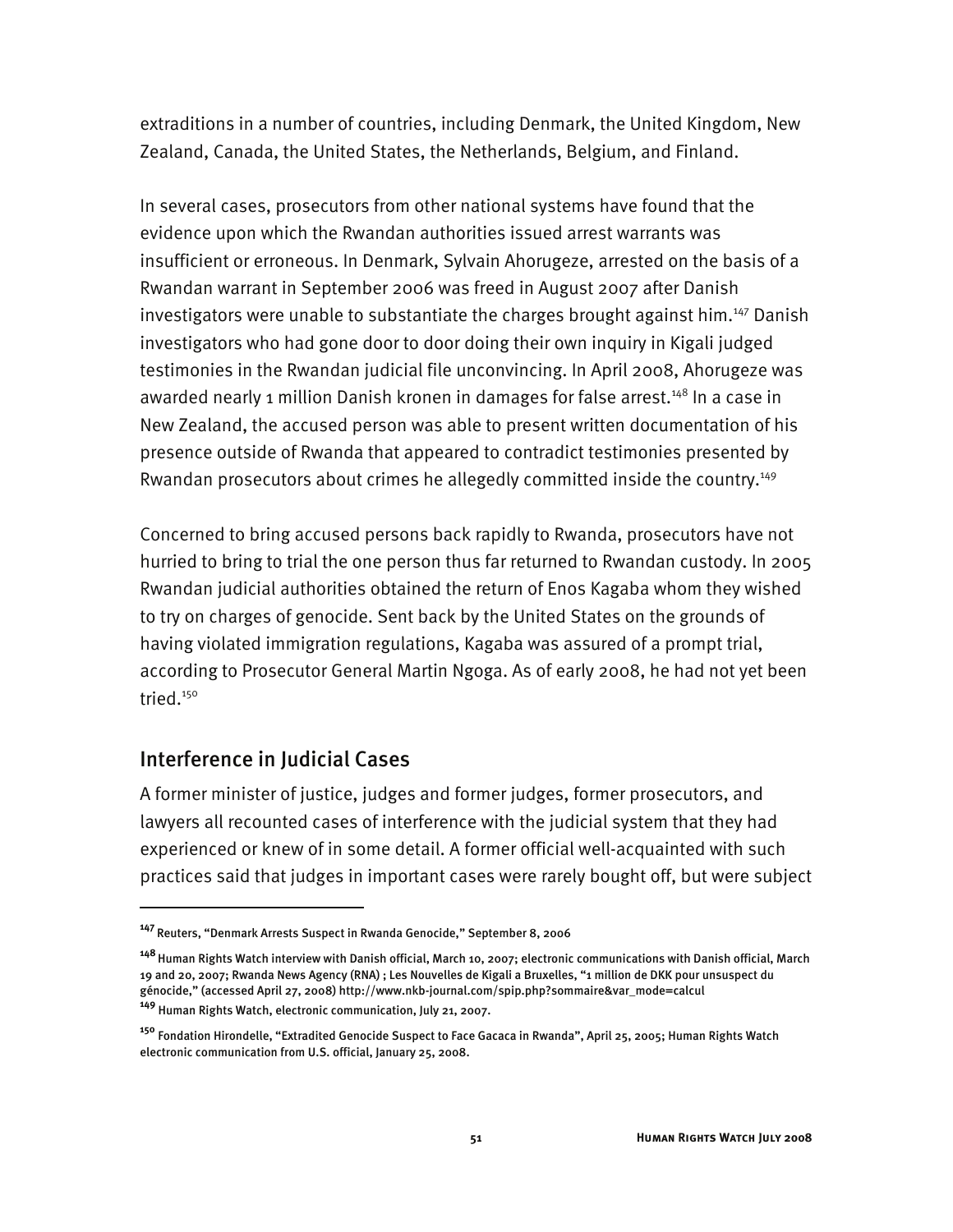to pressure from the executive as well as from powerful persons outside the government. He said that judges "would know what to do." Or, if there was any doubt about the decision, they would receive a call to tell them "this is what is expected."151

In several cases documented by Human Rights Watch, important persons from the executive branch seem to have pressured judges or prosecutors. In other cases, less important officials or persons who were not officials but had political or economic power may have been the ones to intervene. Their motivations may have been political, economic, or personal—such as settling scores for some past wrong, imagined or real—or a combination of these reasons. Some of the persons targeted by these abusive actions themselves had considerable stature: political, religious, economic or military. Others were less visible.

In the last year the President of the Rwandan High Court Johnston Busingye has told at least two persons that judges in his court had been subjected to attempts by the executive to influence their decisions. He said that he had himself called those trying to pressure the judges in order to discourage their attempted interference.<sup>152</sup>

In cases where judicial personnel have been subject to pressure, they have disregarded procedure, ignored allegations that evidence was coerced through abuse, willfully misread or distorted evidence, and substituted substantially different charges when the original charge fails. Some prosecutors and judges who have been subject to influence have taken decisions that fail to reflect the law and the facts of the case.

## Political Cases

Officials have used the judicial system to punish and limit the activities of persons seen as opposed to the government and to the RPF, whether by detaining them for long periods without charge or by prosecuting them, often for "divisionism" and

**<sup>151</sup>**Human Rights Watch interview with former judicial official, by telephone, November 8, 2007.

**<sup>152</sup>** Human Rights Watch interview, May 13, 2007; Human Rights Watch trial observer notes, Testimony of Professor William Schabas, Westminster's Magistrate's Court, London, November 16, 2007.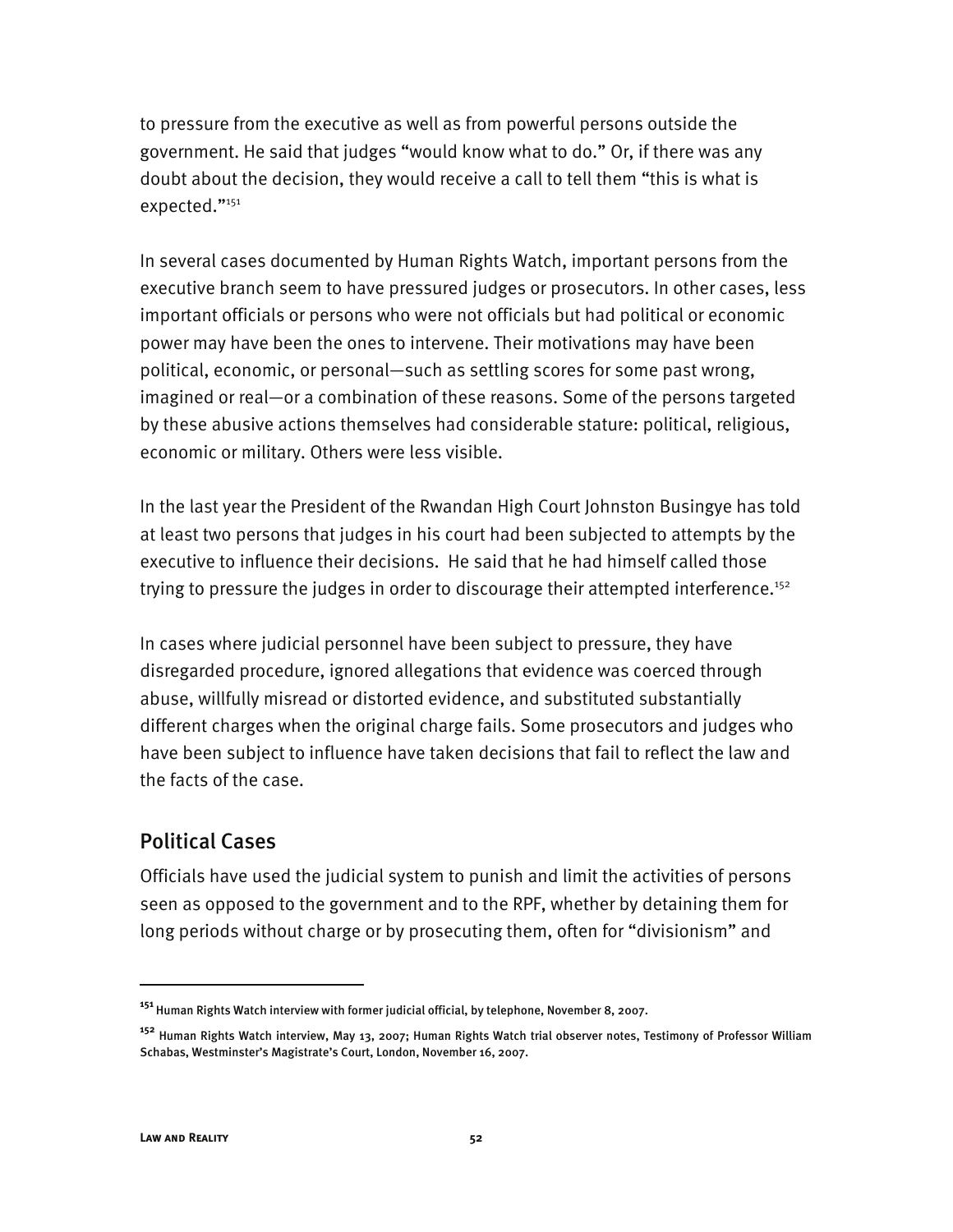"genocide ideology." This pattern was well-established by the time of the 2004 judicial reforms and has continued since, despite them.

Léonard Kavutse, a leader of the opposition MDR party<sup>153</sup>, spent eighteen months in pre-trial detention charged with discrimination, incitement to sectarianism, and threatening state security. The charges were based largely on a campaign-strategy letter, written and mailed to presidential opposition candidate Faustin Twagiramungu in the weeks preceding the August 2003 presidential elections.

At his trial before the High Court in early 2005, Kavutse pled guilty to the divisionism charge but repudiated a previous confession of guilt to the other charges, saying it had been coerced by beating him. Despite the evidence of abuse committed by state authorities, the court did not ask for investigation into the alleged beating, nor offer any remedy for the excessive time spent in pre-trial detention. It found him guilty of the broadly defined crime of sectarianism. He was sentenced to two years in prison, with one year as suspended sentence, and to probation for another two years.<sup>154</sup>

Another MDR political leader, Jean-Pierre Gakwandi, was arrested in January 2002, and charged with inciting ethnic division, even though the law on divisionism, passed in December 2001, had not yet officially taken effect. After more than three years in pretrial detention, in 2005 he was found guilty and sentenced to four years in prison.<sup>155</sup>

#### *The Case of Pasteur Bizimungu and his Co-Defendants*

One of the highest profile political trials in Rwanda, that of former president Pasteur Bizimungu, former minister Charles Ntakirutinka, and six others, is another that demonstrates the use of the judicial system for political ends. The accused were arrested in 2002 as Bizimungu was trying to mount a challenge to President Kagame and the RPF in national elections. They were tried and convicted in April 2004 as judicial reforms were being put in place and their appeals were decided by the

**<sup>153</sup>**The MDR dissolved soon after being targeted by the 2003 parliamentary commission on "divisionism."

**<sup>154</sup>** High Court, Kigali, Case No. RP 0004/05/HC/KIG-RP 41.934/KIG, decision of April 20, 2005.

**<sup>155</sup>** Kigali, Case No. RP 641/S11/46/KIG, decision of October 28, 2005.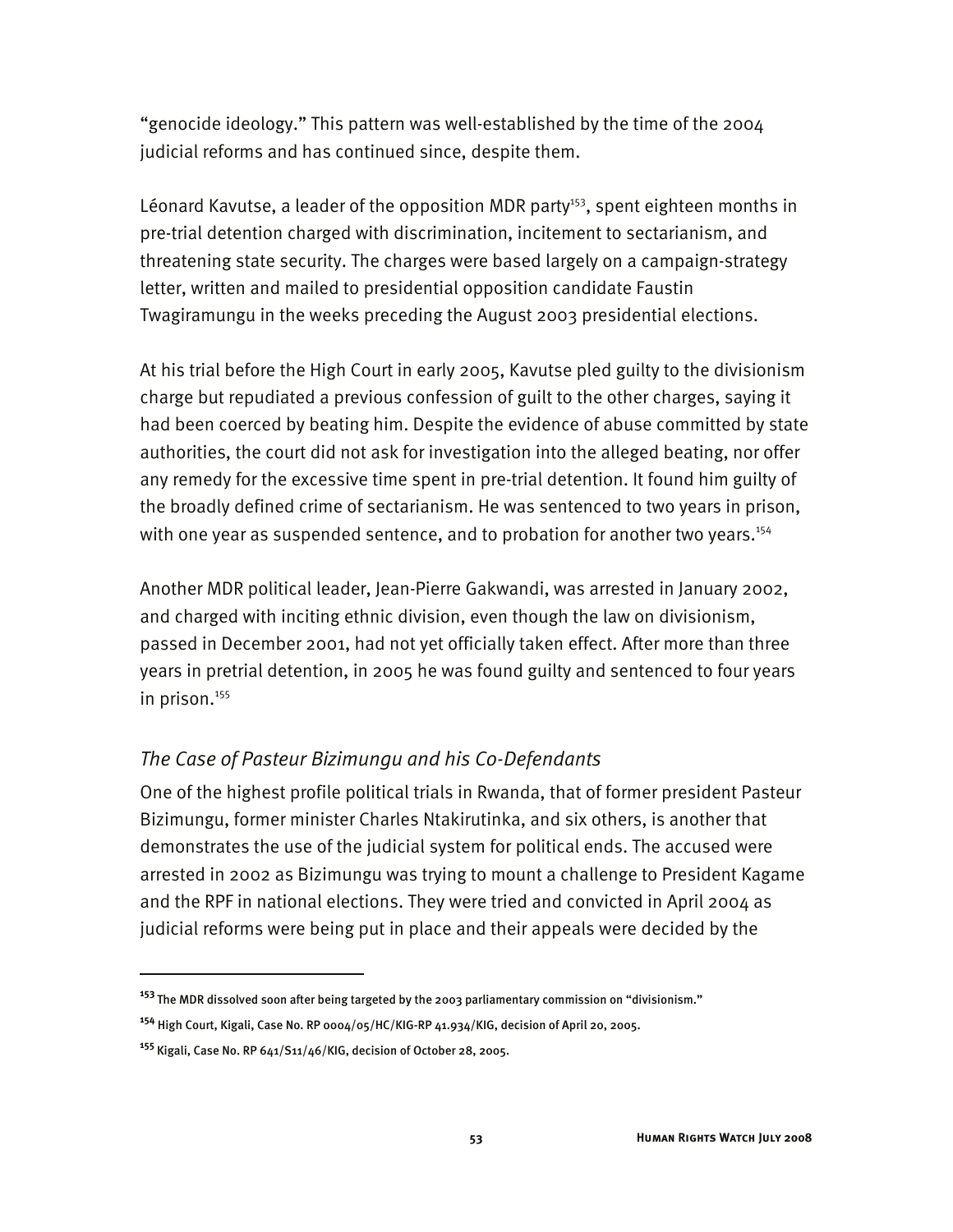Supreme Court in early 2006 when reforms were supposedly fully operational. Despite many procedural irregularities in the earlier proceedings, the Supreme Court confirmed the convictions of Bizimungu and Ntakirutinka, but over-turned the convictions of the other six.

Pasteur Bizimungu, installed as president when the new government took power in 1994, was forced to leave the presidency in 2000, clearing the way for Vice-President Kagame to become president. In mid-2001 Bizimungu, former minister Charles Ntakirutinka, and several others formed a new party, the Party for Democratic Renewal-Ubuyanja (PDR-Ubuyanja). Legal under a 1991 law on the establishment of political parties, the foundation of PDR-Ubuyanja was nonetheless disallowed by authorities who declared that Rwanda was operating under a transitional agreement that excluded new formations.

Bizimungu and the others dropped the initiative but he and Ntakirutinka continued to suffer harassment. In August 2001, the two were detained and questioned by authorities. Shortly after, both were attacked by street gangs. Bizimungu published a book in November 2001, but it was confiscated before being distributed. In December 2001, an early member of PDR-Ubuyanja, Gratien Munyarubuga, was murdered at mid-day in Kigali, a crime for which no one was ever prosecuted.<sup>156</sup> In December 2001 and January 2002, several persons said to be members of Ubuyanja were arrested, including two persons whose small NGO published a newsletter with the word *ubuyanga* (meaning renewal or renaissance) in its masthead. These two, and perhaps others, spent several weeks in jail before being released without trial.<sup>157</sup>

On April 7, 2002 Kagame made a highly publicized speech warning Bizimungu and other dissidents that no one—including foreign diplomats—would be able to protect them if authorities lost patience with them.<sup>158</sup> Two weeks later Bizimungu and Ntakirutinka were arrested and charged with endangering state security, fostering ethnic divisions, and engaging in illegal political activities. Twenty-four others were

**<sup>156</sup>**Human Rights Watch press release, "Rwanda: Opposition Politician Shot, Others Detained," January 9, 2002, http://hrw.org/english/docs/2002/01/09/rwanda3455.htm.

**<sup>157</sup>** Human Rights Watch press release, "Rwanda: Activists in Detention," January 31, 2002, http://hrw.org/english/docs/2002/01/31/rwanda3716.htm.

**<sup>158</sup>**Robert Sebufirira, "Le jour où il n'y aura plus de tolérance …," Umuseso, year II, no., 81, April 8-14, 2002.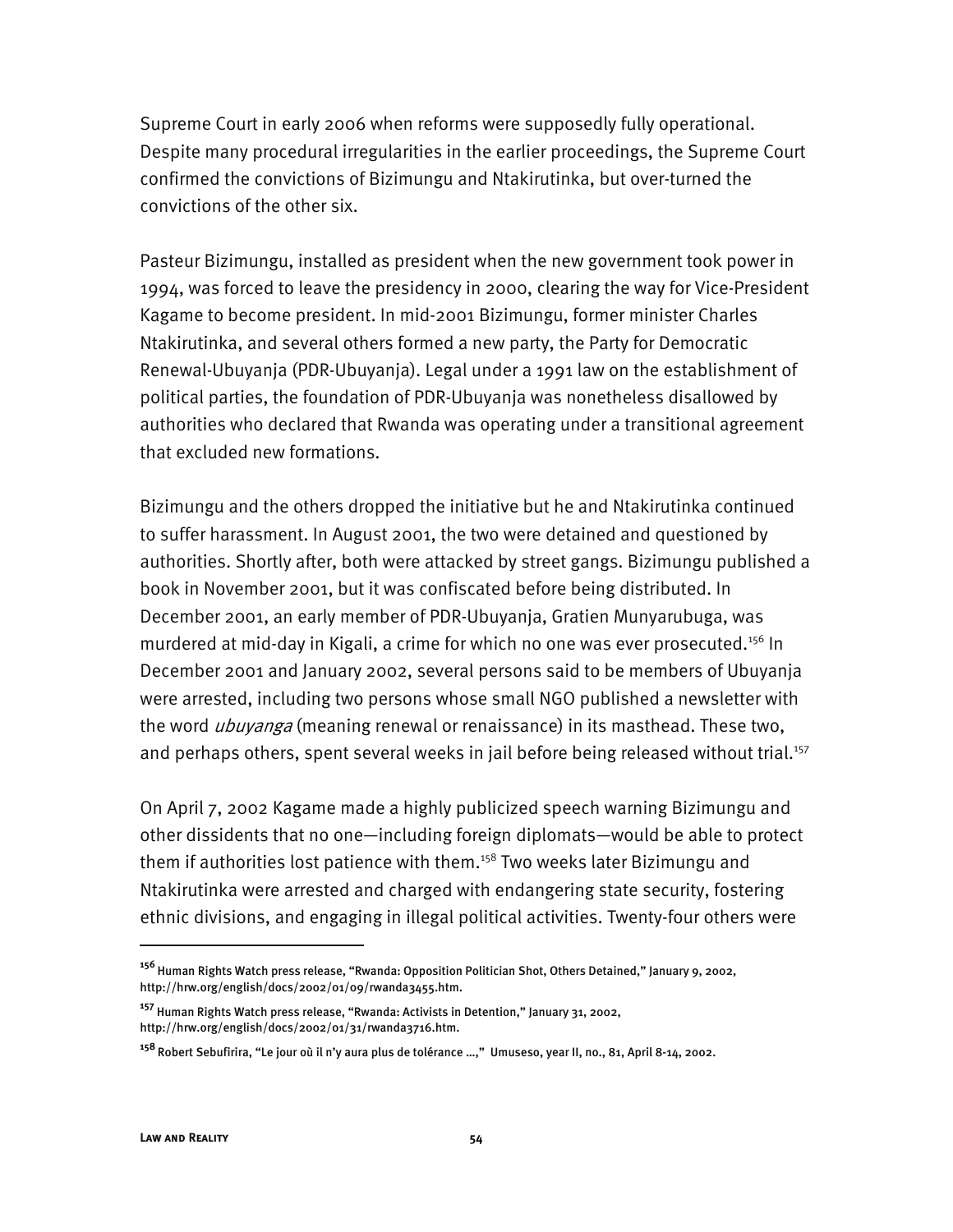arrested in the following weeks, all charged with supporting Ubuyanja. Six of them were brought to trial with Bizimungu and Ntakirutinka.<sup>159</sup>

When arrested, these men were initially charged with having formed a political party, but prosecutors apparently decided that there was no legal basis for such a charge. By the time Bizimungu and Ntakirutinka appeared in court, they were charged with creating a criminal association, spreading rumors to incite rebellion, and plotting to overthrow the government. Bizimungu was accused also of embezzling government funds, tax fraud, and possessing a firearm. Bizimungu appealed the court's decision to accept the redefined charges against him, but lost the appeal.<sup>160</sup>

The six other persons were prosecuted for forming a criminal association, which was said to have harassed genocide survivors by throwing stones on their roofs, and to have planned to blow up a power plant. Two of the six identified themselves in court as survivors of genocide, presumably with no interest in harassing other survivors.<sup>161</sup>

When the trial began in April 2004, the rapidity of the proceedings contrasted with the delays in bringing the case to court. Bizimungu and Ntakirutinka had been in detention for two years, the others for nearly as long. The prosecution rested its case after six days, having relied largely on the testimony of a single witness, Theogene Bugingo, who had himself been involved in founding Ubuyanja. This witness contradicted himself repeatedly and showed confusion about dates and events central to the prosecution case.<sup>162</sup> Other prosecution witnesses also presented contradictory and unconvincing testimony. There were doubts about the authenticity of one prosecution document and another, the record of an interrogation by the police, was said to have disappeared.<sup>163</sup>

j

**<sup>159</sup>**Ligue Rwandaise pour la Promotion et la defense des droits de l'homme (LIPRODHOR), "Déclaration sur les récentes arrestations! " June 3, 2002

**<sup>160</sup>** Tribunal de Première Instance de Kigali, Jugement R.P. 4064/KIG, RMP 8394/S14. June 7, 2004

**<sup>161</sup>**Human Rights Watch, trial observations, May 3, 2004.

**<sup>162</sup>** Human Rights Watch, trial observations, May 11, May 19, 2004.

**<sup>163</sup>** Human Rights Watch, trial observations.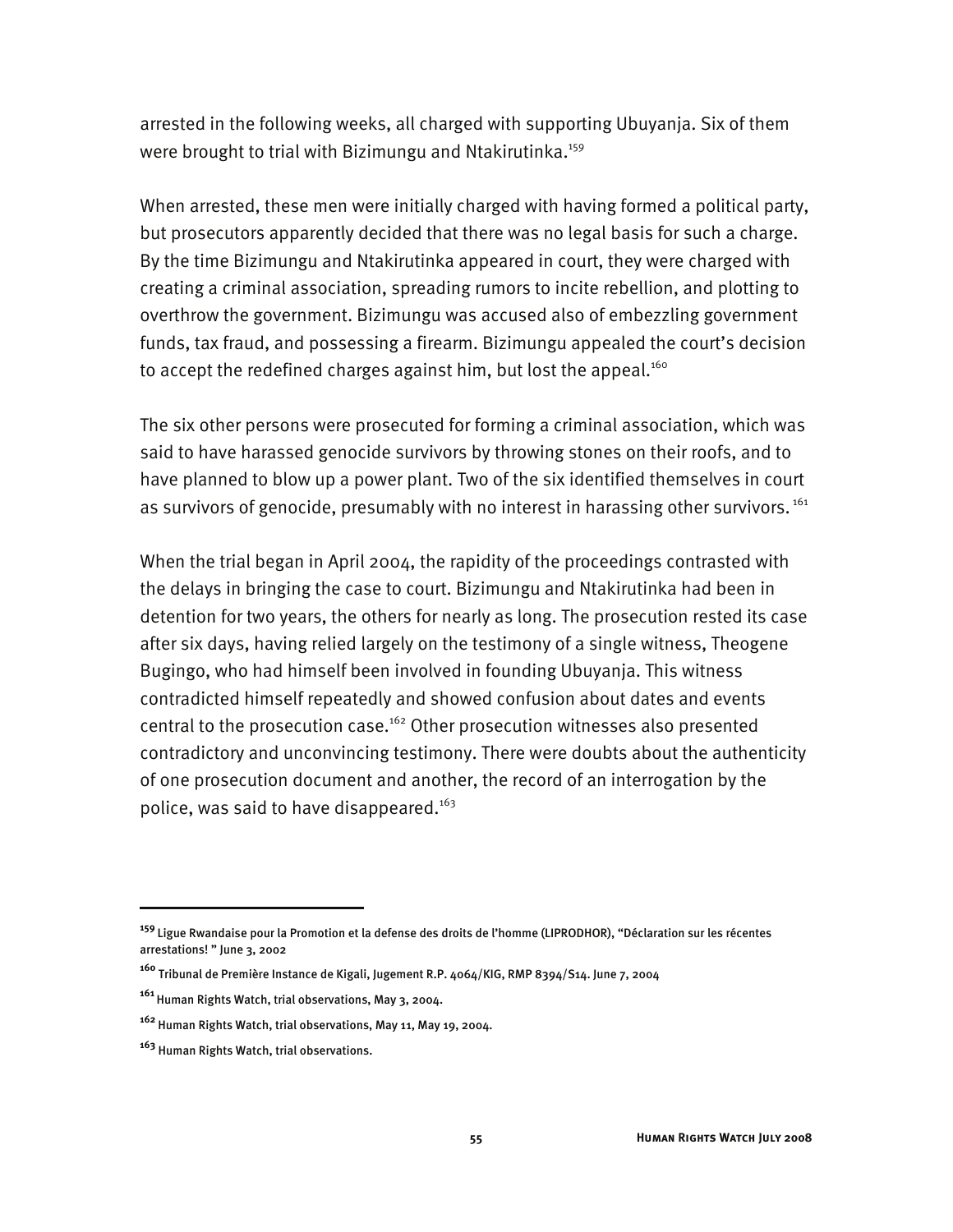One prosecution witness testified that his statements presented to the court had been obtained under intimidation. Another witness interrupted the proceedings to say that he had been detained for two years in order to obtain his testimony against Bizimungu. Released at the end of the trial and warned to speak to no one about his experiences, this witness fled the country. The court took no notice of the alleged use of unlawful detention and abuse to coerce testimony.<sup>164</sup>

The court several times refused to allow the defendants and their counsel the opportunity to fully examine witnesses against them. The defense presented seven witnesses but was refused the right to call others to support its position.<sup>165</sup>

At one point during the trial the presiding judge charged defense counsel Jean-Bosco Kazungu with contempt of court when he tried to insist on questioning a witness. Kazungu was immediately taken to jail. Efforts by the bar association to get Kazungu released immediately failed and he spent the night in jail. He was freed the next morning by the Appeals Court of Kigali which reversed the decision of the trial court.<sup>166</sup>

In its judgment, the trial court acknowledged the contradictions in the testimony of the primary witness Bugingo, but nonetheless found all the accused guilty of having created a criminal association. It convicted Bizimungu and Ntakirutinka of spreading rumors in order to incite rebellion and also convicted Bizimungu of embezzlement. It acquitted Bizimungu and Ntakirutinka of the other charges. The court sentenced the six co-defendants to five years in prison, Ntakirutinka to ten years and Bizimungu to 15 years.<sup>167</sup> The trial drew substantial attention, with most sessions attended by

-

**<sup>164</sup>** Human Rights Watch trial observation, May 3, May 11, May 12, 2004. The man in question, Niringiyimana, was listed as a witness for the prosecution, though never called to testify before the tribunal. He was initially detained for one week in October 2001 because of his suspected ties to Ntakirutinka. Police reportedly beat Niringiyimana and detained him for three days without food. He was released, only to be re-arrested in May 2002 on charges of illegal participation in Bizimungu's PDR-Ubuyanja Party. Authorities then held Niringiyimana for over two years and interrogated him repeatedly about his political activities and criticisms of the RPF, only to later falsify or destroy entirely his recorded statements. Human Rights Watch interview, Kigali, July 22, 2004. .

**<sup>165</sup>**Human Rights Watch, trial observations, April 23, April 26, May 3, 2004.

**<sup>166</sup>**Human Rights Watch trial observation, April 23, 2004; among the errors of the trial court noted by the Appeals court was that the judge had changed the term of imprisonment for Kazungu from 24 hours, announced in court, to 48 hours in the written decision. Jean-Claude Rubingisa, "L'Etat de droit triomphe, l'ordre des avocats s'en félicite," Orinfor release, April 24, 2004, (Accessed April 30, 2008) http://www.orinfor.gov.rw/DOCS/justice5.htm.

**<sup>167</sup>** Tribunal de Première Instance de Kigali, Jugement R.P. 4064/KIG, RMP 8394/S14. June 7, 2004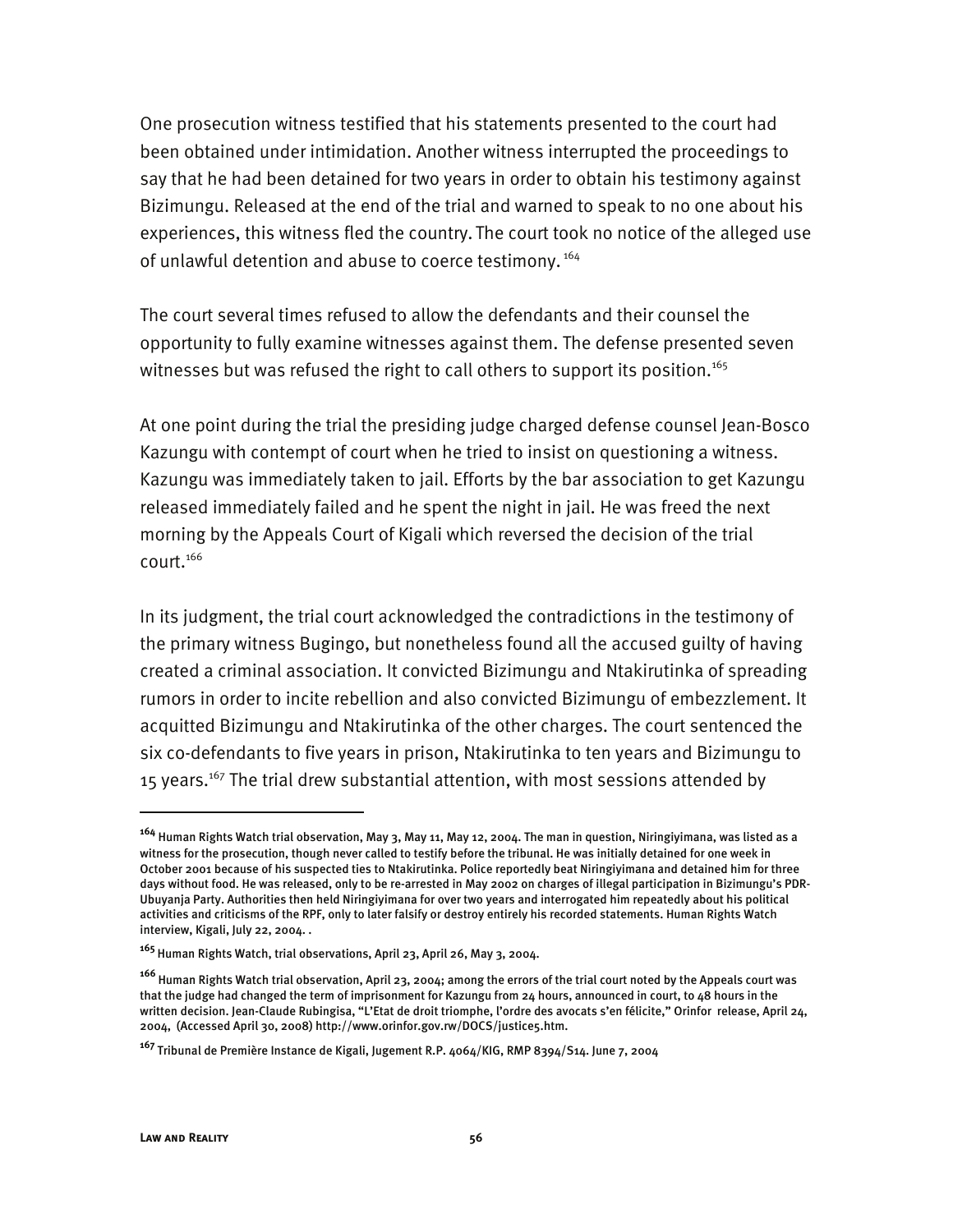international observers.<sup>168</sup> The flawed verdicts handed down by the court show that the high visibility of a case did not guarantee due process to the accused.

In a 2006 decision, the Supreme Court confirmed the convictions of Bizimungu and Ntakirutinka, including on the charge of establishing a criminal association, but overturned the convictions of the six others on that same charge. The verdict could not be explained by purely legal considerations since all eight had been convicted of the criminal association charge largely on the basis of the same faulty witness.<sup>169</sup>

The president of the trial chamber that convicted Bizimungu later fled Rwanda and told journalists that there had been no substantial proof of Bizimungu's guilt and that he had been convicted as a result of political pressure.<sup>170</sup> Bizimungu was freed by presidential pardon in 2007 but, as of this writing, Ntakirutinka remains in Kigali central prison.

## *The Case of Col. Stanislas Biseruka*

I

The case of former military officer Col. Stanislas Biseruka illustrates political interference, an excessive period of pre-trial detention, and the problems of obtaining counsel in cases seen to have political importance. Biseruka's legal troubles began in mid-2001, just when Bizimungu and Ntakirutinka, with whom he was said to have political links, began to experience serious problems.<sup>171</sup>

Biseruka was first accused in a dispute over family financial matters, although other family members had accepted a proposed solution and felt no need to press charges against him. He was nonetheless tried on charges of embezzlement, found guilty, stripped of his military rank, and imprisoned in military prison for three years. On the day his term ended and with his family waiting to escort him home, he was

**<sup>168</sup>** Human Rights Watch observers monitored all sessions of this trial, specifically March 31, 2004; April 20-21, 23, 26, 27, 2004; May 3, 5, 11, 12, 13, 18, 19, 26, 2004.

**<sup>169</sup>**Human Rights Watch trial observation, March 31, April 20, May 3, 2004; November 11 , 25, December 2, 2005; President Kagame pardoned Bizimungu in 2007 but Ntakirutinka remains in jail.

**<sup>170</sup>**Didas Gasana, "Bizimungu : Est-ce le pardon, la pression ou un plan politique ?" Umuseso, no. 280, May 19-26, 2007

**<sup>171</sup>** Representative of the family of Stanislas Biseruka, "Deroulement du dossier de Mr. Biseruka Stanislas ," October 7, 2005; Human Rights Watch interviews with persons well-informed about the case, Kigali, September 10, 2005, August 16, 2007; by telephone July 24, 2005.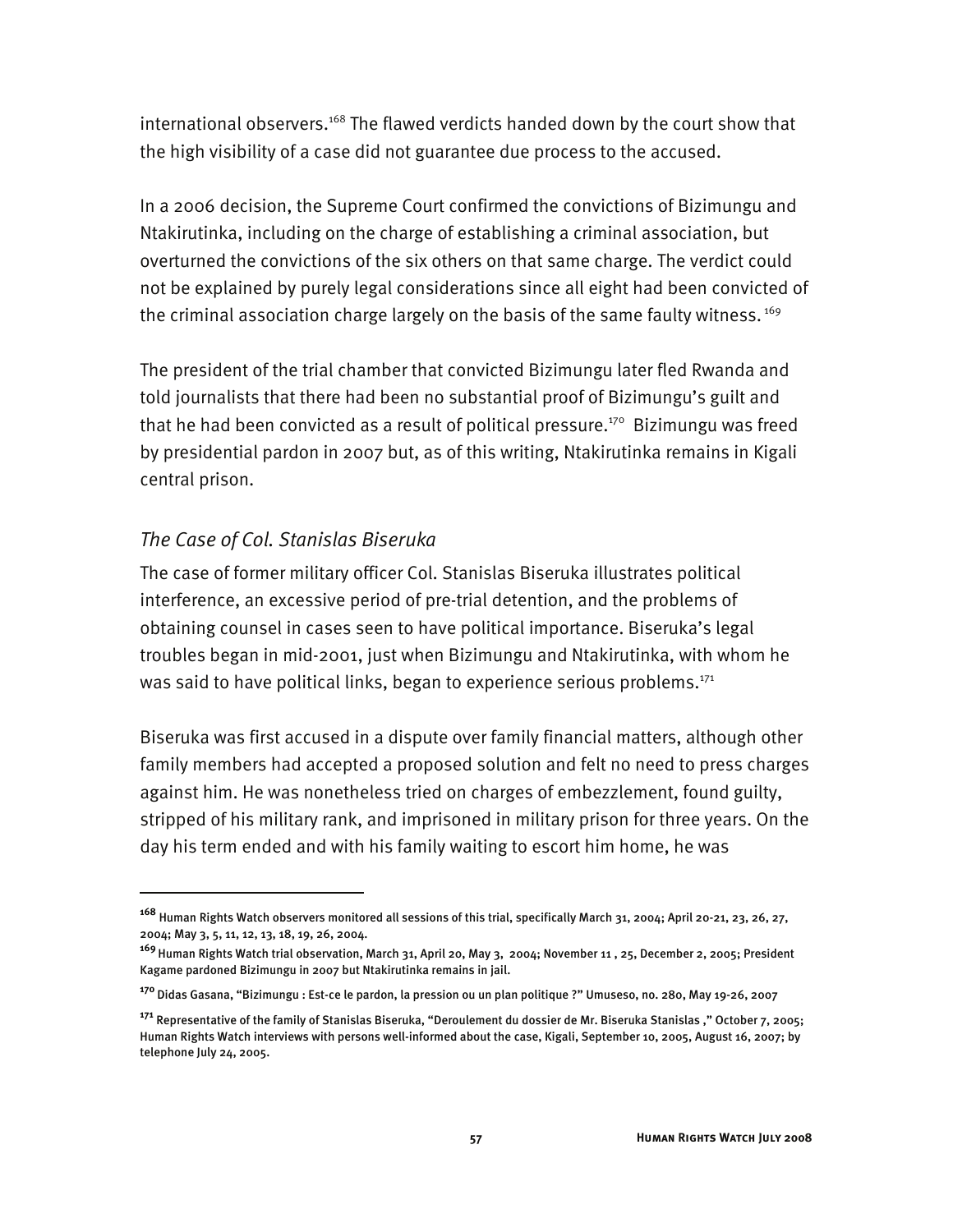apprehended at the prison gate and taken to a civilian prison. He was detained from May 2004 to October 2005 without formal charges and, according to one knowledgeable jurist, without even a warrant for his arrest.**<sup>172</sup>** At this time the reformed code of criminal procedure limited detention to a maximum of six months.

When Biseruka's request for release came before a local court, a high-ranking judicial official tried to persuade the judge to keep Biseruka in jail.**<sup>173</sup>** At the hearing, a number of obviously armed state agents appeared in court, an unusual circumstance, and the judge had to order them to leave their weapons at the door. Given the many procedural irregularities in the case, the judge released Biseruka. On appeal from the prosecutor, this decision was overturned by the appeals court and Biseruka was jailed again. Tried soon after, he was convicted of having shown contempt for public authorities in remarks that he purportedly uttered while in the military prison and was sentenced to two and a half years in jail.<sup>174</sup> The prosecutor also charged him with "divisionism" but could not muster witnesses to support that allegation. The prosecutor appealed the decision, seeking a heavier punishment. The Higher Instance Court of Gasabo in August 2006 confirmed both the verdict and the penalty.175 Biseruka was freed in November 2007 after having completed his sentence.<sup>176</sup>

According to family members, Biseruka experienced problems finding lawyers willing to defend him. Only after two futile attempts did he find one ready to mount a vigorous defense. 177

-

**<sup>172</sup>** Human Rights Watch electronic communication with Rwandan jurist, May 11, 2008.

**<sup>173</sup>** Human Rights Watch interviews with persons well-informed about the case, Kigali September 10, 2005, by telephone July 24, 2005 and August 16, 2007.

**<sup>174</sup>** Lower Instance Court, Kabuga, N°0014/05/T.V.Kag; RMP 9395/S15/GS/MJB, Decision of November 30, 2005.

**<sup>175</sup>** Higher Instance Court, Gasabo, lCase no. RPA 0041/06/TGI/GSBO, Decision of August 29, 2006; Representative of the family of Stanislas Biseruka, "Deroulement du dossier de Mr. Biseruka Stanislas ," October 7, 2005; Human Rights Watch interviews with persons well-informed about the case, Kigali, September 10, 2005; by telephone July 24, 2005.

**<sup>176</sup>** Human Rights Watch, electronic communication from family member, November 27, 2006.

**<sup>177</sup>**Representative of the family of Stanislas Biseruka, "Deroulement du dossier de Mr. Biseruka Stanislas," October 7, 2005.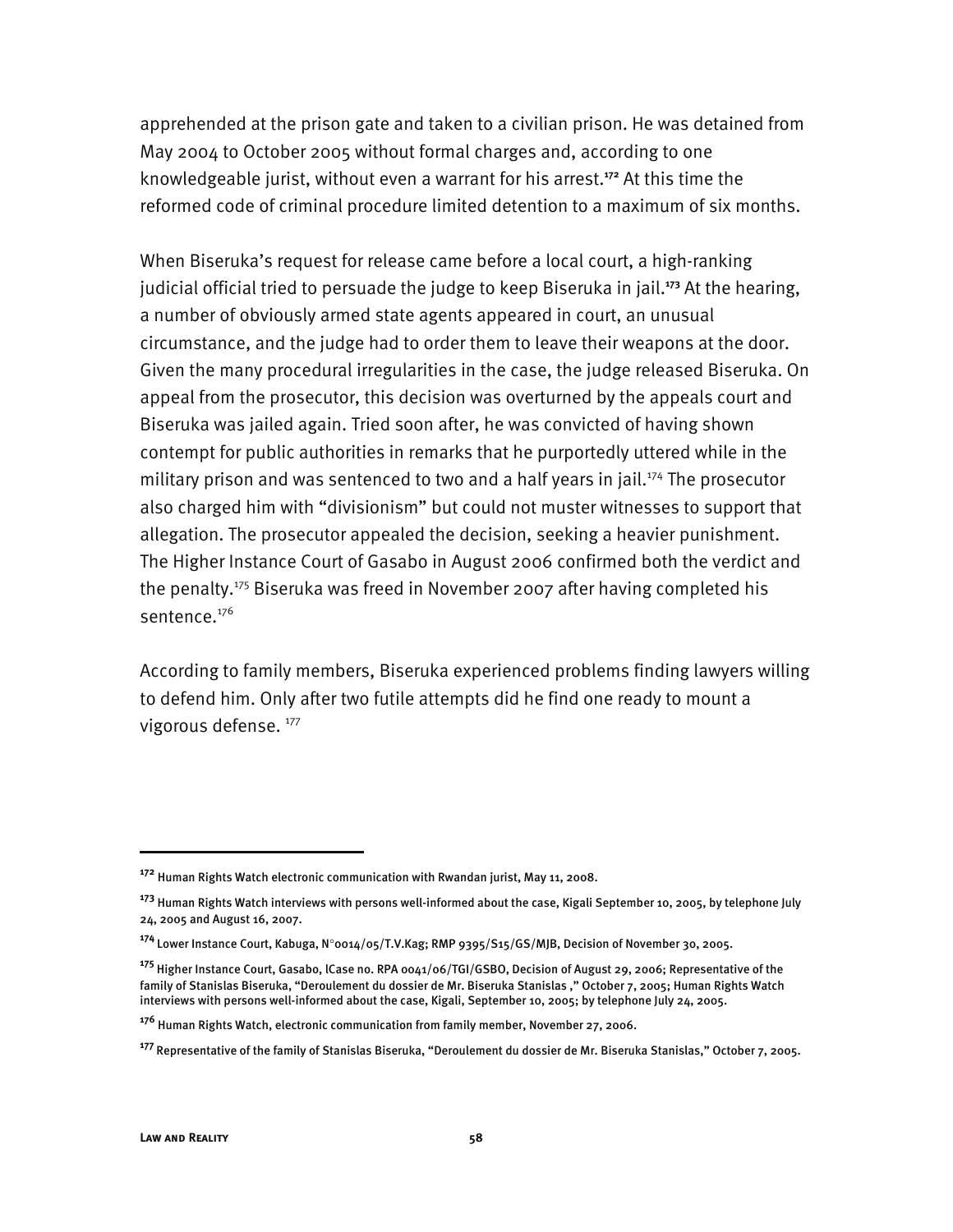#### *The Case of Domina Nyirakabano*

I

The case of Domina Nyirakabano, vicemayor of Ndiza district, shows how the lack of precise definition in the "divisionism" law facilitates prosecution of persons for political purposes. It also shows the manipulation of evidence by the prosecutor and the trial judge's lack of interest in examining exculpatory proof. Nyirakabano, known as a local leader of some stature, refused to bow to pressure to join the RPF in 2004. She also had had several conflicts with her superior.<sup>178</sup>

At the end of December 2004 she was arrested on charges of threatening state security and inciting civil disobedience. When the Nyanza High Court found inadequate proof to hold her on these serious charges, she was released but charged immediately after with "divisionism" for remarks she was said to have made at a local meeting. The prosecutor asserted that she had criticized the disparity between the relatively generous government assistance available to children who were survivors of genocide and the little available to other needy children. He said in court that these "divisionist" comments had been recorded in the minutes of an NGO meeting but this supposed written evidence was not examined by the judge nor was it made available to the accused. $179$ 

Brought to trial in April 2005, Nyirakabano was found guilty and sentenced to 18 months in jail. According to her lawyer, who was able to consult the supposed documentary evidence only months after the trial, the minutes of the meeting mentioned neither her name nor the remarks she was said to have made. At the time of her conviction in April 2005, Nyirakabano appealed the decision, but her appeal was heard only two years later. In April 2007 she won acquittal. By then, she had finished serving her sentence and had been freed.<sup>180</sup>

**<sup>178</sup>** Human Rights Watch, electronic mail communications from persons who followed the local situation from 2000 through 2005, April 25, May 5, and September 27, July 29, 2005.

**<sup>179</sup>** Human Rights Watch trial observation, Higher Instance Court, Muhanga, hearing the case of Domina Nyirakabano, RP0005/05/TD/NDIZA, May 26, 2006.

**<sup>180</sup>**Muberantwali Théonèste, "Muhanga : Tous les témoins ont déchargé NYIRAKABANO Domina," Umukindo, no. 29, March 2007.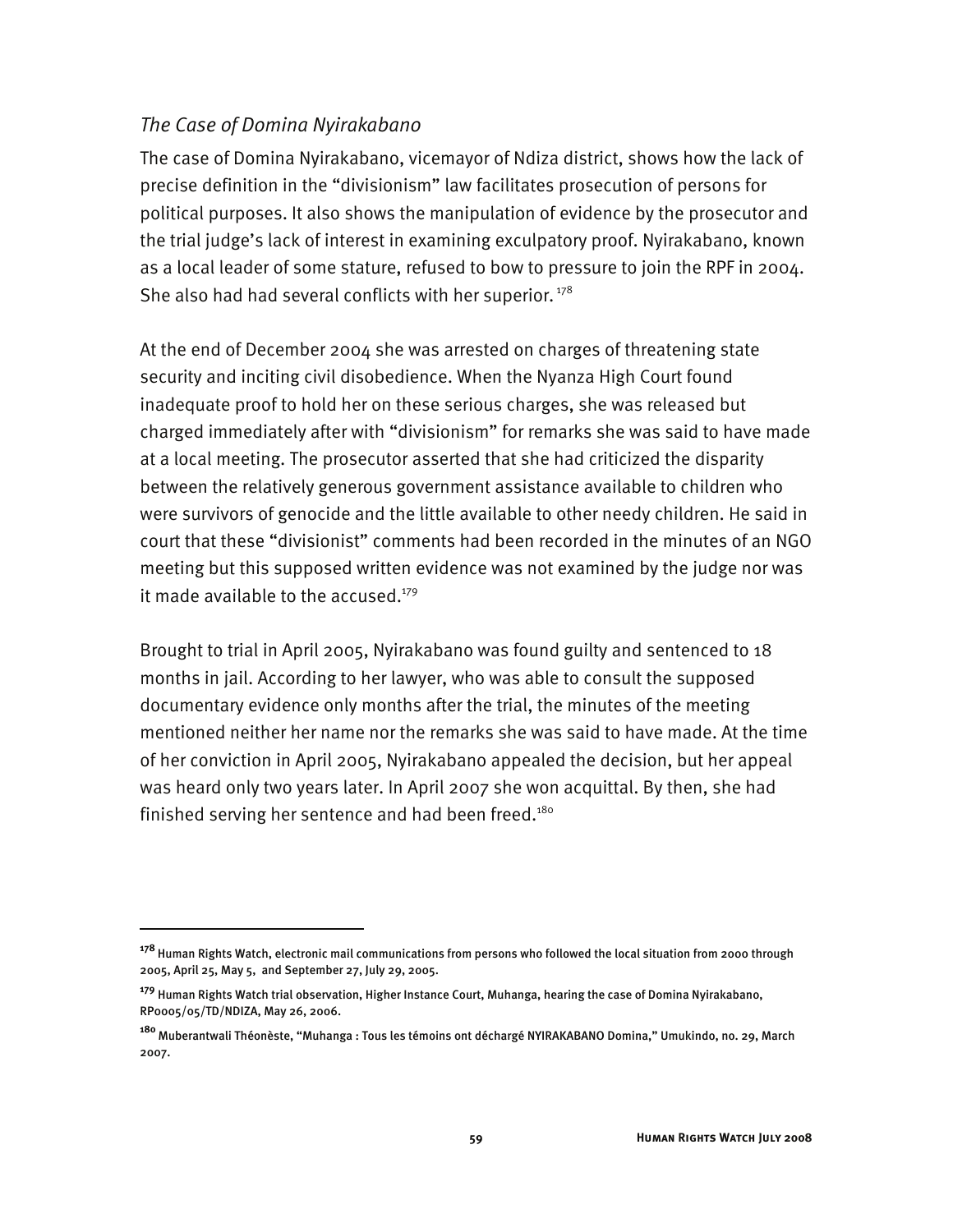## Genocide cases

Powerful persons attempt to intervene in genocide cases, as in others, for various reasons. Although ethnic hostilities may underlie some interventions, political, personal, and even economic objectives drive other efforts to sway judgments. In exceptional cases, it even appears that contradictory political influences can come into play, one leading to prosecution of a person and another leading to his acquittal. In one highly debated case, the Catholic Bishop Augustin Misago was arrested almost immediately after he was castigated by then President Pasteur Bizimungu in a highly publicized speech in 1999. But after more than a year in prison and a long trial, the Bishop was acquitted, reportedly because of the intervention of another high official. Asked about case, the person alleged to have intervened indirectly substantiated this explanation of the verdict. He said that the Bishop had been arrested while he was out of Rwanda, implying that had he been in the country he would have attempted to prevent the arrest. Concerning the acquittal, he said, "The potential harm of a guilty verdict weighed on everyone's mind. The Catholic Church was still very powerful in Rwanda."181 Some Rwandans, perhaps because they believed the acquittal was politically influenced, continue to refer to the Bishop as if he were guilty. The 2004 parliamentary report on genocide ideology says that the Bishop sent Tutsi to their death at an infamous massacre site near the bishopric.<sup>182</sup>

## *The Case of Father Guy Theunis*

Although approved and implemented by officials of the justice ministry, the impetus to accuse Father Guy Theunis, a Belgian priest, human rights activist, and journalist, seems to have come from persons hostile to the Catholic Church, including some who were seeking to regain control of the periodical *Dialogue* with which Theunis had once been affiliated. The journal, based in Rwanda before 1994 and now published in Belgium, often features articles critical of the current Rwandan government. The case shows how a small number of powerful persons can apparently play upon prevailing emotions—in this case hostility to the church—to

**<sup>181</sup>** Human Rights Watch interview, former high judicial official, by telephone, November 6, 2007.

**<sup>182</sup>**Rwandan Parliament, "Rapport de la commission parlementaire ad hoc, crée le 20 janvier 2004 par le parlement, chamber des deputes, pour analyser en profondeur les tueries perpetrées dans la province de Gikongoro, idéologie génocidaire et ceux qui la propagent partour au Rwanda," June 2004, pp. 8-9 (unofficial translation).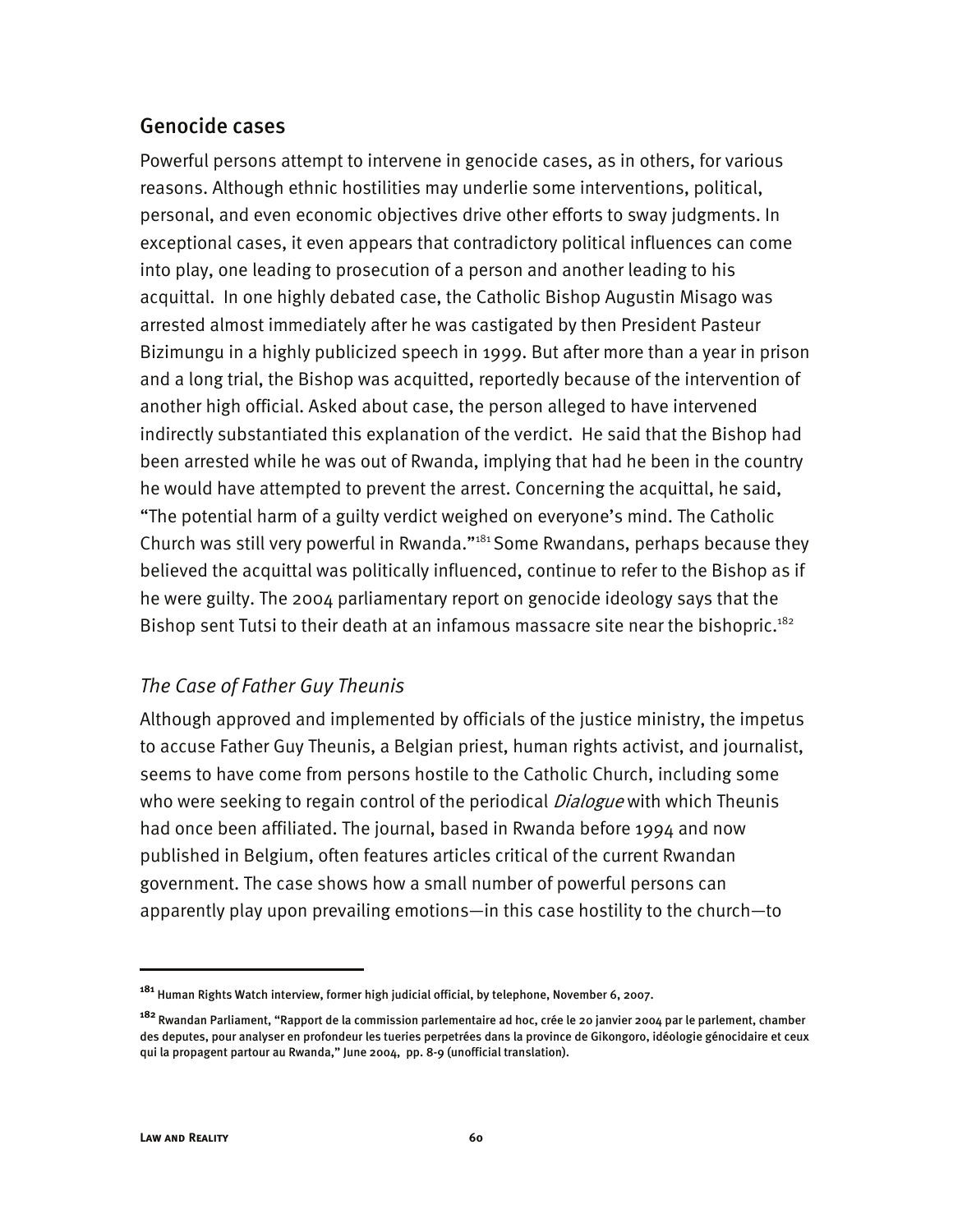achieve their objectives. It also shows how the prosecutor's office in the conventional system interfaces with the *gacaca* jurisdictions.

The prosecutor's office hastily cobbled together a case against Theunis, when he unexpectedly transited through Rwanda from Congo en route to Europe in September 2005.<sup>183</sup> In remarkable contrast to the tens of thousands awaiting trial in Rwandan prisons, Theunis was brought before a *gacaca* jurisdiction five days after his arrest.

A priest with two decades experience in Rwanda, Theunis helped launch one of the first human rights organizations in Rwanda in 1990 and documented abuses against Tutsi and Hutu alike. Evacuated during the genocide, Theunis worked to keep others informed of abuses being committed in the country. Later posted elsewhere in Africa, he returned to Rwanda briefly in 2004. No accusations were made against him then. Nor did Rwandan authorities ever raise any charges against Theunis with Belgian judicial authorities, with whom they frequently consulted about genocide prosecutions.

By the time Theunis made his unplanned stop in Rwanda, a Kigali-based group including some important RPF leaders was attempting to take control of the name and bank account of the journal *Dialogue*. Having learned of Theunis' presence in Kigali, a leader of the group sought Theunis out to ask his help in that effort. He declined, saying he had no further connections with the journal. The next day Theunis was arrested on a warrant from the prosecutor's office as he was preparing to board a plane for Europe.<sup>184</sup> The person who had sought his assistance on Tuesday accused him of genocide in front of the *gacaca* the following Sunday.

At this *gacaca* hearing, the usual tight restrictions on the attendance of foreign nationals and on audio and visual recordings were all relaxed, apparently to attract greater attention to the proceedings. An estimated 1,700 persons, some alerted by repeated announcements on the radio, attended.<sup>185</sup>

**<sup>183</sup>**Human Rights Watch interview with government minister, Kigali, September 8, 2005.

**<sup>184</sup>** Human Rights Watch, electronic communication from person knowledgeable about the case, February 21, 2008.

**<sup>185</sup>**Human Rights Watch, gacaca observation notes, Kigali, September 11, 2005.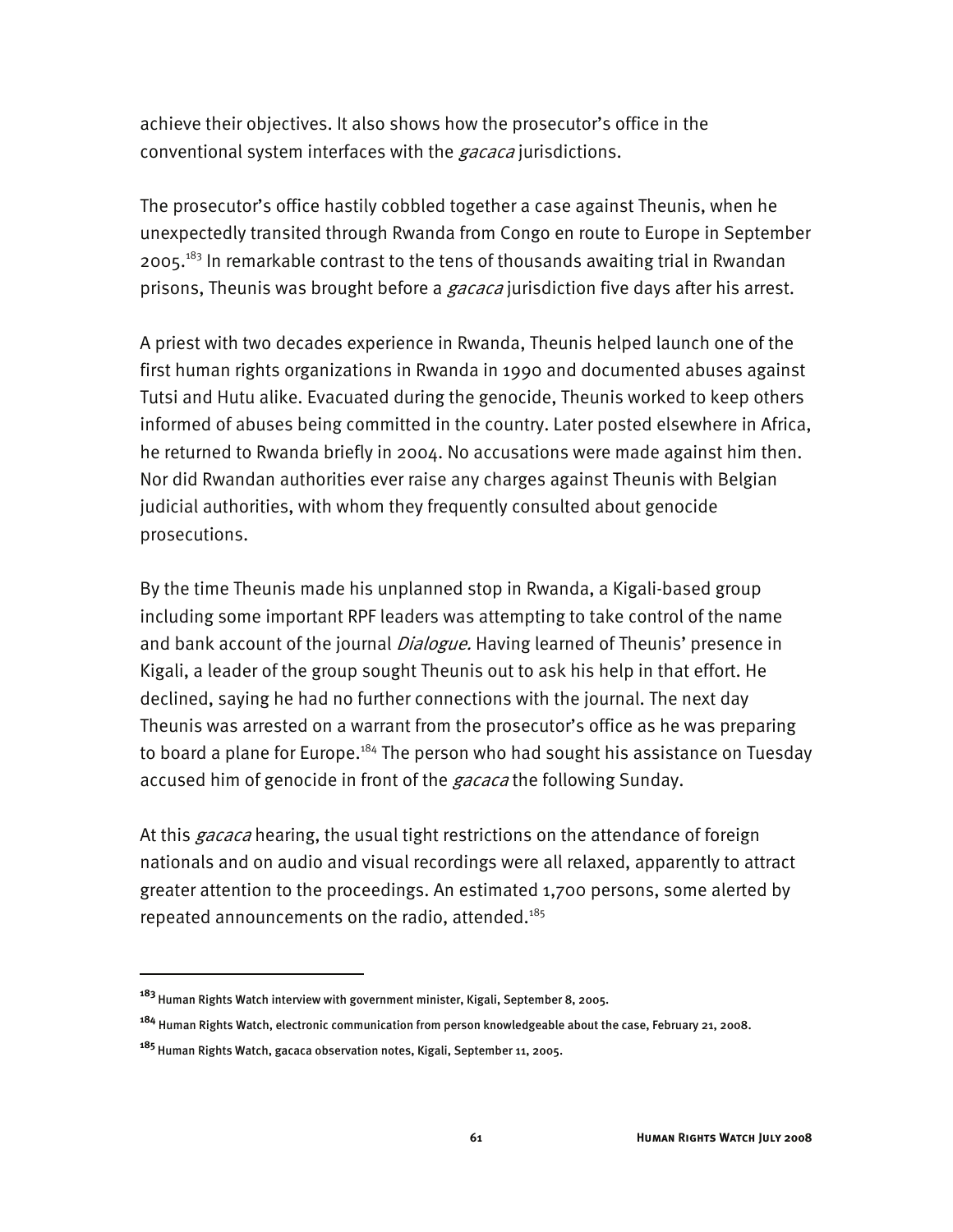A score of witnesses, several of them prominent in the RPF, denounced Theunis for having supported the genocide. They relied on a tendentious and unfair reading of some his writings, ignoring, for example, the distinction between his words and those he was quoting (and had indicated by quotation marks). His efforts to alert others to the genocide were misrepresented as efforts to discourage international involvement. Some of the witnesses read from prepared statements, unusual in gacaca sessions where participants usually speak spontaneously.<sup>186</sup> One high ranking military officer in the audience remarked to a Human Rights Watch researcher that he was "gratified" to see the church humiliated by the proceedings.187

The *gacaca* judges named Theunis as a category one genocide suspect and sent him back to Kigali prison. Returned to the jurisdiction of the prosecutor, Theunis was allowed the assistance of a lawyer when he was interrogated, but his right to be promptly and fully informed of the charges against him was not respected. It was only during his fourth interrogation and at the insistence of his lawyer that he was told of eight charges against him, including complicity in genocide as well as revisionism and minimizing the genocide, charges based on statements that he had allegedly made after 1994.<sup>188</sup> When he was presented to the High Court for a hearing on his proposed transfer to the Belgian judicial system, he was told there were ten charges, but he was not told the content of the two additional ones.<sup>189</sup>

Theunis spent two and a half months in jail before he was transferred to Belgium. Once there, he was released while Belgian police investigate the case. More than two years later, the case remains open although official sources acquainted with the investigation said the file was "empty of any real proof."<sup>190</sup>

j

**<sup>186</sup>** Human Rights Watch, gacaca observation notes, Kigali, September 11, 2005.

**<sup>187</sup>** Human Rights Watch conversation with a general of the Rwandan Defense Force, September 11, 2005.

**<sup>188</sup>**Misna news service,, "Missionnaire Arrêté: Interview de la Misna au Procureur National Rwandais, September 14, 2005.

**<sup>189</sup>**Human Rights Watch, electronic communication from person knowledgeable about the case, February 21, 2008.

**<sup>190</sup>** Human Rights Watch interviews with diplomat, Kigali, September 12, 2007 and with knowledgeable party, Brussels, by telephone, October 30, 2007.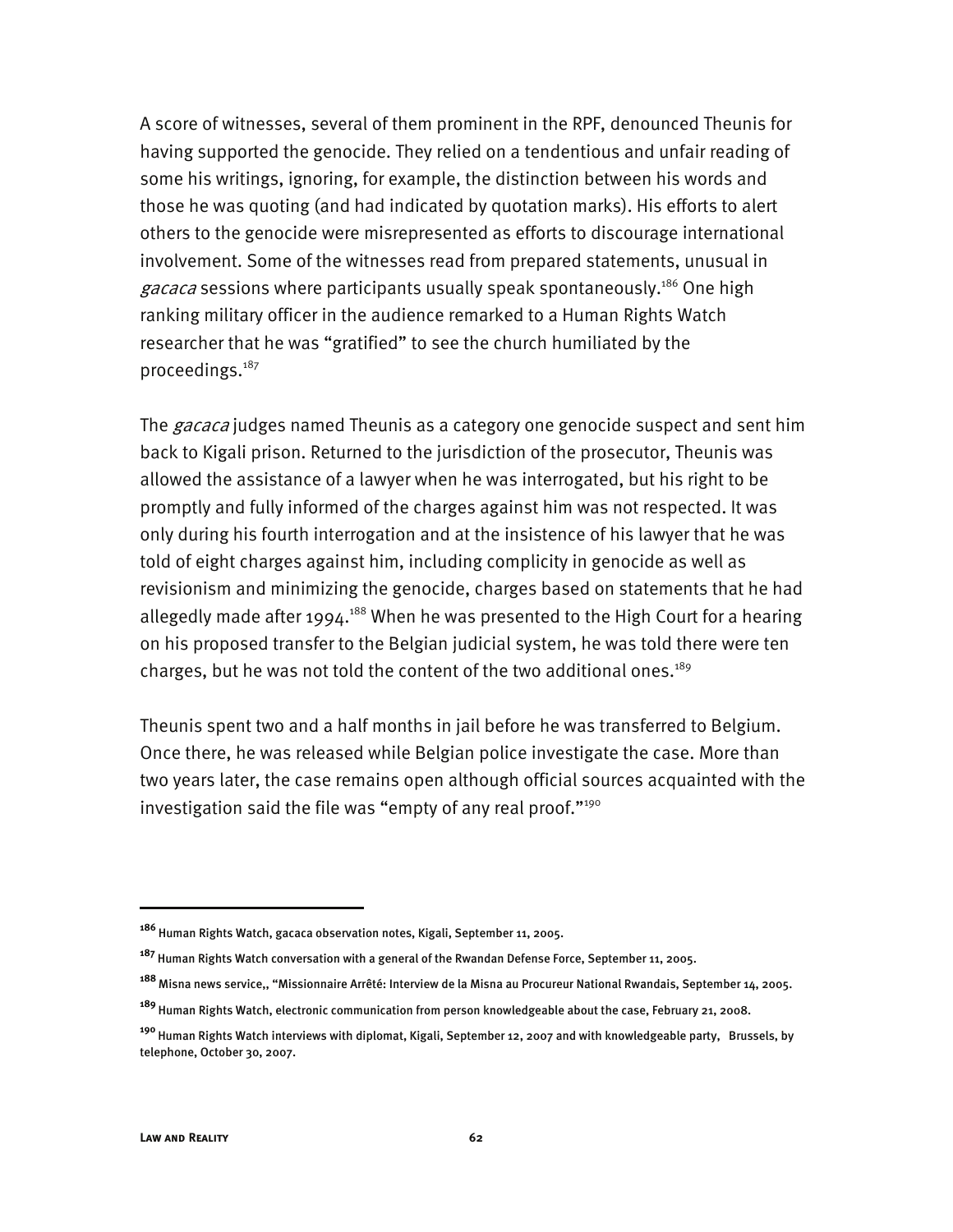## *The Case of Capt. Théophile Twagiramungu*

The aberrant nature of the final decision in the case of Capt. Théophile Twagiramungu, rendered in February 2008, as well as the level of court that delivered it—the Supreme Court—attracted considerable comment from Rwandan jurists. Although motivations for the apparent interference in this case are not certain, two independent sources suggested that Twagiramungu was seen by other military officers as potentially troublesome because of his independence of thought.<sup>191</sup>

An officer in the former Rwandan army, Twagiramungu was briefly re-integrated in the RPA military force before being arrested in October 1994 on charges of genocide. Not brought to trial until June 2001, he was acquitted by the War Council after the military prosecutor presented only scant and contradictory evidence against him. He resumed his military career.<sup>192</sup>

On January 7, 2003, Twagiramungu was sent to the Directorate of Military Intelligence for the night and was jailed on January 8. Two days later the Military Court (appeals level in the military system) heard an appeal to his June 2001 acquittal filed by the persons claiming damages in the case. Although the prosecutor had not appealed the decision, the Military Court on January 10, 2003 overturned his acquittal, found him guilty of genocide, and sentenced him to death. He was sent back to prison. In the course of these proceedings he had not had an opportunity to prepare an adequate defense.<sup>193</sup>

Twagiramungu appealed his conviction to the Supreme Court, arguing the precedent of a prior case in which the Supreme Court had held that a party claiming damages had no standing to appeal the verdict in a penal case if the prosecutor did not do so.<sup>194</sup> The Supreme Court overturned the conviction on February 24, 2006 but held

**<sup>191</sup>** Human Rights Watch interview, April 27, 2008 and electronic communication, May 13, 2008.

**<sup>192</sup>** War Council, RP 045/CG-CS/00 and RMP 895 AM/KG496, June 20, 2001.

**<sup>193</sup>**Human Rights Watch interview with person knowledgeable about the case, March 11, 2008.

**<sup>194</sup>** Human Rights Watch trial observation, October 18, 2005; Human Rights Watch interview with lawyer knowledgeable about the case, March 22, 2008.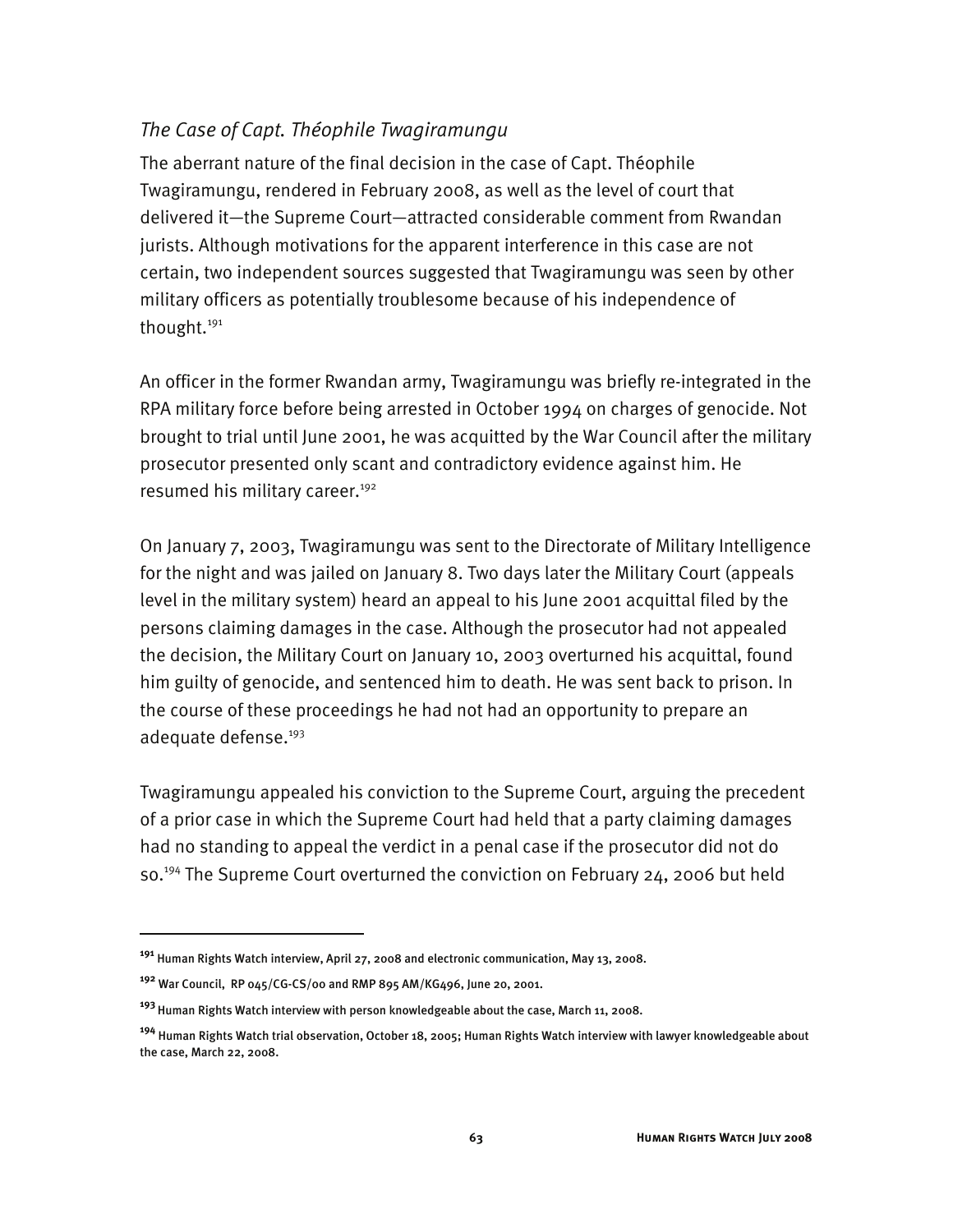that the civil damages claim could still be heard.<sup>195</sup> Shortly after Twagiramungu fled Rwanda and successfully claimed asylum abroad.196

The case continued, however, and on February 12, 2008, the Supreme Court held in favor of the civil claimants and ordered Twagiramungu to pay them 2,680,000 Rwandan francs (US  $$4,940$ ) in damages.<sup>197</sup> In a decision riddled with contradictions and logical errors, the court acknowledged that Twagiramungu could not be held criminally responsible because the prosecutor had failed to appeal his acquittal, but assigned damages nonetheless. According to three Rwandan jurists, two of them with considerable experience as judges, such a finding cannot be substantiated under Rwandan law. They said that no one could be held liable for damages in a criminal trial in which he was acquitted. For a party who claimed injury to receive any damages in such a case, he or she would have to institute a separate civil proceeding.<sup>198</sup> In addition, as a foreign jurist commented, the court assigned a detailed schedule of damages to be paid without giving any justification of how the determination was made.<sup>199</sup>

## Other Cases

Courts have also been subject to interference in cases involving important economic interests as well as other kinds of conflicts between powerful persons as shown in the examples below.

Alfred Kalisa, former president of the Bank of Commerce, Development and Industry (BCDI) was arrested in January 2007 on charges of fraud and violating banking laws. Powerful RPF members have significant holdings in the BCDI, one of the most important banks in Rwanda and Kalisa himself was said to have played a major role in financing the RPF in its early days. When Kalisa was arraigned, the judge saw no reason to detain him pending trial. According to press reports, he had returned

- **<sup>196</sup>** Human Rights Watch interview with lawyer knowledgeable about the case, March 22, 2008.
- **<sup>197</sup>**Supreme Court, Jugement No. RPA 0004/Gén/05/CS, Supreme Court, February 12, 2008.

j

**<sup>195</sup>** Supreme Court, Jugement Case nºRPAA 0004/Gén/05/CS, November 16, 2005, February 3 and 24, 2006.

**<sup>198</sup>** Human Rights Watch, interviews, April 12 and 15, 2008; electronic communication, April 17, 2008.

**<sup>199</sup>** Human Rights Watch, interview by telephone, London, April 16, 2008.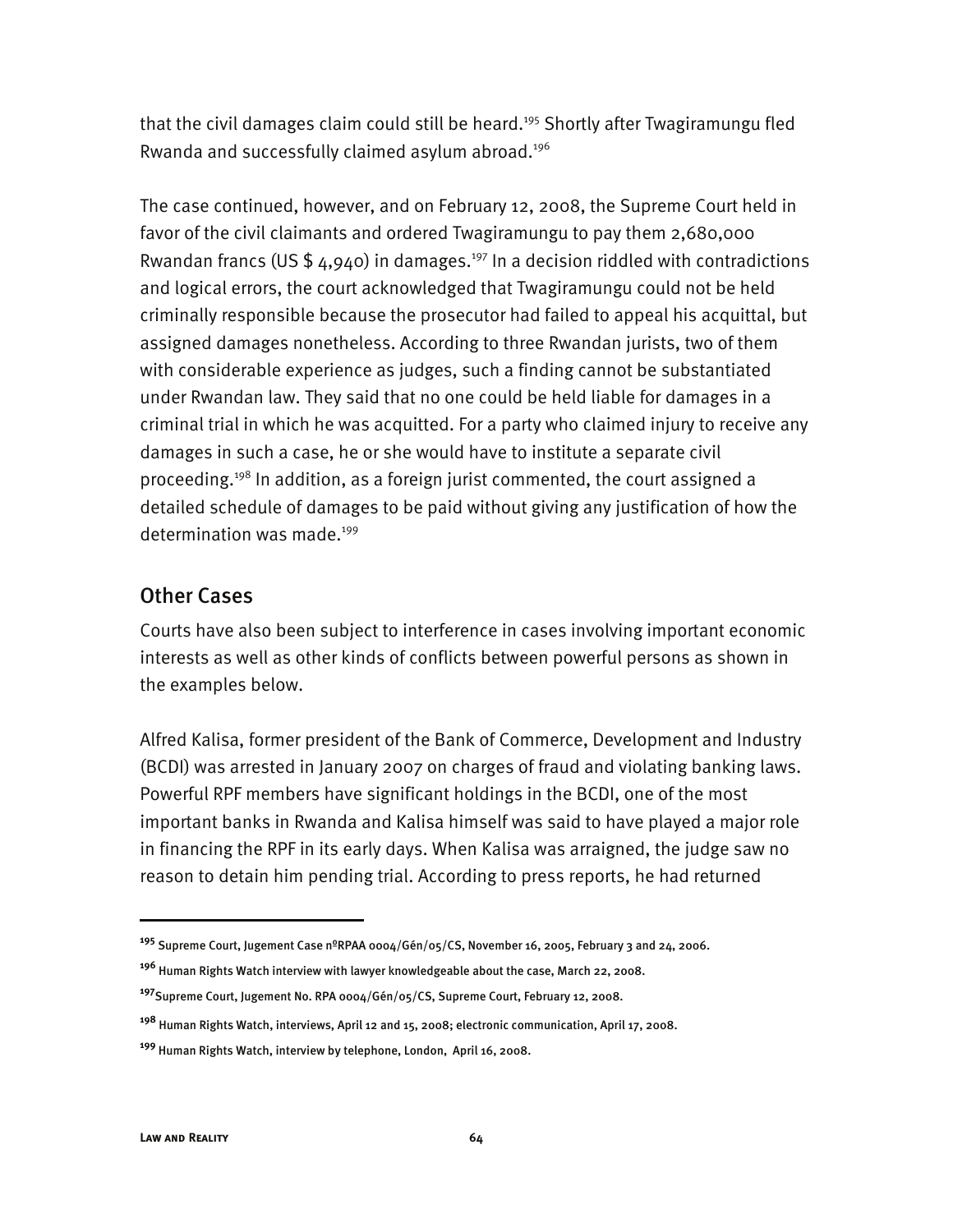voluntarily from South Africa when he learned of problems at the bank. She released him, but Kalisa was rearrested the same evening on order of the prosecutor general, supposedly because he posed a risk of flight. A High Court panel then reversed the decision granting bail, confirming that Kalisa must stay in jail.<sup>200</sup>

Kalisa maintained that members of the bank board must be charged too since all his actions had been under their supervision. A judge agreed and joined the others to the case, but all were permitted to remain free. The decision joining them to the case was appealed. Under normal judicial procedure, the original case would have continued while the appeal was being considered. But in August the High Court president suspended proceedings until the appeal was settled. In April 2008, the case resumed after having been stalled since the previous August with the former bank president having been jailed some fifteen months since his arrest. After his first attempt to obtain release, he tried twice more to be freed pending trial, both times without success.<sup>201</sup> On June 10, 2008, Kalisa was found guilty of abuse of confidence and of violating a banking regulation. He was sentenced to 2 years, 3 months of imprisonment and a fine of 1 million Rwandan francs.**<sup>202</sup>**

In a case in the military justice system, Col. Patrick Karegeya, once head of external security and longtime associate of President Kagame, was prosecuted in a case where the charges seem to have little to do with the real reasons for his arrest and punishment. By 2005 Col. Karegeya had been moved from his position as head of external security to the far less prestigious post of army spokesman, reportedly because he had lost the confidence of his superiors. That year Karegeya was

Felly Kimenyi, "Kalisa charged with six counts," The New Times,

j

http://newtimes.co.rw/index.php?issue=1255&article=203 (accessed August 14, 2007).

**<sup>200</sup>** Human Rights Watch interview with person who followed the case closely, June 7, 2008.

**<sup>201</sup>** Human Rights Watch interview, with a lawyer, Kigali, September 11, 2007; Human Rights Watch interviews, by telephone, January 23, 2007, and in Kigali, lawyer, September 11, 2007; Felly Kimenyi, "Kalisa gets bail, ordered not to leave city," *The* New Times, http://www.newtimes.co.rw/index.php?option=com\_content&task=view&id=417&Itemid=39 (accessed January 18, 2007); "Put Kalisa in jail, we will look for crimes later," *Umuseso* Newspaper number 275, January 21-28, 2007;

http://www.newtimes.co.rw/index.php?option=com\_content&task=view&id=1091&Itemid=1 (accessed April 5, 2007).

Felly Kimenyi, "Kalisa prosecution storms out,," The New Times,

http://www.newtimes.co.rw/index.php?option=com\_content&task=view&id=1191&Itemid=44 (accessed April 14, 2007) Felly Kimenyi, "Alfred Kalisa loses third bail bid," The New Times,

Burasa Jeran Gualbert, "L'affaire Kalisa BCDI vien de prendre un autre tournant," Rushyashya, no. 61, 1 July 2007

**<sup>202</sup>** Human Rights Watch trial observation notes, Announcement of verdict in trial of Alfred Kalisa, Nyarugenge Court of Higher Instance, June 10, 2008.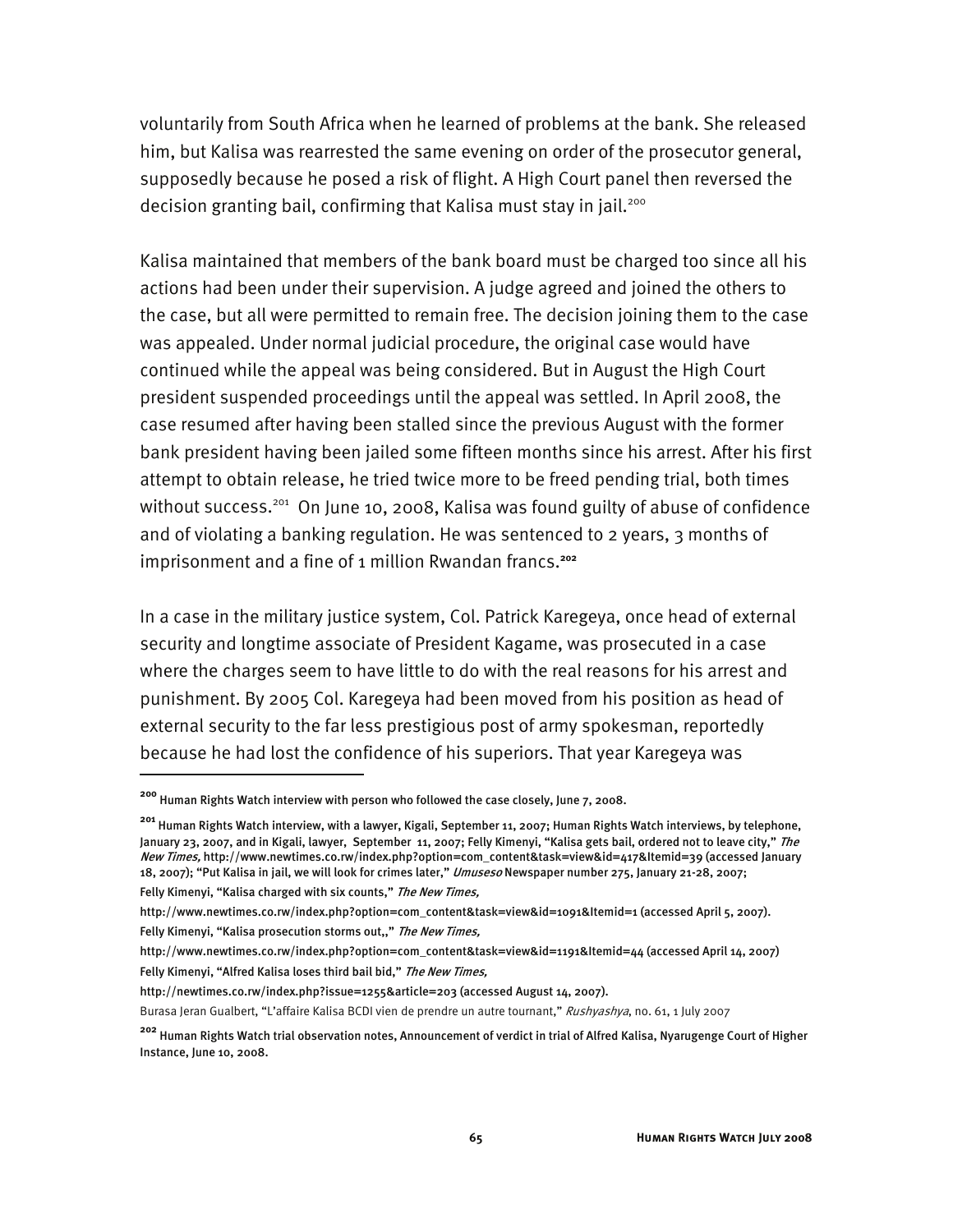detained without charge for more than five months, at least part of the time in an unofficial place of detention. Military officers explained that the case had been handled as an administrative matter and the nature of the supposed offense was never made public.

When released, Karegeya was told to return home and await further orders. Several months later, in May 2006, he received a letter ordering him to report for duty on May 15. While dressing that morning, he was arrested for not having reported promptly for duty. In July 2006, he was convicted of desertion and insubordination, stripped of his rank, and sentenced to 20 months in prison largely on the basis of testimony of a single witness, his commanding officer, who said he had informed Karegeya to report for duty prior to sending the letter in May. The evidence seemed inadequate to support the grave charges against him.<sup>203</sup> After Karegeya completed his sentence, he was released from prison and soon after fled the country.

## Consequences of Trying to Remain Independent

Some prosecutors and judges try to resist pressure, whether from politically powerful persons or from wealthy businessmen. "Turn off your phone," was the practical counsel from one judge to colleagues less experienced in such circumstances.<sup>204</sup>

Those who do "turn off the phones" pay a price for their attempt to protect the independence and integrity of the judicial process. Judges or prosecutors connected with the cases of the Bizimungu and Biseruka, for example, no longer hold positions in the Rwandan judicial system and at least three of them fled Rwanda and received asylum abroad.<sup>205</sup>

In one case, the judge Evode Uwizeyimana was interviewed by a Voice of America journalist after Alfred Kalisa had been rearrested following his brief liberation in the

**<sup>203</sup>**Human Rights Watch interview with person knowledgeable about the case, Kigali, August 10, 2006; James Munyaneza, "Col. Karegeya arrested," The New Times, May 18, 2006; Rwanda News Agency (RNA), "Karegeya back to prison after Court rejects appeal," Kigali, May 30, 2006; Panapress, "18 mois de prison contre un ex-officier de l'armée rwandaise," 3 septembre 2006.

**<sup>204</sup>** Human Rights Watch interview, former judge, by telephone, August 16, 2007.

**<sup>205</sup>**Human Rights Watch interviews, former judicial officials, by telephone, March 8, 2001, August 16 and 17, November 4 and 8, 2007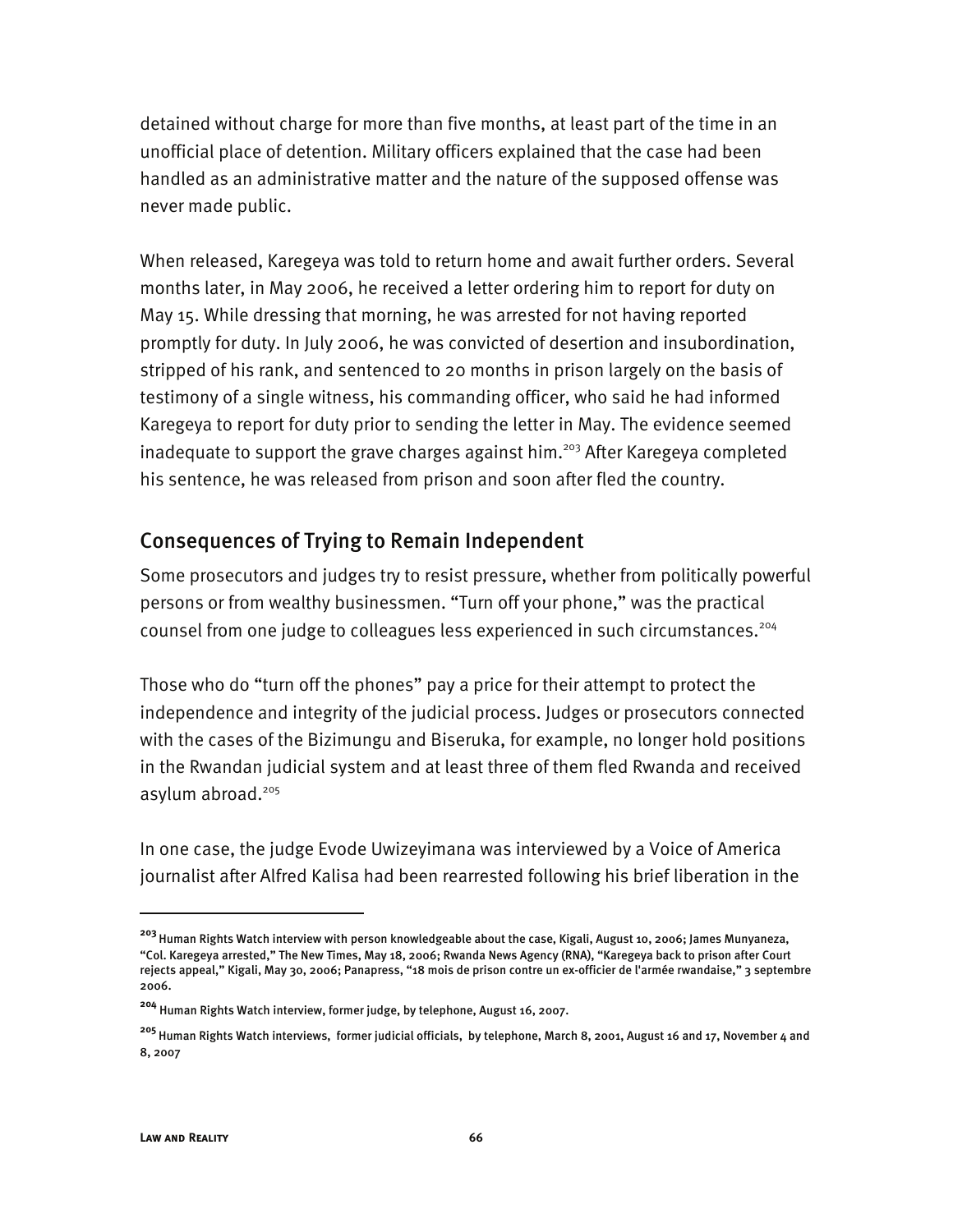bank case. Uwizeyimana spoke up in defense of judicial authority and criticized the police for having taken Kalisa back into custody. Asked later by various officials to account for his statement, Uwizeyimana—who already had a reputation for expressing his opinions frankly—felt sufficiently threatened to resign his post.<sup>206</sup> Although he was no longer a judge, the Superior Judicial Council summoned him for a hearing on an alleged case of corruption. They found him guilty and dismissed him from the judiciary, a punishment that was redundant considering his previous resignation but which made it impossible for him to practice law or other professions. He subsequently sought asylum abroad.<sup>207</sup>

# Lack of Respect for Judicial Orders

The rule of law requires that judges be able to require state agents to obey lawful orders of the court. According to the 2003 Constitution and the code of penal procedure, judges have the authority to require such obedience, but in fact they are not always able to do so.<sup>208</sup>

In a landmark case in May 2005, for example, Tharcisse Karugarama, then president of the High Court, ordered police to produce a detainee who was illegally held, a first use of the habeas corpus power established by one of the 2004 judicial reforms. The police released the detainee but failed to obey the order to produce him in court. Because the new penal code that is to provide sanctions for state agents who fail to obey judges' orders had not then—and has not yet—been adopted, Judge Karugarama had no way to punish police officers for not complying with his order.<sup>209</sup>

Human Rights Watch researchers also documented several cases where persons acquitted by courts of law were not released from prison, or were released only to be

<sup>&</sup>lt;sup>206</sup> Human Rights Watch interview, lawyer, Kigali, September 11, 2007.

**<sup>207</sup>**Human Rights Watch interviews, Kigali, ministry of justice officials, September 10, 2007; lawyers, September 10 and 11, 2007; by telephone, August 16, 2007.

**<sup>208</sup>**Constituion of Rwanda, 2003, article 140;

**<sup>209</sup>** Constitution of 2003, article 140; Republic of Rwanda, Official Journal of July 30, 2004, Law no. 13/2004 of 17/5/2004 concerning the Code of Criminal Procedure, article 89 and Law no. 20/2006 of 22/4/2006 modifiant et completant la loi no. 13/2004 du 17/5/2004 portant code de procedure penale, article 19; High Court, Kigali, Case No.RP.0161/05/HC/KIG., May 26, 2005.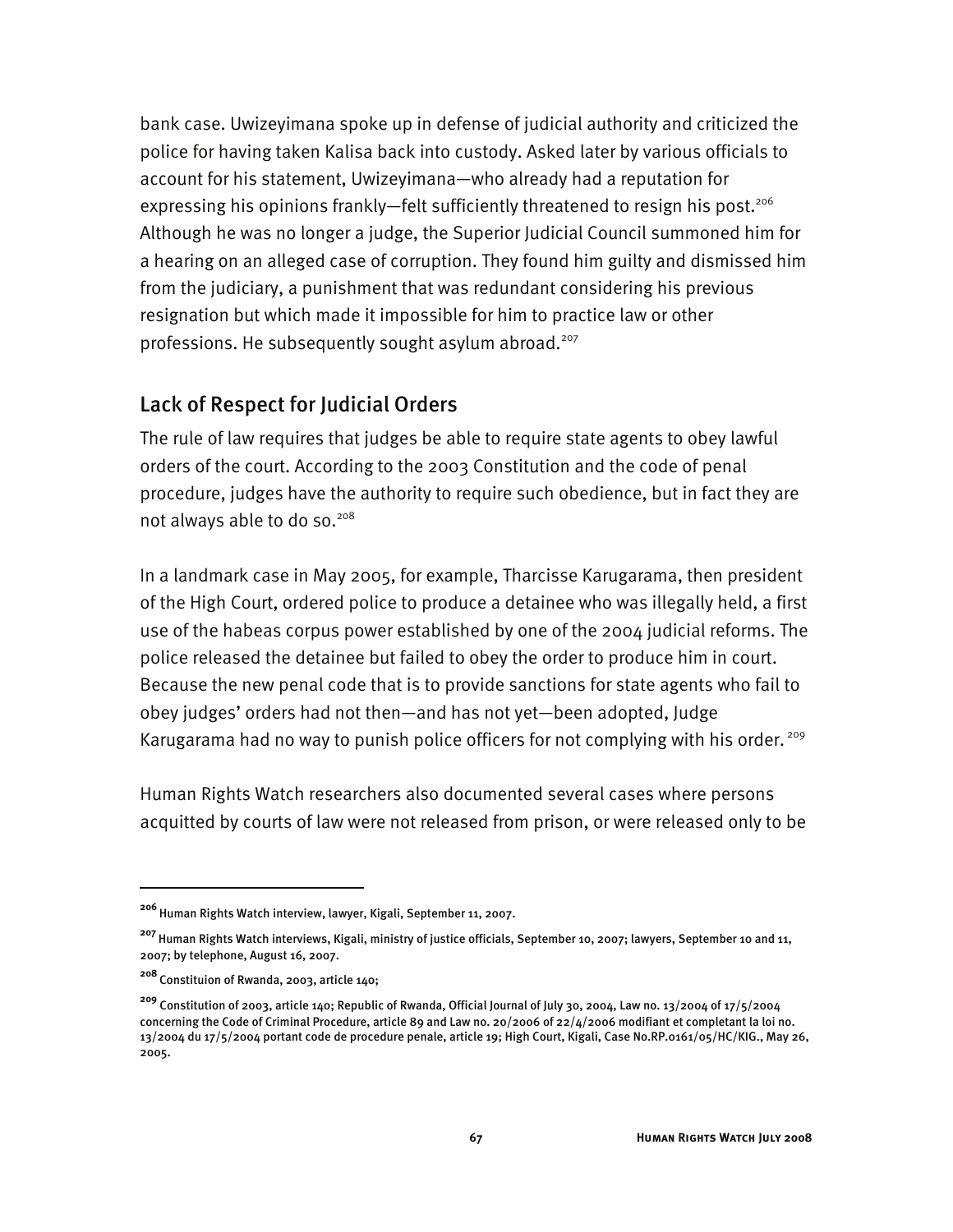re-arrested shortly thereafter, in violation of a court order.<sup>210</sup> One person interviewed by Human Rights Watch researchers was arrested and detained three times on a single arrest warrant, and held in prison for an additional twenty months after he was declared innocent. Others remain in prison despite having been acquitted at trial, including some for as long as five years.  $211$  In May 2005, a defendant ordered to be released by the court was immediately handcuffed as he left the courtroom and was returned to prison. "The audience was shocked," said the court clerk who witnessed the incident. "But," he continued "it would seem the police still have more power than the judges." $^{212}$ 

Nearly all judges, lawyers and court clerks interviewed by Human Rights Watch recognized the continued problem of unlawful arrests and detentions, and the reluctance of many authorities to respect court orders despite implementation of the judicial reforms.<sup>213</sup> In late 2005 Martin Ngoga, then Deputy Prosecutor General told a meeting of prosecutors that failure to follow appropriate procedures, such as in cases of detentions, represented a real problem.<sup>214</sup> The National Human Rights Commission criticized illegal detentions in both its 2005 and 2006 reports.215

Judges themselves sometimes treat police or prosecutors too leniently when they violate legal procedures. In one criminal case brought to court in February and March 2005, the judge recognized that the 18 months the defendant had spent in pretrial detention far exceeded the maximum permitted by law. He nonetheless excused the violation without penalty or remedy, as "the prosecutor explained that it was due to

**<sup>210</sup>** Constitution of 2003, article 140; Republic of Rwanda, Official Journal of July 30, 2004, Law no. 13/2004 of 17/5/2004 concerning the Code of Criminal Procedure, article 89 and Law no. 20/2006 of 22/4/2006 modifiant et completant la loi no. 13/2004 du 17/5/2004 portant code de procedure penale, article 19.

**<sup>211</sup>**Human Rights Watch interviews, December 17, 2004, May 28, 2005 and May 30, 2005.

**<sup>212</sup>**Human Rights Watch interview, court clerk, Kigali, May 26, 2005.

**<sup>213</sup>** Human Rights Watch interviews, judges, May 26, 27, 28, 2005; former prosecutor May 28, 2005; court clerks, April 27 and May 26, 2005; former police officer, May 30, 2005; lawyer, May 30, 2005.

**<sup>214</sup>**Integrated Regional Information Network (IRIN), "Rwanda: Prosecutors meet on search warrant, arrest procedures," November 7, 2005.

**<sup>215</sup>**National Human Rights Commission, Annual Report 2006 (September 2007), pp. 43-58, Annual Report 2005, pp. 31-40.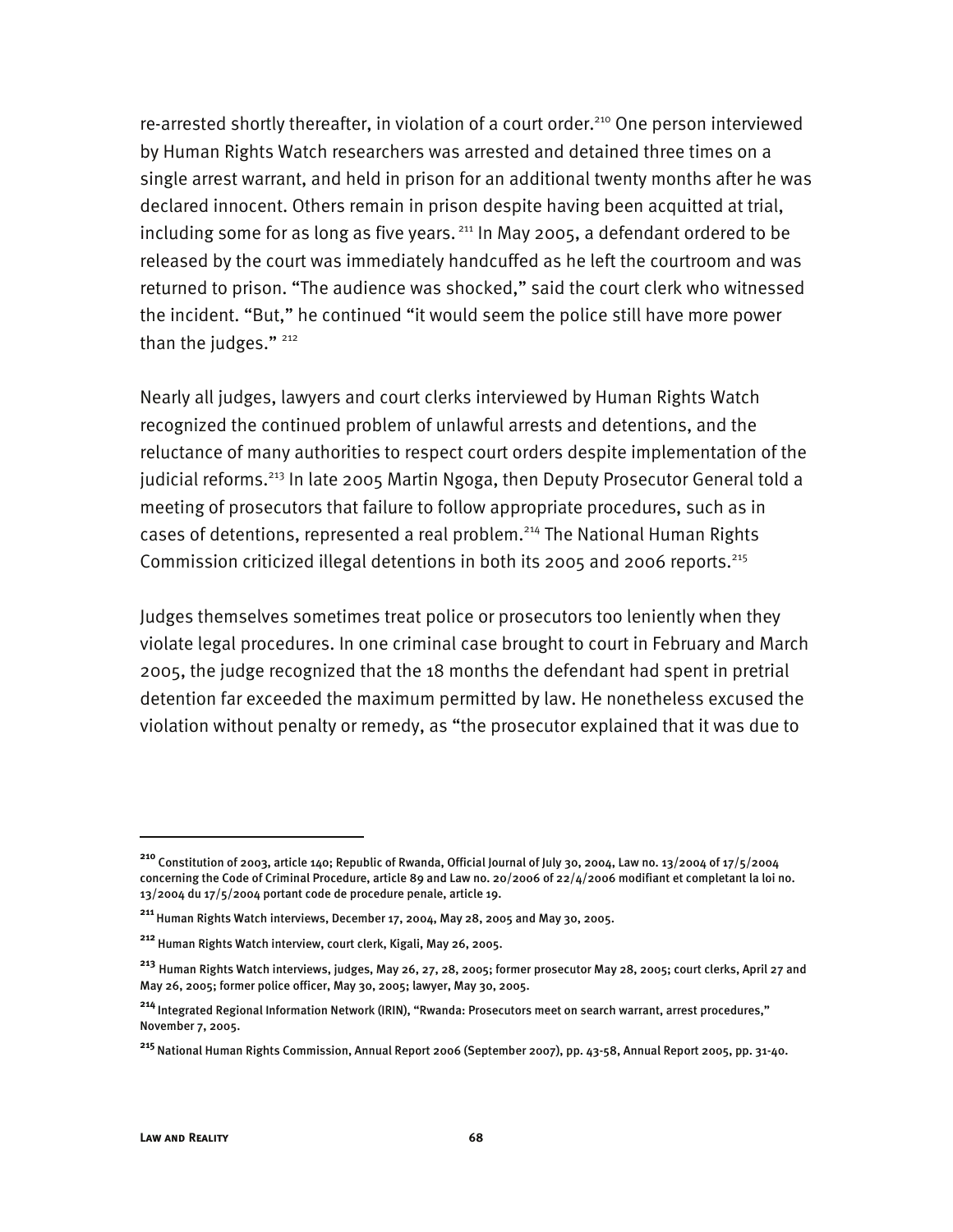many reasons, including the fact that he [the detainee] was arrested close to the weekend, the fact that there were holidays, and the judicial reforms."<sup>216</sup>

j

**<sup>216</sup>** High Court , Kigali, RP 0004/05/HC/KIG-RP 41.934/KIG, at p.6, translated from the French: "Le tribunal constate que la police judiciaire n'a effectivement pas respecté le délai de detention preventive, mais que le ministère public explique que cela a été du à plusieurs raisons dont notamment le fait qu'il a été arête vers le week-end, le fait qu'il y a eu plusieurs conges et la réforme judiciaire […]." Respect for due process rights should certainly not be dependent on the day of the week or time of year an individual is arrested, as is here suggested by the court.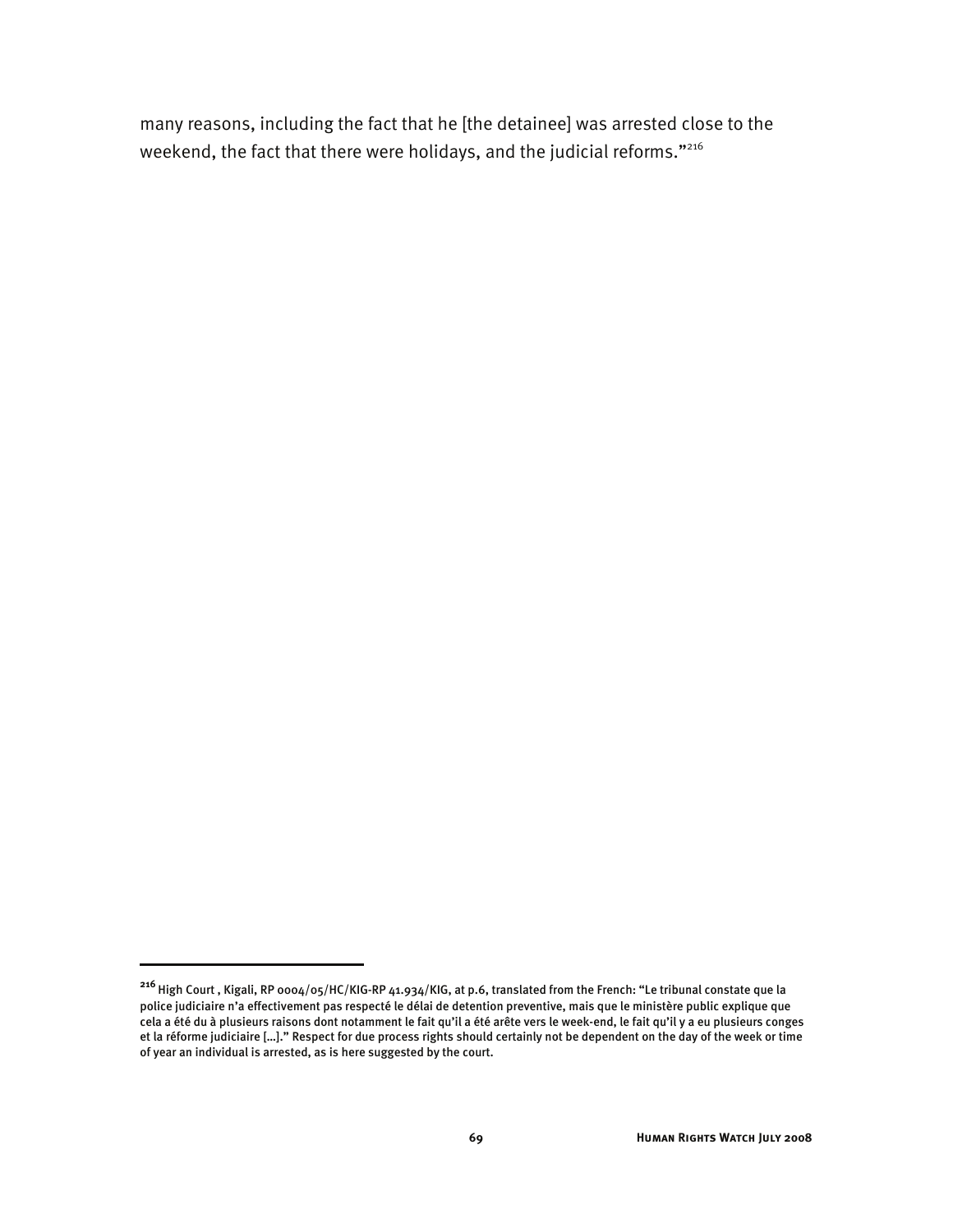# **IX. Challenges to Fair Trial Standards**

As has been described, judicial authorities operate in a political context where the executive continues to dominate the judiciary and where there is an official antipathy to views diverging from those of the government and the dominant party, the Rwandan Patriotic Front (RPF). The campaign against "divisionism" and "genocide ideology" imposes the risk of serious consequences on persons who question official interpretations of the past and who would prefer other than the official vision for the future.

In this context, as the examples cited above demonstrate, basic fair trial standards are not fully assured. These include the presumption of innocence, the right of equal access to justice, the right to present witnesses in one's own defense, the right to humane conditions of detention, the right to freedom from torture, and the right to protection from double jeopardy.

## The Presumption of Innocence

In Rwanda the presumption of innocence is most at issue in cases of genocide or in cases involving expressions of ethnic hostility, such as those where "divisionism" or "genocide ideology" are charged. The widespread involvement of many—though certainly not all—Hutu in the genocide has led many public officials to speak as if all Hutu are guilty of this crime. When officials responsible for the administration of justice and the police make such statements they promote an atmosphere where it is difficult to assure judicial processes that are impartial and free of bias.

In an address to legal professionals at The Hague in 2006, the president of the High Court said that "the architects of the genocide literally made every one a direct or indirect participant."<sup>217</sup> Under Rwandan law, "indirect participants," that is,

**<sup>217</sup>** The president of the Rwandan High Court, paper delivered at the Centre for International Legal Cooperation, Seminar on Legal and Judicial Reform in Post Conflict Situations and the Role of the International Community, Dec 7, 2006 and published as "Reality and challenges of legal and judicial reconstruction in Rwanda," The New Times, December 31, 2006.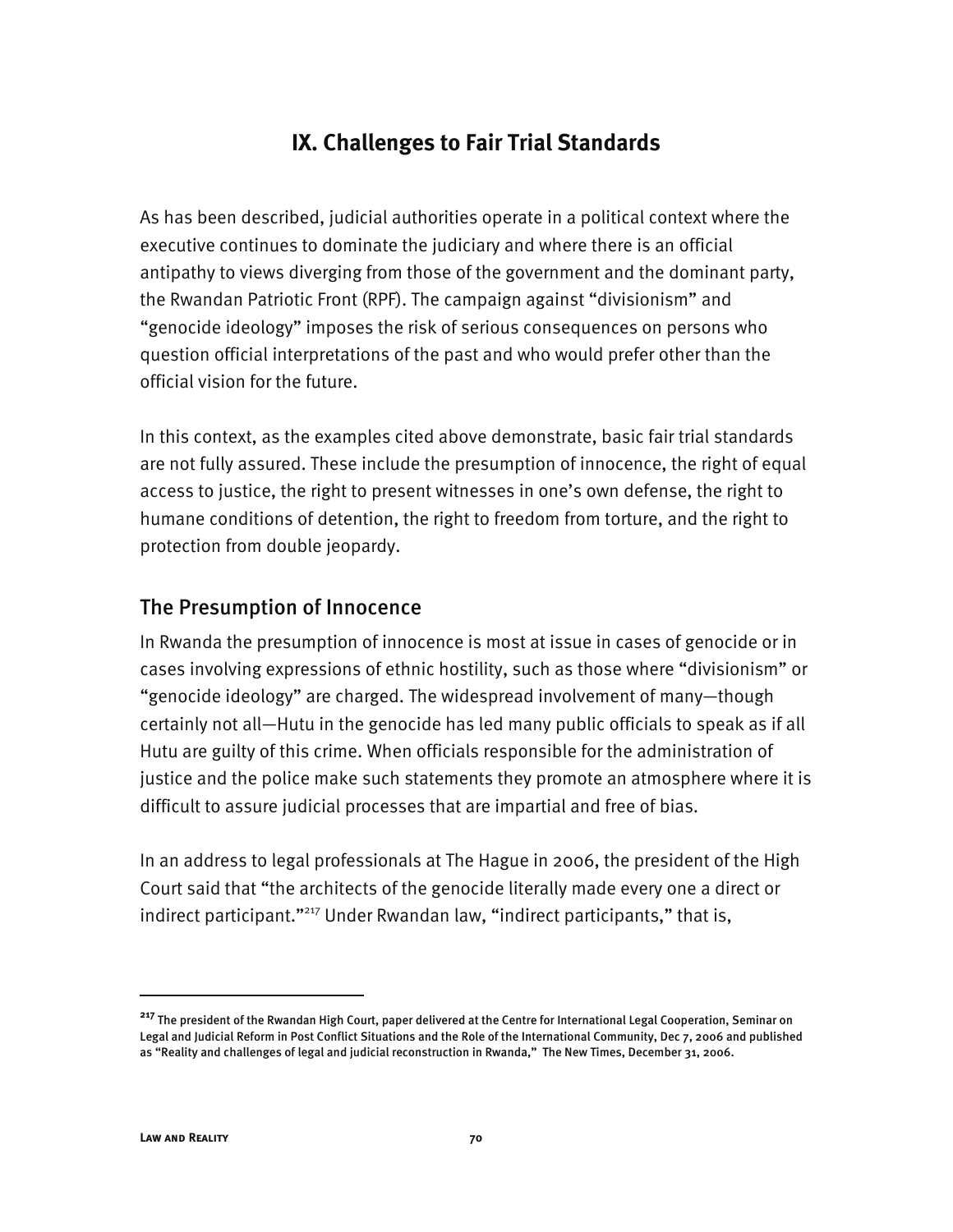accomplices to the crime, are equally guilty and receive the same punishment as the principal perpetrators.<sup>218</sup>

In a May 2007 statement about the killings of 20 detainees by police officers, the Commissioner General of the Rwandan National Police Andrew Rwigamba (formerly chief prosecutor in the military justice system) said that the "suspects involved in these cases were of extreme criminal character ready to die for their genocide ideology." The detainees, all recently arrested, had not been tried for any crimes and none had been convicted of holding "genocide ideology."<sup>219</sup>

Officials, including judicial officials, discount acquittals with which they do not agree and continue to speak of the acquitted as if they were guilty. After ICTR judges found former Cyangugu governor Emmanuel Bagambiki not guilty, Prosecutor General Jean de Dieu Mucyo said, "There was clear evidence that the two [Bagambiki and codefendant André Ntagerura] were among the leaders of the genocide and that many people are dead because of their actions."**<sup>220</sup>**

#### *Court cases*

-

In one case in 2006 three judges of the High Court appear to have neglected the presumption of innocence in the case of Nyirimanzi, a defendant who appeared before them charged with complicity in genocide. In upholding a lower court finding of guilt, the judges shifted the burden of proof to the defendant and concluded that he had failed to prove that he had not been in the company of the victim, as was alleged by others. They also seemed to be endorsing the idea of guilt by association by remarking that the defendant had been seen in the company of his brothers, allegedly members of the *Interahamwe* militia.<sup>221</sup>

**<sup>218</sup>**Organic Law of June 19, 2004 Establishing the Organization, Competence and Functioning of Gacaca Courts. Article 53.

**<sup>219</sup>**Human Rights Watch, "There will be no Trial" – Police Killings of Detainees and the Imposition of Collective Punishments Volume 19, No. 10 (A), July 2007, pp.25-26; pp. 34-37, http://hrw.org/reports/2007/rwanda0707/ (accessed October 29, 2007).

**<sup>220</sup>** Fondation Hirondelle, "La Ville des acquittés du TPIR reste divisée," February 10, 2006.

**<sup>221</sup>**High Court, Kigali,RPA/Gen/0016/05/HC/KIG, July 7, 2006.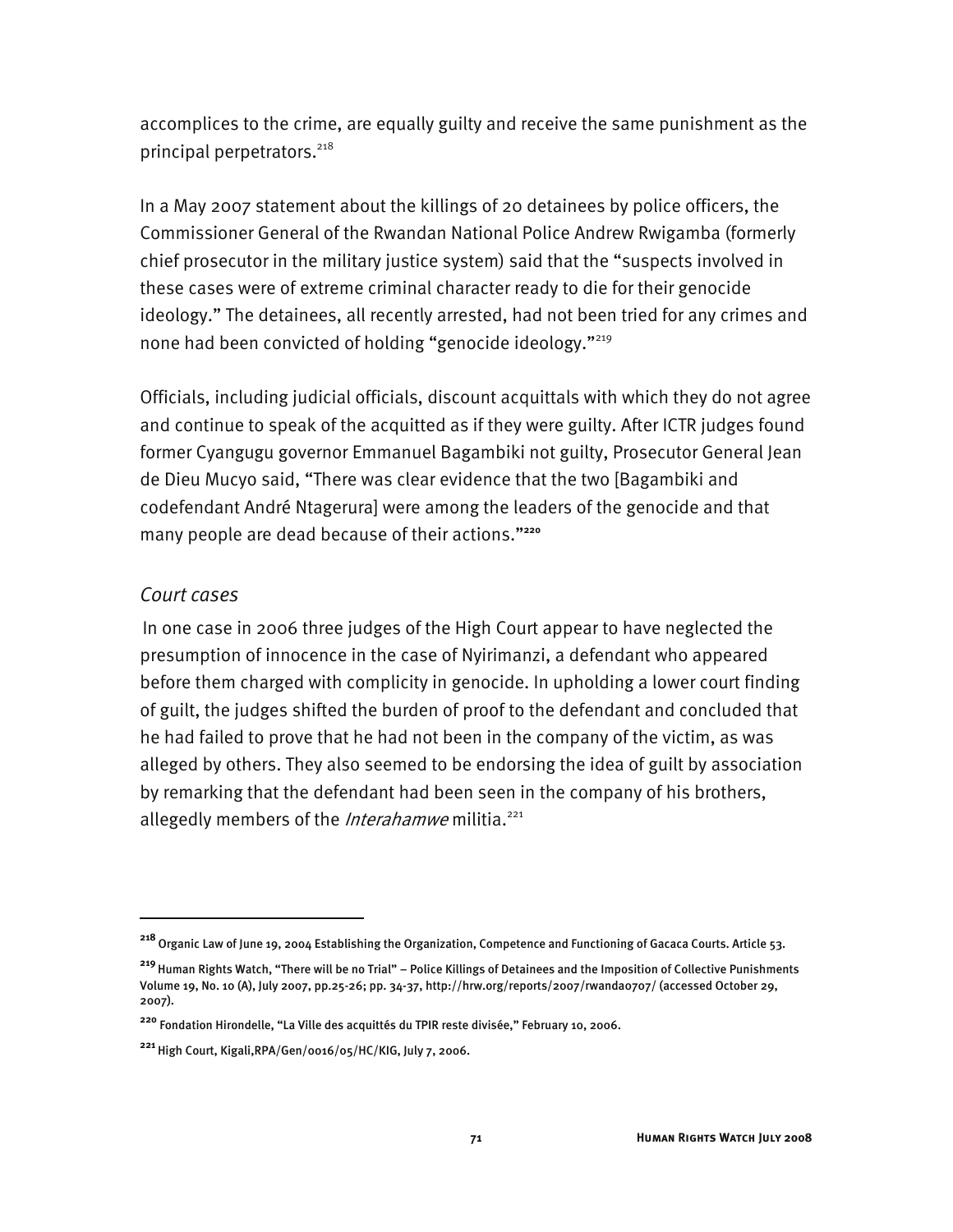## *Treatment of Detainees and Prisoners*

Officials in charge of the Kigali city prison on at least one occasion on October 20, 2005 showed their tolerance of—if not open support for—the position that "All Hutu are *Interahamwe*." They permitted a representative of Esther Vision Ministries, an evangelical Christian group, to use the public address system of the prison to harangue prisoners for two hours and then to distribute printed tracts carrying this  $messaee.<sup>222</sup>$ 

In some prisons, pre-trial detainees are housed together with convicted criminals and they are subject to the same requirements regarding the wearing of prison uniforms and, in at least one prison, to the mandatory shaving of their heads.<sup>223</sup> They ordinarily appear in court in their prison uniforms.

The failure to uphold the presumption of innocence for detainees also appears in the electoral law of 2003 that specifically denies voting rights to those in pretrial detention, some 80,000 people at the time of the last national elections.<sup>224</sup> Under Rwandan criminal law, persons convicted of a crime may be deprived of the right to vote as part of their punishment, but the 2003 election law denied voting rights to persons who had not yet been tried. With legislative elections scheduled for September 2008 and presidential elections for 2010, detainees still remain deprived of the right to vote.

#### *Impact of the campaign against "divisionism" and "genocide ideology"*

The campaign against "divisionism" and "genocide ideology" further undermines the presumption of innocence as officials accuse and encourage others to accuse persons said to hold these prohibited ideas. With no judicial process whatsoever,

**<sup>222</sup>**Copy of tract in possession of Human Rights Watch.

**<sup>223</sup>**Human Rights Watch, field observation notes of visits to prisons in Butare, Gikongoro, Gitarama, and Kigali in 2005 through 2007; electronic communication, former detainee, October 30, 2007. Rule 8 (b) of the Standard Minimum Rules for the Treatment of Prisoners specifies that convicted prisoners shall be kept apart from untried persons. Standard Minimum Rules for the Treatment of Prisoners Adopted by the First United Nations Congress on the Prevention of Crime and the Treatment of Offenders, held at Geneva in 1955, and approved by the Economic and Social Council by itsresolution 663 C (XXIV) of 31 July 1957 and 2076 (LXII) of 13 May 1977, (accessed May 17, 2008) http://www.unhchr.ch/html/menu3/b/h\_comp34.htm.

**<sup>224</sup>**Loi Organique relative aux élections présidentielle et législatives, article 10. The law also held that people who had confessed to, or been convicted of, Category 3 genocide crimes (manslaughter or bodily injury) would be deprived of their right to vote, in contrast to the 1996 Genocide Law and 2001 Gacaca law.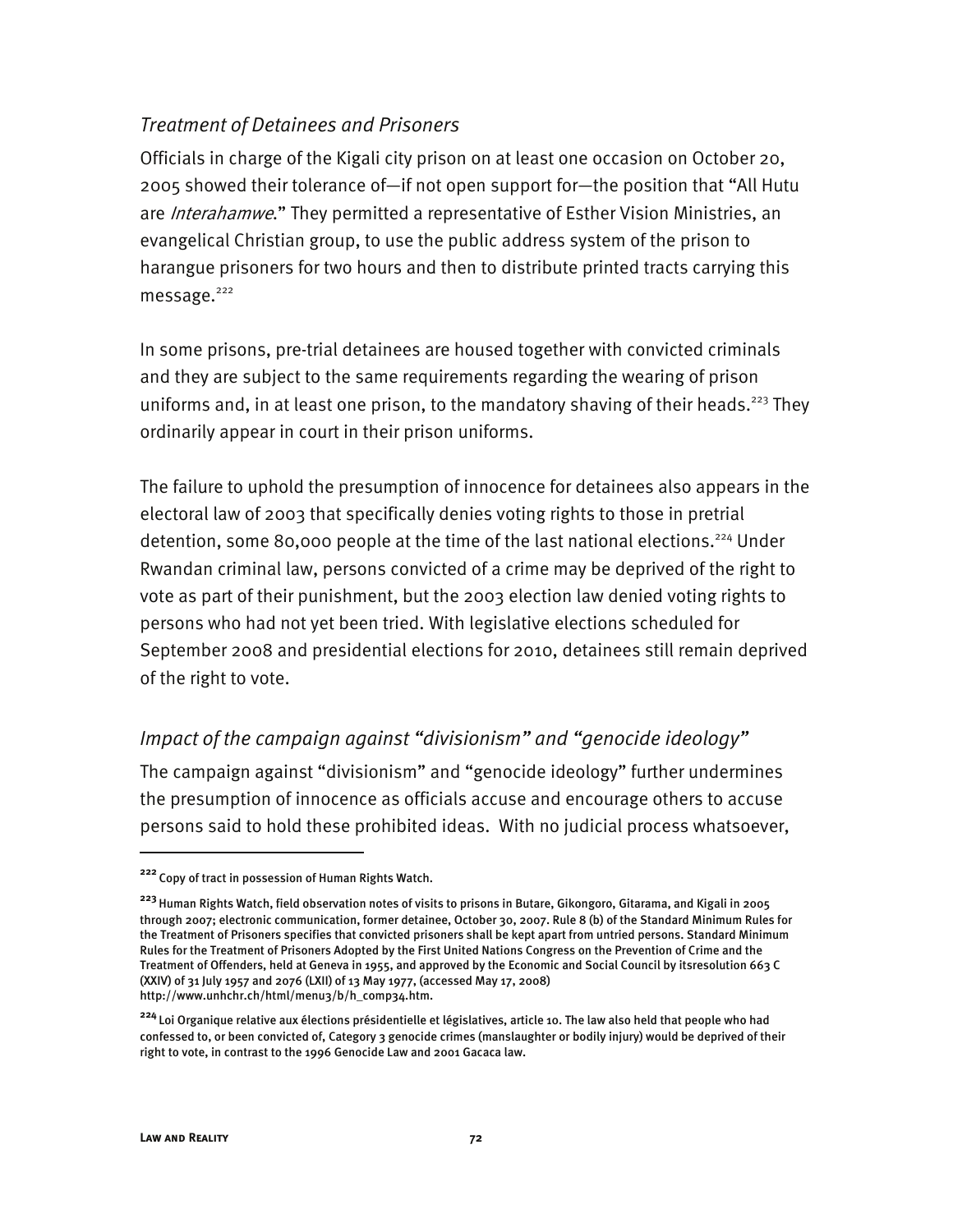many of those so accused have suffered the loss of employment and educational opportunities as well as ostracism.

## The Right to Present Witnesses

Most prosecutions of genocide, like many other court proceedings in Rwanda, depend on testimony from witnesses, both for the prosecution and the defense. The willingness of witnesses to participate in judicial proceedings and to testify openly and truthfully depends in part upon the state's ability and willingness to guarantee their safety. The protection of witnesses for the prosecution, some of whom have been murdered, has rightfully aroused substantial concern,<sup>225</sup> but the security of defense witnesses has drawn less attention, in part because there have been no confirmed reports of killings of defense witnesses.

Agents of the state have on occasion interfered with the right to present a defense by detaining and intimidating witnesses or potential witnesses or by failing to protect them from non-state actors. Unless witnesses can rely upon officials not to harm them and to protect them from harm by others, they are unlikely to testify and accused persons will be unable to avail themselves of their right under Rwandan and international law to present witnesses in their own defense.

## *State Protection of Witnesses*

I

According to the Rwandan law on evidence, Rwandan prosecutors and judges may take any measure necessary to protect witnesses needed for the prosecution.<sup>226</sup> Only one of some 15 lawyers, prosecutors, and judges questioned by Human Rights Watch researchers about witness protection mentioned this provision and one judge, then president of a higher instance court, specifically said that the law on evidence provided no protection for witnesses. None of the jurists mentioned any instance of this law having been invoked to protect witnesses.<sup>227</sup>

**<sup>225</sup>**Human Rights Watch, Killings in Eastern Rwanda, January 2006.

**<sup>226</sup>**Loi Nº 15/2004 du 12/6/2004 portant modes et administration de la preuve, article 128. There is no similar provision for protecting defense witnesses. Protection for all witnesses is proposed in a draft amendment of the code of criminal procedure now before the legislature.

**<sup>227</sup>**Human Rights Watch interviews, May 26, 28, and 30, 2005; November 1, 2, 3, 6, 7, and 8 2006; September 11 and November 14, 2007. A proposed revision to the code of criminal procedure, now before the Rwandan parliament, would make it a crime to tamper with witnesses or judicial personnel.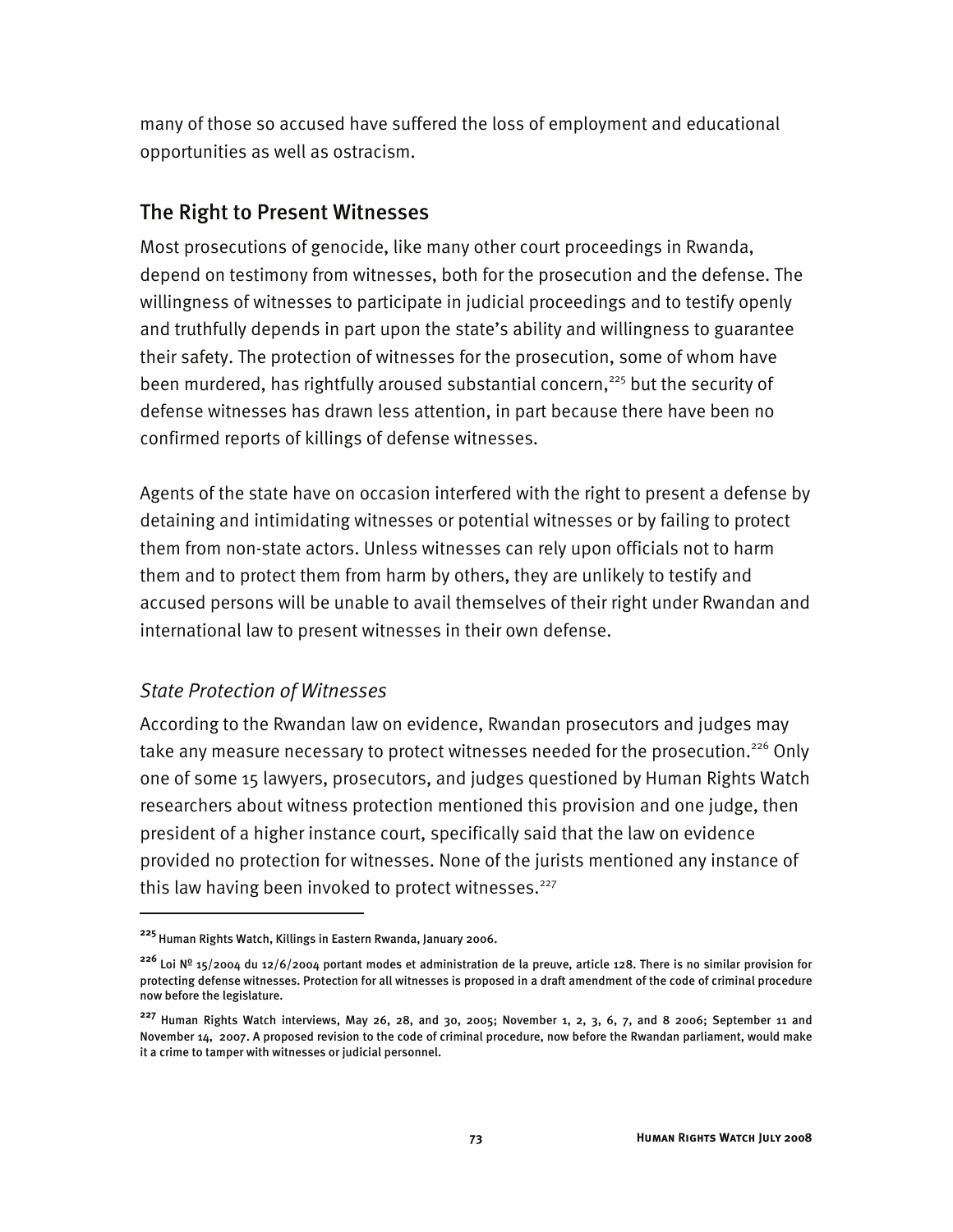Despite this general lack of recourse to legal safeguards for protecting witnesses, the government did establish a witness protection service that has offered assistance to more than 900 people since its creation in 2005. Even those engaged in delivering this assistance said they were unaware of the article in the law on evidence providing protection for witnesses.<sup>228</sup>

As presently constituted, the witness protection service is under the national prosecutor's office, making it unlikely that witnesses for the defense who encounter problems would seek its assistance. In one recent case where nine defense witnesses were harassed after testifying at the ICTR and sought assistance from the witness protection service, they were threatened with harm rather than receiving help (see below).

#### *They Shut their Mouths*

The difficulty of presenting a defense through witness testimony remains one of the chief obstacles to the delivery of justice, particularly in cases that have attracted considerable attention. Asked about the right to defense, a former prosecutor said:

People are scared to defend any accused. When certain people are accused, you can see the shock on others' faces, but then they shut their mouths because they're afraid. And many judges have a tendency to listen to accusations more than to arguments in defense―there is no equilibrium between the defense and the prosecution.229

Several lawyers expressed the same opinion to Human Rights Watch researchers, one going so far as to say that there had been no persons willing to speak as defense witnesses in the cases in which he had defended persons accused of genocide.<sup>230</sup> In cases known to Human Rights Watch, it is more typical for a small

**<sup>228</sup>** Human Rights Watch interviews, official of the witness protection service, Kigali, November 8, 2006 and November 12, 2007.

**<sup>229</sup>** Human Rights Watch interview, former prosecutor, Kigali, May 28, 2005.

**<sup>230</sup>**Human Rights Watch interviews, Rwandan lawyers, September 19, 2006 and Kigali September 10 and 11, 2007; judge, August 17, 2007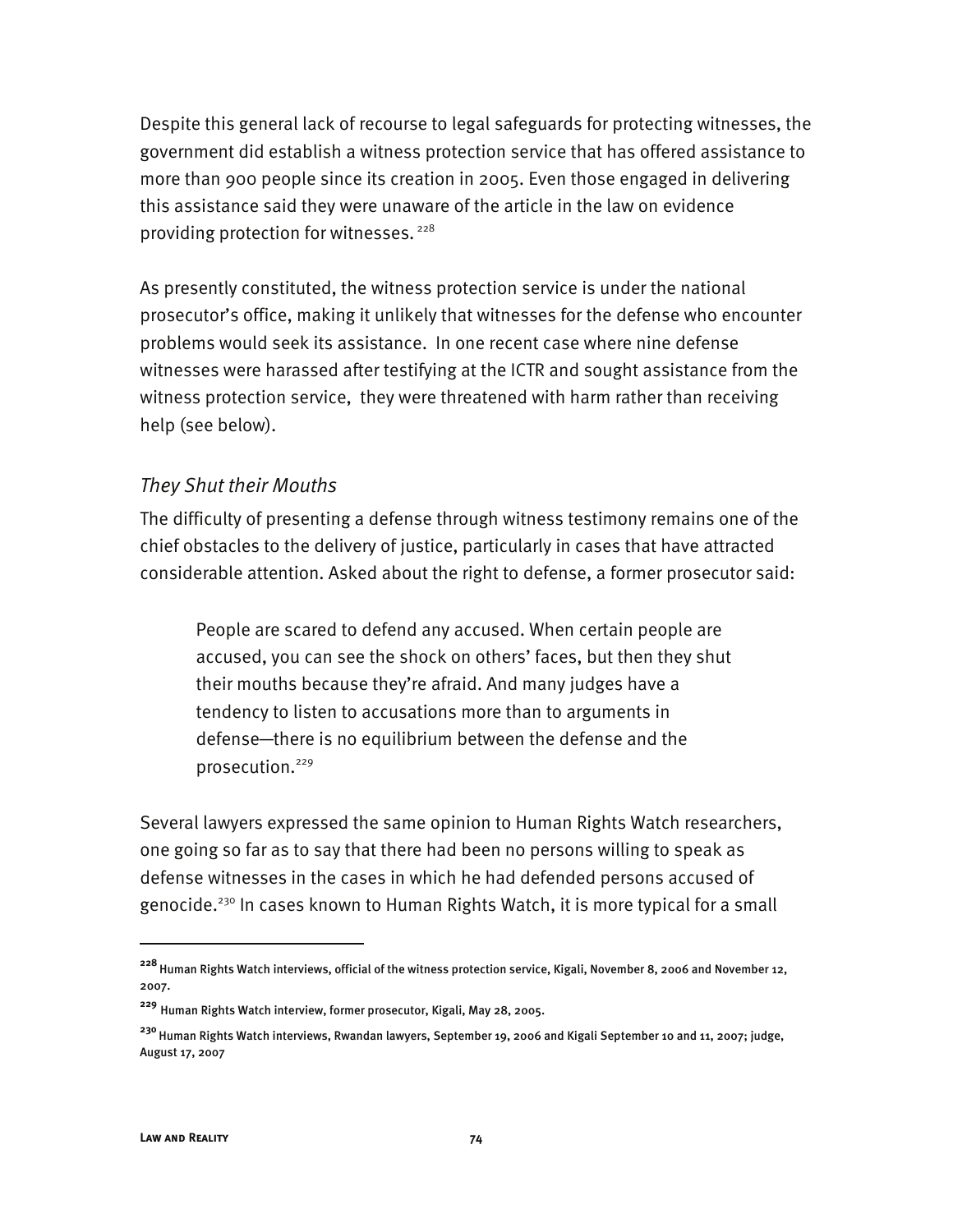number of witnesses to appear for the defense than none at all. It also appears that the greater the public attention to the case, the greater the difficulty in securing witnesses for the defense. A lawyer summed up the problem saying that Rwandans were well aware that "any statement can bring misfortune." $^{231}$ 

#### *Official Interference with Witnesses*

Police officers, security agents, and other officials have sought on occasion to influence the testimony of witnesses through the promise of rewards or through intimidation, mistreatment, detention or threat of prosecution. In several cases, officials hoped to obtain testimony for the prosecution, as in the case of Pasteur Bizimungu and his co-defendants,<sup>232</sup> but in others they sought to prevent or alter testimony for the defense.

In one bitterly contested case, a *gacaca* official summoned several genocide survivors and asked them to explain why they had given testimony for the defense. Local police reinforced the impact of the intimidation by arresting three defense witnesses and holding them in jail for more than a week on unspecified charges. When one of these persons was released, he was warned that if he persisted in giving testimony, he could be charged with "genocide ideology."233

On at least one occasion a judicial official threatened to arrest a defense witness in conventional court. In a trial for genocide in Nyamirambo, Kigali in 2002, one of two defense witnesses sought to establish the credibility of her testimony by saying that she had been present at a barrier with the defendant during the genocide. The prosecutor immediately threatened to prosecute her for that admission.<sup>234</sup>

In at least two cases before the ICTR, Rwandan authorities have failed to assist the ICTR in ensuring the right of the defense to present witnesses. Counsel for Col.

**<sup>231</sup>** Human Rights Watch interview, lawyer, Kigali, September 10, 2007.

**<sup>232</sup>** In a second case, high ranking police officials kept witnesses in an irregular place of detention (a residence) in order to ensure they testified as the prosecution wished. Human Rights Watch interview, by telephone, former high ranking judicial official, February 11, 2006.

**<sup>233</sup>**Human Rights Watch interviews by telephone and electronic communications, October 8, 16, 19, 30 and November 6, 2007.

**<sup>234</sup>**Jean Baptiste Uwarugira, "Ils ont été à la barrière," Le Verdict, no 35, février 2002, p. 15.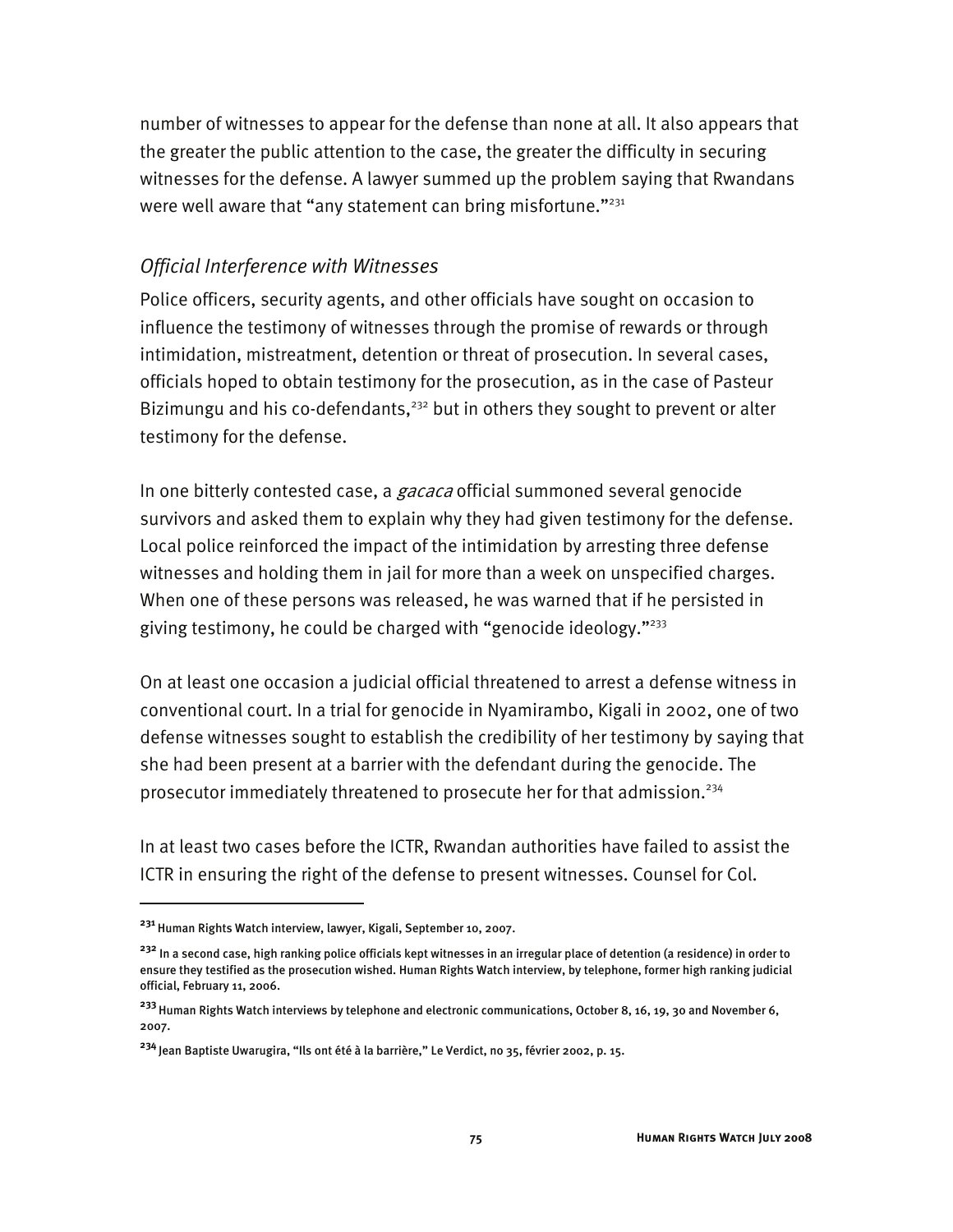Bagosora were unable to obtain the presence of Gen. Marcel Gatsinzi, even after Chamber I issued a subpoena compelling his appearance.<sup>235</sup> In a second case, Rwandan authorities refused for months to permit Agnes Ntamabyaliro to travel to Arusha to testify in defense of Justin Mugenzi. The order of Trial Chamber II, issued April 13, 2006 and directing the Rwandan government to permit her travel to Arusha finally resulted in her appearance, but only on August 21, 2006.<sup>236</sup>

Among other cases reported to Human Rights Watch of persons who encountered problems after having testified for the defense at the ICTR, one witness disappeared, two fled Rwanda after having been threatened, at least three were arrested, and at least one was re-arrested.<sup>237</sup> The arrests and re-arrest took place soon after the witnesses testified in Arusha, suggesting that the fact of having testified or the information provided during testimony was important in triggering the arrests.

#### *"Genocide Ideology" and the Risks of Testifying for the Defense*

Many persons who have valuable testimony to offer refuse to speak for the defense because they fear being perceived as making common cause with accused persons and thus opening themselves to accusations of harboring or propagating "genocide ideology." As indicated above, the 2006 Senate commission report mentioned statements about Hutu being wrongly detained as one manifestation of genocide ideology.<sup>238</sup>

In the case of Father Theunis only one person, a Human Rights Watch researcher, spoke in Theunis' defense. At least three other persons in attendance possessed information helpful to the defense but dared not speak. As crowds were departing at the conclusion of the session, they furtively expressed regret about their silence to

**<sup>235</sup>**Prosecutor v. Bagosora et al., Decision on Bagosora Motion for Additional Time for Closing Brief and Related Matters (TC), 2 May 2007; Human Rights Watch interview, November 12 2007.

**<sup>236</sup>**Fondation Hirondelle, "Le TPIR demande au Rwanda de laisser une ex-ministre venir temoigner," April 18 2006.

**<sup>237</sup>**Human Rights Watch, electronic communication, 28 August 2007; Human Rights Watch interviews, November 9, 11, 12, 13, 15, 16 ,2007.

**<sup>238</sup>**Rwandan Senate, Rwanda, Genocide Ideology and Strategies for Its Eradication, 2006, p. 18, notes 5-7.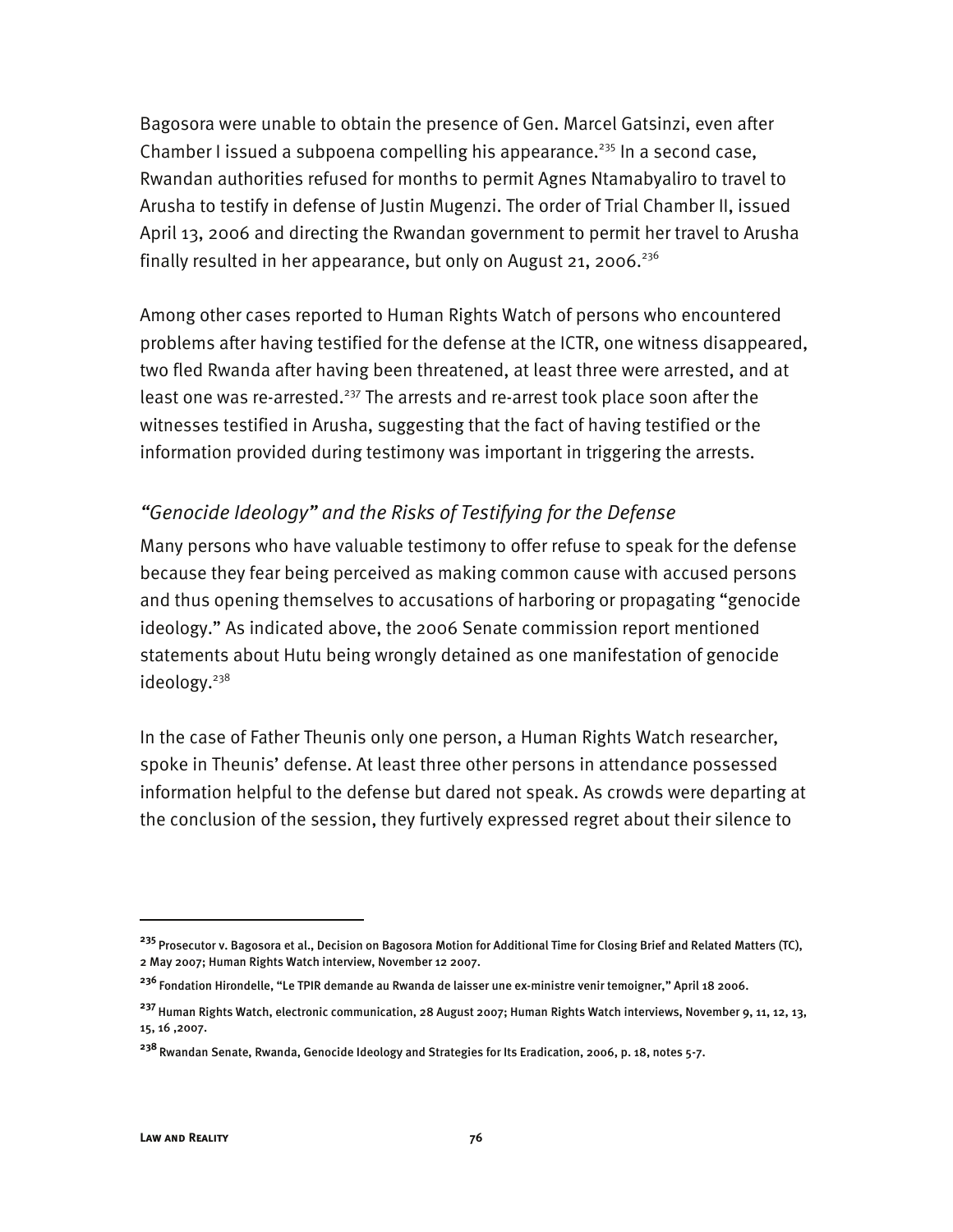Human Rights Watch researchers.<sup>239</sup> All had been colleagues of Theunis in the human rights movement.

General Frank Rusagara, known for his role as an ideological spokesman for the armed forces, also present that day, later published an article in the governmentlinked *The New Times* denouncing the witness who testified for Theunis as a "negationist," guilty of "trivializing" the genocide and "being an apologist of the génocidaires' forces."240

## *Popular Pressure and Official Threats*

Human Rights Watch researchers have recorded many instances where witnesses or potential witnesses for prosecution and for the defense have been harassed or threatened. Some of the saddest such cases involve survivors causing problems for other survivors who are willing to testify in defense of persons accused of genocide.

In one such case, nine defense witnesses who had testified in a genocide trial at the ICTR were expelled from Ibuka, the association of genocide survivors, as a result of their testimony. In documents filed as part of a motion by defense counsel, they said they had been harshly criticized at a local meeting of Ibuka in April 2008 and had then been expelled from the association, a decision that was transmitted in writing to the mayor of the district. They were told that they would receive no further benefits meant for survivors of the genocide, such as health care or school fees, and one person said she was threatened with expulsion from her home. Although the benefits are provided by a government fund rather than by Ibuka, a nongovernmental association, expulsion from Ibuka might well complicate receiving the benefits. In any case, the threatened persons believed that their expulsion had cost them their benefits.

After their plight became known at the ICTR, tribunal staff referred the problem to the office of the Rwandan prosecutor, who sent a representative of the Rwandan witness protection service to talk with the witnesses. According to the defense witnesses,

**<sup>239</sup>**Human Rights Watch conversations, September 11, 2005.

**<sup>240</sup>**Brig. Gen. Frank K. Rusagara, "The continued négationisme of the Rwandan Genocide, The New Times, January 11, 2006.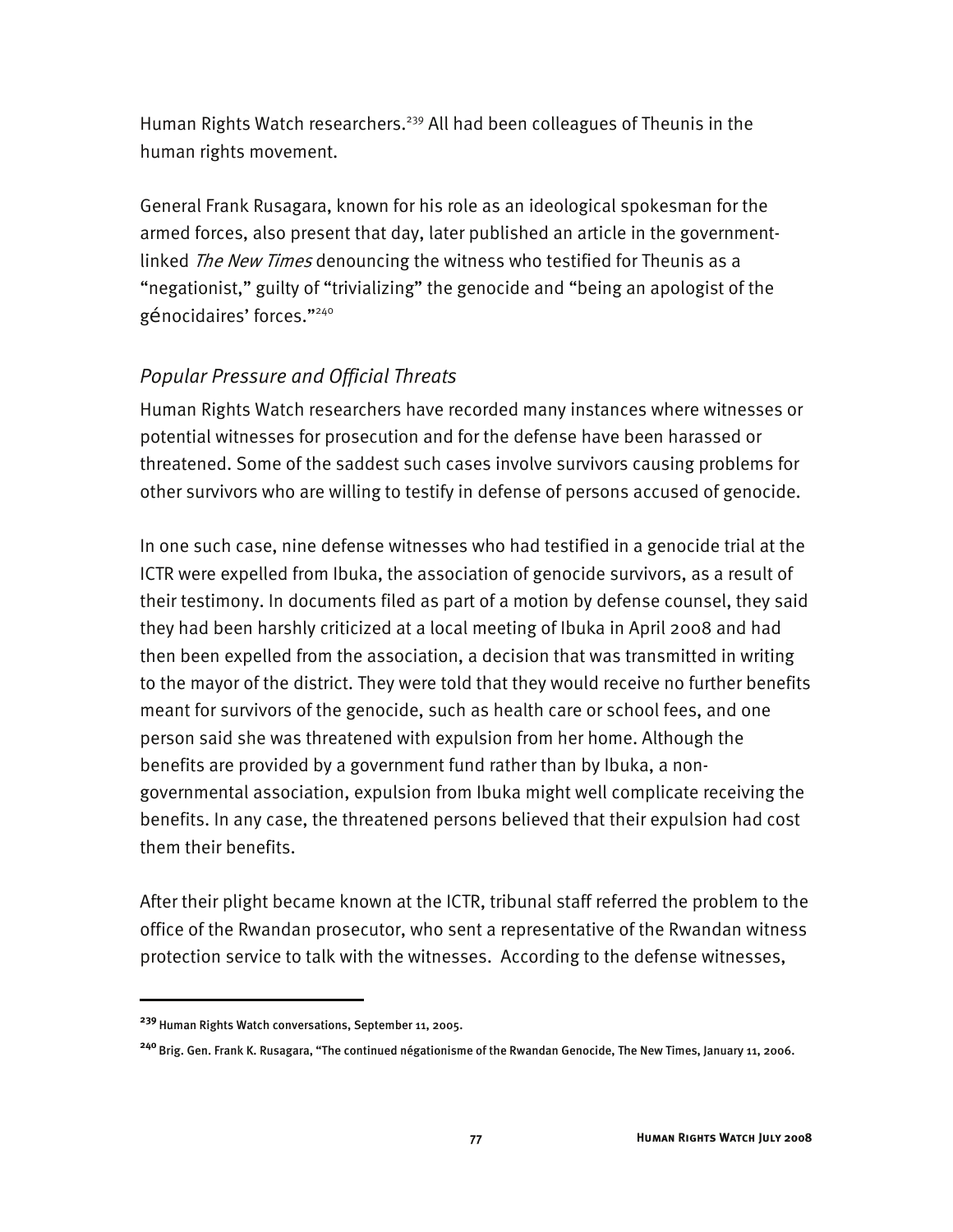the representative of the witness protection service threatened them with harm rather than providing them with assistance. According to a report filed by an ICTR staff member who investigated the case, the Rwandan deputy prosecutor general promised to meet the witnesses himself to assure them that their benefits would continue and undertook to see that the representative of the Rwandan witness protection service would be made aware that her conduct had been inappropriate.**<sup>241</sup>**

In several cases noted by Human Rights Watch researchers, persons who chose to keep silent later apologized either to the accused or to his family. In one dramatic instance, a genocide survivor broke down in tears as he admitted how ashamed he was at having refused to testify for a man who had saved his own life and that of more than a dozen members of his family. In at least some of these cases, the accused or his relatives have excused the silence of those who might have helped mount a defense, saying they understood the fear that dictated the choice.<sup>242</sup>

#### The Right to Legal Counsel

The 2003 Constitution guarantees the right to legal counsel, as does a 2004 amendment to the code of criminal procedure.<sup>243</sup> Many lawyers named the 2004 provision guaranteeing right to counsel at all stages of judicial proceedings as one of the most important changes brought by the legal reforms.<sup>244</sup> Gacaca jurisdictions, however, remain the one dramatic exception to the exercise of that right with accused persons having no access to counsel at any stage of the proceedings.

The state has no obligation to assist indigent persons in obtaining counsel nor does any law provide remedies for accused persons unable to obtain counsel.<sup>245</sup>

j

**<sup>241</sup>** Prosper Mugiraneza's First Amended Emergency Motion to Institute Proceedings Pursuant to Rule 77 and appended exhibits, ICTR case no. ICTR-99-5—T, June 6, 2008.

**<sup>242</sup>**Human Rights Watch interviews with accused and family members of accused, Kigali, September 9, 2007 and December 2, 2007.

<sup>&</sup>lt;sup>243</sup> Republic of Rwanda, Official Journal of July 30, 2004, Law no. 13/2004 of 17/5/2004 concerning the Code of Criminal Procedure, articles 64 and 96.

<sup>&</sup>lt;sup>244</sup> Human Rights Watch interviews, lawyers, May 30, 2005, November 1 and 6, 2006.

**<sup>245</sup>**Constitution of 2003, article 18, provides: "The right to be informed of the nature and cause of charges and the right to defence are absolute in accordance with the law in a public and fair hearing in which all the necessary guarantees for defence have been made available." The 1996 Genocide Law, article 36, provided that defendants had the right to defense, but "not at government expense." Many view the removal of the provision "not at government expense" in the Constitution of 2003 as an improvement in the guarantee to a defense. Human Rights Watch interview, Kigali, May 31, 2005.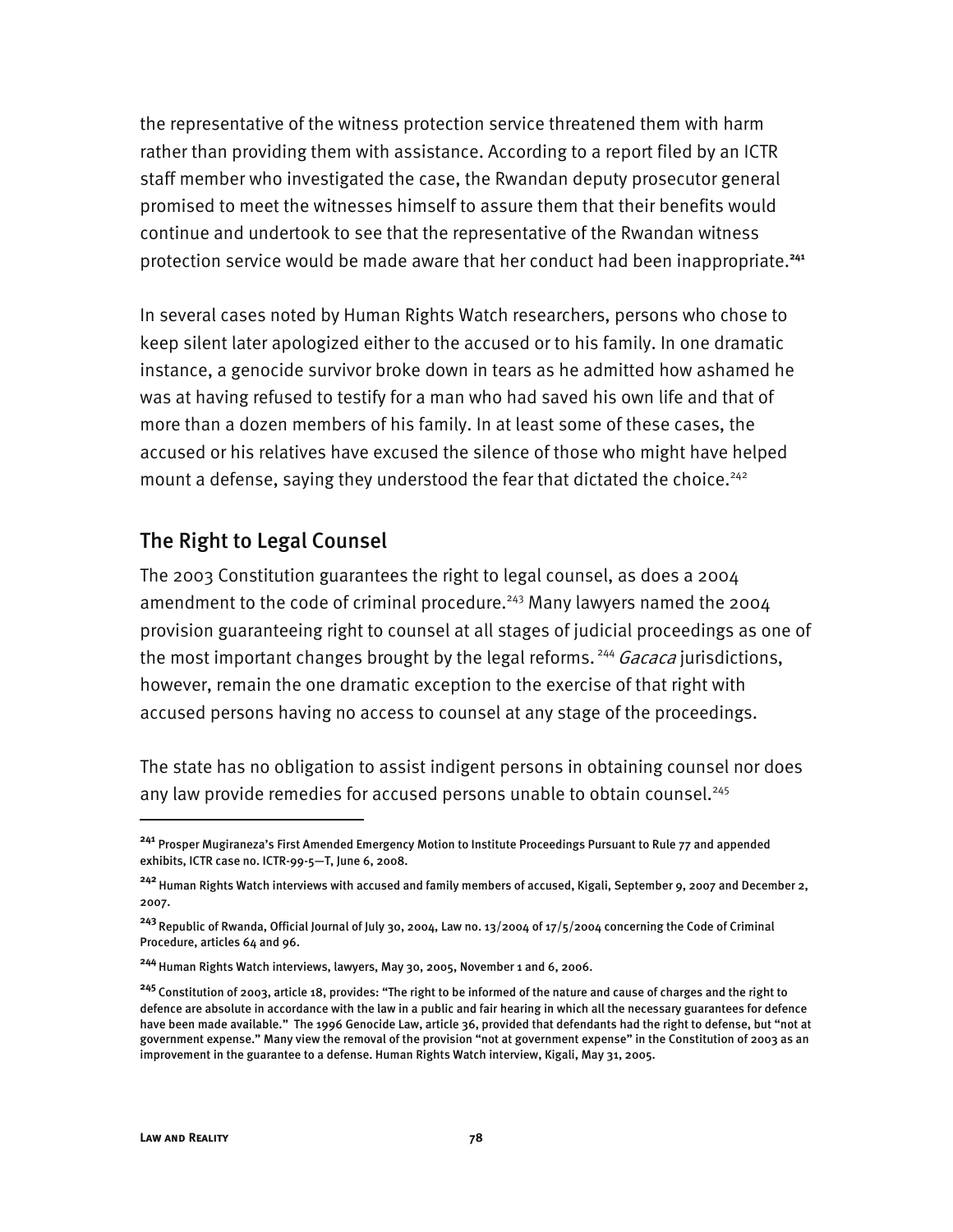According to one informed estimate, only 10 percent of Rwandans can afford to pay for legal assistance.**<sup>246</sup>** In principle, the bar association provides assistance to indigent persons who request help, but the fund to reimburse lawyers for expenses incurred in such efforts is more often than not empty with the result that lawyers are unwilling to undertake the work. According to one former officer of the bar association, the Rwandan government has promised to provide funds to help assure the defense of indigent persons but has not done so.<sup>247</sup> An international nongovernmental organization, Avocats sans Frontières (Lawyers without borders) offers assistance to some, but it too can respond to only a small number of the many needy persons requiring counsel.**<sup>248</sup>**

The Rwandan bar association counts  $84$  lawyers and  $149$  stagiaires, or apprentice lawyers,<sup>249</sup> but many of them focus largely, if not exclusively, on civil cases. In addition, virtually all of the lawyers are based in Kigali, meaning that persons living elsewhere find it hard to engage a lawyer, far less to have frequent access to him.<sup>250</sup> This poses a particular hardship for detainees who must wait for their lawyers to come to them. Judges and prosecutors working outside Kigali said that most of the defendants appearing in court—one judge estimated 80 percent of the defendants had no legal assistance.<sup>251</sup> All see scarcity of lawyers as a "huge problem" and "catastrophic," particularly for poor persons charged with serious crimes that carry heavy penalties.<sup>252</sup> Recognizing the extent to which ignorance of procedure constitutes a grave disadvantage for many defendants, one prosecutor said that he believed defendants without legal representation ordinarily received longer sentences than comparable defendants who had lawyers assisting them.<sup>253</sup>

**<sup>246</sup>** Human Rights Watch interview, Kigali, jurist working with international NGO in field of justice, April 28, 2007.

<sup>&</sup>lt;sup>247</sup> Human Rights Watch interview, lawyer, Kigali, November 1, 2006.

**<sup>248</sup>** Human Rights Watch interviews, lawyers, Kigali, November 1, 2006; September 11, 2007; Brussels, May 2, 2008.

**<sup>249</sup>** Statement by Gatera Gashabana, President of the Kigali Bar Association, Transcript, Oral Hearing on 11 bis motion, ICTR case ICTR-97-36A-I, chamber III, ICTR, April 24, 2008, p. 20.

**<sup>250</sup>** Human Rights Watch interview, lawyer knowledgeable about the state of the bar, Kigali, October 8, 2007.

**<sup>251</sup>** Human Rights Watch interview, judge, November 3, 2006.

**<sup>252</sup>** Human Rights Watch interviews, judges, November 3, 6, 7, 2006; prosecutor, November 8, 2006.

**<sup>253</sup>**Human Rights Watch interview, prosecutor, November 8, 2006.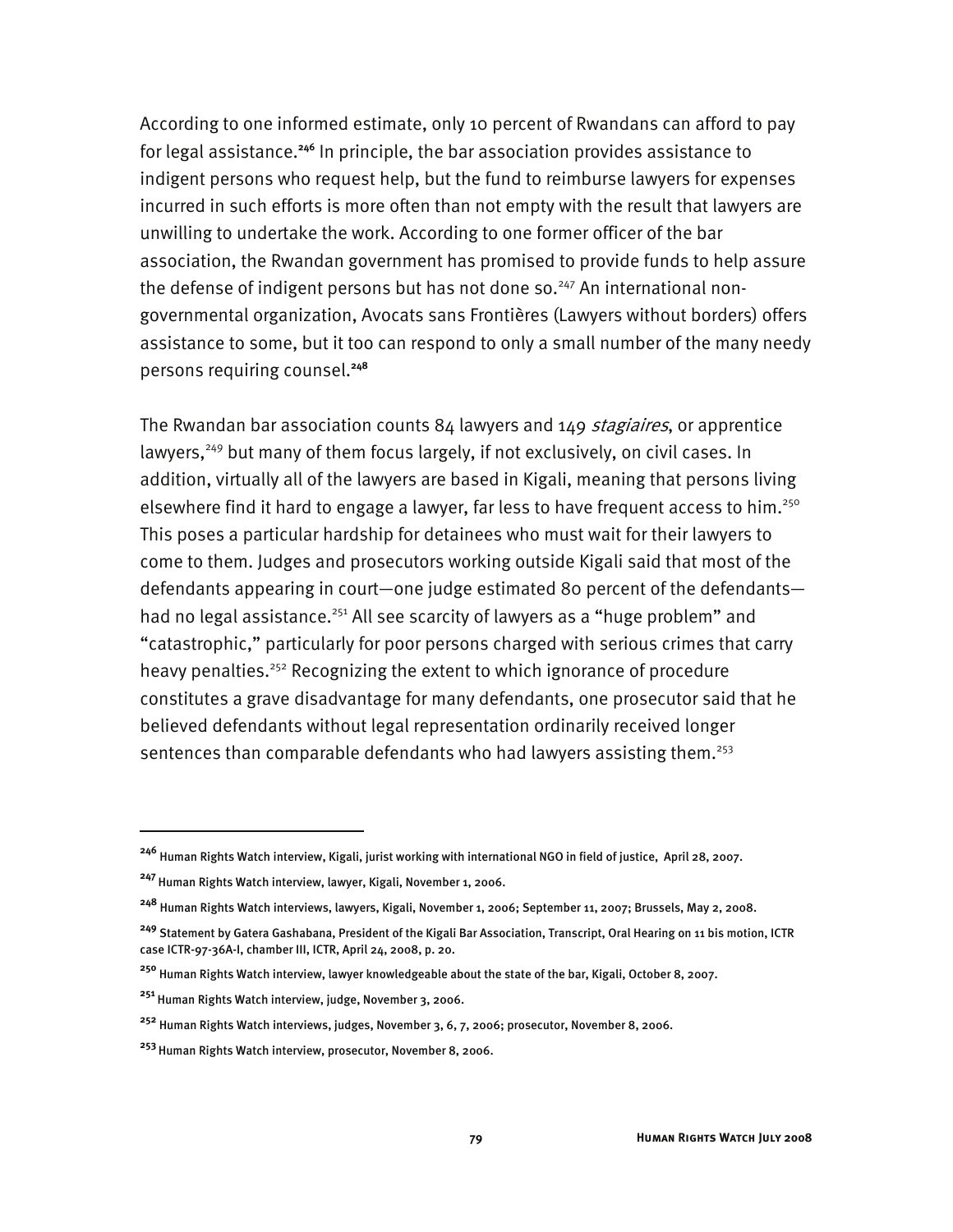The shortage of lawyers particularly affects minors, that is persons under the age of 18 years, who by law must have legal assistance for court appearances. This requirement, introduced as part of the legal reforms, should work to the advantage of underage defendants. But because minors, most of them poor, must wait their turn to receive free assistance, many spend long periods waiting in jail.<sup>254</sup>

Defendants appearing in court without counsel often request postponements. But even if they are granted a delay in which to find counsel, as many are, their chance of finding a lawyer is so small that many in the end prefer to continue without representation.255

#### *Taking the Difficult Cases*

Persons seeking legal assistance in several "sensitive" or highly visible cases have found that some lawyers prefer not to represent them for fear of possible political or economic consequences.<sup>256</sup>

One lawyer who defended a client in a case of political importance in 2004 and 2005 said that he had been followed and that his mail had been read by security agents during the time of the trial.<sup>257</sup> He also saw the number of his clients decline, a result, he believes, of pressure brought upon them by political leaders to take their business elsewhere. In two other cases where lawyers defended well-known persons accused of genocide, one lawyer was subject to interrogation by political leaders about his motives for representing such a client and another was threatened with prosecution for genocide. Both decided to take no more such cases in the future.<sup>258</sup>

In the Bizimungu trial, as mentioned above, his counsel was jailed for one night for contempt of court. In a genocide trial in September 2007, another lawyer apparently

**<sup>254</sup>** Human Rights Watch interviews, judges, November 3, November 6, and 7, 2006; prosecutor, November 8, 2006.

**<sup>255</sup>** Human Rights Watch interviews, judges November 3, 6, 2006; representative of non-governmental organization working in the judicial field, May 31, 2005.

**<sup>256</sup>**Cyiza Davidson , "Le Barreau des Avocats du Rwanda est persecute," Rushashya, July 2007; Human Rights Watch, electronic communications, October 7, 2005.

**<sup>257</sup>**Human Rights Watch interview, lawyer, September 10, 2007.

**<sup>258</sup>** Human Rights Watch interviews, lawyers, September 21, 2006 and October 9, 2007.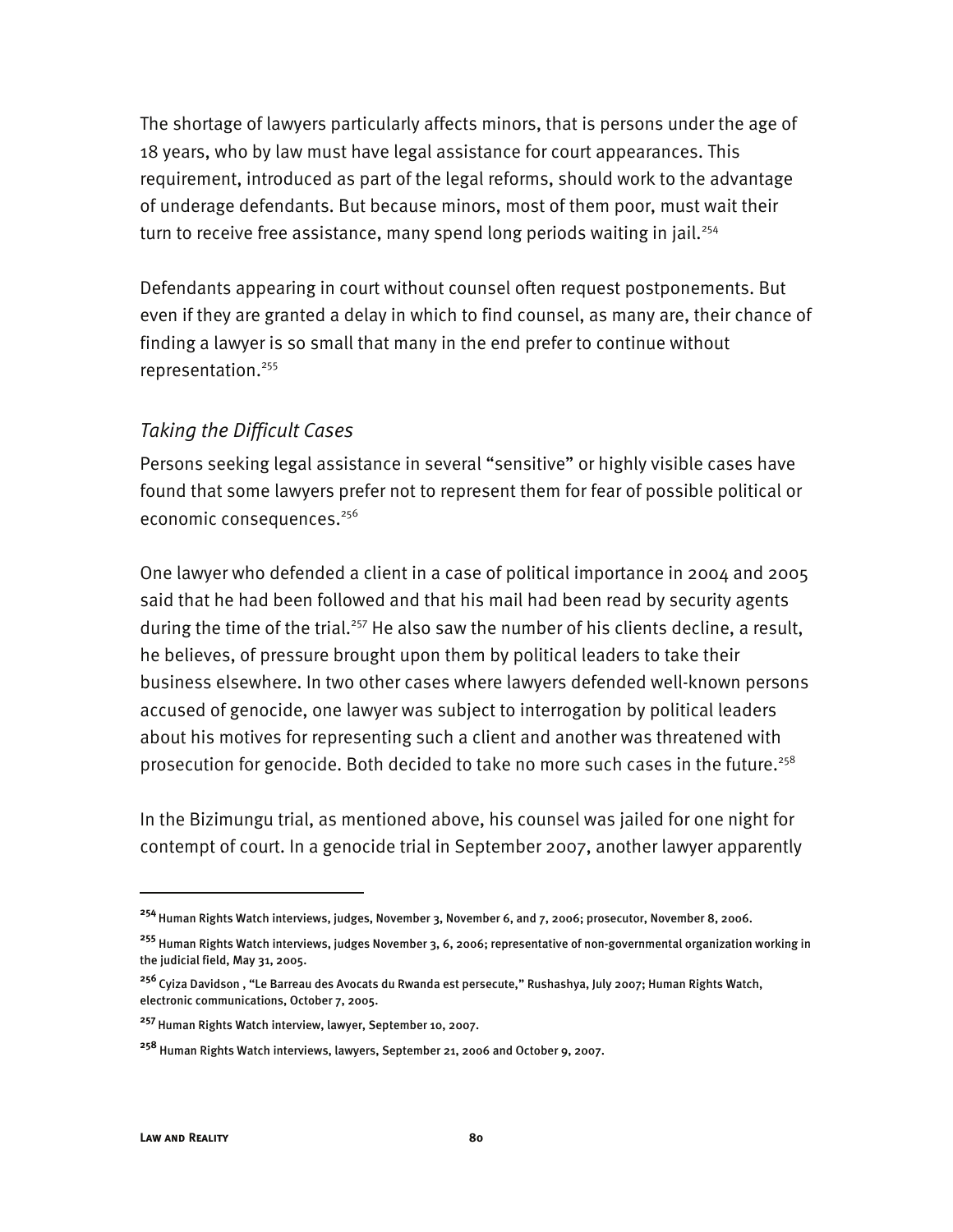angered the judge when he asked her to instruct the witness to stop referring to him as a génocidaire, or perpetrator of genocide. Without bothering with a trial, the judge immediately found him guilty of "indiscipline," sentenced him to one year in prison, and ordered him taken from the courtroom directly to jail. He appealed the decision and it was annulled the following day by the High Court.<sup>259</sup>

#### *Professional Solidarity*

I

In 2007 Rwandan lawyers stepped forward on at least two occasions to defend the integrity of their profession and the rights of their colleagues against attack by the state.

In the first instance they successfully resisted an effort by the state to give judges authority to order lawyers to divulge the contents of conversations with clients. They mobilized assistance from colleagues abroad in this effort.<sup>260</sup>

While concern was still high about the proposed amendment, President Kagame met with leaders of the judicial sector. The head of the bar association used the opportunity to raise continued illegal and arbitrary detentions by police and other state agents. Other lawyers welcomed this initiative, but—according to the press and to another lawyer present at the session—many officials reacted angrily to his statement.<sup>261</sup>

According to one well-placed jurist, a judge with strong ties to the RPF suggested to his colleagues that it might be appropriate to curb the growing assertiveness of the bar. This suggestion was said to have influenced the judge who sentenced a lawyer to a year in jail, as described above. Once the news of the lawyer's arrest became known, other lawyers rallied to his defense. Several supported his successful appeal

**<sup>259</sup>** High Court ,Nyanza, Jugement RPA 0786/07/HC/NYA, 27 September 2007; Godwin Agaba and Felly Kimenyi, "Lawyer released after colleagues' protest," The New Times, http://www.newtimes.co.rw/index.php?issue=1301&article=1234 (accessed September 27, 2007)

**<sup>260</sup>**Human Rights Watch interviews, lawyers, September 11 and October 8, 2007; Fondation Hirondelle, "Les Avocats Rwandais denoncent une ingérence dans leur pratique professionnelle," March 17, 2006.

**<sup>261</sup>**Cyiza Davidson , "Le Barreau des Avocats du Rwanda est persécuté," Rushashya, July 2007; "President Kagame opens justice sector retreat, " The New Times,

http://www.newtimes.co.rw/index.php?option=com\_content&task=view&id=319&Itemid=54 (accessed June 2, 2007)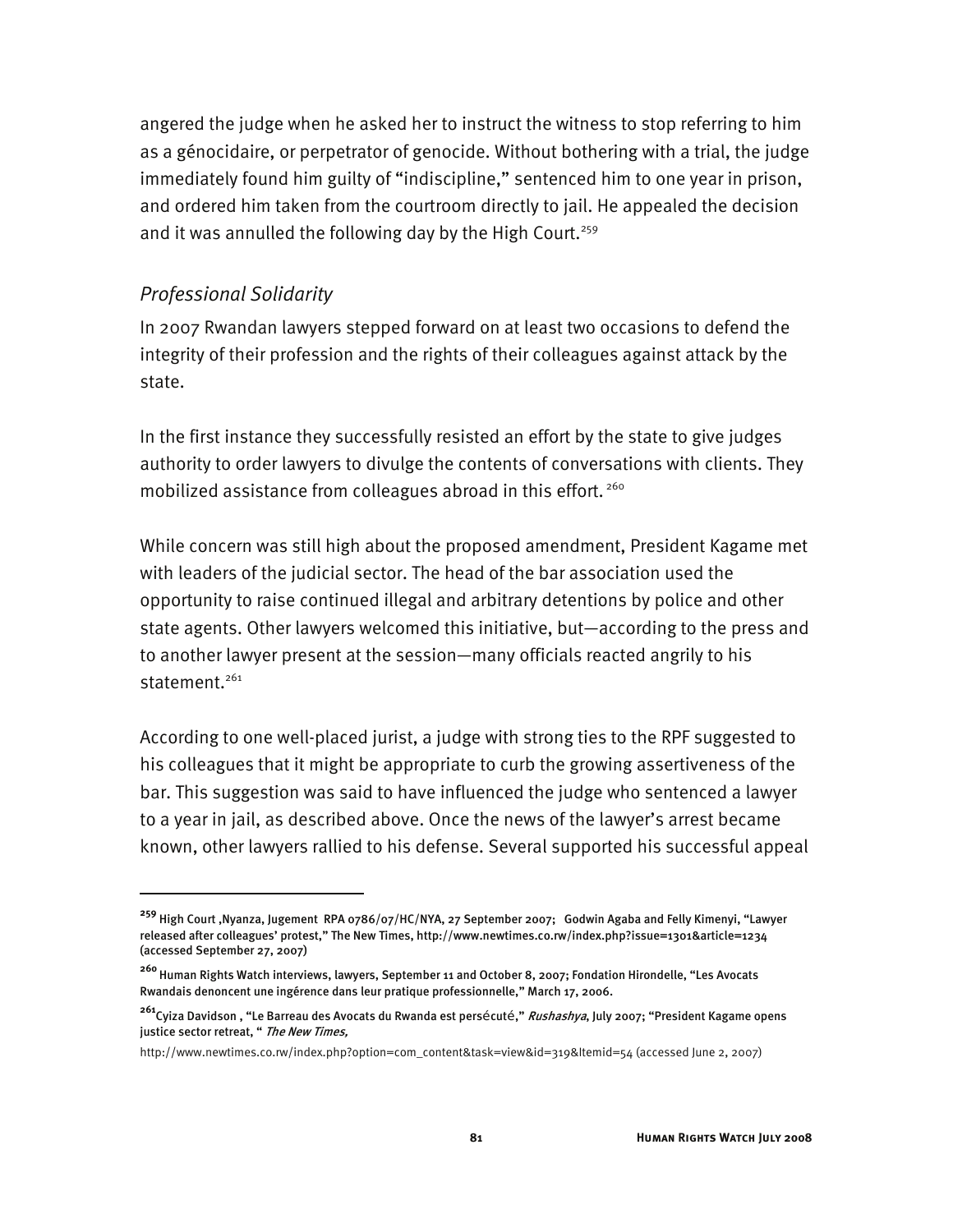to the High Court while others engaged in a joint action that the press described as a "strike," a term eschewed by the lawyers themselves.<sup>262</sup>

#### *Flight of Lawyers*

According to Human Rights Watch information, as well as to press accounts, several lawyers have felt so threatened after having defended clients in "sensitive" cases that they have left Rwanda to seek asylum abroad. In one case documented by Human Rights Watch, the lawyer had represented a client accused of "genocide ideology" in 2006.<sup>263</sup> According to US State Department reports, three lawyers have fled Rwanda in the last two years.**<sup>264</sup>** At the time of this writing, another lawyer has just decided to leave Rwanda because of threats that resulted from his having defended persons accused of genocide. **<sup>265</sup>**

## The Right to Humane conditions of Detention and Freedom from Torture

Detainees in the hands of Rwandan police and security agents are not assured of humane treatment. Extra-judicial executions by police, miserable prison conditions, and the practice of torture have threatened and continue to threaten the lives and well-being of persons in custody.

#### *Extrajudicial Execution and Excessive Use of Force*

Police officers shot and killed at least 20 detainees, most of whom had just been arrested, in the six months from November 2006 through May 2007. Official investigations concluded that the officers had shot in self-defense, conclusions belied by information gathered independently by Human Rights Watch researchers. In December 2005, military police shot and killed at least five prisoners at Mulindi prison. As in the case of the detainees shot in 2007, an official characterized some of these victims as persons with "notorious criminal records."<sup>266</sup>

j

**<sup>262</sup>**Human Rights Watch interview, lawyers, Kigali, September 10 and 11, 2007.

**<sup>263</sup>**Human Rights Watch electronic communications, April 14 and 16, 2008; Cyiza Davidson, "Le Barreau des Avocats du Rwanda est persécuté," Rushashya, July 2007

**<sup>264</sup>** U.S. State Department, "Country Reports on Human Rights Practices, Rwanda 2007" (accessed March 29, 2008) http://www.state.gov/g/drl/rls/hrrpt/2007/100499.htm.

**<sup>265</sup>** Human Rights Watch electronic communication, June 11, 2007.

**<sup>266</sup>** Human Rights Watch, electronic communication from a diplomat, February 28, 2006;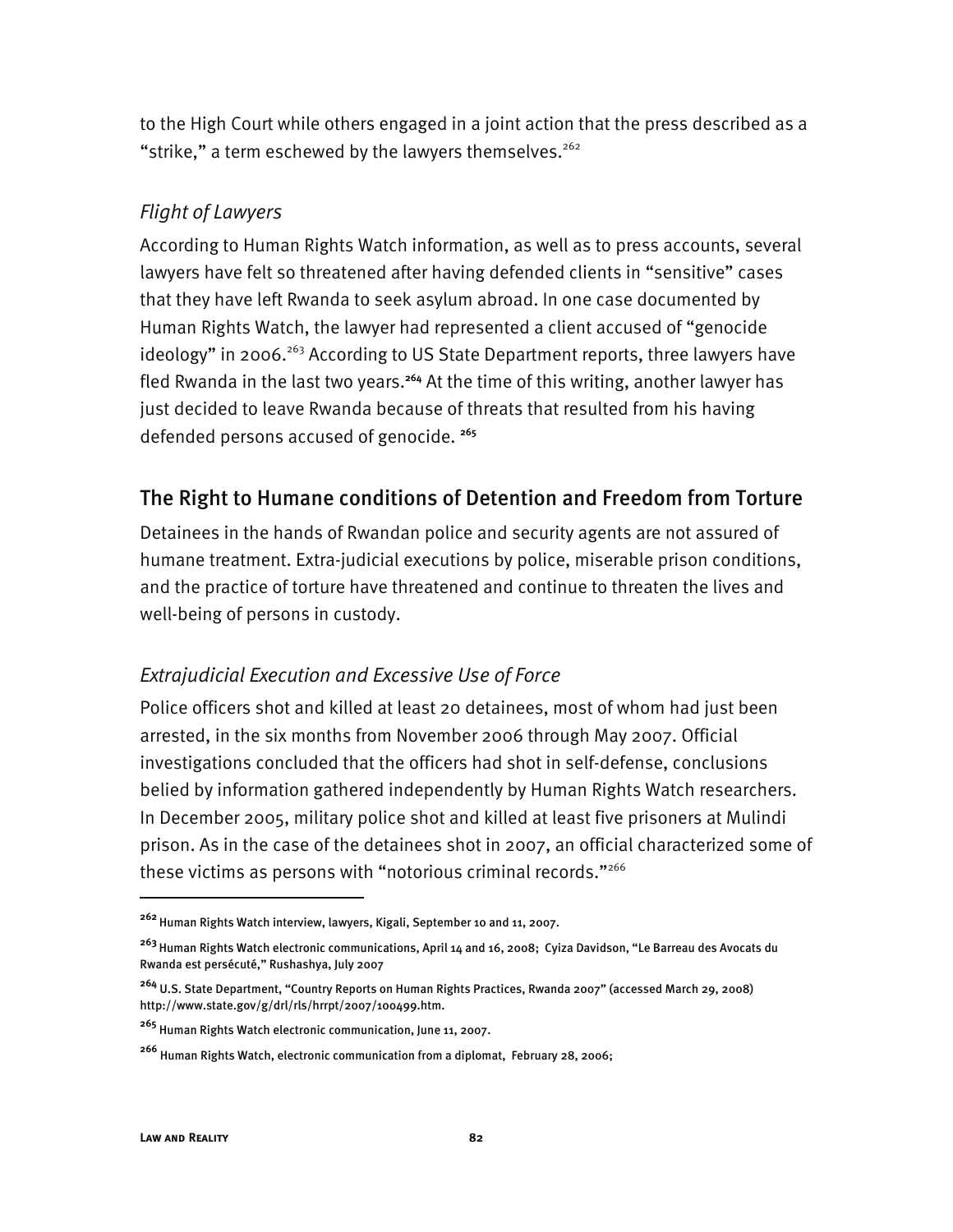In November 2007 police officials dismissed 127 police officers. According to one press account some were charged with murder, but the announcement made no link between the dismissals and the killings described above.  $267$  In April 2008, a prosecutor sought to begin the trial of three police officers accused of having shot and killed a civilian in their custody in Rwamagana, eastern Rwanda.<sup>268</sup> The three officers did not appear at the trial and the proceedings were postponed to an undetermined date.269

#### *Prison Conditions*

I

Conditions are always harsh in Rwandan prisons and at times when overcrowding has been most severe, conditions have been inhumane. Conditions in irregular places of detention are often worse than those in the prisons.<sup>270</sup>

When *gacaca* jurisdictions began holding pilot trials in 2005, the prison population was about 67,000 and was expected to decline as detainees were tried and some were liberated.<sup>271</sup> Contrary to official expectations, the prison population rose steadily after trials began on a nationwide basis in 2006. One reason for the increase was that the jurisdictions, which were expected to accept most confessions and order reduced terms of punishment, rejected large numbers of confessions and sentenced the defendants to long prison terms. The number of inmates peaked at about 98,000 in July 2007 but then began to decline as a new policy adopted by the ministry of justice permitted the release of persons sentenced to both jail terms and unpaid public labor. Instead of earlier arrangements requiring convicts to serve their prison terms before being eligible for the public labor part of their sentence, some

**<sup>267</sup>**Arthur Asiimwe, "Rwanda fires 127 police officers over misconduct," Reuters,

http://africa.reuters.com/wire/news/usnL06191056.html (accessed November 6, 2007); the account published by the government-linked press spoke only of charges of corruption, not of murder. Felly Kimenyi, "129 policemen fired," The New Times http://www.newtimes.co.rw/index.php?issue=1341&article=2147 (accessed Nov 7, 2007)

268 Human Rights Watch, Killings in Eastern Rwanda, January 2006.

**<sup>269</sup>**High Court, Rwamagana, April 2, 2008, case No. RP 0105/08/HCR/RG, with three police officers accused of having killed Alphonse Nshikiri, hearing suspended with no new trial date set.

**<sup>270</sup>**Human Rights Watch briefing paper, "Swept Away: Street Children Illegally Detained in Kigali, Rwanda," May 2006.

**<sup>271</sup>**R. Mukombozi and F. Kimenyi, "Top officials in retreat over prison conditions," The New Times, http://www.newtimes.co.rw/index.php?option=com\_content&task=view&id=253&Itemid=54 (accessed May 29, 2007).

James Munyaneza and Patrick Bigabo, "Army Regrets Mulindi Killings," The New Times, February 6, 2006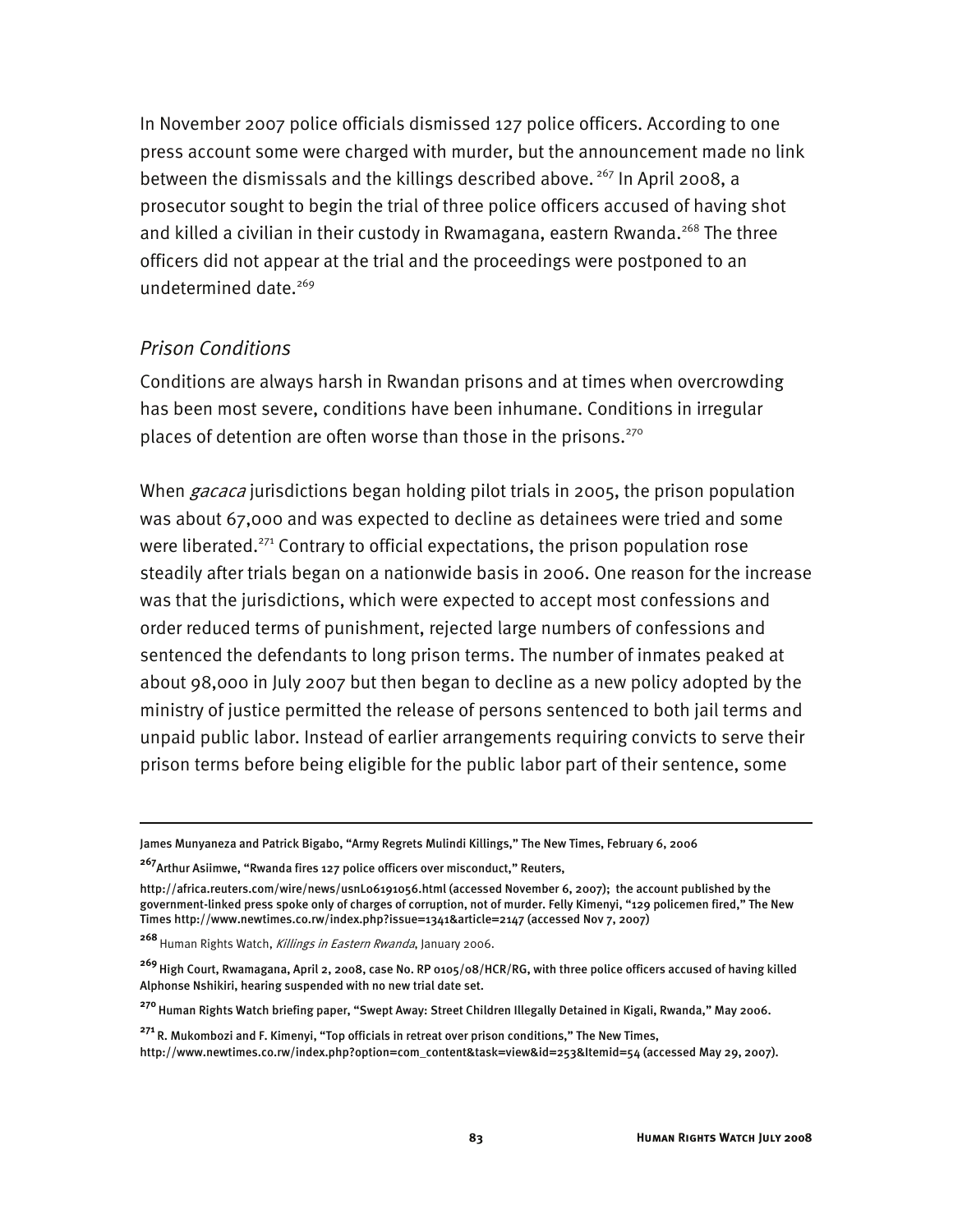were now permitted to go home to do the labor first. By the end of the year 58,560 persons were in prison.<sup>272</sup>

In many prisons inmates, whether detainees or convicted prisoners, suffer from inadequate sanitary facilities and shortages of food. Until recently more fortunate prisoners received additional food delivered by family or friends but prison authorities recently proposed banning such additional food supplies. They said that the containers used to transport the food were unhygienic and could harm the health of prisoners. In local lockups and irregular places of detention, detainees receive no food other than that brought by family, friends, or charitable organizations.  $273$  The ban on food deliveries apparently is meant to apply only to prisons and not to lockups.<sup>274</sup>

#### *Torture and Cruel Treatment*

In several cases in 2005, 2006, and 2007 police and other security agents severely beat detainees, including children, in police lockups and irregular places of detention.275 In addition, in three cases detainees reported being handcuffed twentyfour hours a day while held in places of detention or prisons in 2005 and 2007, one detainee for three days, several detainees for three weeks, and another detainee for five weeks. $276$ 

In a number of cases, including the above-mentioned cases of Bizimungu and his codefendants and the case of Kavutse, witnesses complained in Rwandan court of having been tortured, either to force them to confess to alleged crimes or to force

**<sup>272</sup>** Paulus Kayiggwa and James Buvinza, The New Times, "As Senators Show Discontent, Gov't Sets to Upgrade Prison Conditions," Kigali, October 18, 2007. Human Rights Watch interviews, December 17, 2004, and May 27 and 30, 2005; U.S. State Department, "Country Reports on Human Rights Practices, Rwanda 2007" (accessed March 29, 2008) http://www.state.gov/g/drl/rls/hrrpt/2007/100499.htm.

**<sup>273</sup>** Human Rights Watch briefing paper, "Swept Away: Street Children Illegally Detained in Kigali, Rwanda," May 2006.

**<sup>274</sup>** Innocent Gahigana, "Bill to Outlaw Carrying Food to Prisons", New Times, June 14, 2008 (accessed June 14, 2008) http://www.newtimes.co.rw/index.php?issue=13543&article=6648

**<sup>275</sup>** Human Rights Watch electronic communications, September 26 and October 2, 2007; U.S. State Department, "Country Reports on Human Rights Practices, Rwanda 2007" (accessed March 29, 2008) http://www.state.gov/g/drl/rls/hrrpt/2007/100499.htm.

**<sup>276</sup>** Human Rights Watch, written communication November 8, 2005; interviews with victims and family members, Kigali, September 5 and September 8, 2007.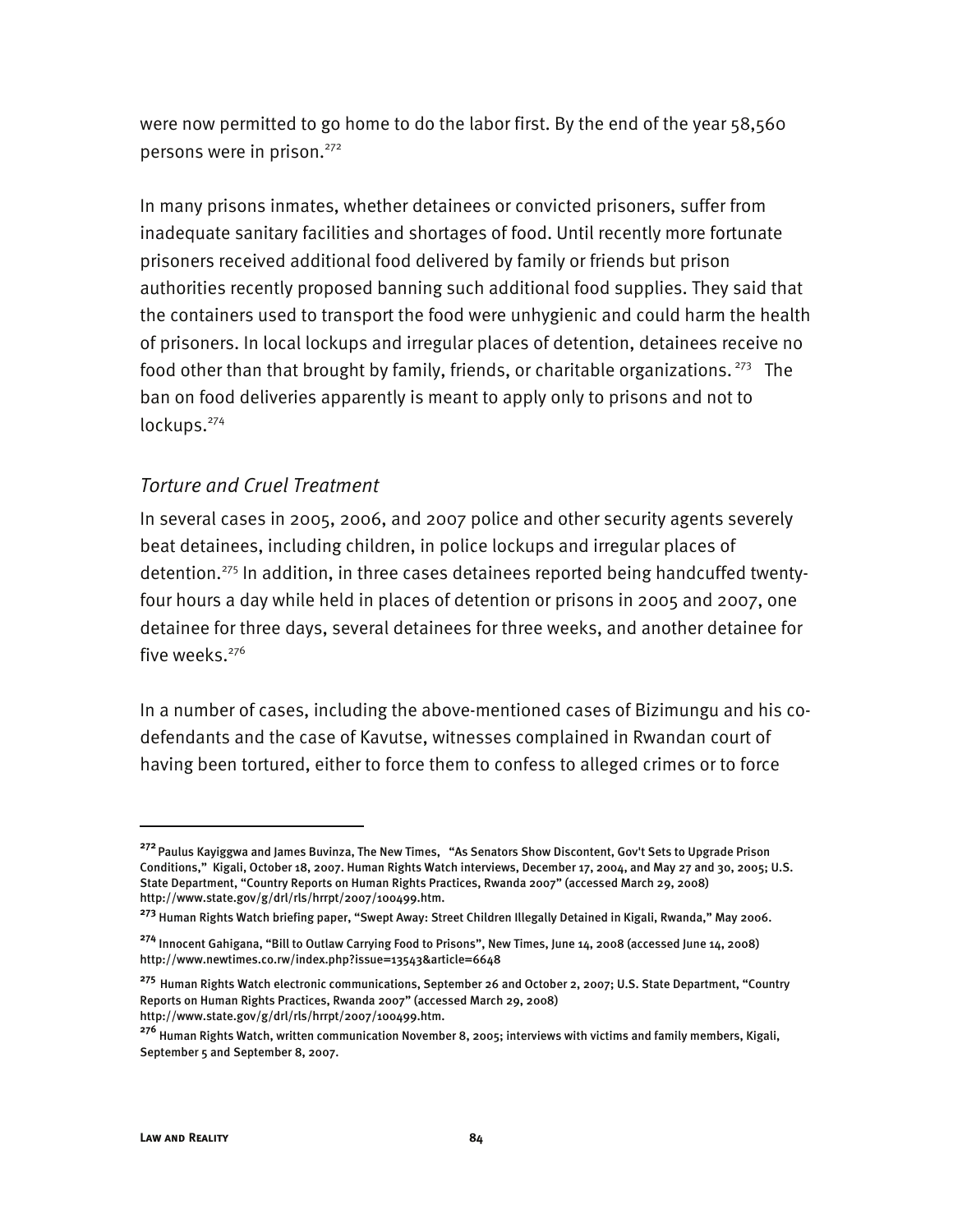them to testify against other people.<sup>277</sup> The most recent such case recorded by Human Rights Watch researchers dates to 2007. $278$ 

One case of torture involving Rwandan civilian police, military officers and other security agents was documented extensively in a US District Court hearing charges against three Rwandans accused of having murdered US citizens in Uganda. In a 160 page decision, the judge set out a detailed account of the testimony, including that of medical experts, which caused her to conclude that the Rwandans had been tortured by Rwandan state agents.<sup>279</sup> She refused to admit the confessions as proof of guilt and the U.S. prosecutor dropped the case. The Rwandan minister of justice, the prosecutor general, and the head of the military justice system were all made aware of this decision by May 2007, but to our knowledge at the time of this writing, no Rwandan judicial authority has investigated these abuses. Two of these three judicial authorities actually made light of the case, both saying that the scars of the victims proved nothing since all Rwandans had scars.<sup>280</sup>

Given the scarcity of information, it is impossible to assess the extent of torture by state agents, but it does appear clear that whatever torture does take place is not likely to be prosecuted and punished by judicial authorities.

## Protection from Double Jeopardy

Protection from double jeopardy is meant to provide accused persons with the assurance that an affair once judged is finished. This assurance is generally seen as important not just for the rights of the individual but also for confidence in the judicial system and for overall social stability.

The multi-faceted nature of the charge of genocide and the number of acts that a single accused person may have committed at different times and places can make

**<sup>277</sup>** High Court ,Kigali, Case No. RP 0004/05/HC/KIG-RP 41.934/KIG.

**<sup>278</sup>** Human Rights Watch interview, electronic communication, April 6, 2007; September 10, 2007.

**<sup>279</sup>**United States District Court for the District of Columbia, United States of America v. Francois Karake, et al., Criminal Action No. 02-0256 (ESH) p. 135, https://ecf.dcd.uscourts.gov/cgi-bin/show\_public\_doc?2002cr0256-325 (accessed October 29, 2007).

**<sup>280</sup>** Human Rights Watch interviews, prosecutor, May 2, 2007; exchange with the prosecutor general, The Hague, May 7, 2007.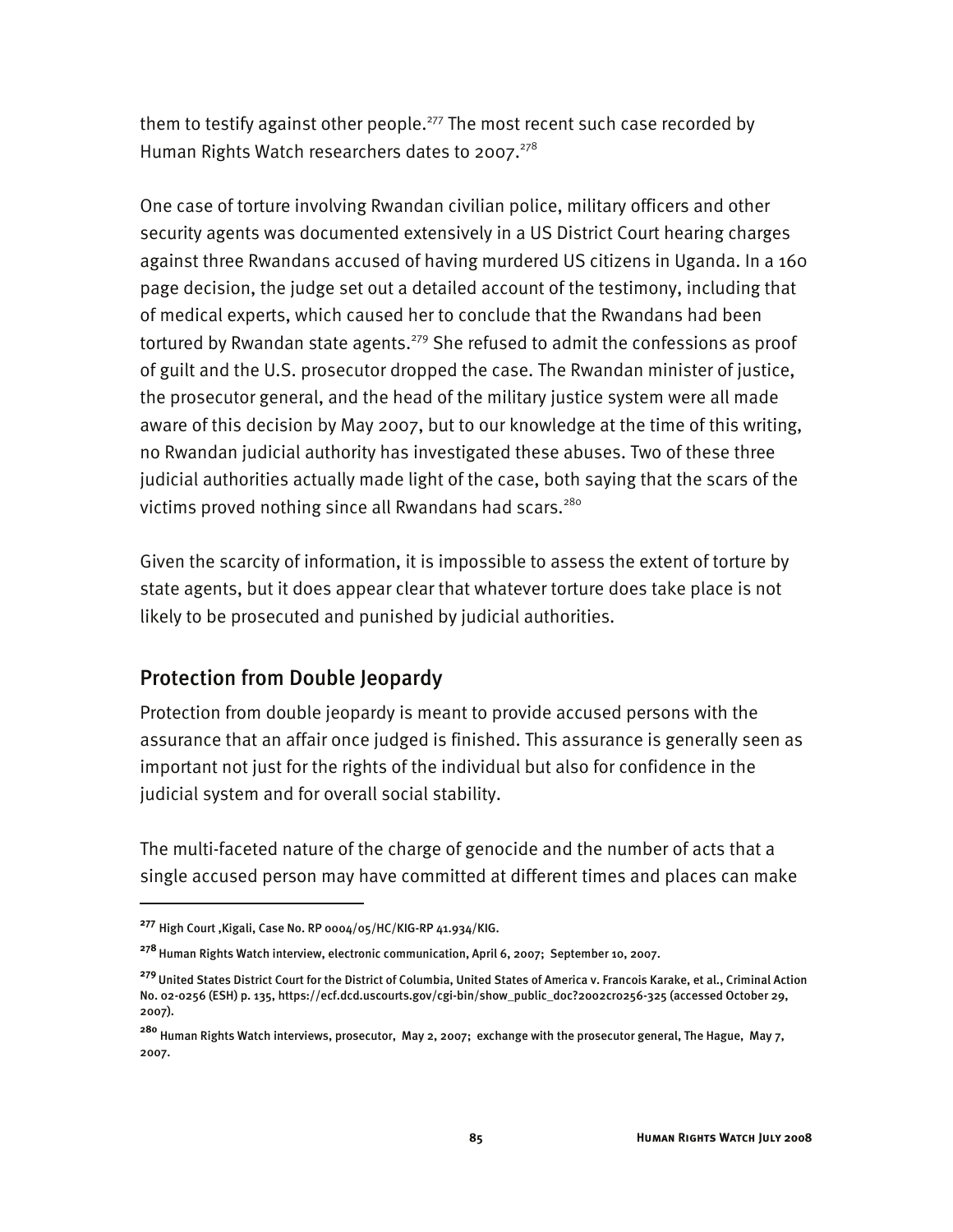it difficult to separate legitimate prosecutions from others that violate the accused's right to protection from double jeopardy. According to Minister of Justice Karugarama, however, dozens of accused persons have suffered violation of this right since  $2005.^{281}$ 

#### *Legal Loophole*

Under law, appeals to verdicts delivered in *gacaca* jurisdictions and in conventional courts take place within the same judicial domain where the first trial was held. The 2004 gacaca law, however, provides an unexplained exception to that general rule. It assumes that *gacaca* jurisdictions may try persons again for the same crimes for which they had been tried—and either acquitted or convicted—in conventional courts. Without providing any elaboration or guidance, the law simply states that any discrepancy in judgments between the two courts in the same case would be resolved by the *gacaca* appeal court.<sup>282</sup> This provision led one Supreme Court judge to comment caustically that the *gacaca* jurisdictions had become the new Supreme Court. $283$ 

Judges and others became aware of the risks of violations of the protection against double jeopardy as early as 2005 when *gacaca* courts began to investigate and prosecute persons already judged for the same crimes. Supreme Court judges asked the minister of justice to deal with the problem in 2006, either by legislative reform or some other means.**<sup>284</sup>** A provision of the law to amend the gacaca jurisdictions, passed by the legislature and awaiting presidential signature, would resolve the problem.

#### *Cases of Violation of the Protection from Double Jeopardy*

A man spent five years in prison and then was acquitted of charges of genocide. Several years later, he was called before *gacaca* on the same charges, lodged by the same people who had originally accused him with no new evidence introduced. The

**<sup>281</sup>**Human Rights Watch interview with Minister of Justice Tharcisse Karugarama, Kigali, September 10, 2007.

**<sup>282</sup>**Organic Law nº 16/2004 of 19/6/2004, article 93. The 2006 law repeats the same provision, but allows anyone to ask for revision of the judgment, not just the parties to the case as specified in the 2004 law. Gacaca law, 2006, article 20. **<sup>283</sup>**Human Rights Watch interview, judge, November 8, 2006.

**<sup>284</sup>** Human Rights Watch interview, judge, November 8, 2006.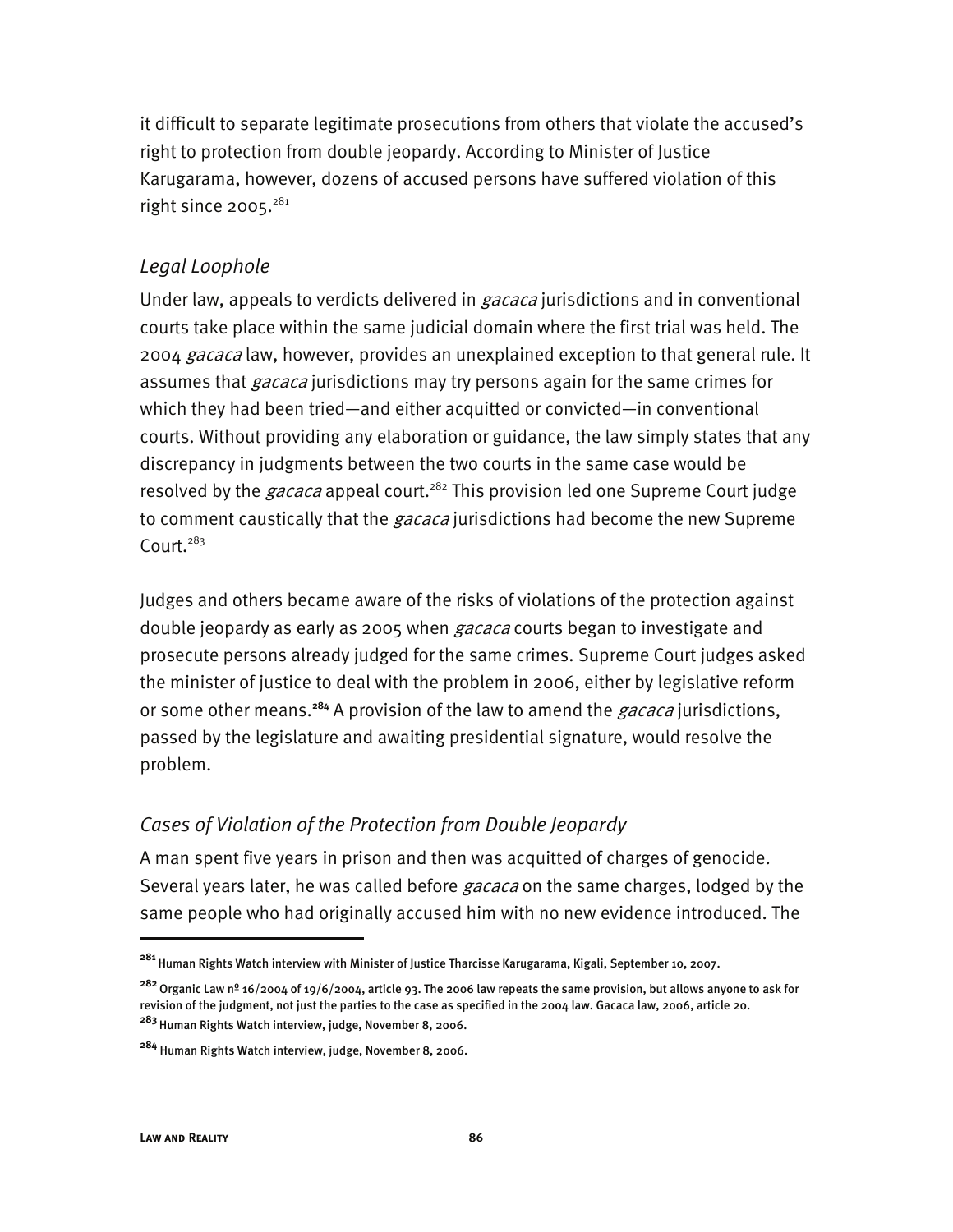gacaca judges declared they were not competent to hear the case but told the accusers that they could appeal the case to the *gacaca* appeals jurisdiction.<sup>285</sup>

In a similar case a man arrested in 1997 spent four years in prison before being brought to trial and acquitted of genocide charges. In 2007 he was called before gacaca accused, he believed, by the same persons who had originally charged him and for the same crimes, but the judges in this court found him guilty and sentenced him to 19 years in prison.<sup>286</sup>

In a third case, a man was arrested by a soldier in 1997 on the basis of a single accusation. No investigation was done of the charges. He spent seven years in prison and then was acquitted by a conventional court on the grounds that he had been mistaken for another person of the same name. In August 2006, he was called to *gacaca*, supposedly to appear as a witness but was immediately tried, found guilty of the charges for which he had been originally accused, and sentenced to 30 years in prison. He spent four more months in prison until his appeal was heard and he was again acquitted. He spent two weeks in prison before he was released.<sup>287</sup>

A case challenging the 2004 law is now pending before the Supreme Court. Joseph Mulindangabo, acquitted in conventional court on genocide charges, was then called to *gacaca* on the same charges. He appealed to the High Court in Nyanza to prevent the *gacaca* proceedings. The High Court ruled that it lacked jurisdiction in the case, which is now before the Supreme Court.<sup>288</sup>

## Monitoring Trials

I

When conventional courts were hearing cases of genocide on a regular basis before the judicial reforms, trial observers representing the Rwandan Human Rights League (LIPRODHOR) monitored the proceedings and reported on them in widely-distributed publications. LIPRODHOR was the civil society organization most harshly criticized by

**<sup>285</sup>**Human Rights Watch interviews, person knowledgable about the case, October 11 and 12, 2007.

**<sup>286</sup>**Human Rights Watch interview, October 17, 2007; gacaca observation notes, November 7, 2007.

**<sup>287</sup>** Human Rights Watch interview, Kigali, September 13, 2007.

**<sup>288</sup>** Human Rights Watch interview, person acquainted with the case, Kigali, March 22, 2008.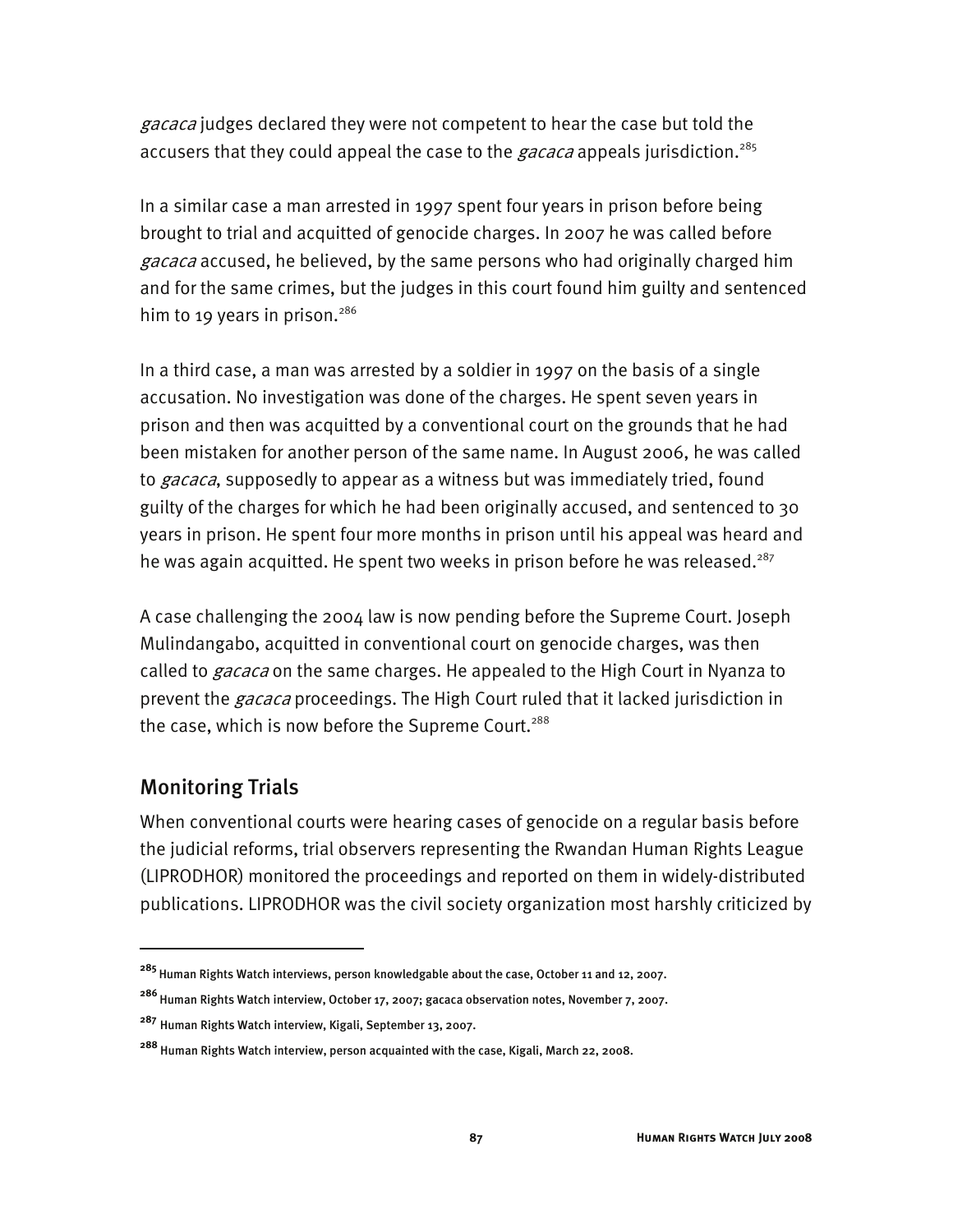government officials in the course of the 2004 campaign against genocide ideology. At that time 12 of its leaders, including some of the most experienced trial observers, fled the country. LIPRODHOR has since resumed some of its activities but no longer provides systematic trial observations in conventional courts.

Fair and effective trial monitoring can be a useful means to helping improve the performance of the courts. As the judicial system seeks to move towards fairer and more effective delivery of justice, LIPRODHOR or another credible human rights organization should be encouraged to establish a regular program of trial monitoring throughout the country.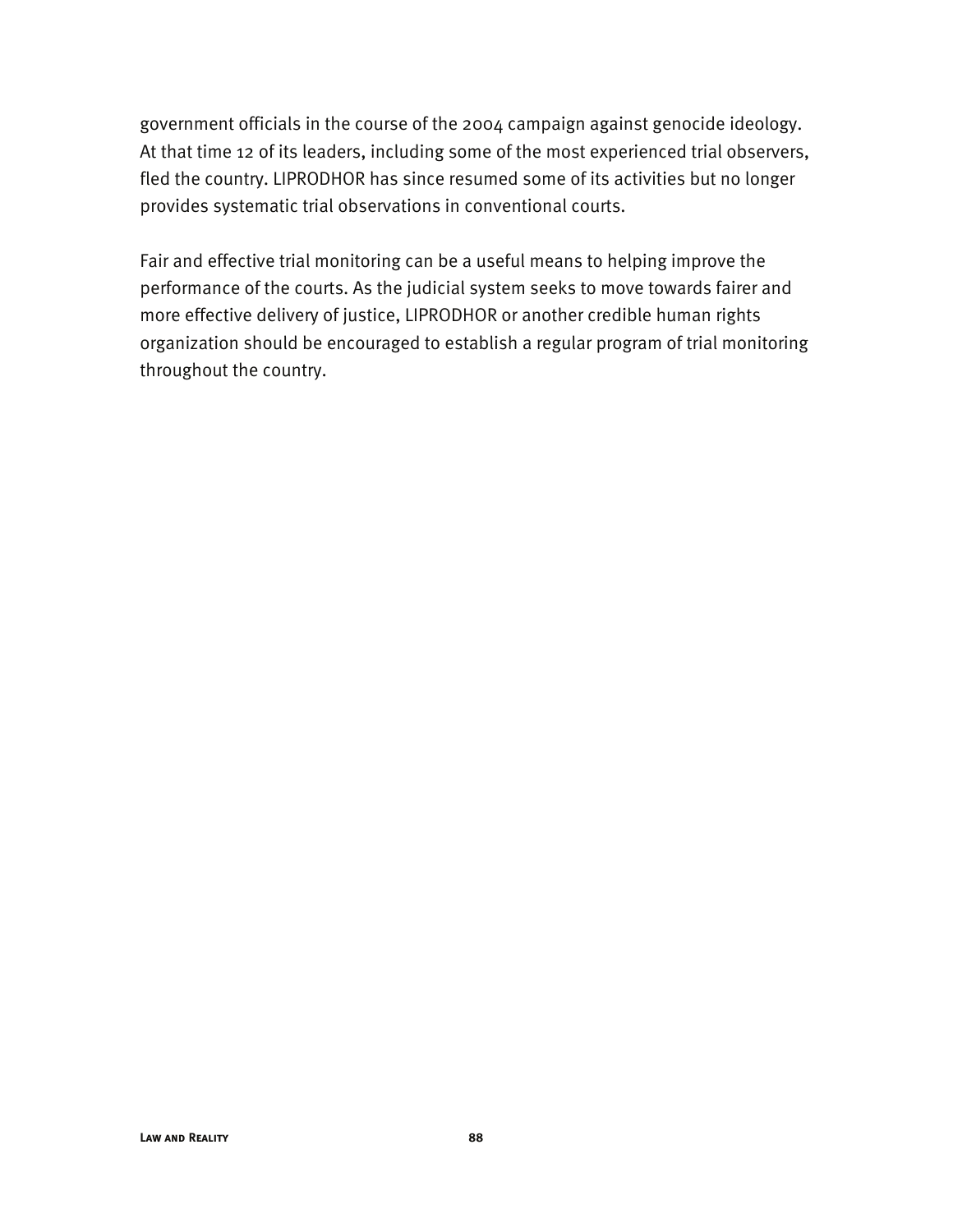# **X. Equal Access to Justice: Prosecuting Crimes by RPA Soldiers**

Equal access to justice requires that all citizens have the same rights to bring their claims before the courts. At least four UN bodies and numerous NGOs have established that some soldiers of the RPA committed serious violations of international humanitarian law by killing and otherwise abusing civilians in Rwanda since 1990. A Commission of Experts established by the Security Council in July 1994 concluded, for example, that in addition to the genocide of the Tutsi, war crimes and crimes against humanity had been committed by soldiers of the RPA, as well as by forces of the Rwandan government. The Commission, whose report was the catalyst for the establishment of the ICTR, "strongly recommend[ed]" that the Security Council ensure that the persons responsible for these crimes be brought to justice before an independent and impartial tribunal.<sup>289</sup>

According to estimates from experts working for the UN High Commissioner for Refugees between 25,000 and 45,000 persons were killed by RPA soldiers between April and August 1994.**<sup>290</sup>** A former Rwandan minister of the interior in 1994 and 1995 has estimated that some 60,000 persons were killed by RPA soldiers between April 1994 and August 1995.**<sup>291</sup>**

According to information from the Rwandan military justice system, it has prosecuted RPA soldiers responsible for killing approximately 100 civilians.**<sup>292</sup>** On June 12, 2008 the Rwandan government arrested four military officers in connection with the murder of 15 civilians, 13 of them clergy, in June 1994 (see below).**<sup>293</sup>** If these officers

**<sup>289</sup>**UN Secretary-General, "Letter dated 1 October 1994 from the Secretary-General to the President of the Security Council transmitting the interim report of the Commission of Experts on the evidence of grave violations of international huymanitarian law in Rwanda, including possible acts of genocide," paragraphs 146-150 of the Commission report, United Nations, The United Nations and Rwanda, 1993-1996, Blue Books Series, volume X, (New York: United Nations, 1996), p. 361. See also See Security Council Resolution 1503, August 28, 2003, S/RES/1503 (2003) and Security Council 1534, August 26, 2004, S/RES/1534 (2004); Final Report of the Commission of Experts established pursuant to Security Council Resolution 935 (1994), UNSC, UN Doc. S/1994/1405 (1994), at para.146 and para.147.

**<sup>290</sup>** UN High Commissioner for Refugees, "Note, la Situation au Rwanda," confidential, September 23, 1994; notes from briefing given by Robert Gersony, UNHCR, Geneva.

**<sup>291</sup>** Human Rights Watch interview, Nairobi, March 7, 1998.

**<sup>292</sup>** See annex 2.

**<sup>293</sup>** Kennedy Ndahiro, "Four RDF officers arrested," The New Times, (accessed June 12, 2008), http://www.newtimes.co.rw/index.php?issue=13559&article=7042.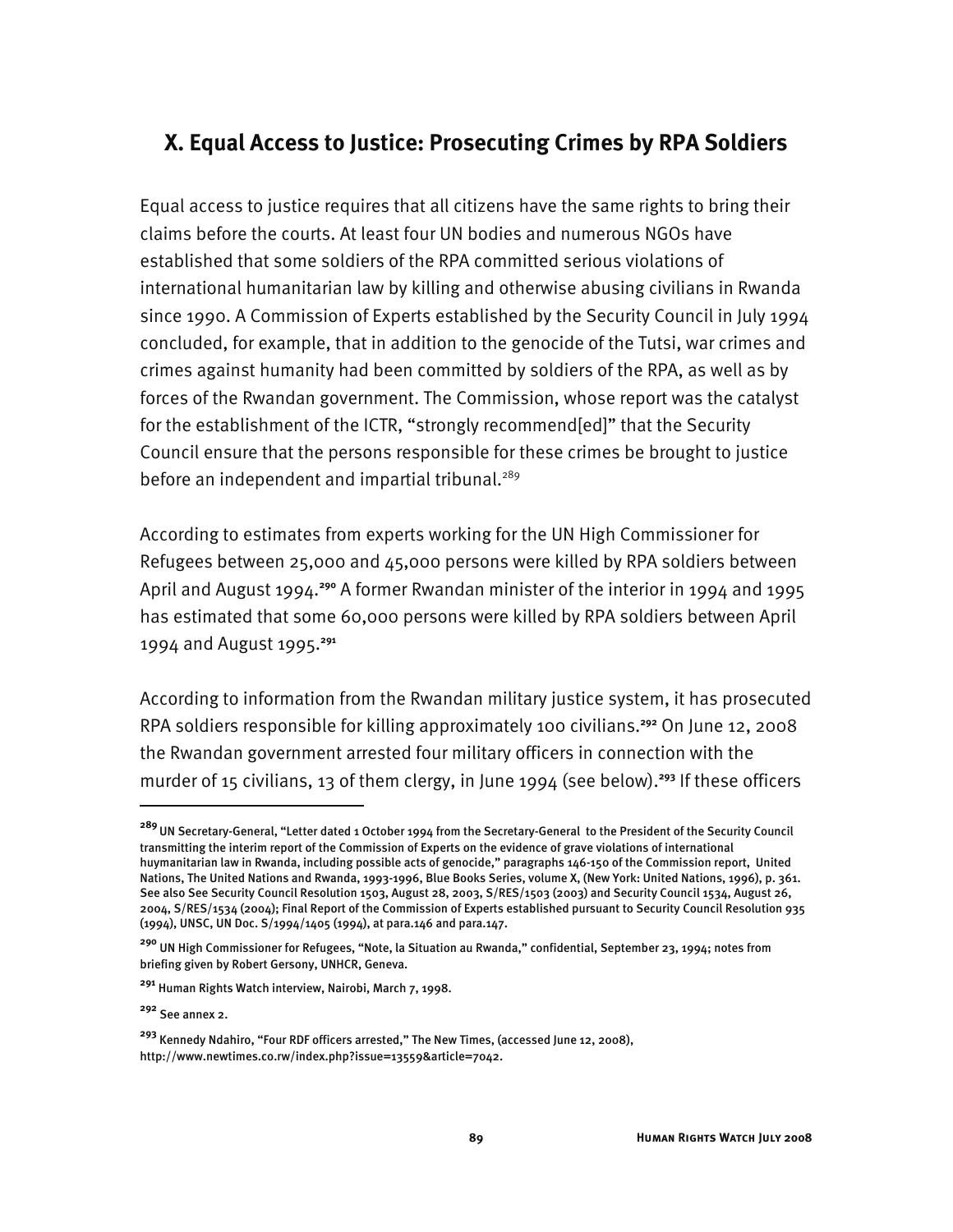are convicted, then about 115 Rwandan victims of crimes by RPA soldiers in 1994 would have received justice in Rwandan courts. Tens of thousands of other Rwandans who suffered from crimes by RPA soldiers in 1994 would still have had no access to justice. To insist on the right to justice for all victims, as did the UN Commission of Experts, is not to deny the genocide, nor does such an insistence equate war crimes with genocide; it simply asserts that all victims, regardless of their affiliation, regardless of the nature of the crime committed against them, and regardless of the affiliation of the perpetrator, must have equal opportunity to seek redress for the wrongs done them.

In the four years after taking power, the RPF-led government prosecuted 32 soldiers accused of killing or otherwise violating the rights of civilians during the year 1994, of whom 14 were tried, convicted, and sentenced to prison.<sup>294</sup> Most of those convicted were of lower ranks or were ordinary soldiers and they received punishments that were not proportional to the gravity of the crime. In government documents listing these cases, the crimes were called "crimes of revenge" or "human rights violations," not war crimes or crimes against humanity. They were prosecuted as violations of the Rwandan penal code, not as violations of international humanitarian law.<sup>295</sup>

After 1998, Rwandan military courts prosecuted no soldiers accused of crimes allegedly committed in 1994. When the *gacaca* jurisdictions were organized, the first law (2001) included war crimes in the jurisdiction of the *gacaca* courts, but the 2004 law eliminated that provision. A public information campaign then insisted that RPA crimes were not to be talked about in *gacaca*.<sup>296</sup> As one Rwandan commented,

j

**<sup>294</sup>**See annex 2 for a summary of the information provided by the Rwandan military justice system. In a press release reported June 12 by Fondation Hirondelle, Rwandan military spokesperson Major Jill Rutaremara said the government has prosecuted 43 soldiers for "war crimes and revenge crimes." The discrepancy from the number cited above may result from the army spokesperson including prosecutions of crimes that were committed after 1994. Fondation Hirondelle, "Quatre Officiers Rwandais Arretes pour le meurtre de treize responsables religieux en 1994," June 12, 2008.

**<sup>295</sup>**Documents provided by the Military Justice service, Kigali: " Capital Offences, a two page list, dated November 1994; one page untitled document, dated June 3, 1998; "Soldiers Who Committed Crimes of Revenge During and After 1994 Genocide and Were Prosecuted Before Rwandan Military Courts, April 2007; Military Law Reports, vols I and II, undated, but probably 1998 or 1999. See also Féderation International des Ligues des Ligues des Droits de l'Homme (FIDH), "Victims in the Balance, Challenges ahead for the International Criminal Tribunal for Rwanda," found at

http://www.fidh.org/afriq/rapport/2002/rw34a.pdf, particularly pp. 16-17 and annexes.

**<sup>296</sup>**Human Rights Watch interviews, Kigali, May 28 and 31, 2005. Top level government authorities regularly reinforce the restriction on gacaca's jurisdiction during public radio broadcasts as well. For example, Servilien Sebasoni, Spokesperson for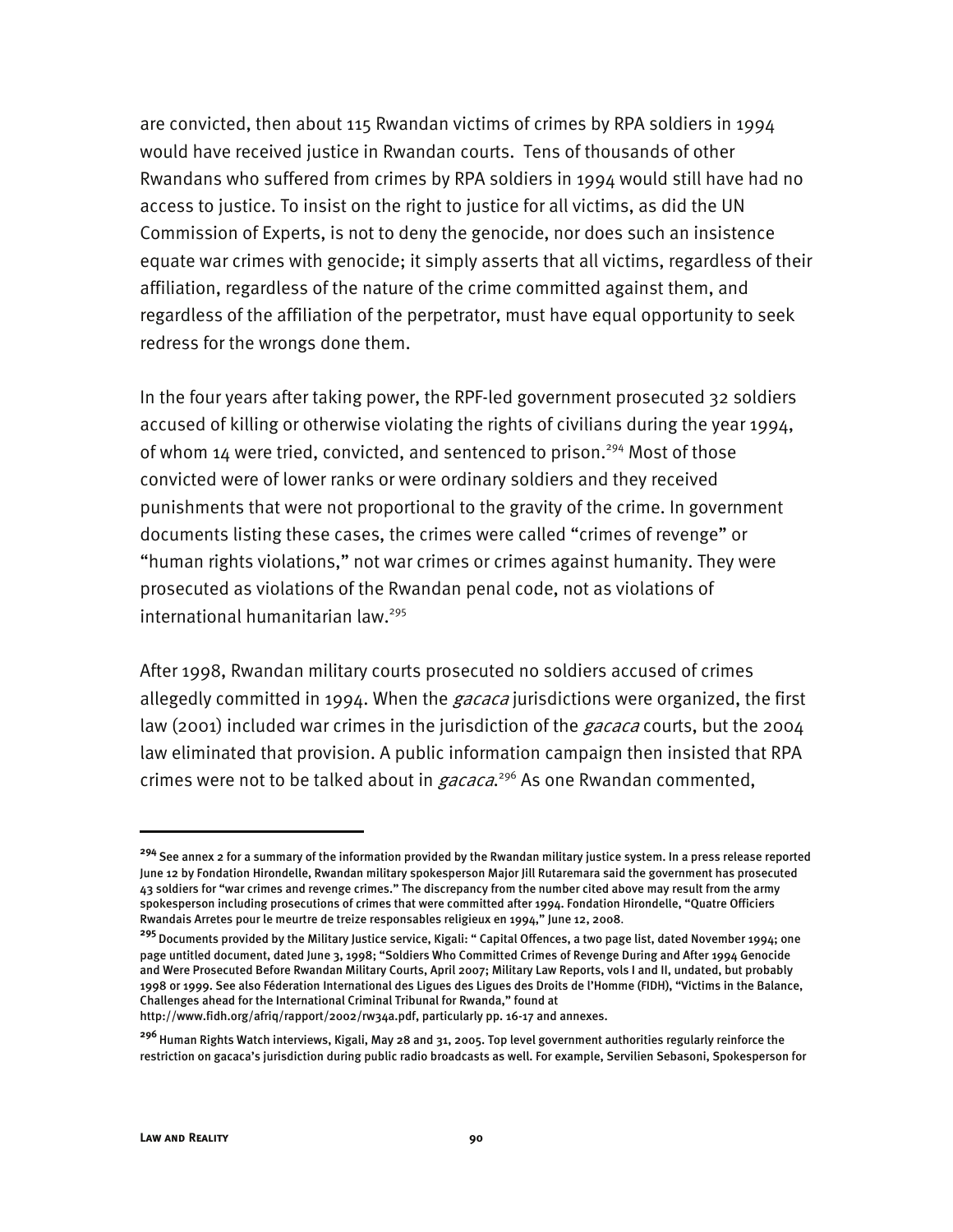The biggest problem with *gacaca* is the crimes we can't discuss. We're told that certain crimes, those killings by the RPF, cannot be discussed in gacaca even though the families need to talk. We're told to be quiet on these matters. It's a big problem. It's not justice.<sup>297</sup>

Government officials have frequently said that anyone who suffered at the hands of a soldier should report him or her for prosecution. Given that discussing RPA war crimes has been and continues to be equated with holding "genocide ideology," no Rwandan was ever likely to file a complaint.

#### *Prosecution of RPA Soldiers outside Rwanda*

After 1998 Rwandan authorities also sought to block the prosecution of RPA soldiers by jurisdictions outside Rwanda. In 2001 when ICTR prosecutor Carla del Ponte began investigating RPA crimes, Rwandan authorities brought political and diplomatic pressure on her to halt the investigations. When the prosecutor did not respond immediately to pressure, the Rwandan government imposed new regulations on the travel of witnesses to the ICTR in Arusha, Tanzania, forcing the ICTR to suspend three genocide trials.<sup>298</sup>

In June and July 2003 Rwandan authorities made use of the good offices of the United States to broker an agreement with the prosecutor concerning the timing and nature of investigations and prosecutions in RPA cases.<sup>299</sup> When the agreement failed to materialize, Rwanda supported a division of the mandate of the office of the prosecutor, an office that until 2003 carried out prosecutions for the ICTR as well as for the ICTY. The division of the office in effect removed Del Ponte from work on Rwandan cases and led to the naming of Hassan Bubacar Jallow as prosecutor of the ICTR. As of April 2008 Prosecutor Jallow had not committed himself to prosecuting any RPA soldiers at the ICTR although he had not foreclosed that possibility.<sup>300</sup>

the RPF, has blamed local authorities at the community level for failing to make the population understand that RPF crimes are not within the jurisdiction of the gacaca courts (Voice of America, morning edition, 31/05/2005).

**<sup>297</sup>**For example, Human Rights Watch interview, Kigali, former police officer, May 30, 2004.

**<sup>298</sup>**Human Rights Watch, "Rwanda and the Security Council: Changing the International Tribunal, August 1, 2003 (accessed March 29, 2008) http://hrw.org/press/2003/08/rwanda080103ltr.htm

**<sup>299</sup>** Human Rights Watch interviews, U.S. diplomat. Washington, January 21, 2003 and Arusha, ICTR official, May 20, 2003.

**<sup>300</sup>**Human Rights Watch interview with ICTR Prosecutor Hassan Bubakar Jallow, Arusha, April 24, 2008.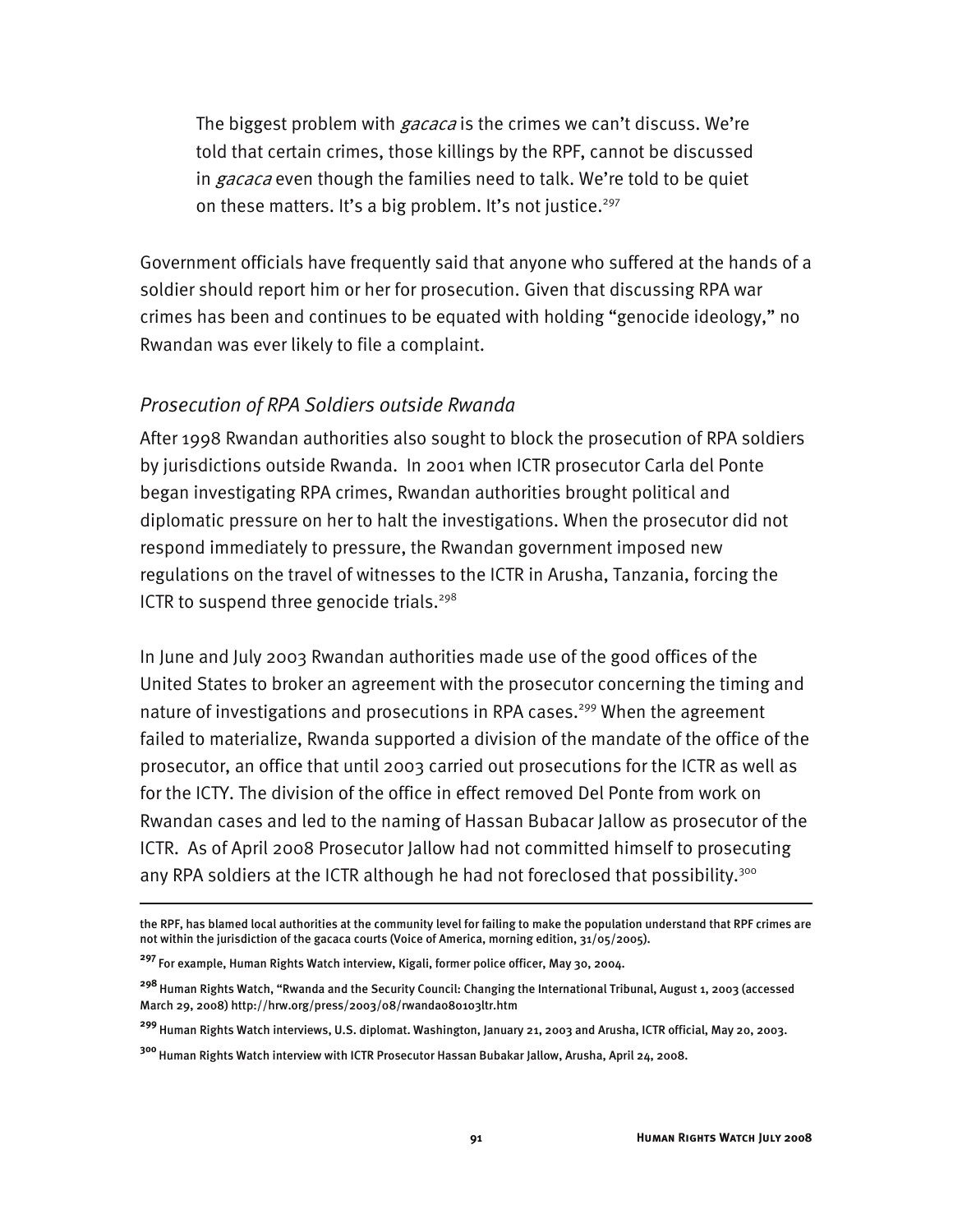In November 2006 French judge Jean-Louis Bruguière issued international arrest warrants for nine RPA officers, several of them highly placed, on accusations of having shot down President Habyarimana's plane in April 1994. The Rwandan government immediately broke diplomatic relations with France and expelled some French organizations from the country. In March 2008, Rwanda was still requiring the withdrawal of the warrants as a condition for resuming diplomatic relations with France.301

In addition, the Rwandan government appealed for relief from the International Court of Justice (ICJ) on the grounds that the French order violated Rwandan sovereignty and the diplomatic immunity of three of the officers being sought (one an ambassador, another the army chief of staff, and a third the chief of protocol). In order for the ICJ to take on a case, both parties must agree to accept its jurisdiction. Thus far France has refused ICJ jurisdiction in this matter, so no further action has been taken by the court.**<sup>302</sup>** Two other officers named by the French judge also sued in Belgian court seeking to prevent Belgium from executing the arrest warrants; that case will not be heard until 2009.**<sup>303</sup>**

In February 2008 Spanish judge Fernando Andreu Merelles issued international arrest warrants for 40 high-ranking RPA officers. In his judicial decision Judge Merelles said that he had tried without success to obtain cooperation from Rwandan authorities in investigating at least two of the crimes. Rwandan authorities have not begun any judicial action in reaction to Judge Melles order although some have proposed prosecuting the Spanish judge for "genocide ideology."304 High-ranking officials began denouncing the judge and his order in the press and at diplomatic gatherings, putting into effect their announced intention to deal with the Spanish order through political and diplomatic means. President Kagame reportedly told a journalist, "He has no moral authority in doing that. … If I met him, I would tell him to

**<sup>301</sup>**Human Rights Watch interview, Paris, French officials, March 12, 2008.

**<sup>302</sup>** International Court of Justice, "The Republic of Rwanda applies to the International Court of Justice in a dispute with France" (accessed June 13, 2008) http://www.icj-cij.org/presscom/index.php?pr=1909&p1=6&p2=1.

**<sup>303</sup>** Presentation of Minister of Justice Tharcisse Karugrama before the Rwandan Parliament, May 16, 2008; Fondation Hirondelle, "The Complaint for two Rwandan General[s] against France Delayed to May 24," (accessed June 13, 2008) http://www/hirondellenews.com/content/view/374/26/

**<sup>304</sup>** Felly Kimenyi, "Rwanda Ponders suing Spanish Judge Merelles," The New Times, (accessed May 1, 2008) http://www.newtimes.co.rw/index.php?issue=13517&article=5992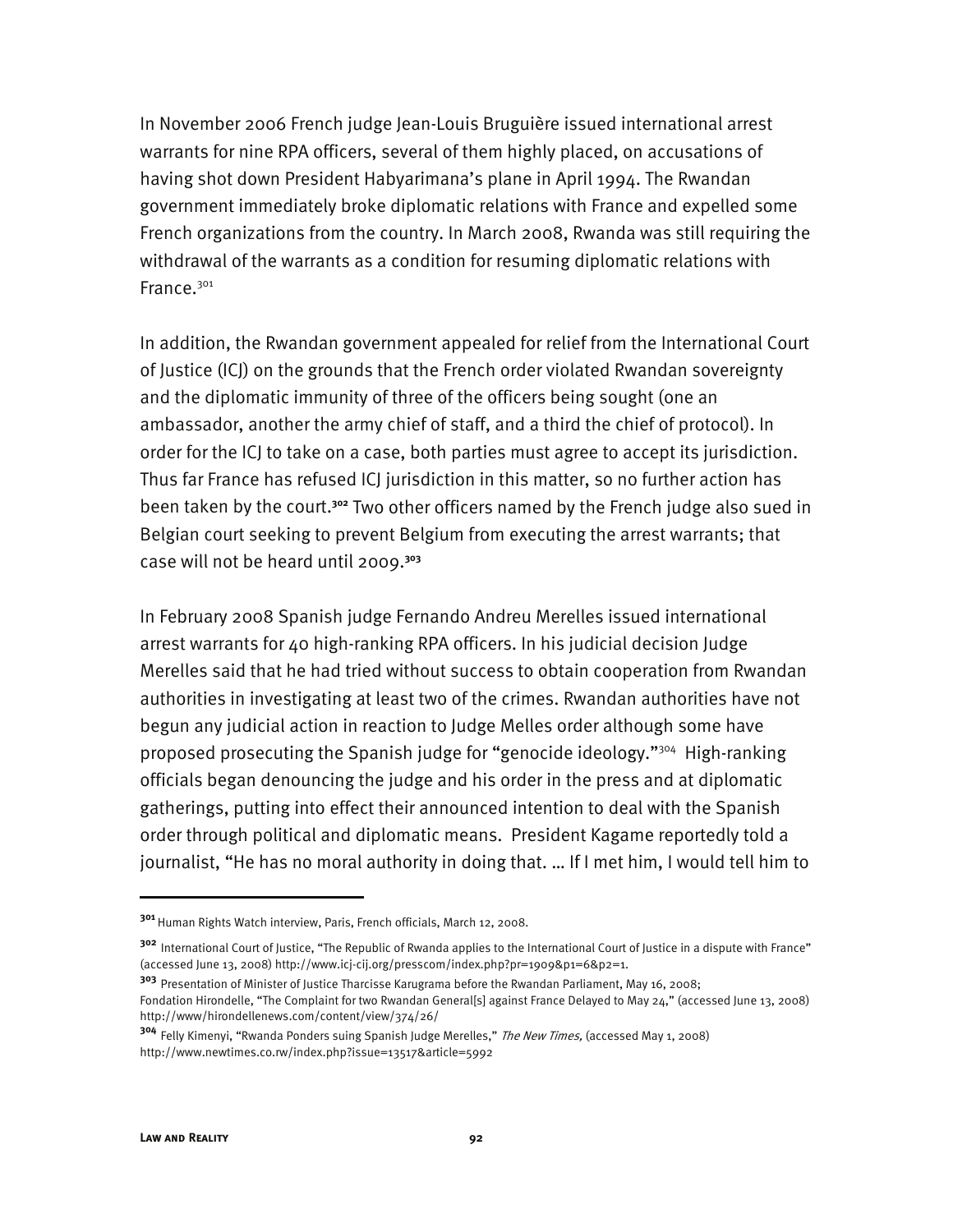go to hell—they have no jurisdiction over Rwanda, over me or over anybody."305 The ministry of foreign affairs called on other governments to ignore the arrest warrants.**<sup>306</sup>** The minister of justice described the judicial order as "racist and negationist," and asked African Union ministers of justice to condemn what he characterized as a neo-colonial attempt to reassert control over African states by a judicial coup d'etat.**<sup>307</sup>** Showing again the link made by some Rwandan officials between discussion of RPF crimes and "genocide ideology," Rwandan authorities said they were exploring the possibility of prosecuting the Spanish judge for "genocide ideology."**<sup>308</sup>**

Parts of the French and the Spanish orders appear to be based on serious investigations and to have merit. Other parts of each are not fully substantiated by the information presented. Some information in the Spanish order, such as the figure of some 40,000 civilians killed by RPA soldiers in February 1993, seems to be inaccurate.**<sup>309</sup>** Judges in both cases are continuing their inquiries and must evaluate further information in the most systematic and critical way possible.

#### *A New Effort at RPA Prosecutions*

I

In June 2008 ICTR Prosecutor Jallow and Rwandan Prosecutor General Martin Ngoga told the UN Security Council that Rwanda would prosecute four military officers on charges of having killed fifteen civilians, thirteen of them clergy, in June 1994. Jallow said that the ICTR had investigated the crimes but would entrust the actual prosecution to the Rwandan judicial system.**<sup>310</sup>** At the time of the announcement, two

**<sup>305</sup>**Arthur Asiimwe, "Rwanda's Kagame blasts Spanish genocide indictments," Reuters, April 1, 2008

**<sup>306</sup>** Republic of Rwanda, Rwandan Embassy, The Hague, to the embassies and international organizations accredited to the Kingdom of the Netherlands, no. 256, February 11, 2008 enclosing a communiqué from the Ministry of Foreign Affairs and Cooperation.

**<sup>307</sup>** James Munyaneza, "Karugarama says the document is racist and negationist," The New Times, (accessed February 20, 2008), http://www.newtimes.co.rw/index.php?issue=13435&article=4069; Tharcisse Karugarama, Statement of Rwanda to the meeting of Ministers of Justice and Attorneys General on legal matters – Addis Ababa, Ethiopia, April 18, 2008.

**<sup>308</sup>** Felly Kimenyi, "Rwanda Ponders suing Spanish Judge Merelles," The New Times, (accessed May 1, 2008) http://www.newtimes.co.rw/index.php?issue=13517&article=5992

**<sup>309</sup>** Human Rights Watch researchers first questioned this figure in 1993 when it was cited by the Rwandan ambassador to the U.S. Africa Watch [later to become Human Rights Watch Africa Division], "Beyond the Rhetoric: Continuing Human Rights Abuses in Rwanda, vol. 5, no. 7, June 1993, p. 23.

**<sup>310</sup>** ICTR Prosecutor's speech to U.N. Security Council, New York, June 4, 2008, found at http://69.94.11.53/ENGLISH/ speeches/jallow080604.htm.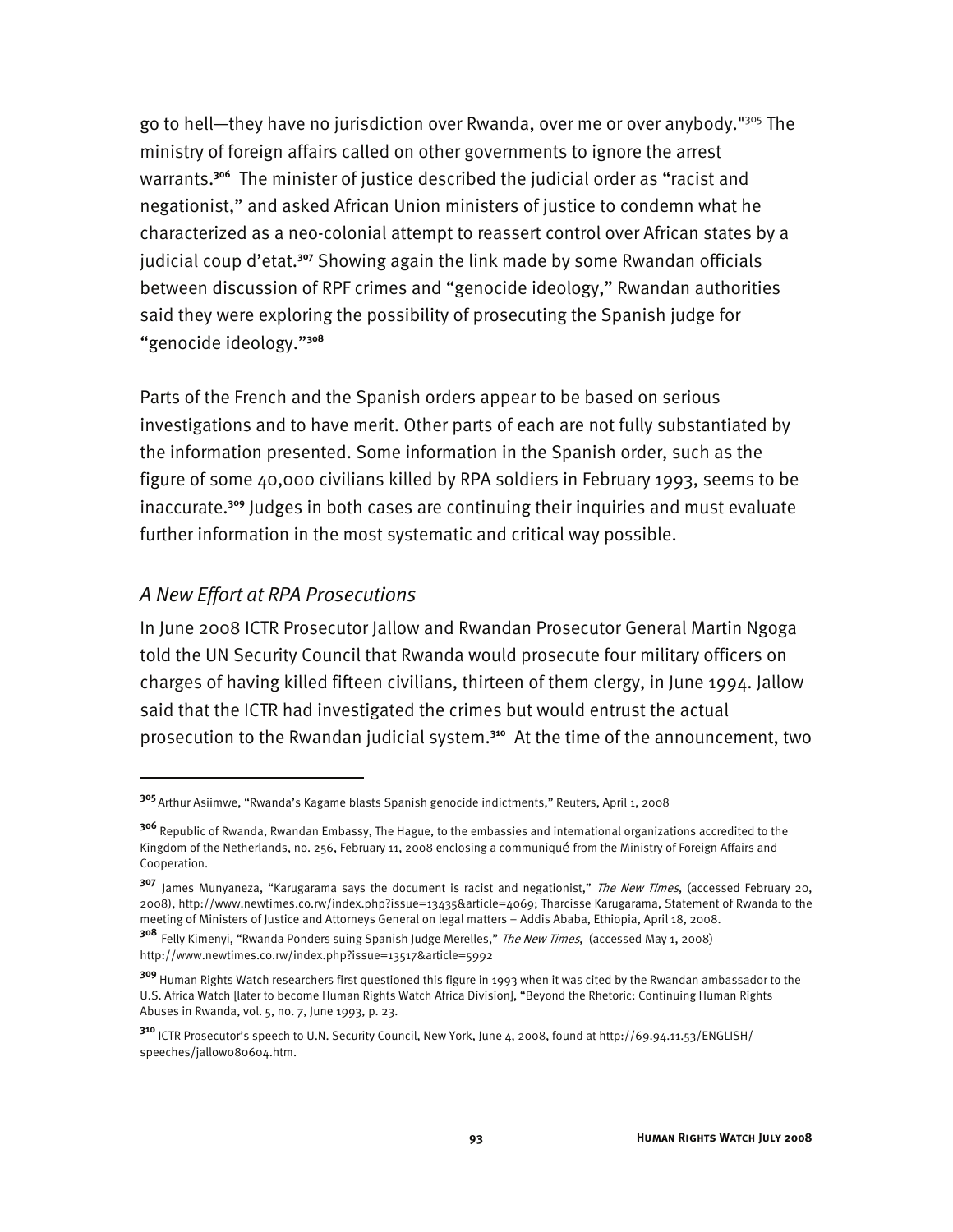ICTR courts had just refused to transfer cases to Rwandan courts on the grounds that they did not provide adequate guarantees of a fair trial (see below).**<sup>311</sup>** Faced with questions about how he could nonetheless entrust prosecution of RPA cases to a Rwandan jurisdiction, Jallow said the ICTR would monitor proceedings and would recall the cases to ICTR jurisdiction if they were not properly prosecuted.**<sup>312</sup>**

It is not clear whether Rwandan authorities intend to prosecute more than this one case, apparently undertaken at least in part because of renewed international pressure as a result of the French and Spanish judicial action. Even if they were to continue this welcome initiative and prosecute others, this would not absolve the ICTR of responsibility for completing its mandate by also trying RPA soldiers accused of war crimes and crimes against humanity.

## Interface with Other Judicial Systems

Rwandan police and prosecutors have called on the international police network, Interpol, and other national judicial systems to assist in tracking and arresting persons accused of genocide as well as at least one person accused of "divisionism." They seek to have most of these persons extradited although they have also assisted judicial authorities in Belgium, Switzerland, and Canada in prosecuting Rwandans accused of genocide and related crimes in their own national jurisdictions. In April 2008 a French court ruled that Clavier Kamana should be extradited to Rwanda to stand trial for genocide. This decision was overturned on appeal.**<sup>313</sup>** In June, a court in the United Kingdom ruled that four Rwandans sought on charges of genocide could be sent back to Rwanda for trial, a decision that has been

**<sup>311</sup>** Prosecutor v. Munyakazi, Case No. ICTR-96-36-R11bis, Decision on the Prosecutor's Request for Referral of the Case to the Republic of Rwanda (TC), May 25, 2008; Prosecutor v. Kanyarukiga, Case No. ICTR-2002-78-R11bis, Decision on Prosecutor's Request for Referral to the Republic of Rwanda (TC), June 6, 2008. A third trial chamber at the ICTR also recently ruled against the transfer of a case to Rwanda, Prosecutor v. *Hategekimana,* Case No. ICTR-00-55B-R11bis, Decision on the Prosecutor's Request for Referral of the Case to the Republic of Rwanda (TC), June 19, 2008.

**<sup>312</sup>** Fondation Hirondelle, "La Justice Rwandaise peut être dessaisie si le process des quatre officiers est mal conduit (Jallow)," June 12, 2008. Unlike the transfer of cases in which an indictment has been issued and which require approval of an ICTR chamber, the prosecutor has the authority to transfer a case that has been investigated but which has not resulted in any indictments without court examination of the issue.

**<sup>313</sup>** Fondation Hirondelle, "Rwanda: French Final Court of Appeal Annuls Kamana's Extradition", July 9, 2008, http://allafrica.com/stories/200807110015.html (accessed July 14, 2008).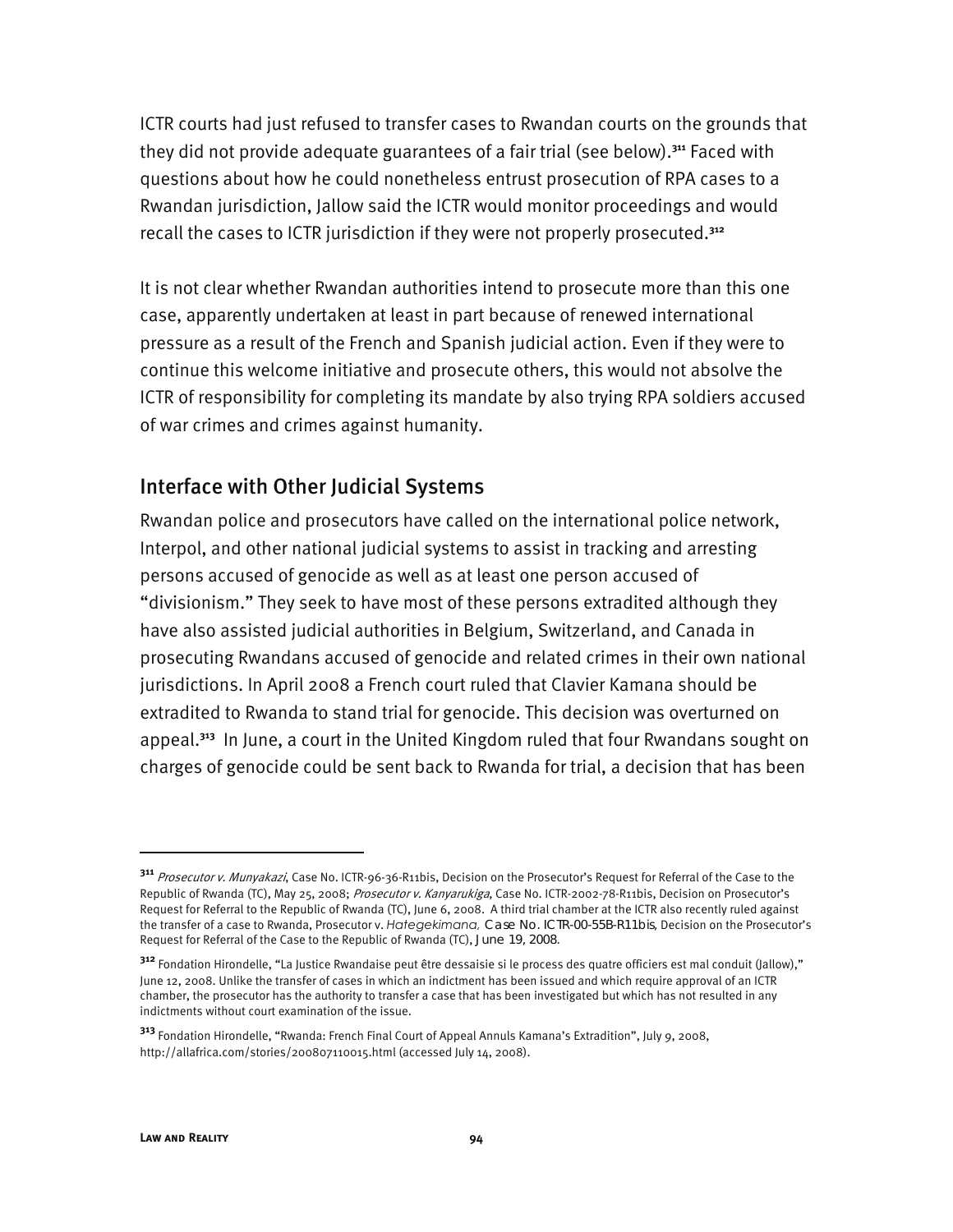appealed.**<sup>314</sup>** If the decision is upheld, they would be the first individuals to be extradited to Rwanda for prosecution on genocide charges.

Rwandan cooperation with the ICTR has been inconsistent, but certainly on many occasions Rwandan officials have assisted the prosecution. Judicial officials have praised ICTR decisions that pleased them and been equally quick to condemn those with which they disagreed.

As the ICTR drew near the end of its operations, plans called for the court to transfer some of its remaining cases to national jurisdictions for prosecution. Rwanda has showed the greatest interest in receiving such cases, adopting a special law to govern the transfers and building special prison and detention facilities in order to meet international standards. Such transfers, involving persons indicted by the court, require approval by a panel of judges who must determine whether the defendant will receive a fair trial in the proposed jurisdiction. In 2007 and 2008, the ICTR prosecutor proposed the transfer of five cases to Rwanda. In the first two cases decided, the ICTR chambers held that defendants could not be assured of trials that would meet international standards and denied the prosecutor's motions. The other three cases are pending.

Based on the research presented in this report, Human Rights Watch took the position that Rwandan courts were not certain to be able to provide fair trials, a position presented in *amicus curaie* briefs submitted to the ICTR chambers deciding on the transfers.**<sup>315</sup>**

**<sup>314</sup>** The Government of the Republic of Rwanda v. Vincent Bajinya, Charles Munyaneza, Emmanuel Nteziryayo and Celestin Ugirashebuja, City of Westminster Magistrates Court, 6 June 2008.

**<sup>315</sup>** HRW Amicus Brief to the International Criminal Tribunal for Rwanda in the case of Fulgence Kayishema in Opposition to Rule 11bis Transfer http://hrw.org/pub/2008/africa/rwanda0108amicus.pdf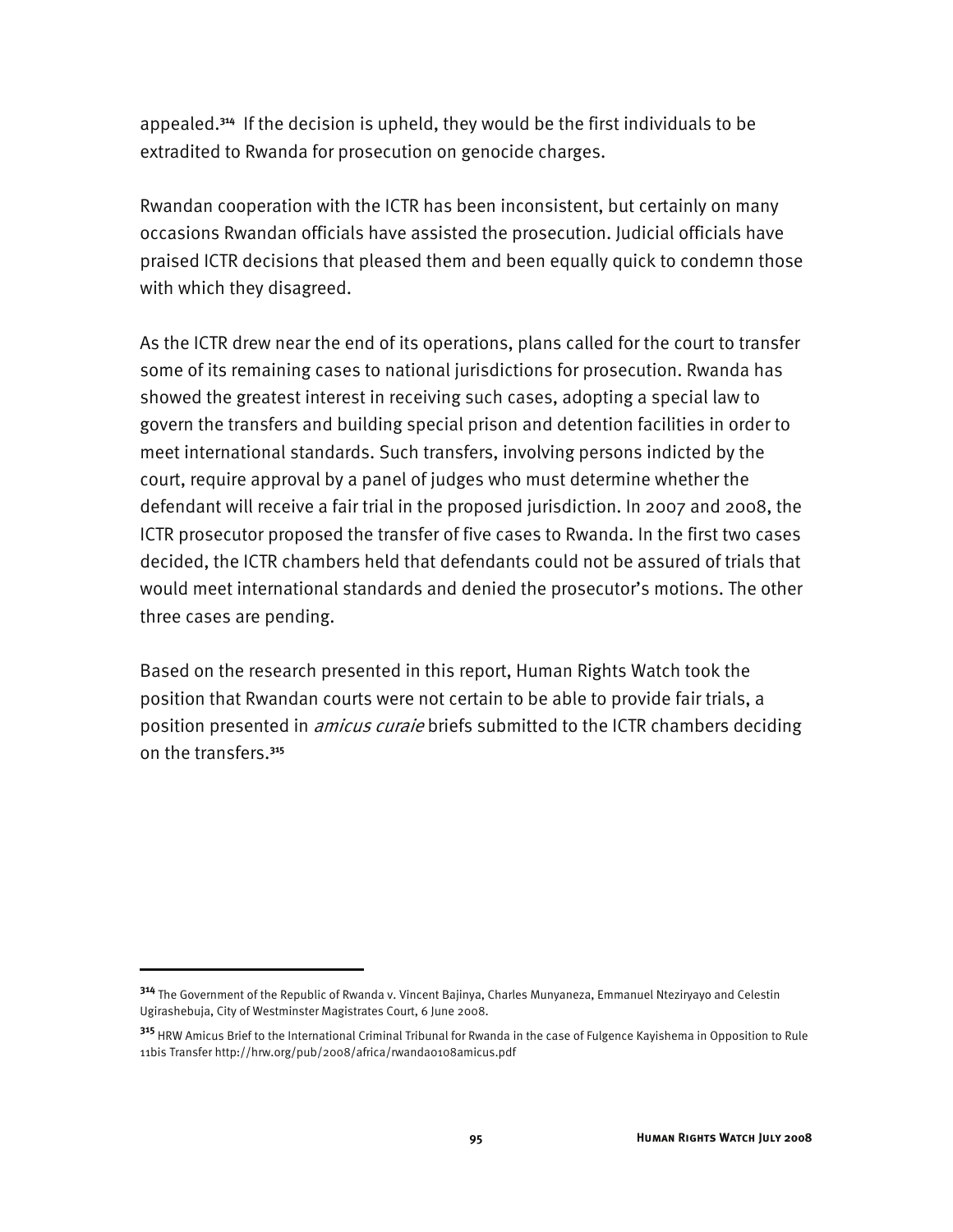# **XI. Future Plans for Justice**

Fourteen years after the genocide, the challenge of delivering justice for the genocide remains a burdensome responsibility for the State and the judiciary. It appears that officials are now seeking to finish with this task as soon as possible, giving priority to speed rather than to the fairness or thoroughness of the judicial process.

With President Kagame having signed the recently adopted law amending the *gacaca* system, virtually all genocide prosecutions will be moved from conventional court to those jurisdictions, including those in mid-trial or awaiting appeal.

In addition, judicial authorities also appear intent on emptying the prisons as soon as possible of everyone detained for or convicted of genocide. A reduced set of penalties, provided for in the March 1, 2007 gacaca law, as well as the ministry order directing that public labor be done before time in prison, will no doubt make it easier to achieve this objective. Several justice officials have suggested that persons who begin by serving the public labor phase of their sentence may not be obliged to spend any time—or any further time—in prison.<sup>316</sup> The one exception to emptying the prisons would be for persons sentenced to life imprisonment or to life imprisonment in solitary confinement.

Judicial authorities will, however, prosecute in conventional court any cases transferred from the ICTR or from foreign jurisdictions. In addition, prosecutors may be designated to prosecute in conventional court any new charges of genocide raised after the end of *gacaca* jurisdictions.

Once remaining genocide cases are handed over to *gacaca* jurisdictions, judicial authorities expect that conventional courts will be able to reduce the remaining backlog of civil and common criminal cases and to provide the necessary judicial support for the commercial and financial development envisioned for the future.

**<sup>316</sup>**Human Rights Watch interview, Kigali, Minister of Justice Tharcisse Karugarama, December 4, 2007.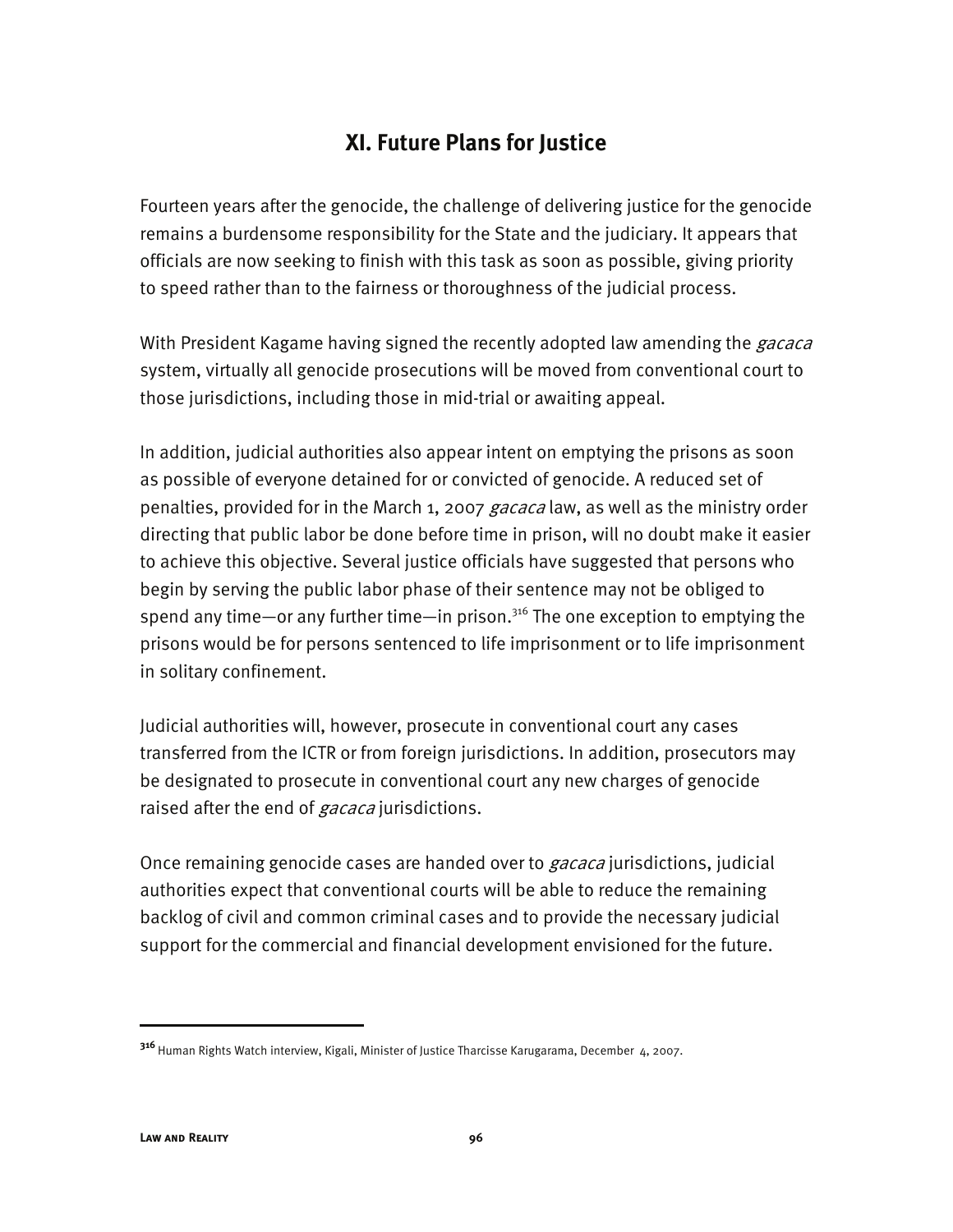The balance sheet on justice for the genocide will show about nine years of trials in conventional courts—three years of that with very limited activity—and some two years of nationwide trials in *gacaca* jurisdictions. The decision to end justice for the genocide, like many others throughout the process, will have been made largely for political reasons. Whatever the satisfaction or resentments felt by individuals at the way justice was delivered, the primacy of political considerations in the process will remain a potent legacy.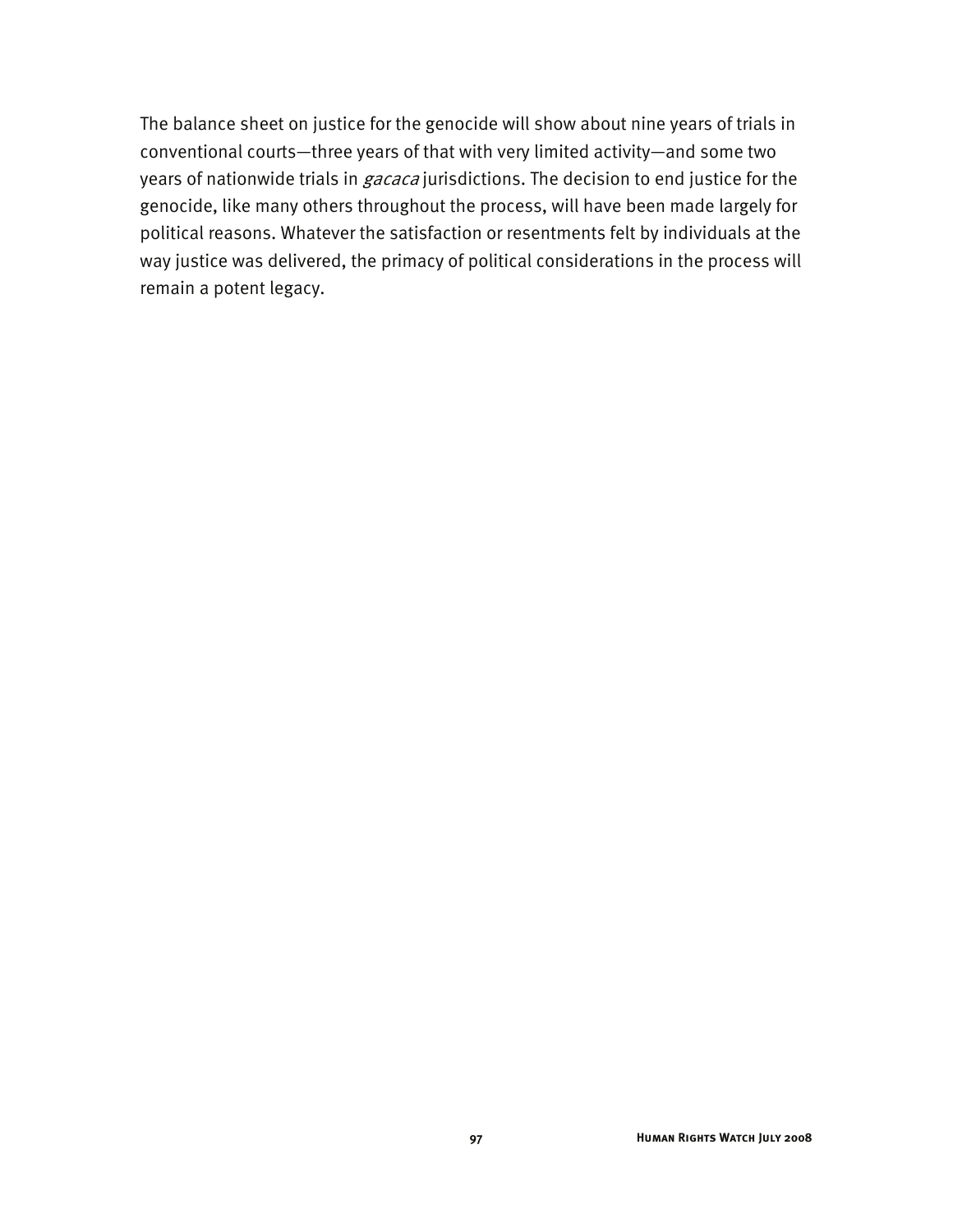## **XII. International Support**

Belgium, the Netherlands, and the European Union have been the most generous donors to the judicial system but others including the United States, the United Kingdom, Canada, Germany, Norway, South Africa and Sweden have contributed as well. They have supported the building and rebuilding of courts, improvements in information technology, the writing of new legislation and training of judicial personnel.

Many diplomats representing donor countries understand the difficulties involved in improving the delivery of justice. The European Union has on several occasions criticized abuses, such as those connected to the "genocide ideology" campaign and those remarked in Bizimungu trial.<sup>317</sup> Several diplomatic representatives have intervened promptly and successfully in cases of flagrant miscarriage of justice and in one exceptional case in 2007, donors expressed serious concern about the killings of detainees by police officers. After their intervention those killings stopped.

Donors have rarely, however, used their considerable influence effectively to address more fundamental and systemic problems, like those described above. Given the extent of financial and political support for the judicial system, donors should be in a position to press the Rwandan government more vigorously for action.

With the issuance of arrest warrants against important Rwandan officers, governments in Africa, as elsewhere in the world, now face a challenge to their commitment to the rule of law and their respect for obligations under the Interpol or European Arrest Warrant systems. Some of the persons being sought under the arrest warrants issued by Judge Bruguière and Judge Merelles continue to travel outside Rwanda. In April and May 2008 protocol chief Rose Kabuye was allowed to visit Germany and the United Kingdom and on another occasion, she was able to visit the United States. But when Lt. Col. Joseph Nzamabwita tried to go to Belgium in May, he was refused a visa or he was warned that he would be arrested if he came.

j

**<sup>317</sup>** Talking points, EU-troika demarche on the Parliamentary Report on Genocidal Ideology, 23 August, 2004; Déclaration de la présidence au nom de l'Union européene sur la declaration du gouvernement du Rwanda concernant le rapport parlementaire consacré à l'idéologie génocidaire, October 8, 2004.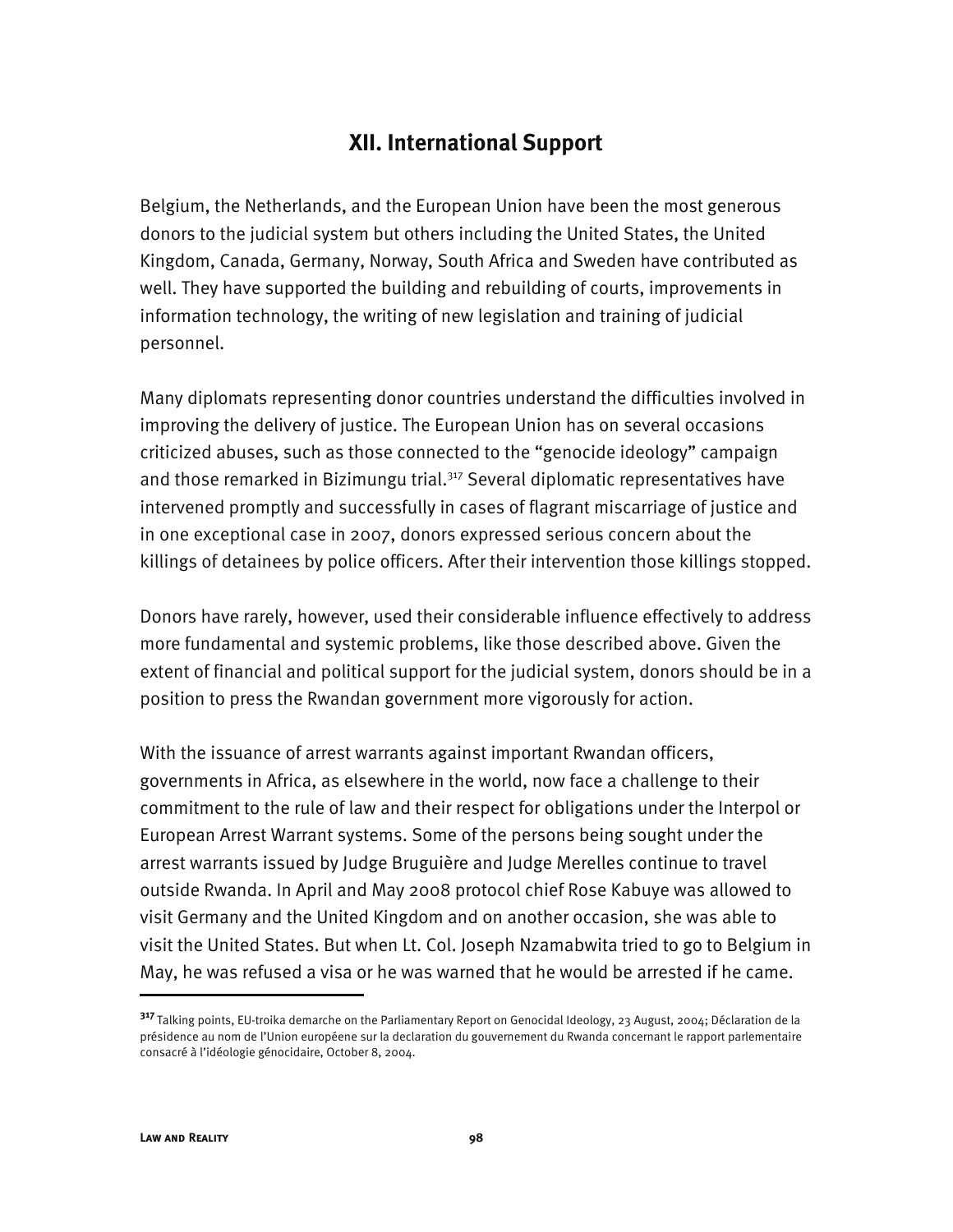He, and the delegation headed by the Rwandan Foreign Minister with whom he was to travel, cancelled the visit.**<sup>318</sup>** Col. Gacinya, at the time military attaché at the Rwandan embassy in Washington, was recalled to Rwanda soon after the issuance of the Spanish arrest warrant, thus sparing the US the need to react to his presence.**<sup>319</sup>**

The United Nations and the African Union face the serious problem of having several of the officers now under arrest warrants serving as participants in the joint UN/AU peacekeeping force in Darfur, one as the deputy force commander.

Strengthening the Rwandan judicial system by offering funds and technical assistance may be easier than taking the decision to respect the orders, however flawed, of legitimate judicial authorities, but arguably the most important contribution other nations can make now to justice in Rwanda may be to set the example of upholding the rule of law in the complex problems that have resulted from the Rwandan genocide and other crimes of 1994.

**<sup>318</sup>** Human Rights Watch interviews, diplomatic sources, May 30, 2008.

**<sup>319</sup>** Human Rights Watch interview, US government official, June 4, 2008.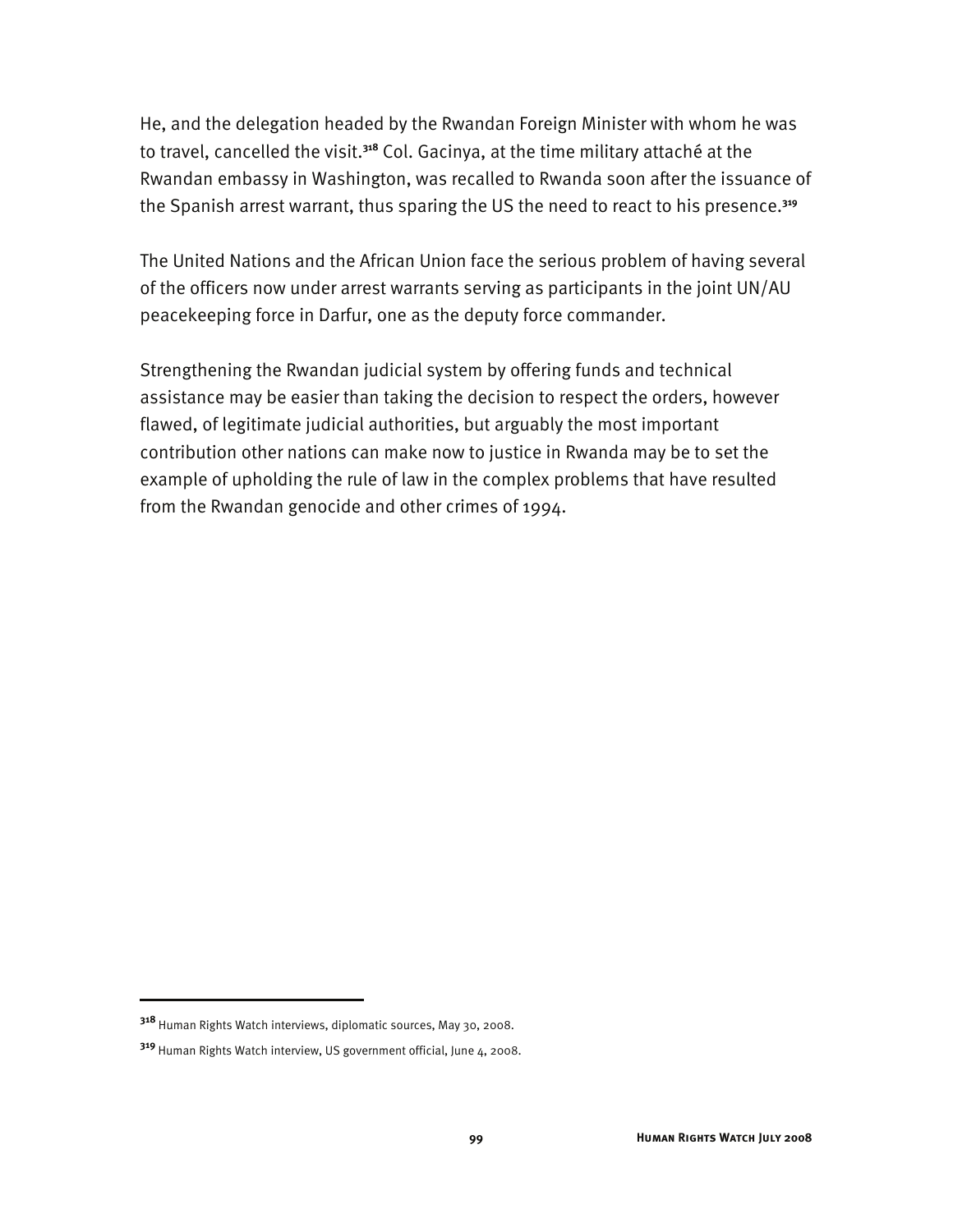# **XIII. Acknowledgments**

This report was prepared by Sarah Wells, Maria Burnett, Christopher Huggins, Leslie Haskell, and Alison Des Forges. Sarah Jackson provided assistance with research as well as production. Human Rights Watch General Counsel Dinah PoKempner and Deputy Program Director Andrew Mawson reviewed the report.

We wish to thank the many officials of the ministry of justice, judges, prosecutors, and other court personnel who met with us and answered our questions. We thank also the lawyers and other Rwandans who shared their personal experiences, positive and negative, with the judicial system.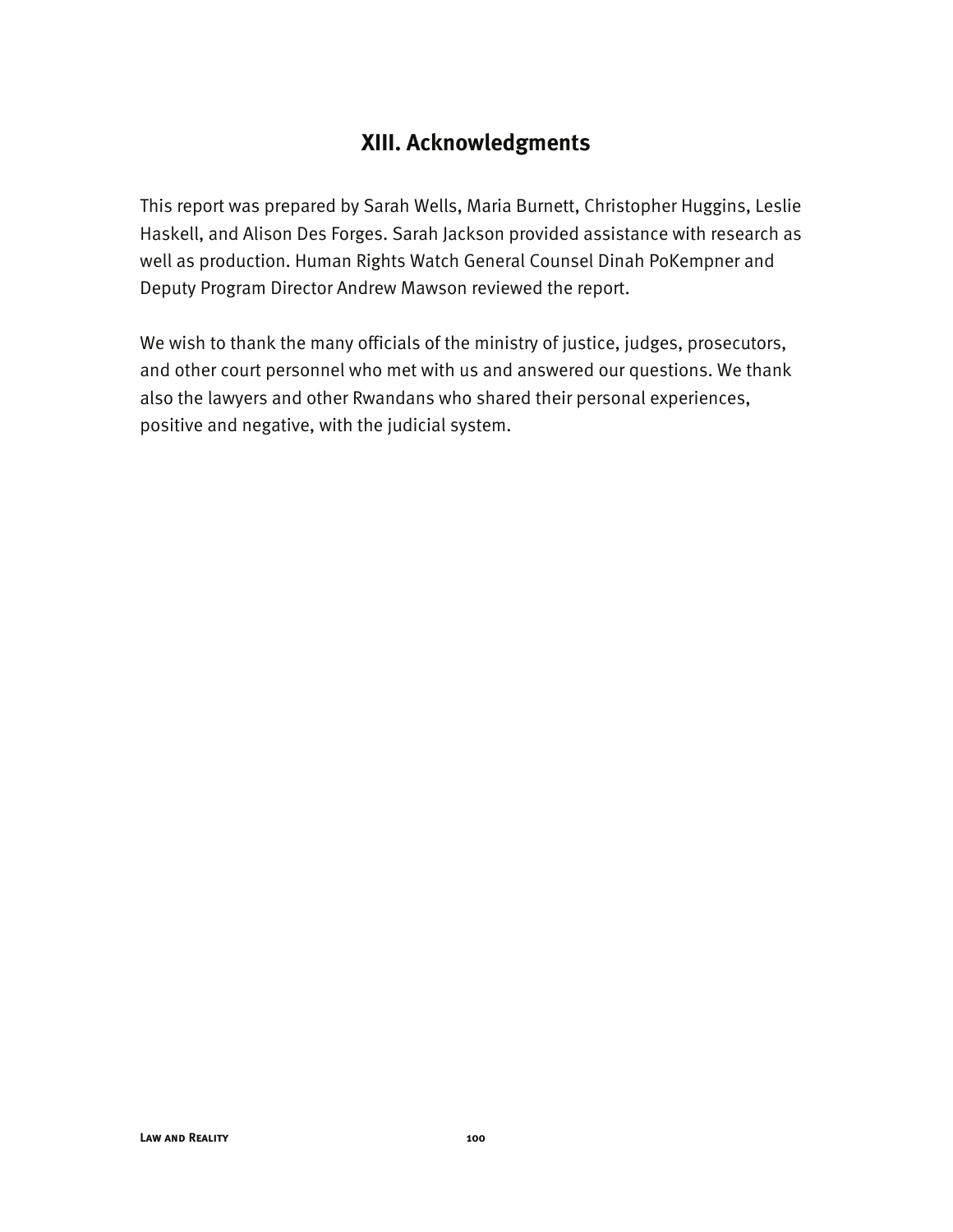# **XIV. Annex 1: Number of Genocide Cases Judged**

| 2005              |                         |               |                                      |                         |              |
|-------------------|-------------------------|---------------|--------------------------------------|-------------------------|--------------|
| Court             | 1 <sup>st</sup> quarter | $2nd$ quarter | <sub>I</sub> 3 <sup>rd</sup> quarter | 4 <sup>th</sup> quarter | <b>Total</b> |
| Supreme           | 0                       | 3             | 15                                   | 18                      | 36           |
| Court             |                         |               |                                      |                         |              |
| <b>High Court</b> | $\Omega$                | O             | 4                                    | 4                       | 8            |
| Higher            | 4                       | 4             | 3                                    |                         | 18           |
| Instance          |                         |               |                                      |                         |              |
| <b>TOTAL</b>      | 4                       |               | 22                                   | 29                      | 62           |

## 2006

| Court        | 1 <sup>st</sup> quarter | $2nd$ quarter | 3 <sup>rd</sup> quarter | 4 <sup>th</sup> quarter | Total |
|--------------|-------------------------|---------------|-------------------------|-------------------------|-------|
| Supreme      | Unspecified             | Unspecified   | Unspecified             | Unspecified             | 31    |
| Court        |                         |               |                         |                         |       |
| High Court   | 9                       | 0             | O                       | 0                       |       |
| Higher       | 33                      | 0             | O                       | O                       | 33    |
| Instance     |                         |               |                         |                         |       |
| <b>TOTAL</b> | 42                      | Ο             | O                       |                         | 73    |

2007

| Court        | 1 <sup>st</sup> quarter | $2nd$ quarter | 3 <sup>rd</sup> quarter | 4 <sup>th</sup> quarter | <b>Total</b> |
|--------------|-------------------------|---------------|-------------------------|-------------------------|--------------|
| Supreme      |                         | 10            | 4                       | $\overline{2}$          | 21           |
| Court        |                         |               |                         |                         |              |
| High Court   | $\mathbf{1}$            |               | 2                       | $\overline{2}$          | 8            |
| Higher       | 10                      | 14            | 21                      | 9                       | 54           |
| Instance     |                         |               |                         |                         |              |
| <b>TOTAL</b> | 16                      | 27            | 27                      | 13                      | 83           |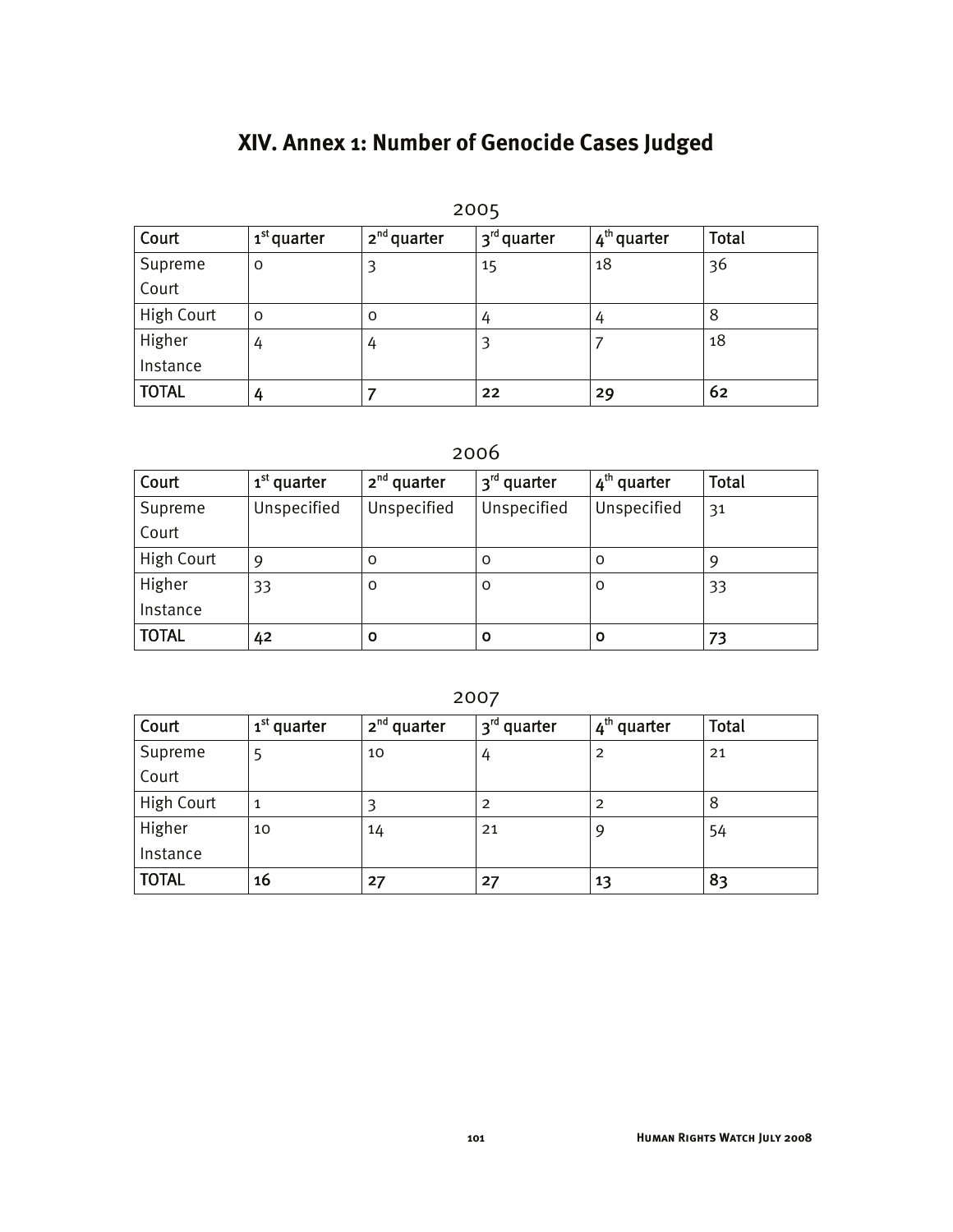# January – March 2008

| Court             | January | February | March          | <b>Total</b> |
|-------------------|---------|----------|----------------|--------------|
| Supreme           | O       |          | O              |              |
| Court             |         |          |                |              |
| <b>High Court</b> | O       | 0        | O              | o            |
| Higher            | 1       | 0        | $\overline{2}$ |              |
| Instance          |         |          |                |              |
| <b>TOTAL</b>      |         |          | 2              |              |

#### Total January 2005-March 2008 : 222 cases

Source : Republic of Rwanda, Supreme Court, « Raporo y'urwego rw'ubucamanza 2006 » and other tables provided by the Inspectorate of Courts.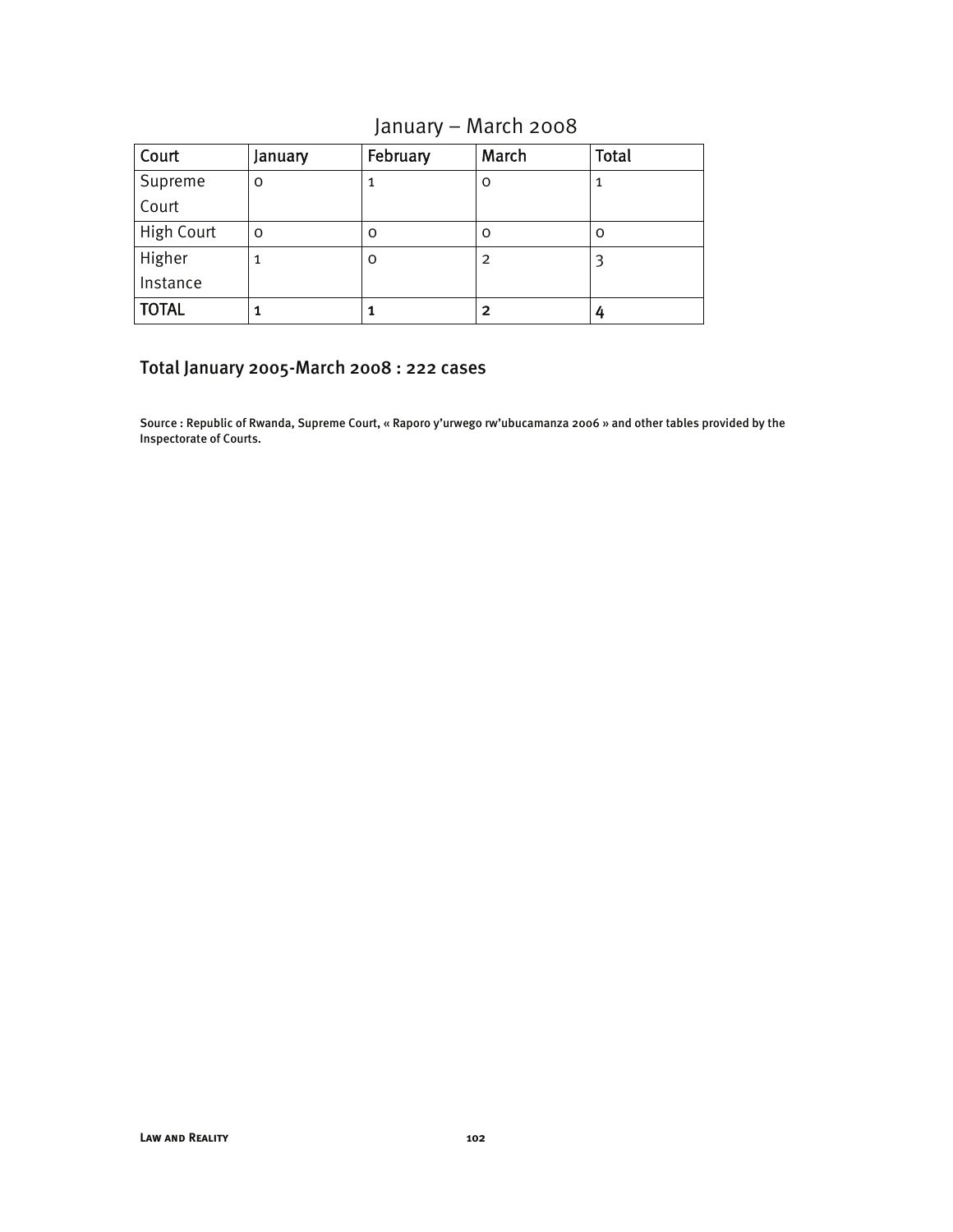# **XV. Annex 2: Analysis of RPA prosecutions by the Rwandan government for crimes committed in the year 1994**

Information about prosecutions by the military justice service of crimes allegedly committed by RPA soldiers in 1994 is incomplete and sometimes contradictory. The table below summarizes that information and notes possible inconsistencies.

| Total number of crimes prosecuted:       | 21           |
|------------------------------------------|--------------|
| Total number of persons prosecuted:      | 32           |
| Total number of victims listed           | 92           |
| (or 91, see no. 5)                       |              |
| Total convicted and sentenced to prison: | 14           |
| Terms of imprisonment:                   |              |
| Life, reduced on appeal to 6 years       | $\mathbf{1}$ |
| Terms between 3 and 4 years              | 5            |
| Term of 2 years                          | 7            |
| Indeterminate term                       | 1            |
| (no $4:5$ years or 18 months?)           |              |
| Total apparently not brought to trial:   | 11           |
| <b>Total acquitted</b>                   | 4            |
| (no. 9: died before judgment?)           |              |
| Total trials with no judgment:           | 3            |
| (1 died, 2 no appearance)                |              |
|                                          |              |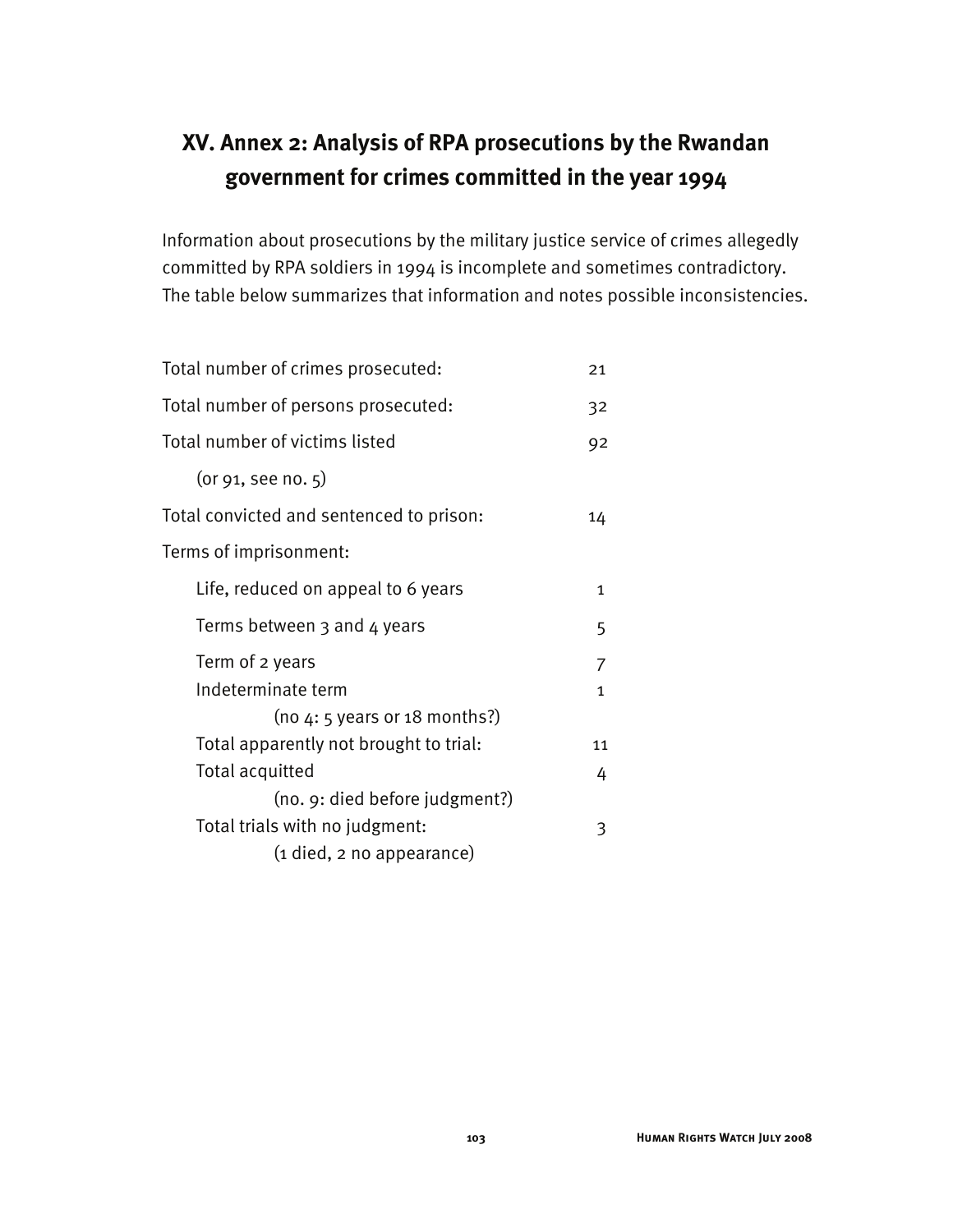| Name                | 1994 list           | 1998 list         | 2002 List                    | 2007 List                         |
|---------------------|---------------------|-------------------|------------------------------|-----------------------------------|
| 1. Lt Arthur Butare | Murder (revenge)    |                   | Inflicting Grievous          | Murder                            |
|                     |                     |                   | Harm                         |                                   |
|                     |                     |                   | Acquitted                    | Acquitted                         |
| 2. Cpl Abubakar     | Murder of civilian  |                   |                              |                                   |
| Safari              | Gamaliere           |                   |                              |                                   |
| 3. Pte Frank        | Murder of civilian  | Sentence: 5 years | Assassination of             | Murder of                         |
| Sekubumba           | Gamaliere           | (12/8/97)         | Gamaliyeri                   | Gamaliyeri                        |
|                     | (as above)          |                   | Sentence: 2 years            | Sentence: 2 years                 |
|                     |                     |                   |                              | (22/7/97)                         |
| 4. Pte Rurisa       | Murder              | Sentence: 5 years | Murder of 6                  | Murder of 6                       |
| Kizito              | (revenge) of 5      | (12/8/97)         | people armed                 | people armed                      |
|                     | neighbors           |                   | with pangas in<br>the forest | with pangas in a<br>deserted area |
|                     |                     |                   | Sentence: 18                 | whom he thought                   |
|                     |                     |                   | months                       | were militia                      |
|                     |                     |                   | (12/8/97)                    | Sentence: 18                      |
|                     |                     |                   |                              | months                            |
|                     |                     |                   |                              | (12/8/97)                         |
|                     |                     |                   |                              |                                   |
| 5. Pte Kabera       | Murder of 2         |                   |                              |                                   |
| Augustin            | alleged militia; he |                   |                              |                                   |
|                     | admitted the        |                   |                              |                                   |
|                     | killings            |                   |                              |                                   |
|                     | Extrajudicial act   |                   |                              |                                   |
| 6. Cpl Ngarambe     | Murder of 4         |                   |                              |                                   |
| Joseph              | civilians and       |                   |                              |                                   |
|                     | children; he        |                   |                              |                                   |
|                     | admits killing      |                   |                              |                                   |
|                     | militia             |                   |                              |                                   |
| 7. Cpl Jean de      | Murder of 2         |                   |                              |                                   |
| Dieu Safari         | alleged             |                   |                              |                                   |
|                     | militia who had     |                   |                              |                                   |
|                     | intent to poison    |                   |                              |                                   |
|                     | another person      |                   |                              |                                   |
|                     | Extrajudicial act   |                   |                              |                                   |
|                     |                     |                   |                              |                                   |

### RPA Soldiers Prosecuted in Rwanda for Crimes Committed in 1994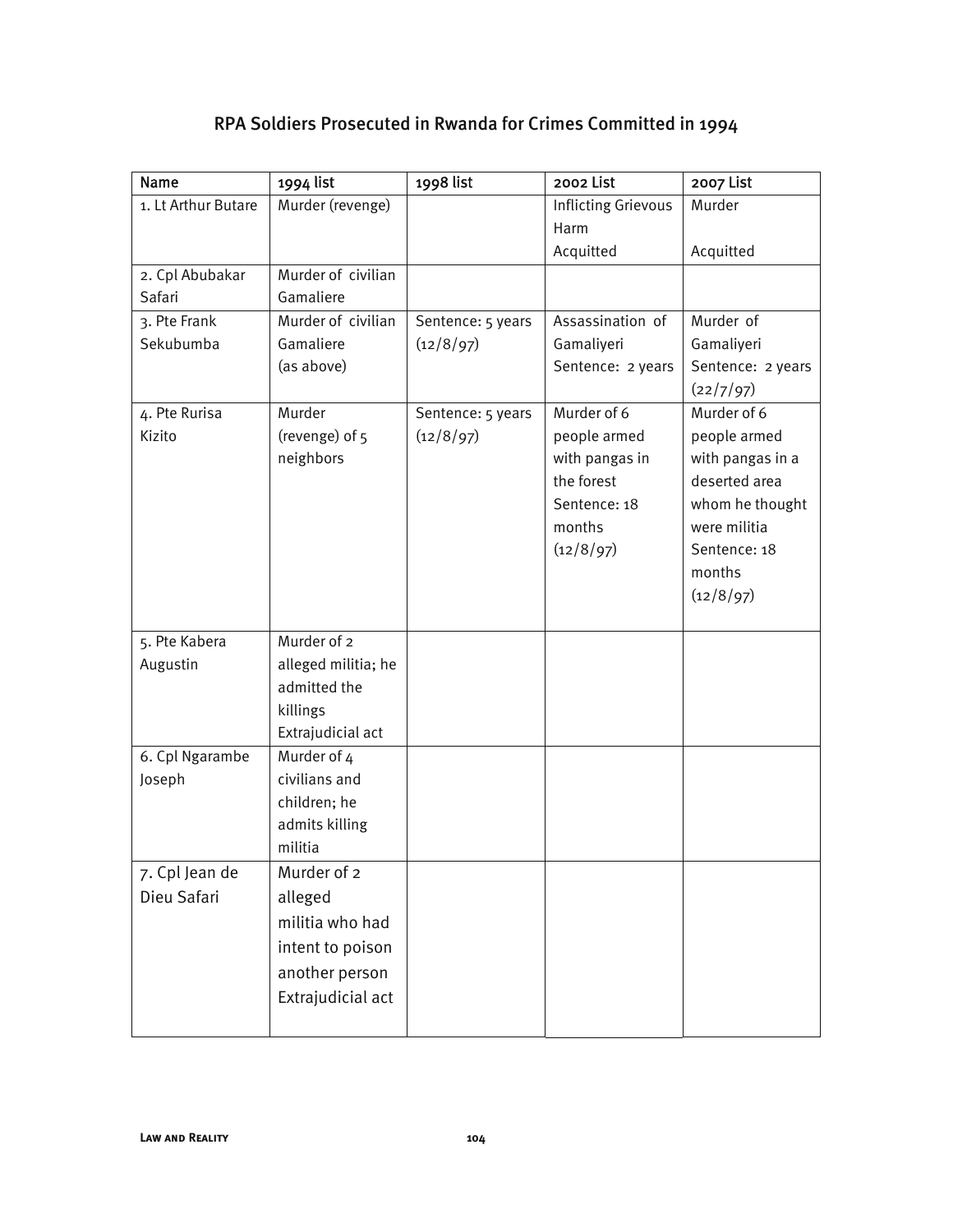| 8. Cpl            | Murder of 2        |                   |                    |                     |
|-------------------|--------------------|-------------------|--------------------|---------------------|
| Higirukwayo       | alleged            |                   |                    |                     |
| <b>Thomas</b>     | militia who had    |                   |                    |                     |
|                   | intent to poison   |                   |                    |                     |
|                   | another person     |                   |                    |                     |
|                   | (as above)         |                   |                    |                     |
| 9. Sgt. Rubimbura | Murder of 10       |                   | Assassination in   | Murder of 10        |
| Jean-Baptiste     | people fleeing to  |                   | Murambi (Mutara)   | armed militia who   |
|                   | Tanzania who had   |                   |                    | killed his family   |
|                   | killed his family  |                   | Died before court  | Acquitted (self-    |
|                   | (revenge)          |                   | appearance         | defense)            |
| 10. Cpl           | Murder of 15       | Sentence: 3 years | Murder of 15       | Murder of 15        |
| Niyonsenga        | persons            | in prison         | militia            | alleged militia     |
| Innocent          | who had killed his | (12/8/97)         | Sentence: 3 years  | who had             |
|                   | family             |                   | in prison          | supposedly killed   |
|                   |                    |                   |                    | his family          |
|                   |                    |                   |                    | Sentence: 2 years   |
|                   |                    |                   |                    | (12/8/97)           |
| 11. Pte Karegeya  | Murder             | Sentence: 2 years | Murder of          | Shot at a group     |
| <b>Boniface</b>   | Killed one of a    | in prison         | Nyirabagenzi (n.b. | armed with          |
|                   | group armed with   | (24/7/97)         | name of a          | spears at night,    |
|                   | sticks/stones      |                   | woman)             | killed              |
|                   |                    |                   | Sentence: 2 years  | Nyirabagenzi        |
|                   |                    |                   | in prison          | Mitigating factors: |
|                   |                    |                   |                    | time of insecurity  |
|                   |                    |                   |                    | and his             |
|                   |                    |                   |                    | inexperience        |
|                   |                    |                   |                    | Sentence: 2 years   |
| 12. Sgt. Higiro   | Murder             |                   |                    |                     |
| Claude            | Kidnapping of      |                   |                    |                     |
|                   | Rukara             |                   |                    |                     |
|                   | Pleads innocent    |                   |                    |                     |
| 13. Karangwa      | Murder of 3        |                   |                    |                     |
| Appolinaire       | Revenge killing    |                   |                    |                     |
| no rank given     |                    |                   |                    |                     |
|                   |                    |                   |                    |                     |
| 14. Cpl. Ndanga   | Murder             |                   |                    |                     |
|                   | beat Munyaneza,    |                   |                    |                     |
|                   | suspected militia  |                   |                    |                     |
|                   | to death           |                   |                    |                     |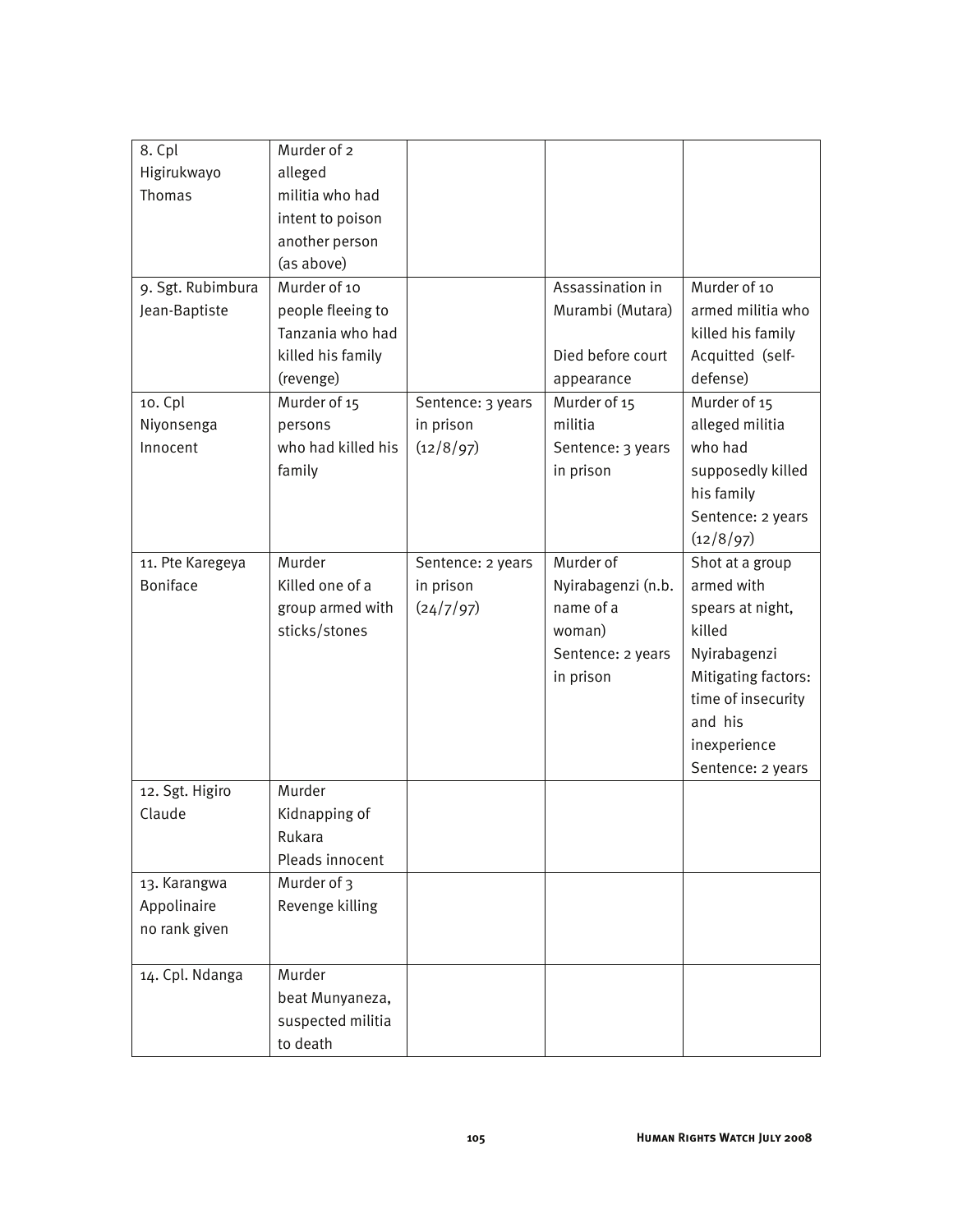| 15. Pte            | Murder            |                   |                  |                    |
|--------------------|-------------------|-------------------|------------------|--------------------|
| Kanyangoga Jean    | beat              |                   |                  |                    |
| <b>Bosco</b>       | Munyaneza,        |                   |                  |                    |
|                    | suspected         |                   |                  |                    |
|                    | Interahamwe,      |                   |                  |                    |
|                    | to death          |                   |                  |                    |
|                    | (as above)        |                   |                  |                    |
| 16. Sgt. Rwitare   | Murder of Musa,   |                   | Assassination of | Heard Musa and     |
| Sam                | a businessman     |                   | Rwamuhama        | Tharcisse saying   |
| [later lists spell |                   |                   | Musa and         | RPF no better than |
| name: Rwitatira]   |                   |                   | Tharcisse        | previous govt.     |
|                    |                   |                   | Acquitted        | and killed them.   |
|                    |                   |                   |                  | Acquitted          |
|                    |                   |                   |                  | claimed to have    |
|                    |                   |                   |                  | been tortured to   |
|                    |                   |                   |                  | confess and no     |
|                    |                   |                   |                  | other evidence     |
| 17. Cpl. Nzigiye   | Murder of Musa, a |                   | Assassination of | Heard 2 men in a   |
| Augustine          | businessman (as   |                   | Rwamuhama        | bar saying RPF no  |
|                    | above)            |                   | Musa and         | better than        |
|                    |                   |                   | Tharcisse        | previous govt.     |
|                    |                   |                   | Acquitted        | and killed them    |
|                    |                   |                   |                  | Acquitted          |
|                    |                   |                   |                  | claimed to have    |
|                    |                   |                   |                  | been tortured to   |
|                    |                   |                   |                  | Confess and no     |
|                    |                   |                   |                  | other evidence     |
| 18. Pte            | Murder of 7       |                   |                  |                    |
| Mushumba           | militia           |                   |                  |                    |
| 19. Pte            | Murder of alleged |                   |                  |                    |
| Mwumvaneza         | militia           |                   |                  |                    |
| Vincent            |                   |                   |                  |                    |
| 20. Pte Girukwayo  | Murder of alleged | Pte Thomas        |                  |                    |
| (no other name     | militia           | Igirukwavo        |                  |                    |
| given)             |                   | Sentence: 3 years |                  |                    |
|                    |                   | (6/8/97)          |                  |                    |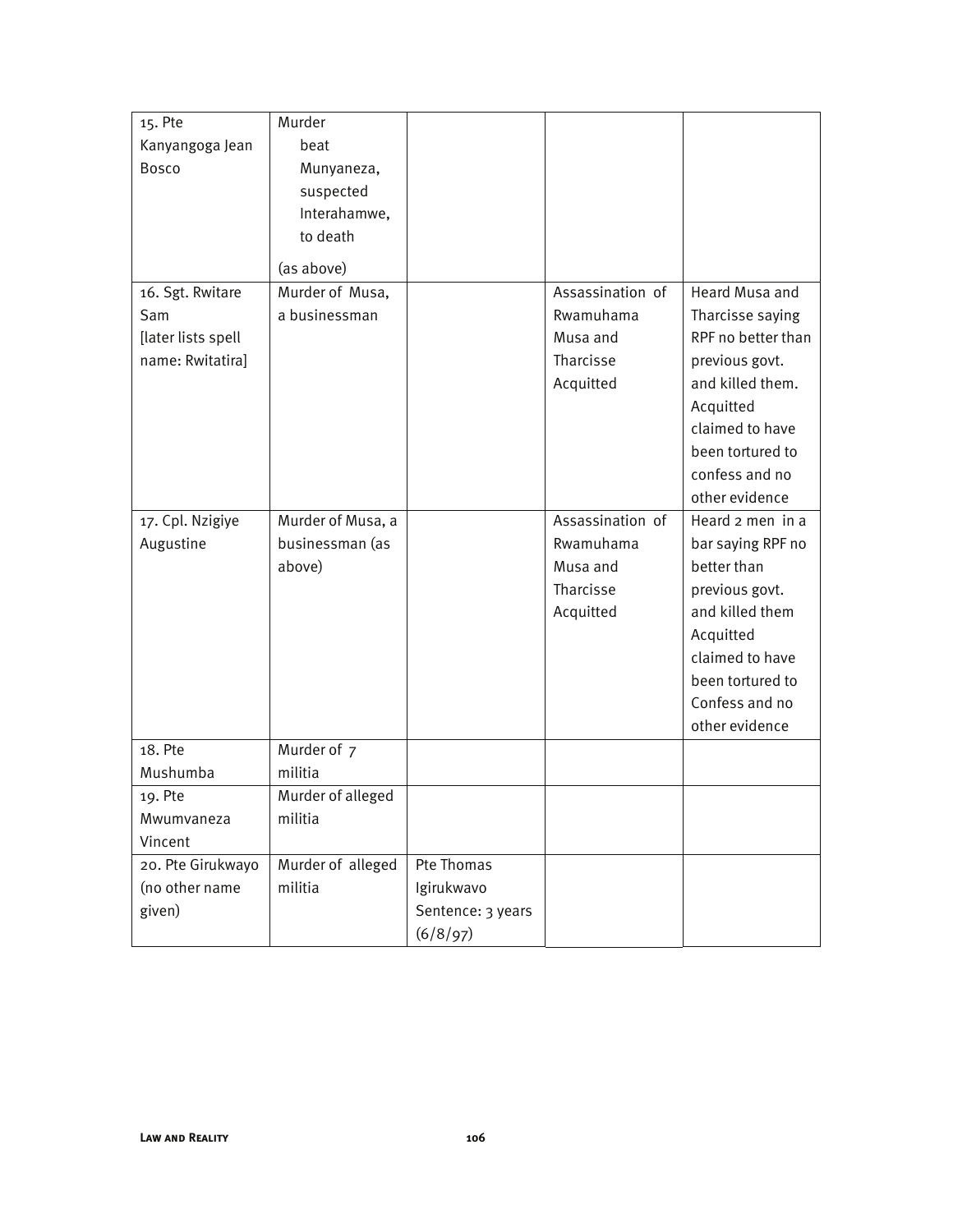| 21. Mjr Bigabiro | Handwritten    | Sentence: life in | Murder              |
|------------------|----------------|-------------------|---------------------|
| Sam              | Name and rank  | prison            | of 30 civilians     |
|                  | only at end of | (30/1/98)         | Ordered his guard   |
|                  | typed list; no |                   | to kill alleged     |
|                  | other details  |                   | militia Sentence:   |
|                  |                |                   | life in prison      |
|                  |                |                   | reduced to 6        |
|                  |                |                   | years by            |
|                  |                |                   | Supreme Court       |
|                  |                |                   | (unspecified        |
|                  |                |                   | mitigating factors) |
| 22. Cpl Gato     |                |                   | Murder of 30        |
| Denis            |                |                   | noncombatant        |
|                  |                |                   | civilians on orders |
|                  |                |                   | of Bigabiro;        |
|                  |                |                   | pleaded guilty      |
|                  |                |                   | (mitigating         |
|                  |                |                   | circumstances,      |
|                  |                |                   | following orders    |
|                  |                |                   | Sentence: 3 years,  |
|                  |                |                   | 9 months)           |
| 23. Sgt. Muhirwa |                |                   | Murder of           |
| Albert           |                |                   | unidentified        |
|                  |                |                   | suspected           |
|                  |                |                   | genocide            |
|                  |                |                   | perpetrator who     |
|                  |                |                   | tried to escape     |
|                  |                |                   | Pleaded guilty      |
|                  |                |                   | (mitigating         |
|                  |                |                   | factors: time of    |
|                  |                |                   | war; only military  |
|                  |                |                   | could establish     |
|                  |                |                   | justice)            |
|                  |                |                   | Sentence: 2 years   |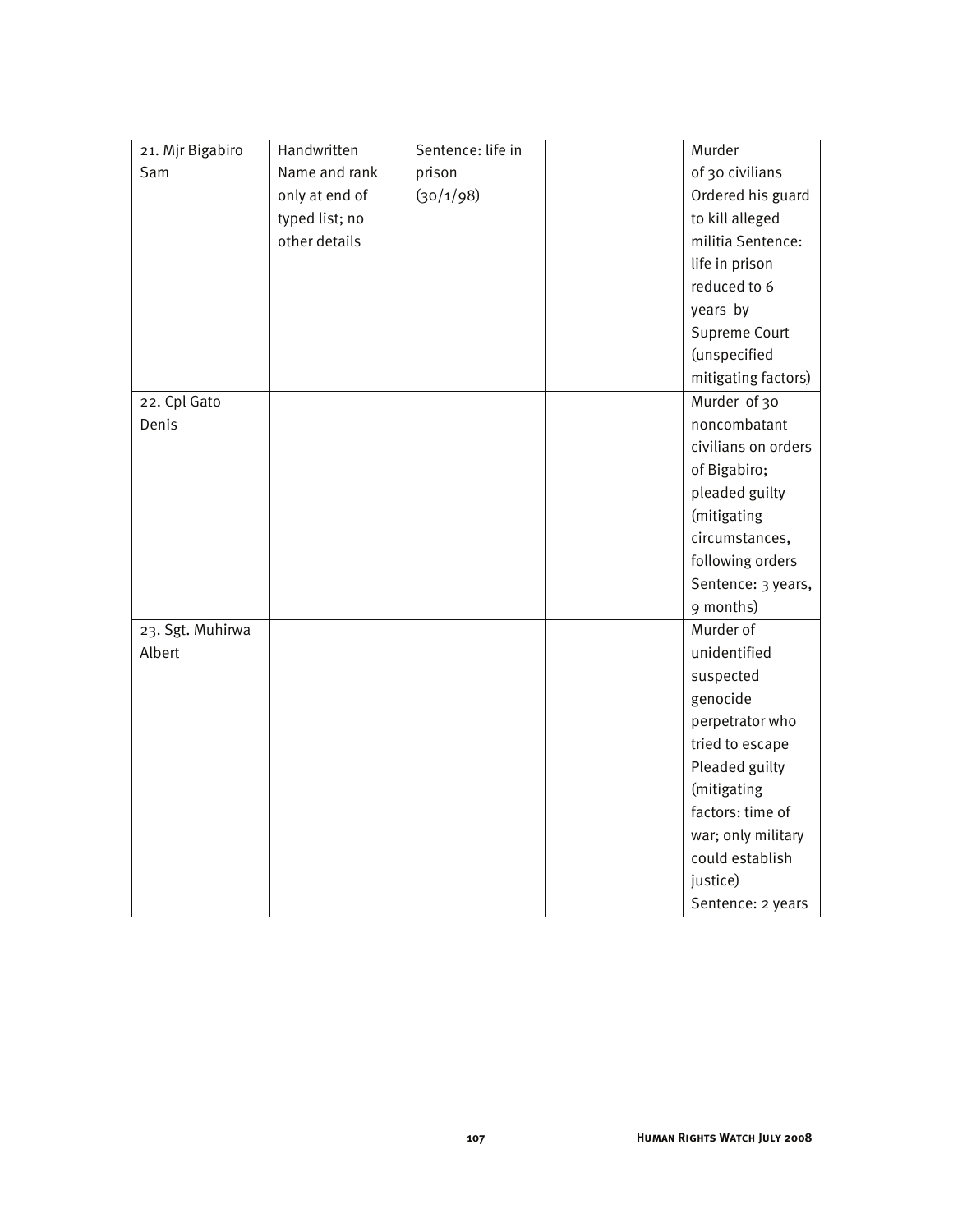| 24. Sgt. Mugabo   | Murder             | Murder of            |
|-------------------|--------------------|----------------------|
| John              | Aiding and         | unidentified         |
|                   | Abetting criminals | armed person         |
|                   | Sentence: 3 years  | Pleaded guilty to    |
|                   | and 3 months       | having ordered       |
|                   |                    | escaping prisoner    |
|                   |                    | shot                 |
|                   |                    | Sentence: 3 years    |
|                   |                    | and 3 months         |
| 25. Cpl. Africa   | Murder             | Murder of            |
| Damascene         | Aiding and         | unidentified         |
|                   | Abetting criminals | armed person Not     |
|                   | Sentence: 3 years  | guilty of murder;    |
|                   | and 3 months       | guilty of failure to |
|                   |                    | report crime         |
|                   |                    | Sentence: 3 years    |
|                   |                    | and 3 months         |
|                   |                    | (as above)           |
| 26. Pte Giseka    | Murder             | Murder of            |
| Byagatonda        | Aiding and         | unidentified         |
|                   | Abetting criminals | armed man            |
|                   | Sentence: 3 years  | Pleaded guilty       |
|                   | and 3 months       | (mitigating          |
|                   |                    | factors: obeying     |
|                   |                    | orders)              |
|                   |                    | Sentence 3 years     |
|                   |                    | and 3 months         |
|                   |                    | (as above)           |
| 27. Sgt. Rujugiro |                    | Murder of            |
| Innocent          |                    | suspected militia    |
|                   |                    | Did not appear in    |
|                   |                    | court                |
| 28. Sgt. Ngamije  |                    | Murder of            |
| Pie               |                    | suspected militia    |
|                   |                    | Sentence: 2 years    |
|                   |                    | (as above)           |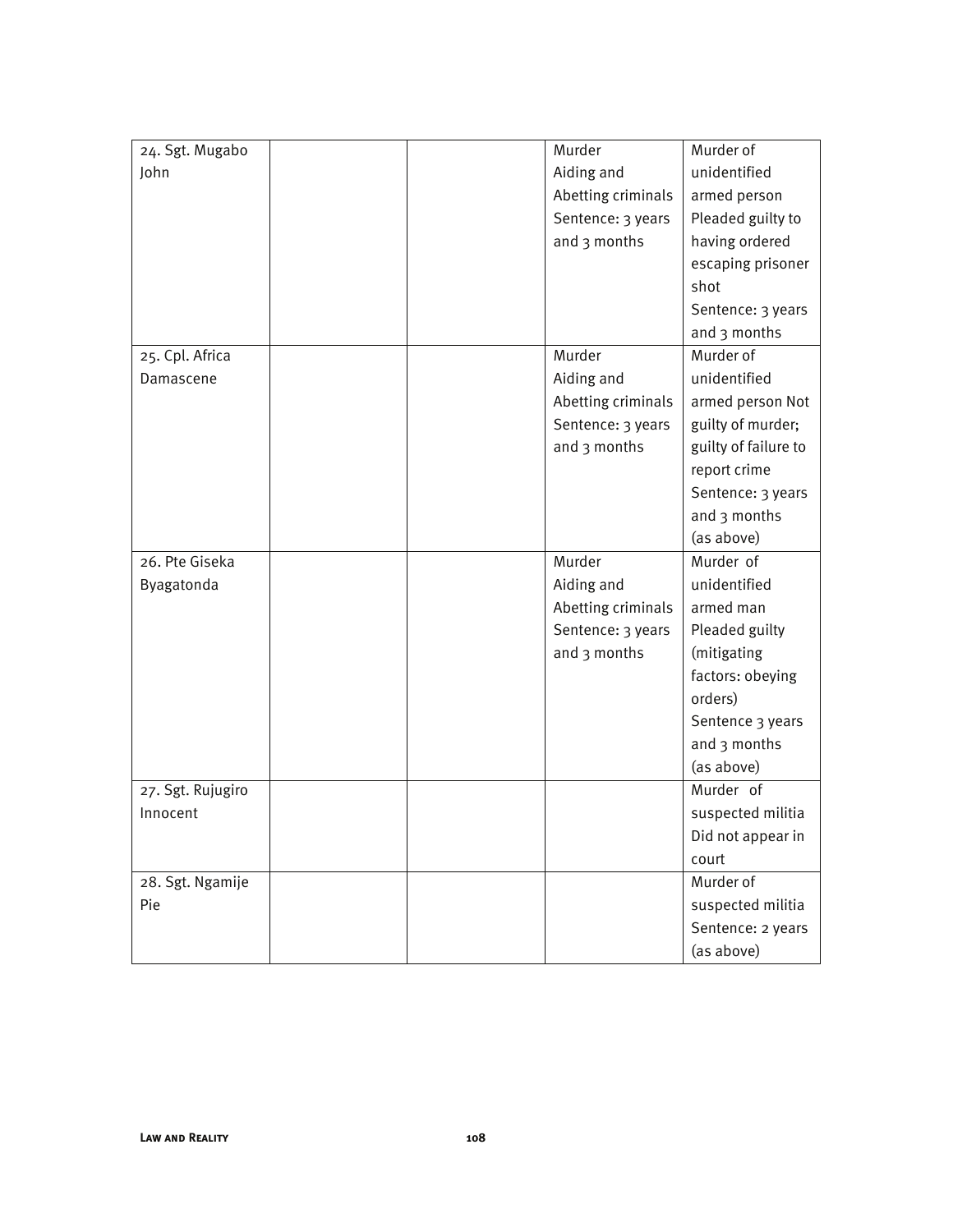| 29. Cpl    |  | Murder of          |
|------------|--|--------------------|
| Uwamungu   |  | suspected          |
| Jacques    |  | militia            |
|            |  | Died before court  |
|            |  | appearance         |
|            |  | (as above)         |
| 30. Pte    |  | Murder of          |
| Rutsindura |  | suspected          |
| Epimaque   |  | militia            |
|            |  | Did not appear     |
|            |  | in court           |
|            |  | (as above)         |
| 31. Pte    |  | Murder of          |
| Havugimana |  | suspected militia  |
| Emmanuel   |  | Sentence: 2 years  |
|            |  | (as above)         |
| 32. Cpl    |  | Murder             |
| Kamugunga  |  | (with Cpl          |
| Innocent   |  | Uwamungu (no.      |
|            |  | 29) of suspected   |
|            |  | killer of          |
|            |  | Uwamungu's         |
|            |  | family             |
|            |  | Pleaded not guilty |
|            |  | to murder but      |
|            |  | guilty of non      |
|            |  | assistance         |
|            |  | (mitigating        |
|            |  | factors)           |
|            |  | Sentence 2 years   |

#### Sources:

- 1. Two page document entitled "Capital Offences" and listing 21 accused persons (the last added in script at the end of the list), provided by Rwandan authorities in November 1994.
- 2. One page document, untitled, provided by the Auditorat Militaire, dated 3 June 1998.
- 3. International Federation of Human Rights Leagues (FIDH), "Victims in the Balance, Challenges ahead for the International Criminal Tribunal for Rwanda," found at http://www.fidh.org/afriq/rapport/2002/rw34a.pdf, (accessed November 18, 2006), particularly pp. 16-17 and annexes.
- 4. Rwanda Military Prosecution, "RPA Soldiers Who Committed Crimes of Revenge During and After 1994 Genocide and Were Prosecuted Before Rwandan Military Courts," April 2007.